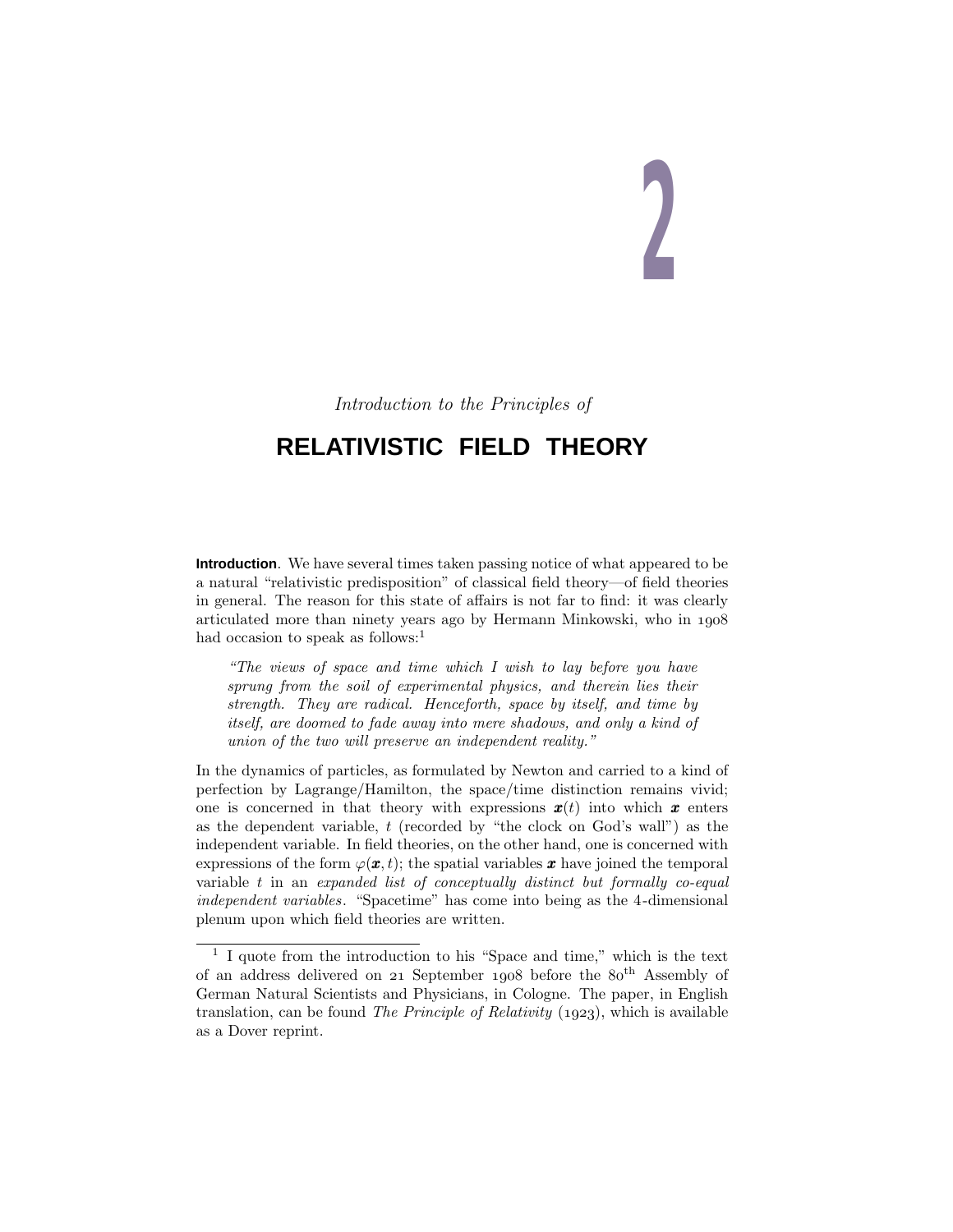This is not to say that field theory is "automatically relativistic." It remains to turn the "plenum" into a specifically structured metric manifold, as also it remains to stipulate that inertial observers are interconnected by transformations which preserve that metric structure. But field theory is predisposed to favor such developments*...* and historically it was a field theory (electrodynamics) which stimulated those developments—developments which led to articulation of the Principle of Relativity.

To phrase the point another way: Hamilton's principle, as encountered in particle mechanics

$$
\delta \int_{\text{time interval}} L \, dt = 0
$$

is anti-relativistic in that it assigns a preferred place to the temporal variable *t*. But its field-theoretic counterpart

$$
\delta \iiint_{\text{spacetime bubble}} \mathcal{L} \, dxdydzdt = 0
$$

is "pro-relativistic" in the obvious sense that it assigns formally identical roles to each of the spacetime coordinates.

So diverse are the distributed systems encountered in Nature that field theory has an unruly tendency to sprawl. Even after discarding all aspects of the topic (some physically quite important) which fall outside the ruberic of "Lagrangian field theory," one is left with potential subject matter far too vast to be surveyed in thirty-six lectures.<sup>2</sup> On a previous occasion, seeking to further condense the subject, I chose to treat only relativistic fields,<sup>3</sup> but found even that restricted topic to be much too broad (and in many respects too advanced) for comprehensive treatment in such a setting. Here I propose to examine only some introductory aspects of relativistic classical field theory. The specific systems we will be discussing have been selected to expose characteristic points of principle and methodology, and to provide the basic stock of concrete examples upon which we will draw in later work.

**Notational conventions & relativistic preliminaries**. Honoring an almost universal convention, we will use Greek indices to distinguish spacetime coordinates  $x^{\mu}$ . Specifically

 $x^0 = ct$  $x^1 = x$  $x^2 = y$  $x^3 = z$ 

<sup>&</sup>lt;sup>2</sup> On can, in this light, understand why L. D. Landau & E. M. Lifshitz, writing under the title The Classical Theory of Fields  $(2<sup>nd</sup>$  edition 1962), elect actually to treat only two fields: the electromagnetic field and the gravitational field.

 $3$  RELATIVISTIC CLASSICAL FIELDS  $(1973)$ .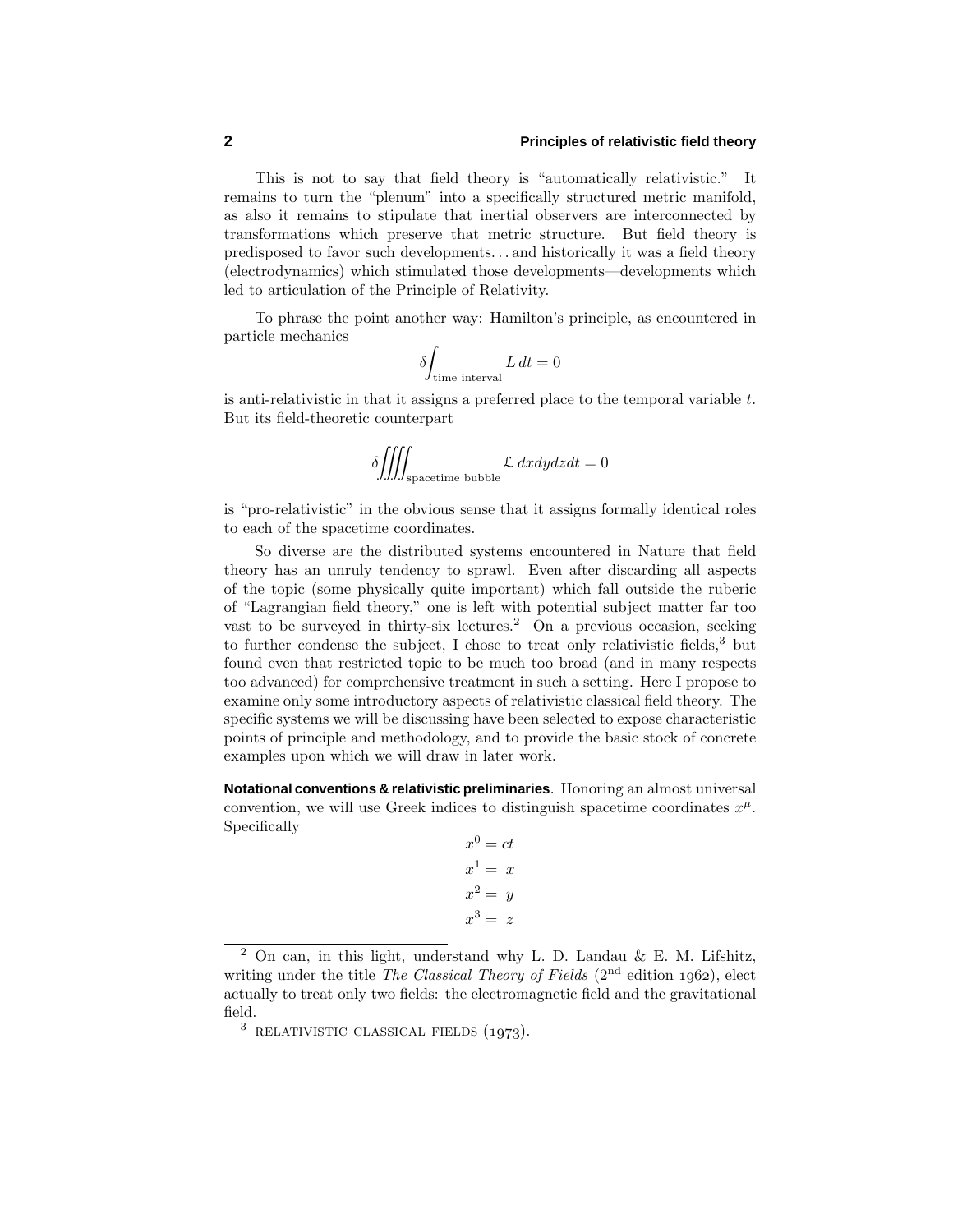#### **Notational conventions & relativistic preliminaries 3**

Spacetime acquires its Minkowskian metric structure from the metric tensor  $g_{\mu\nu}$ , which is taken to be given (in all frames) by<sup>4</sup>

$$
\boldsymbol{g} \equiv ||g_{\mu\nu}|| = \begin{pmatrix} 1 & 0 & 0 & 0 \\ 0 & -1 & 0 & 0 \\ 0 & 0 & -1 & 0 \\ 0 & 0 & 0 & -1 \end{pmatrix}
$$
 (1)

Elements of the matrix  $g^{-1}$  inverse to *g* are denoted  $g^{\mu\nu}$ ; thus  $g^{\mu\alpha}g_{\alpha\nu} = \delta^{\mu}{}_{\nu}$ where the Einstein summation convention  $\sum_{\alpha}$  is (as always) understood. We use  $g^{\mu\nu}$  and  $g_{\mu\nu}$  to raise and lower indices: thus  $x_{\mu} = g_{\mu\alpha}x^{\alpha}$ , etc. The Lorentzian inner product of a pair of 4-vectors *x* and *y* is defined/denoted

$$
(x,y) \equiv x^{\mathsf{T}} \mathbf{g} \, y = x^{\alpha} g_{\alpha\beta} y^{\beta} = x^{\alpha} y_{\alpha} = x^{0} y^{0} - x^{1} y^{1} - x^{2} y^{2} - x^{3} y^{3}
$$

Special relativity contemplates the response of physical theory to linear transformations  $x^{\mu} \longrightarrow X^{\mu} = \Lambda^{\mu}{}_{\alpha} x^{\alpha}$  which preserve the postulated metric structure of spacetime. Linearity entails that the elements of the transformation matrix  $M^{\mu}{}_{\nu} \equiv \partial X^{\mu}/\partial x_{\nu} = \Lambda^{\mu}{}_{\nu}$  are *x*-independent constants, and therefore that contravariant vectors transform like coordinates:

$$
V^{\mu} = \frac{\partial X^{\mu}}{\partial x^{\alpha}} v^{\alpha}
$$
  
=  $\Lambda^{\mu}{}_{\alpha} v^{\alpha}$  (2)

This circumstance introduces an enormous formal simplification into relativity. "Preservation of metric structure" is interpreted to mean that

$$
g_{\mu\nu} \longrightarrow G_{\mu\nu} = \Lambda^{\alpha}{}_{\mu}\Lambda^{\beta}{}_{\nu}g_{\alpha\beta} \quad \text{gives } g_{\mu\nu} \text{ back again:}
$$

$$
\Lambda^{\mathsf{T}}g \Lambda = g \tag{3}
$$

Every inertial observer, when asked to write out the metric tensor, writes the same thing;  $g_{\mu\nu}$  has become a *universally available shared commodity* (like the Kronecker tensor  $\delta^{\mu}{}_{\nu}$ , and like the Levi-Civita tensor density  $\epsilon_{\kappa\lambda\mu\nu}$ ). From this central fact (which serves to distinguish the Lorentz transformations from all other linear transformations) follows the Lorentz-invariance of all inner products:

$$
(x, y) = \mathbf{x}^T \mathbf{g} \mathbf{y}
$$
  
=  $\mathbf{x}^T \mathbf{\Lambda}^T \mathbf{g} \mathbf{\Lambda} \mathbf{y}$   
=  $\mathbf{X}^T \mathbf{g} \mathbf{Y} \equiv (\mathbf{X}, \mathbf{Y})$  (4)

<sup>4</sup> It has been my practice for more than forty years to use doublestroke characters to distinguish matrices from other kinds of mathematical objects; thus  $\mathbb{M} = ||M_{ij}||$ . But TEX provides a very limited set of such characters. Forced to abandon my former convention, I will here use **boldface** to accomplish that distinction.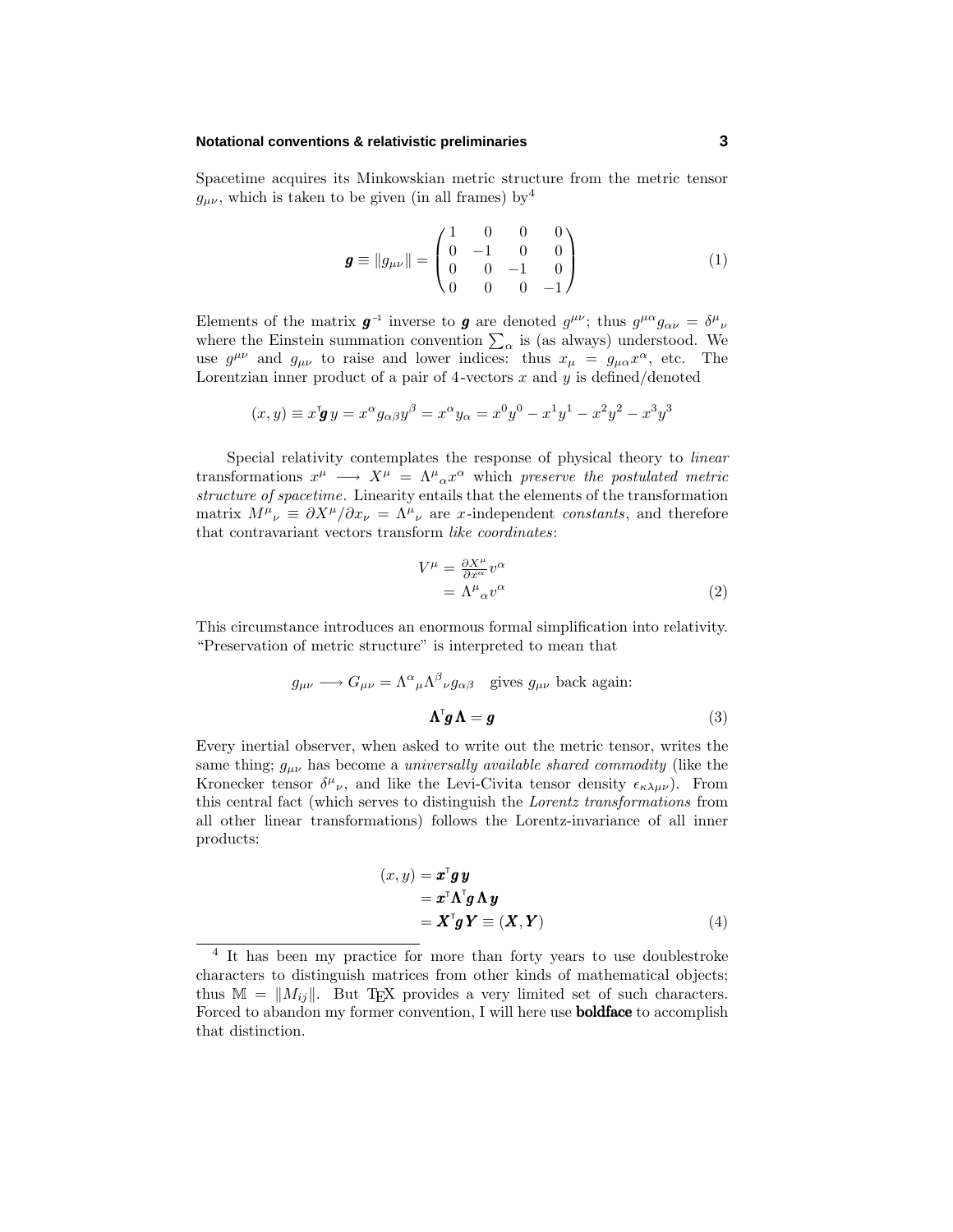In the case  $y = x$  we obtain the Lorentz invariance of

$$
s^2 \equiv (x, x) \quad : \quad \text{the Lorentzian "squared length" of } x
$$

We are by this point in touch with the hyperbolic geometry of spacetime—in touch, that is to say, with the standard stuff of textbook relativity (time dilation, length contraction, breakdown of distant simultaneity and all the rest).

Turning now from spacetime to the fields inscribed upon spacetime*...*the phrase scalar field refers to a single-component field which transforms by the rule

$$
\Phi(X(x)) = \varphi(x) \tag{5.0}
$$

Vector fields have 4 components, and transform by the rule

$$
\Phi^{\mu}(X(x)) = \Lambda^{\mu}{}_{\alpha}\varphi^{\alpha}(x) \tag{5.1}
$$

Similarly, tensor fields of second rank transform

$$
\Phi^{\mu\nu}(X(x)) = \Lambda^{\mu}{}_{\alpha}\Lambda^{\nu}{}_{\beta}\varphi^{\alpha\beta}(x) \tag{5.2}
$$

So it goes.

Familiarly, the electromagnetic field transforms as an antisymmetric tensor field of second rank:

$$
F^{\mu\nu}(X(x)) = \Lambda^{\mu}{}_{\alpha}\Lambda^{\nu}{}_{\beta}f^{\alpha\beta}(x)
$$
  

$$
f^{\alpha\beta} = -f^{\beta\alpha} \quad \Rightarrow \quad F^{\mu\nu} = -F^{\nu\mu}
$$
 (6)

We are used to deploying the elements of the field tensor as elements of an antisymmetric matrix<sup>5</sup>

$$
\boldsymbol{f} \equiv \begin{pmatrix} 0 & - & - & - \\ f^{10} & 0 & - & f^{13} \\ f^{20} & f^{21} & 0 & - \\ f^{30} & - & f^{32} & 0 \end{pmatrix}
$$

but if the independently specifiable elements are (in some arbitrary order $6$ ) deployed as a "6-vector" then (6) becomes

$$
\begin{pmatrix} F^{10} \\ F^{20} \\ F^{30} \\ F^{32} \\ F^{13} \\ F^{21} \end{pmatrix} = \begin{pmatrix} M^{10}{}_{10} & M^{10}{}_{20} & M^{10}{}_{30} & M^{10}{}_{32} & M^{10}{}_{13} & M^{10}{}_{21} \\ M^{20}{}_{10} & M^{20}{}_{20} & M^{20}{}_{30} & M^{20}{}_{32} & M^{20}{}_{13} & M^{20}{}_{21} \\ M^{30}{}_{10} & M^{30}{}_{20} & M^{30}{}_{30} & M^{30}{}_{32} & M^{30}{}_{13} & M^{30}{}_{21} \\ M^{32}{}_{10} & M^{32}{}_{20} & M^{32}{}_{30} & M^{32}{}_{32} & M^{32}{}_{13} & M^{32}{}_{21} \\ M^{13}{}_{10} & M^{13}{}_{20} & M^{13}{}_{30} & M^{13}{}_{32} & M^{13}{}_{13} & M^{13}{}_{21} \\ M^{21}{}_{10} & M^{21}{}_{20} & M^{21}{}_{30} & M^{21}{}_{32} & M^{21}{}_{13} & M^{21}{}_{21} \end{pmatrix} \begin{pmatrix} f^{10} \\ f^{20} \\ f^{30} \\ f^{32} \\ f^{13} \\ f^{14} \\ f^{21} \end{pmatrix}
$$

 $5$  See, for example, my CLASSICAL ELECTRODYNAMICS  $(1980)$ , p. 162. The components  $\{f^{10}, f^{20}, f^{30}\}\$ are familiar as the components of the  $\vec{E}$  field, and  $\{f^{32}, f^{13}, f^{21}\}\$ as components of the  $\vec{B}$  field

<sup>6</sup> I select the order which in another notation reads  $\{E_1, E_2, E_3, B_1, B_2, B_3\}.$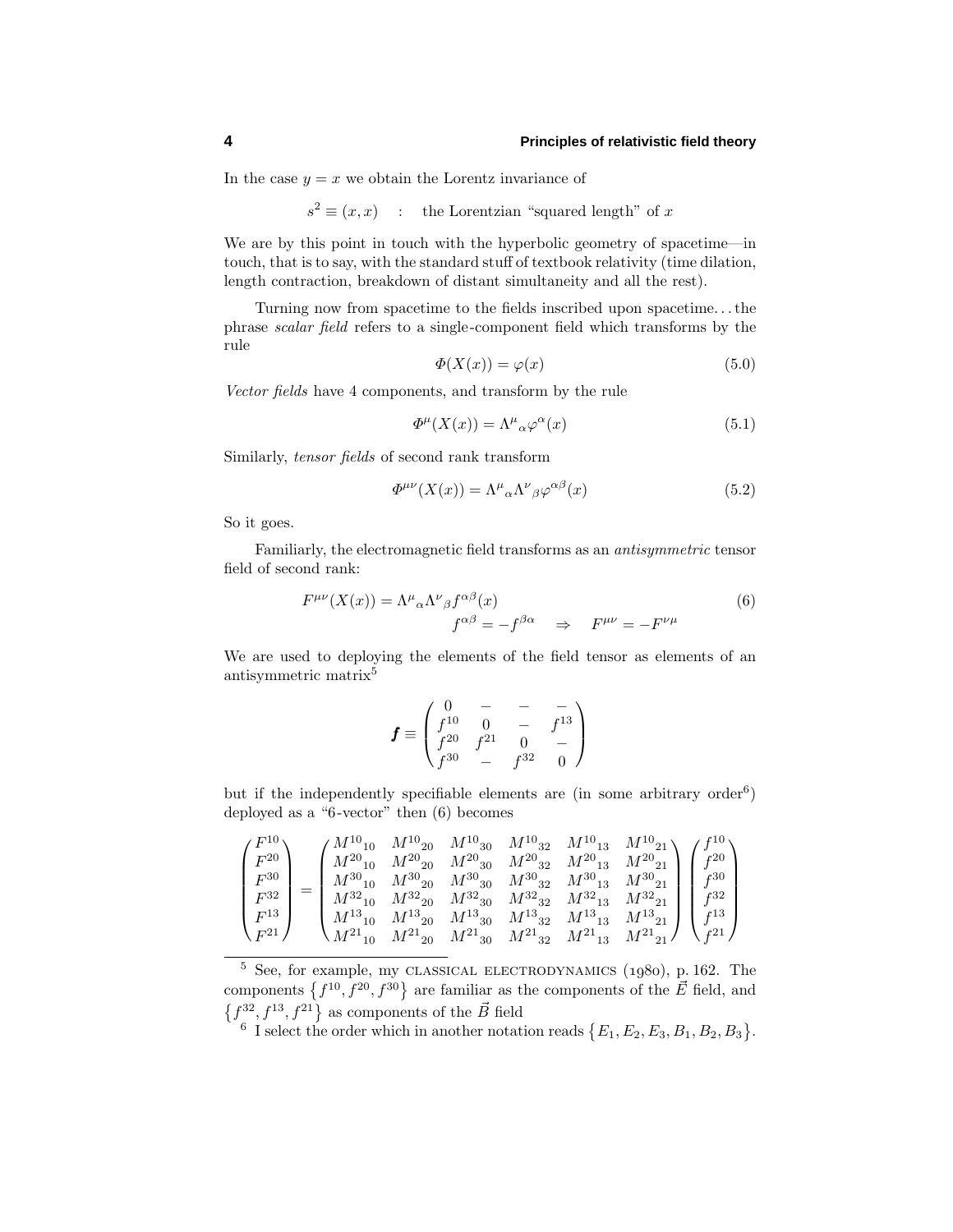#### **Notational conventions & relativistic preliminaries 5**

with  $M^{\mu\nu}{}_{\alpha\beta} \equiv \Lambda^{\mu}{}_{\alpha}\Lambda^{\nu}{}_{\beta} - \Lambda^{\mu}{}_{\beta}\Lambda^{\nu}{}_{\alpha}$ . And this invites the notational simplification

$$
F^{a} = M^{a}{}_{b}(\Lambda)f^{b} \quad : \quad a \& b \text{ range on } \{1, 2, 3, 4, 5, 6\} \tag{7}
$$

We expect to be able to show that  $(7)$  is "transformationally stable," in the sense that

$$
M^{a}{}_{p}(\Lambda^{'})M^{p}{}_{b}(\Lambda^{''}) = M^{a}{}_{b}(\Lambda^{''}\Lambda^{'})
$$
\n(8)

Which is to say: we expect (7) to provide a  $6 \times 6$  matrix representation of the Lorentz group. We have stepped here unwittingly onto the shore of a vast mathematical continent—"group representation theory," as in all of its intricate parts it pertains to the Lorentz group.<sup>7</sup>

In brief continuation of the preceding discussion: Electrodynamical theory assigns major importance to the "dual" of the field tensor  $f^{\mu\nu}$ , which is defined/ denoted

$$
f^{\star\mu\nu} = g^{\mu\alpha} g^{\nu\beta} f^{\star}{}_{\alpha\beta}
$$

$$
f^{\star}{}_{\alpha\beta} \equiv \frac{1}{2} \epsilon_{\alpha\beta\rho\sigma} f^{\rho\sigma}
$$

The effect of "dualization"  $f^{\mu\nu} \to f^{\star\mu\nu}$  can in  $\{\vec{E}, \vec{B}\}$ -notation be described

|  |  | $\begin{pmatrix} 0 & -E_1 & -E_2 & -E_3 \\ E_1 & 0 & -B_3 & B_2 \\ E_2 & B_3 & 0 & -B_1 \\ E_2 & -B_2 & B_1 & 0 \end{pmatrix} \rightarrow \begin{pmatrix} 0 & B_1 & B_2 & B_3 \\ -B_1 & 0 & -E_3 & E_2 \\ -B_2 & E_3 & 0 & -E_1 \\ -B_2 & -E_2 & E_1 & 0 \end{pmatrix}$ |  |                                 |
|--|--|-------------------------------------------------------------------------------------------------------------------------------------------------------------------------------------------------------------------------------------------------------------------------|--|---------------------------------|
|  |  |                                                                                                                                                                                                                                                                         |  |                                 |
|  |  |                                                                                                                                                                                                                                                                         |  | $\setminus -B_2$ $-E_2$ $E_1$ 0 |

of which  $\{\vec{E}, \vec{B}\} \rightarrow \{-\vec{B}, \vec{E}\}$  serves to capture the essence. Moreover, one  $has^8$ 

$$
\frac{1}{2}f^{\alpha\beta}f_{\beta\alpha} = -\frac{1}{2}f^{\star\alpha\beta}f^{\star}_{\beta\alpha} = \vec{E}\cdot\vec{E} - \vec{B}\cdot\vec{B} \n- \frac{1}{2}f^{\alpha\beta}f^{\star}_{\beta\alpha} = \vec{E}\cdot\vec{B} + \vec{B}\cdot\vec{E} = 2\vec{E}\cdot\vec{B}
$$

<sup>7</sup> To gain a preliminary sense of the landscape, see (to select but three titles from a very long shelf) S. S. Schweber, An Introduction to Relativistic Quantum Field Theory  $(1961)$ , Chapter2; J. F. Cornwell, Group Theory in Physics  $(1984)$ , Chapter 17; F. D. Murnaghan, The Theory of Group Representations,  $(1938)$ , Chapter 12. Classification of the unitary representations was accomplished in this pair of classic papers:E. P. Wigner, "On unitary representations of the inhomogeneous Lorentz group," Ann. of Math. **40**, 149 (1939); V. Bargmann & E. P. Wigner, "Group theoretical discussion of relativistic wave equations," PNAS **34**, 211 (1948). In the latter connection, see also Iv. M. Shirakov, "A group-theoretical consideration of the basis of relativistic quantum mechanics. III. Irreducible representations*...* of the inhomogeneous Lorentz group," Soviet Physics JETP **6**, 929 (1958). But non-unitary representations are also of great physical importance.

<sup>&</sup>lt;sup>8</sup> See pp. 256 & 298 in the notes previously cited.<sup>5</sup> Levi-Civita dualization is treated on pp. 163–166.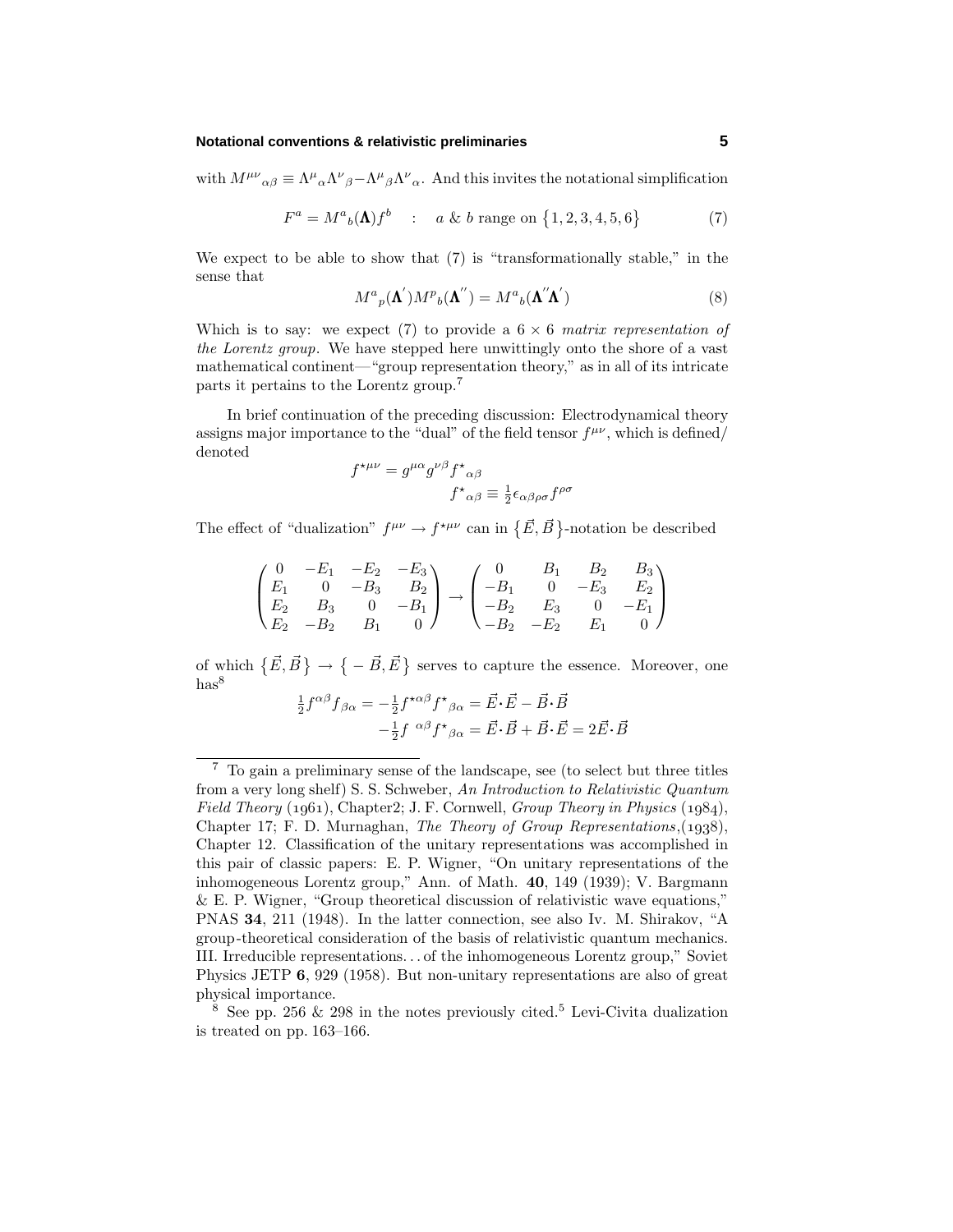—the Lorentz invariance of which is in each case manifest. Within the 6-vector formalism we are led therefore to write

$$
f = \begin{pmatrix} \vec{E} \\ \vec{B} \end{pmatrix} \rightarrow f^{\star} = \begin{pmatrix} -\vec{B} \\ \vec{E} \end{pmatrix}
$$

and to note that we are placed thus in position to write

$$
\vec{E} \cdot \vec{E} - \vec{B} \cdot \vec{B} = f^a G_{ab} f^b
$$
  

$$
-\vec{E} \cdot \vec{B} - \vec{B} \cdot \vec{E} = f^a G_{ab} f^{*b}
$$
 (9)

provided we set

$$
\mathbf{G} \equiv ||G_{ab}|| = \begin{pmatrix} +1 & 0 & 0 & 0 & 0 & 0 \\ 0 & +1 & 0 & 0 & 0 & 0 \\ 0 & 0 & +1 & 0 & 0 & 0 \\ 0 & 0 & 0 & -1 & 0 & 0 \\ 0 & 0 & 0 & 0 & -1 & 0 \\ 0 & 0 & 0 & 0 & 0 & -1 \end{pmatrix}
$$

The Lorentz invariance of (9) would then follow from

$$
\boldsymbol{M}^\top \boldsymbol{G} \boldsymbol{M} = \boldsymbol{G} \tag{10}
$$

We may consider **G** to deposit "induced metric structure" on 6-space, and note that (10) is formally identical to (3). We recall finally that for electromagnetic radiation it is the case that  $\vec{E} \cdot \vec{E} = \vec{B} \cdot \vec{B}$ , which entails that *f* be "null" in the sense that  $(f, f) \equiv f^a G_{ab} f^b = 0$ . Returning now to the main line of this discussion*...*

If  $\varphi(x)$  transforms as a (weightless) scalar field (which is to say: by the rule  $(5.0)$ ) then

$$
\partial \Phi / \partial X^{\mu} = \sum_{\alpha} (\partial x^{\alpha} / \partial X^{\mu}) (\partial \varphi / \partial x^{\alpha})
$$

which we express

$$
\Phi_{,\mu} = \frac{\partial x^{\alpha}}{\partial X^{\mu}} \varphi_{,\alpha}
$$

In words: the first partials of a scalar field transform tensorially, as components of a (weightless) covariant vector field.

A second differentiation gives

$$
\partial^2 \Phi / \partial X^\mu \partial X^\nu = \sum_{\alpha \beta} (\partial x^\alpha / \partial X^\mu) (\partial x^\beta / \partial X^\nu) (\partial^2 \varphi / \partial x^\alpha \partial x^\beta) + \sum_{\alpha} (\partial^2 x^\alpha / \partial X^\mu \partial X^\nu) (\partial \varphi / \partial x^\alpha)
$$

Evidently we can write

$$
\varPhi_{,\mu\nu} = \frac{\partial x^{\alpha}}{\partial X^{\mu}} \frac{\partial x^{\beta}}{\partial X^{\nu}} \varphi_{,\alpha\beta}
$$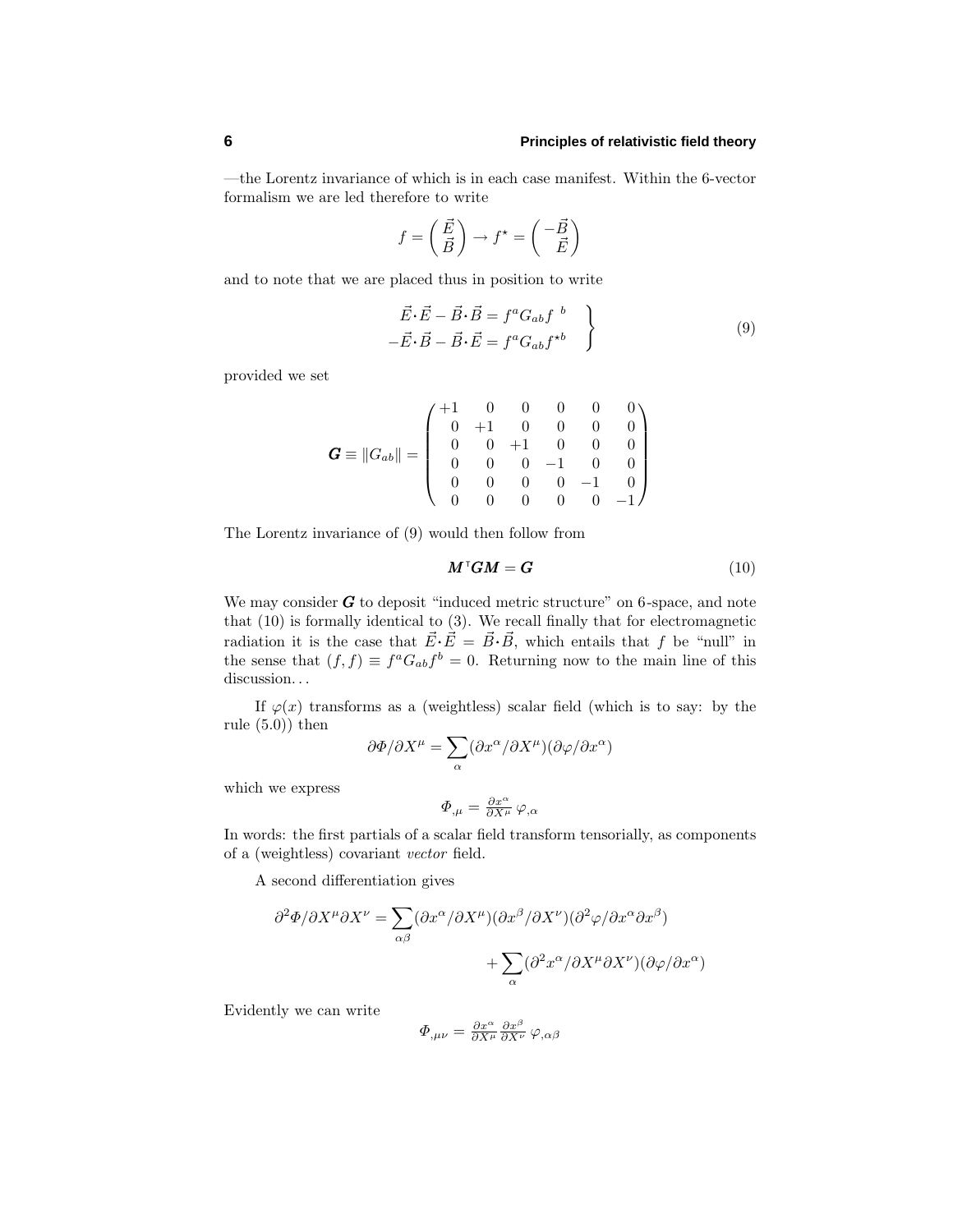#### **Notational conventions & relativistic preliminaries 7**

and say that "the set of second partials transforms tensorially" only under conditions so special as to insure that the term  $\sum_{\alpha}$  (etc.) vanishes. And that it certainly does when the functions  $x^{\mu}(X)$  depend only *linearly*—which is to say: at most linearly—upon their arguments*...* which in special relativity (inertial Cartesian frames interrelated by Lorentz transformations) is precisely the case. We conclude that, within the setting afforded by relativity, ordinary differentiation

 $\partial_\mu$  sends (tensor)<sup>contravariant rank</sub>  $\longrightarrow$  (tensor)<sup>contravariant rank</sup> +1</sup>

This follows even if we extend the set of allowed transformations to include "inhomogeneous Lorentz transformations"<sup>9</sup>

$$
x \to X = \mathbf{\Lambda}x + a
$$

One fussy detail remains to be considered: if

$$
X^\mu = M^\mu{}_\alpha x^\alpha
$$

then

$$
x^{\alpha} = W^{\alpha}{}_{\nu}X^{\nu} \quad \text{with} \quad \mathbf{W} = ||W^{\alpha}{}_{\nu}|| \equiv \mathbf{M}^{-1}
$$

and to describe the transform rule for a mixed tensor we would write something like

$$
\varPhi^{\lambda\mu}{}_{\nu} = M^{\lambda}{}_{\alpha} M^{\mu}{}_{\beta} W^{\gamma}{}_{\nu} \varphi^{\alpha\beta}{}_{\gamma}
$$

To underscore a presumption that  $x \to X$  by *Lorentz* transformation we might specialize the notation, writing

$$
X^{\mu} = \Lambda^{\mu}{}_{\alpha} x^{\alpha}
$$
  

$$
x^{\alpha} = V^{\alpha}{}_{\nu} X^{\nu} \text{ with } \mathbf{V} = ||V^{\alpha}{}_{\nu}|| \equiv \mathbf{\Lambda}^{-1}
$$

and  $\Phi^{\lambda\mu}{}_{\nu} = \Lambda^{\lambda}{}_{\alpha}\Lambda^{\mu}{}_{\beta}V^{\gamma}{}_{\nu}\varphi^{\alpha\beta}{}_{\gamma}$ . But in relativity we know something special about the construction of  $V$ , for (3) supplies

$$
\boldsymbol{V} \equiv \boldsymbol{\Lambda}^{-1} = \boldsymbol{g}^{-1} \boldsymbol{\Lambda}^{\mathrm{T}} \boldsymbol{g} = \| g^{\mu \alpha} \Lambda^{\beta}{}_{\alpha} g_{\beta \nu} \| = \| \Lambda_{\nu}{}^{\mu} \|
$$

We can, on this basis, drop  $V$  from our list of busy symbols: the statement  $\Lambda \Lambda^{-1} = I$  becomes  $\Lambda^{\mu}{}_{\alpha} \Lambda_{\nu}{}^{\alpha} = \delta^{\mu}{}_{\nu}$ , and to describe the Lorentz transform our our mixed tensor we write

$$
\Phi^{\lambda\mu}{}_{\nu} = \Lambda^{\lambda}{}_{\alpha} \Lambda^{\mu}{}_{\beta} \Lambda_{\nu}{}^{\gamma} \varphi^{\alpha\beta}{}_{\gamma}
$$

<sup>&</sup>lt;sup>9</sup> Such transformations are elements of the so-called *Poincaré group*, which includes both the Lorentz group (boosts and spatial rotations) and the group of spacetime translations as subgroups.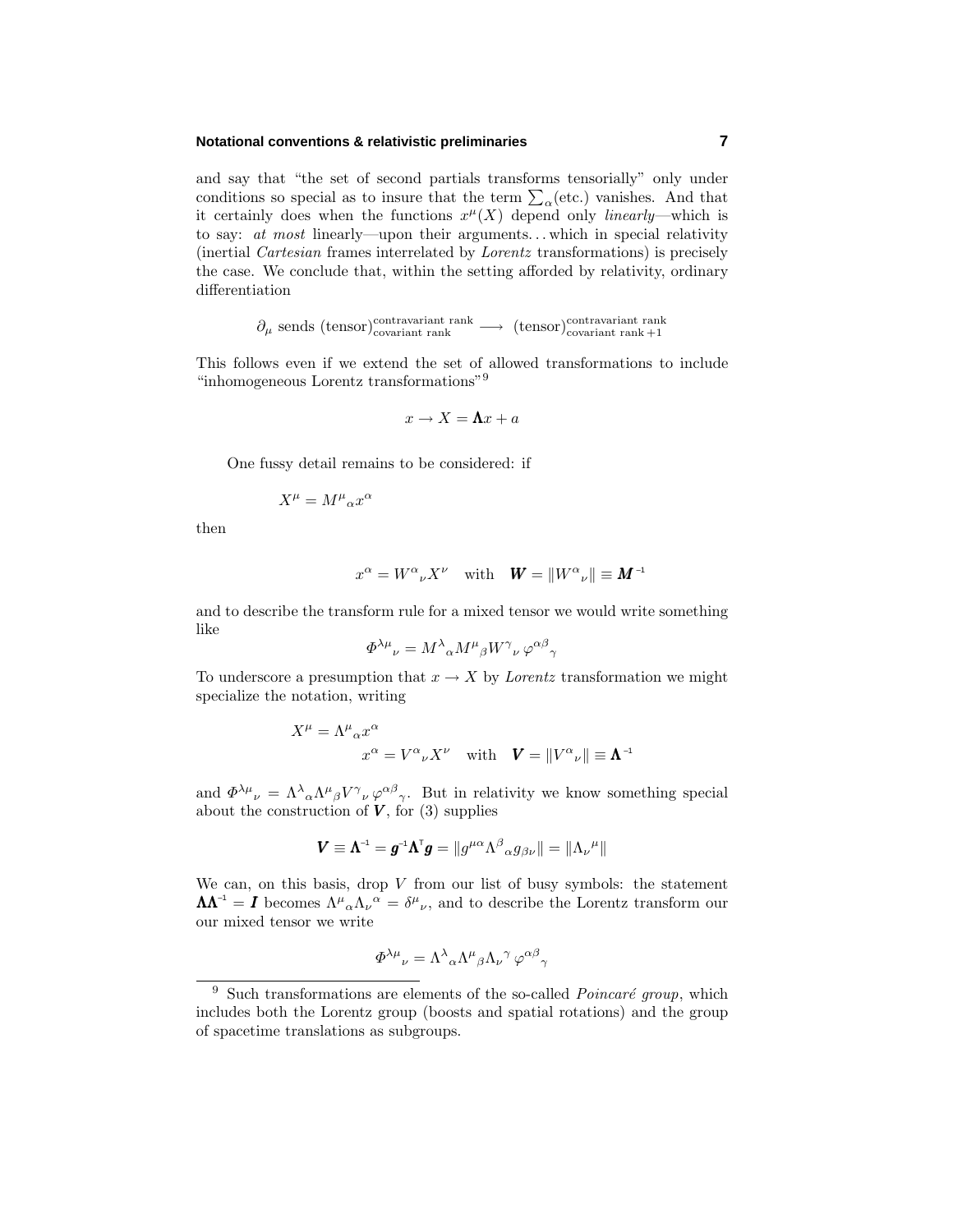Contraction on the last pair of indices would be accomplished

$$
\Phi^{\lambda\mu}{}_{\mu} = \Lambda^{\lambda}{}_{\alpha}\Lambda^{\mu}{}_{\beta}\Lambda_{\mu}{}^{\gamma}{}_{\varphi}{}^{\alpha\beta}{}_{\gamma}
$$
  
=  $\Lambda^{\lambda}{}_{\alpha}\delta^{\gamma}{}_{\beta}{}_{\varphi}{}^{\alpha\beta}{}_{\gamma}$   
=  $\Lambda^{\lambda}{}_{\alpha}{}_{\varphi}{}^{\alpha\beta}{}_{\beta} \quad : \quad \varphi^{\alpha\beta}{}_{\beta}$  transforms as a contravariant vector

Objects of type  $\varphi^{\mu_1\mu_2...\mu_r}$  possess  $2^n-1$  "siblings," which transform in a variety of ways, but are from a practical point of view virtually interchangeable, since the transformational distinctions are managed automatically by index placement; for example,

$$
\varphi^{\mu\nu} \text{ has "siblings" } \begin{cases} \varphi_{\mu}{}^{\nu} = g_{\mu\alpha} \, \varphi^{\alpha\nu} \\ \varphi^{\mu}{}_{\nu} = g_{\nu\beta} \, \varphi^{\mu\beta} \\ \varphi_{\mu\nu} = g_{\mu\alpha} g_{\nu\beta} \, \varphi^{\alpha\beta} \end{cases}
$$

In special relativity the situation acquires enhanced coherence from the circumstance that the metric structure of spacetime is at every point the same:

$$
g_{\mu\nu}
$$
 is *x*-independent :  $g_{\mu\nu,\alpha} = 0$  (all  $\mu, \nu, \alpha$ )

From this it follows that the sibling of the derivative is the derivative of the sibling.

Objects of type  $\varphi^{\mu\nu}$  (say) respond to  $x \to \Lambda x$  by folding amonst themselves in  $4^2 = 16$ -dimensional representation of the Lorentz group, though

- $\bullet$  if we impose the symmetry condition  $\varphi^{\mu\nu}=\varphi^{\nu\mu}$  (which would make tensorial good sense) then only ten components are independently specifiable, and we are led to a 10-dimensional representation;
- if we impose the antisymmetry condition  $\varphi^{\mu\nu} = -\varphi^{\nu\mu}$  then only six components are independently specifiable, and we are led to a 6-dimensional representation (as previously discussed).

The point I would emphasize is this: recent discussion has been tacitly specific to the tensor representations of the Lorentz group. There exists, however, a second broad class of representations—the so-called spinor representations. Corresponding statements are, for the most part, similar or identical, though there are some important differences. I reserve discussion of that aspect of our subject until we have physical reason to consider specific examples.

**Principles of Lagrangian construction**. The Lagrangian density  $\mathcal{L}(\varphi, \partial \varphi, x)$  came first to our attention as a number-valued participant in the equation

$$
S_{\mathcal{R}}[\varphi] = \frac{1}{c} \int_{\mathcal{R}} \mathcal{L}(\varphi, \partial \varphi, x) \, dx^0 dx^1 dx^2 dx^3 \tag{1-18}
$$

which serves to define the field-theoretic action functional. Insofar as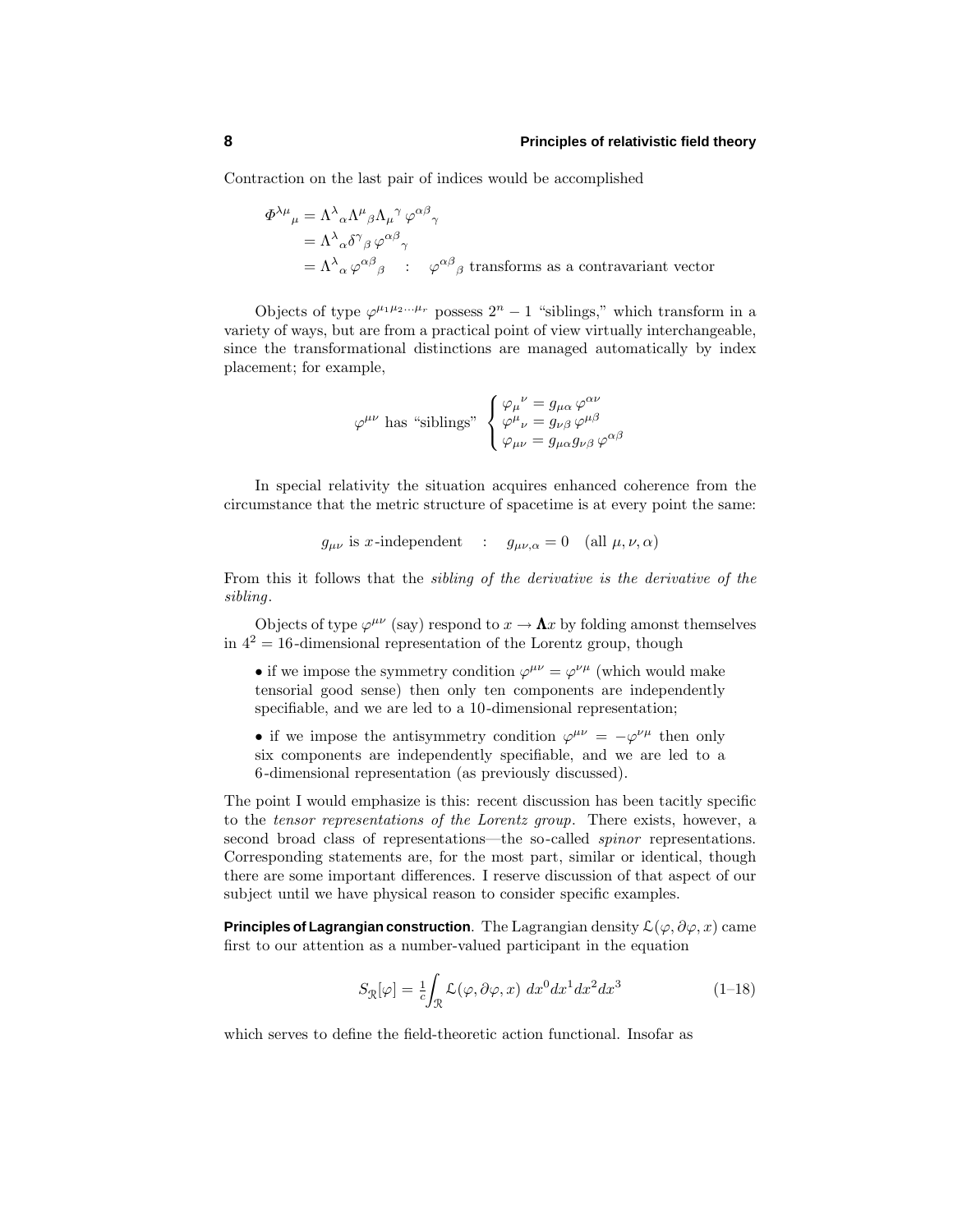#### **Principles of Lagrangian construction 9**

- complex-valued fields sometimes command our physical attention, and
- $\bullet$   $\&$  sometimes enters nakedly into expressions of direct physical significance,

expressions<sup>10</sup> which would become uninterpretable if  $\mathcal L$  itself were complex it becomes pertinent to stipulate that  $\mathcal{L}(\varphi,\partial\varphi,x)$  will be required to be a real-valued function of its arguments.<sup>11</sup> I suspect that one could, on independent grounds, argue that  $S_{\mathcal{R}}[\varphi]$  must, of necessity, be real (recall that analytic functions assume extreme values only at boundary points), and that the reality of  $\mathcal{L}(\varphi,\partial\varphi,x)$  is on those grounds forced, but I do not at present know how to develop the details of such an argument.

Elementary multi-variable calculus supplies the information that integrals respond to changes of variable  $x \to y = y(x)$  by the rule

$$
\iint \cdots \int_{\text{bubble}} f(x) dx^1 dx^2 \cdots dx^n
$$
  
= 
$$
\iint \cdots \int_{\text{image bubble}} \underbrace{f(x(y)) \left| \frac{\partial(x^1, x^2, \dots, x^n)}{\partial(y^1, y^2, \dots, y^n)} \right|}_{F(y)} dy^1 dy^2 \cdots dy^n
$$

The implication is that integrands transform not as simple scalars but as *scalar* densities of weight  $\omega = 1$ ,<sup>12</sup> and that so, in particular, does L. But in the context afforded by special relativity it follows from (3) that

$$
\left| \frac{\partial (x^0, x^1, x^2, x^3)}{\partial (X^0, X^1, X^2, X^3)} \right| = \left| \frac{\partial (X^0, X^1, X^2, X^3)}{\partial (x^0, x^1, x^2, x^3)} \right|^{-1} = (\det \mathbf{\Lambda})^{-1} = \pm 1
$$

So to the considerable extent that we can restrict our attention to "proper" Lorentz transformations (i.e., to those which are continuous with the identity, and therefore have det  $\Lambda = +1$ ) the tensor/tensor density distinction becomes a "distinction without a difference." We will agree to file the point away as a subtlty, to be recalled when it makes a difference.

To achieve automatic Lorentz covariance (i.e., to achieve form-invariance of the field equations, and of all that follows from them) we require that  $x \to \Lambda x$ 

$$
\epsilon_{i_1 i_2 \dots i_n} = \text{sgn} \begin{pmatrix} 1 & 2 & \cdots & n \\ i_1 & i_2 & \cdots & i_n \end{pmatrix}
$$

holds in all coordinate systems.

<sup>&</sup>lt;sup>10</sup> The description  $(1-41)$  of the energy density provides an example.

<sup>&</sup>lt;sup>11</sup> Look again, in this light, to  $(1-76)$ .

<sup>12</sup> For discussion of the "tensor density" concept see, for example, p. 172 of the notes previously cited.<sup>5</sup> We have returned here to what historically was, in fact, the birthplace of that concept. Recall in this connection that it is only by virtue of the presumption that it transforms as a density (of weight  $\omega = -1$ ) that the Levi-Civita tensor acquires the property that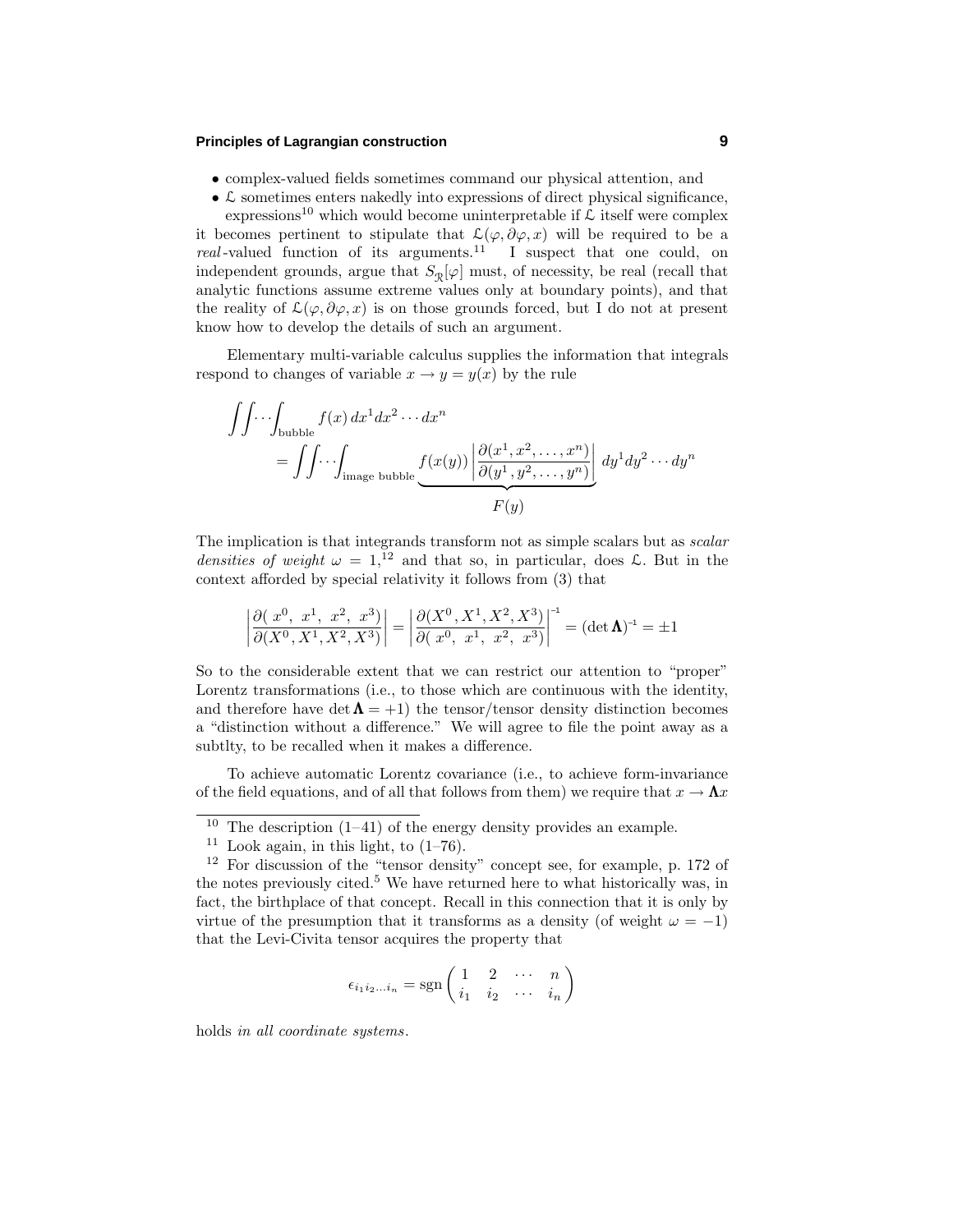sends

 $\mathcal{L}(\varphi,\partial\varphi,x) \to \text{same function of the transformed arguments}$ 

And to achieve automatic implementation of that idea, we require that  $\mathcal L$  be expressible as a real-valued function of the *invariants*  $I_1, I_2, \ldots$  which can be assembled from

- the fields  $\varphi(x)$  supplied by the system S under consideration;
- the first partials  $\partial \varphi(x)$  of those fields;
- $\bullet$  the universally available objects  $g_{\mu\nu}$  and  $\epsilon_{\mu\nu\rho\sigma}$

—to which list we might, in exceptional cases, also adjoin the raw spacetime coordinates  $x^{\mu}$ . The force of the program just sketched is made most vividly evident by concrete example. Look, therefore, to the field system S in which the players are a vector field  $A_{\nu}$  and a tensor field  $B_{\rho\sigma}$ ; by examination—tinkering: I know of no more systematic procedure, though doubtless one could be devised (the problem is combinatorial/graph-theoretic)—we are led to

| $I_1 = \partial_\alpha A^\alpha$                                                                       | linear in the fields    |
|--------------------------------------------------------------------------------------------------------|-------------------------|
| $I_2 = B_{\alpha}{}^{\alpha}$                                                                          |                         |
| $I_3 = A_{\alpha} A^{\alpha}$                                                                          |                         |
| $I_4 = (\partial^{\alpha} A^{\beta})(\partial_{\alpha} A_{\beta})$                                     |                         |
| $I_5 = (\partial^{\alpha} A^{\beta})(\partial_{\beta} A_{\alpha})$                                     |                         |
| $I_6 = \epsilon_{\alpha\beta\rho\sigma} (\partial^{\alpha} A^{\beta}) (\partial^{\rho} A^{\sigma})$    |                         |
| $I_7 = (\partial_\alpha A_\beta) B^{\alpha\beta}$                                                      |                         |
| $I_8 = (\partial_\alpha A_\beta) B^{\beta\alpha}$                                                      |                         |
| $I_9 = A_\alpha (\partial_\beta B^{\alpha\beta})$                                                      |                         |
| $I_{10} = A_{\alpha} (\partial_{\beta} B^{\beta \alpha})$                                              |                         |
| $I_{11} = (\partial_{\alpha} B^{\alpha\rho})(\partial_{\beta} B^{\beta}_{\rho})$                       |                         |
| $I_{12} = (\partial_{\alpha} B^{\alpha\rho})(\partial_{\beta} B_{\rho}{}^{\beta})$                     | quadratic in the fields |
| $I_{13} = (\partial_\alpha B^{\rho\alpha})(\partial_\beta B_\rho^{\ \beta})$                           |                         |
| $I_{14} = (\partial_{\alpha} B^{\alpha \rho})(\partial_{\rho} B_{\beta}{}^{\beta})$                    |                         |
| $I_{15} = (\partial_\alpha B^{\rho\alpha})(\partial_\rho B_\beta{}^\beta)$                             |                         |
| $I_{16} = (\partial_{\rho} B^{\alpha\beta})(\partial^{\rho} B_{\alpha\beta})$                          |                         |
| $I_{17} = (\partial_{\rho} B^{\alpha\beta})(\partial^{\rho} B_{\beta\alpha})$                          |                         |
| $I_{18} = \epsilon_{\alpha\beta\rho\sigma} (\partial^{\alpha} A^{\beta}) (\partial^{\rho} A^{\sigma})$ |                         |
| $I_{19} = \epsilon_{\alpha\beta\rho\sigma} B^{\alpha\beta} B^{\rho\sigma}$                             |                         |
| $I_{20} = \epsilon_{\alpha\beta\rho\sigma} (\partial^{\alpha} A^{\beta}) B^{\rho\sigma}$               |                         |
| $I_{21}=\epsilon_{\alpha\beta\rho\sigma}A^{\alpha}(\partial^{\beta}B^{\rho\sigma})$                    |                         |
| $I_{22} = A_{\alpha} A_{\beta} B^{\alpha\beta}$                                                        | cubic in the fields     |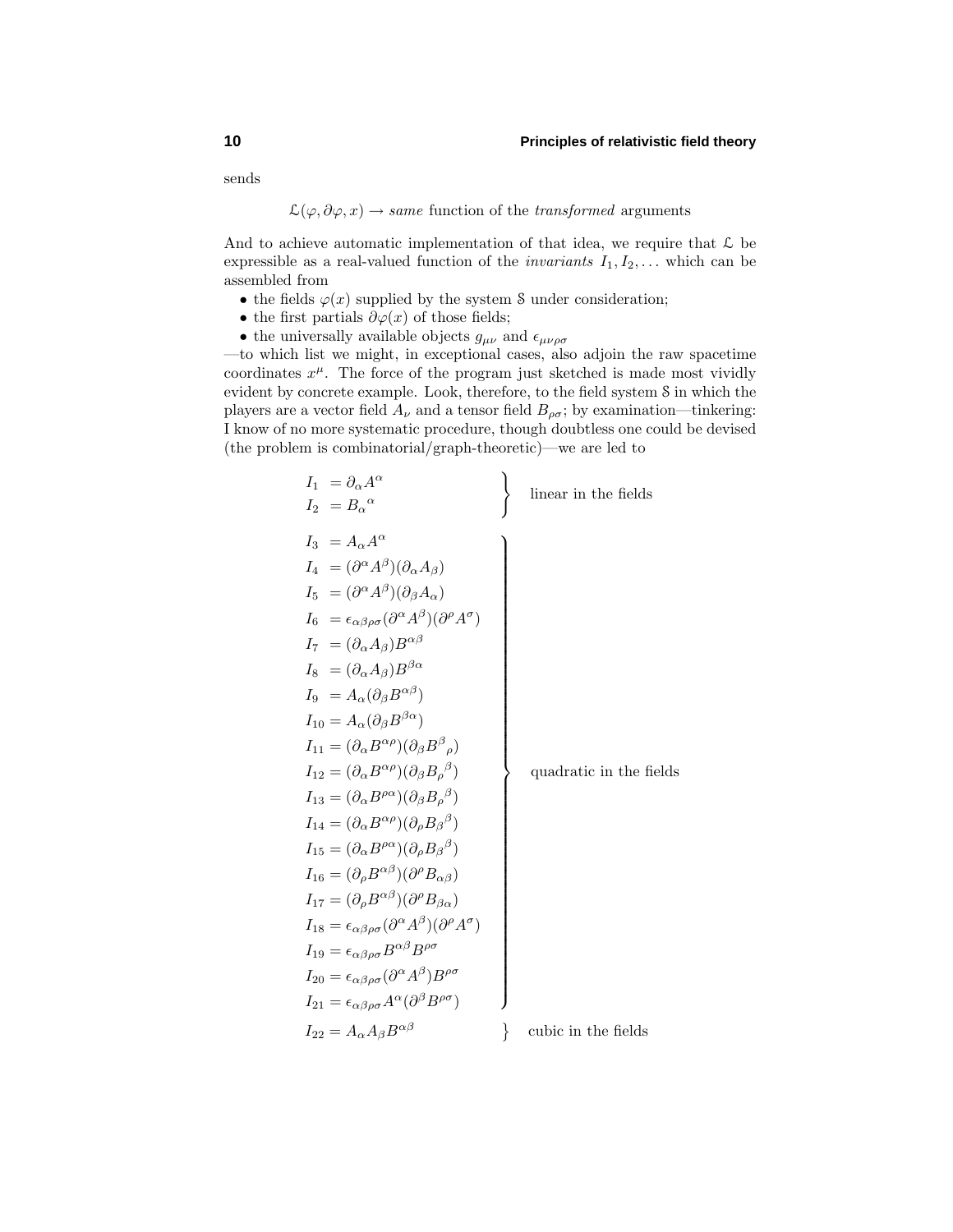#### **Principles of Lagrangian construction 11**

I may have missed some, but you get the idea. Higher order invariants factor into products of those listed. The list would be shortened if (anti)symmetry properties were imposed upon  $B_{\rho\sigma}$ , much lengthened if either the rank or the number of the participating fields were increased. It would be lengthened also if we allowed ourselves to introduce translational symmetry-breaking terms such as  $I_{21} = x^{\alpha} A_{\alpha}$ .

Relativistically covariant accounts of the dynamics of such systems would now result from writing

$$
\mathcal{L}(A, B, \partial A, \partial B) = \ell(I_1, I_2, \dots, I_{22})
$$

But what functional form should be assigned to  $\ell$ (etc.)? As physicists it has been our reductionistic practice—a practice which has enjoyed a high degree of success, but which is supported no physically/philosophically secure foundation, and which in this wholistic world may be doomed to ultimate failure—to resolve systems into their imagined "component parts," and then to study how those parts interact. It becomes in this light natural to write

$$
\mathcal{L}(A, B, \partial A, \partial B) = \mathcal{L}_A(A, \partial A) + \mathcal{L}_B(B, \partial B) + g \cdot \mathcal{L}_{\text{interaction}}(A, B, \partial A, \partial B)
$$

where  $\mathcal{L}_A(A, \partial A)$  describes the dynamics of "free A-fields,"  $\mathcal{L}_B(B, \partial B)$  the dynamics of "free *B*-fields," and the control parameter *g* describes the strength of the (typically weak) interaction. But we are brought thus only part way to the resolution of our problem, for*...*

When we look (say) to  $\mathcal{L}_A(A, \partial A) = \ell_A(I_1, I_3, I_4)$  we still confront this question: What functional structure should we assign to  $\ell_A(\text{etc.})$ ? Here major simplification results, and some important physics is brought into view, if we declare a special interest in linear field theories—theories dominated by a *principle of superposition.* For then  $\mathcal{L}_A(A, \partial A)$  has necessarily to be quadratic in its arguments,  $^{13}$  and the number of available options is greatly reduced: we have

$$
\mathcal{L}_A(A, \partial A) = c_4 I_4 + c_5 I_5 + c_6 I_6 + c_1 I_1^2 + c_3 I_3
$$
  
=  $c_4(\partial^\alpha A^\beta)(\partial_\alpha A_\beta) + c_5(\partial^\alpha A^\beta)(\partial_\beta A_\alpha) + c_6 \epsilon_{\alpha\beta\rho\sigma}(\partial^\alpha A^\beta)(\partial^\rho A^\sigma)$   
+  $c_1(\partial_\alpha A^\alpha)(\partial_\beta A^\beta) + c_3 A_\alpha A^\alpha$ 

where  $c_1, c_3, \ldots, c_6$  are adjustable constants. By a similar argument

 $\mathcal{L}_B(B, \partial B) = \text{linear combination of } I_{11}, I_{12}, I_{13}, I_{14}, I_{15}, I_{16}, I_{17}, I_{19} \text{ and } I_2^2$ 

$$
\mathcal{L}_A(\lambda A, \lambda \partial A) = \lambda^2 \mathcal{L}_A(A, \partial A)
$$

 $13$  More formally, it has to be *homogeneous of degree 2:*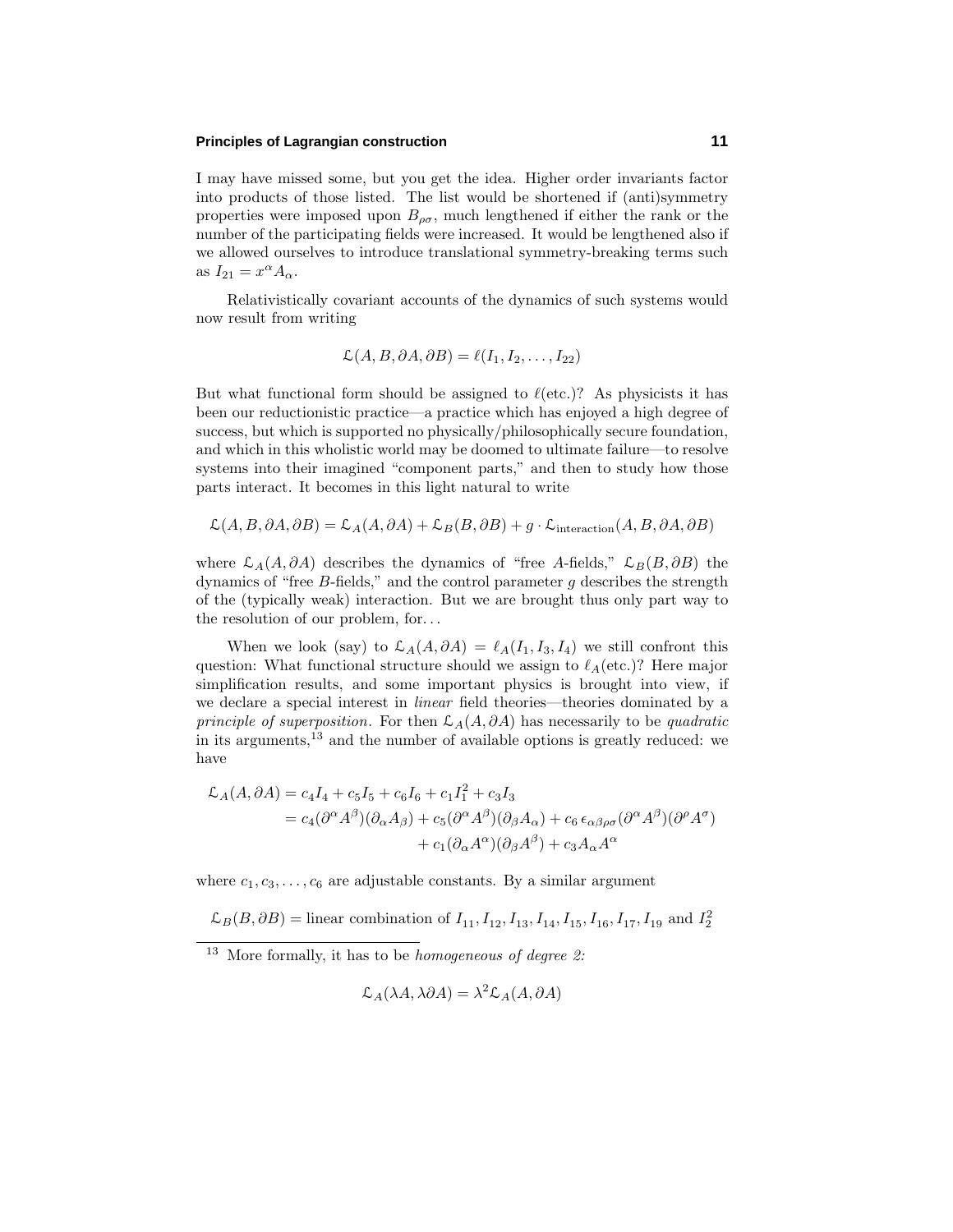It is with less conviction that we would assert  $\mathcal{L}_{\text{interaction}}$  to be a linear combination of  $I_7, I_8, I_9, I_{10}, I_{20}$  and  $I_{21}$ , for interaction (external forcing) typically entails a suspension of the principle of superpositon. Recall the situation in electrodynamics, where

$$
\partial_{\mu}F^{\mu\nu} = \begin{cases} 0 & \text{in the absence of sources} \\ J^{\mu} & \text{in the presence of sources} \end{cases}
$$

Solutions of the former equation yield other solutions when added, solutions of the latter equation do not (though to any particular solution of the latter one can add arbitrary solutions of the former).

To summarize: Special relativity (acting conjointly with the principle of superposition) exerts a fairly strong constraint upon the design of free field theories, but to achieve a convincing "theory of interaction" we need the input of a new idea.<sup>14</sup>

One final remark before we turn to discussion of some particular free field theories: Such structural properties as we may impute to  $\mathcal L$  are susceptible to seeming contravention by gauge transformation

$$
\mathcal{L} \longrightarrow \mathcal{L}' = \mathcal{L} + \partial_{\alpha} \mathcal{G}^{\alpha} \tag{1-23}
$$

For  $\mathcal{G}^{\alpha}$ —which can be "anything"—is free to violate just about any condition we may have in mind.

**Real scalar field: the Klein-Gordon equation**. Suppose S affords only a single real-valued scalar field  $\varphi(x)$ . The quadratic invariants which can be assembled from  $\varphi$  and  $\partial_\mu \varphi$  are two in number:

$$
I_1 = (\partial^{\alpha} \varphi)(\partial_{\alpha} \varphi)
$$
 and  $I_2 = \varphi^2$ 

so we are led to write

$$
\mathcal{L}(\varphi, \partial \varphi) = c_1 I_1 + c_2 I_2
$$
  
=  $\frac{1}{2} K \left\{ g^{\alpha \beta} \varphi_{,\alpha} \varphi_{,\beta} - \varkappa^2 \varphi^2 \right\}$  (11)

where  $[K] = \frac{\text{energy}}{\text{length}} / [\varphi]^2$  and  $[\varkappa^2] = 1 / (\text{length})^2$ . The resulting field equation

$$
\left\{\partial_{\mu}\frac{\partial}{\partial\varphi_{,\mu}} - \frac{\partial}{\partial\varphi}\right\}\mathcal{L} = \partial_{\mu}(g^{\mu\alpha}\varphi_{,\alpha}) + \varkappa^2\varphi = 0
$$

<sup>&</sup>lt;sup>14</sup> It was partly to achieve the latter objective that *gauge field theory* was invented; see the introduction to Chapter 9 in L. O'Raifeartaigh's The Dawning of Gauge Theory  $(1997)$ , which alludes to the motivational pulse of Ronald Shaw's doctoral research  $(1952-54)$ . Shaw's thesis joins a classic paper by C. N. Yang & R. Mills ("Isotopic spin conservation and a generalized gauge invariance," PR **95**, 631 (1954)) as one of the historic sources of gauge theory in its modern form.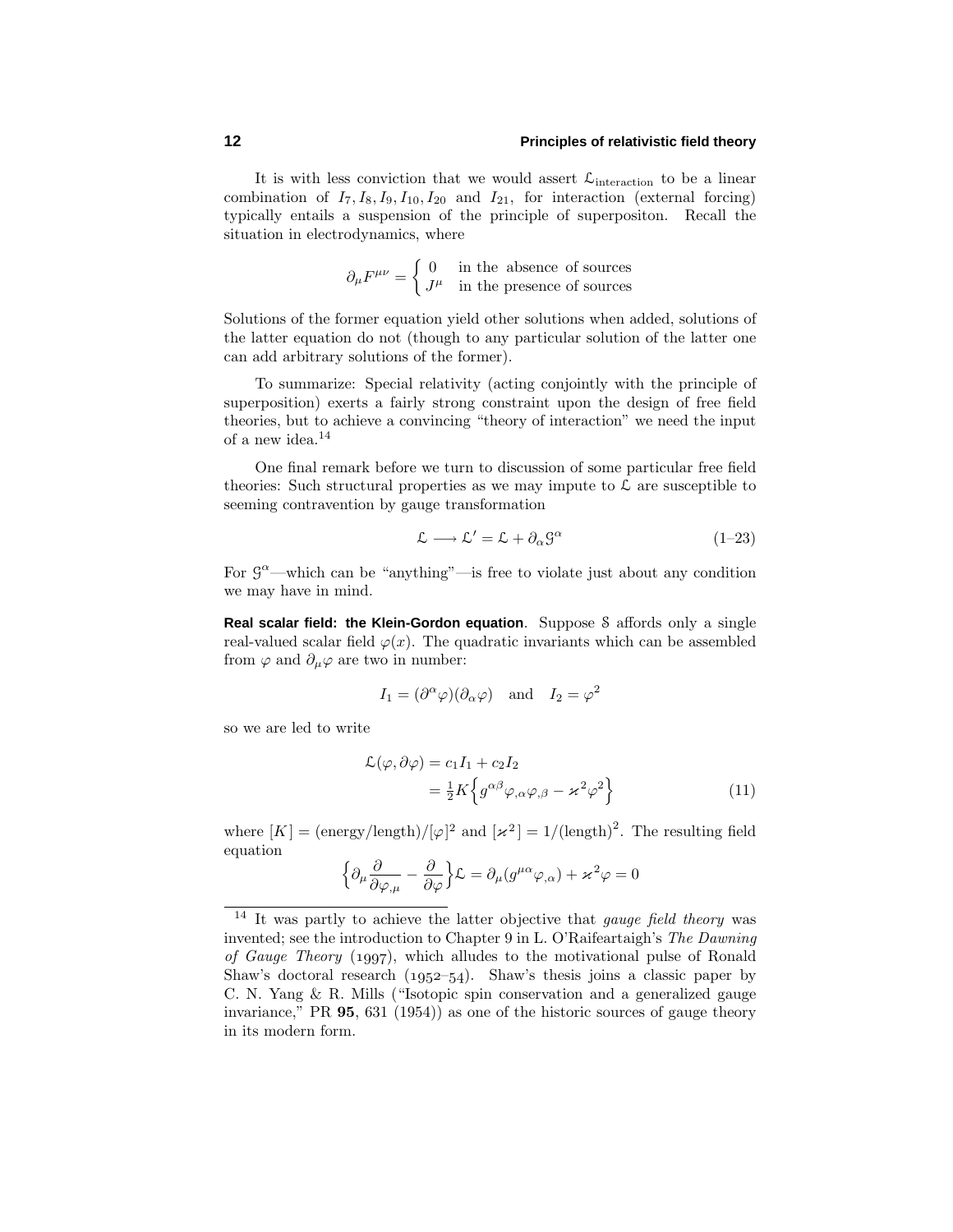#### **Klein-Gordon equation 13**

can be written

$$
(\Box + \varkappa^2)\varphi = 0 \tag{12}
$$

where

$$
\Box \equiv g^{\alpha\beta}\partial_{\alpha}\partial_{\beta} = \frac{1}{c^2} \left(\frac{\partial}{\partial t}\right)^2 - \nabla^2
$$
\n(13)

defines the wave operator (or "d'Alembertian").

At (12) we have encountered the celebrated Klein-Gordon equation, though the equation studied by O. Klein and W. Gordon in  $1926$ —which had been written down but abandoned by Schrödinger himself even prior to the invention of the non-relativistic "Schrödinger equation"—was actually the complex analog of (12). Useful insight into the historical origins of (12) is gained when one sets

$$
\varphi(x) = e^{\frac{i}{\hbar}(p,x)} \quad : \quad (p,x) \equiv p_\alpha x^\alpha = Et - \mathbf{p} \cdot \mathbf{x}
$$

and finds that (12) will be satisfied if and only if

$$
g^{\alpha\beta}p_{\alpha}p_{\beta}\equiv(E/c)^2-\mathbf{p}\cdot\mathbf{p}=\hbar^2\varkappa^2
$$

But the relativistic theory of a mass point *m* presents us with the "dispersion relation"  $(E/c)^2 - p \cdot p = (mc)^2$ . It becomes in this light natural to set

$$
\varkappa = \frac{mc}{\hbar} \tag{14}
$$

and to consider the Klein-Gordon equation  $(12)$  to be fruit of the "Schrödinger" quantization" procedure

$$
g^{\alpha\beta}p_{\alpha}p_{\beta}\Big|_{p\to i\hbar\partial} = (mc)^2
$$

Notice that the Klein-Gordon equation gives back the wave equation  $\Box \varphi = 0$ in the limit  $\varkappa \perp 0$ ; i.e., in the limit of zero mass.<sup>15</sup>

Working from (1–34) we find the stress-energy tensor of the real scalar field to be given by

$$
S^{\mu}{}_{\nu} = \frac{\partial \mathcal{L}}{\partial \varphi_{,\mu}} \varphi_{,\nu} - \mathcal{L} \delta^{\mu}{}_{\nu}
$$
  
=  $\frac{1}{2} K \left\{ (g^{\mu \alpha} + g^{\alpha \mu}) \varphi_{,\alpha} \varphi_{,\nu} - (g^{\alpha \beta} \varphi_{,\alpha} \varphi_{,\beta}) \delta^{\mu}{}_{\nu} + \varkappa^2 \varphi^2 \delta^{\mu}{}_{\nu} \right\}$  (15)

<sup>15</sup> For more detailed discussion of the Klein-Gordon equation, see Chapter 3 in Schweber<sup>7</sup> or Chapter 20  $\S5$  in A. Massiah, *Quantum Mechanics* (1966). Schrödinger abandoned his relativistic equation for the good physical reason that it led to the wrong hydrogen spectrum: see  $\S51$  in L. I. Schiff, *Quantum Mechanics* ( $3<sup>rd</sup>$  edition 1968) for details and references.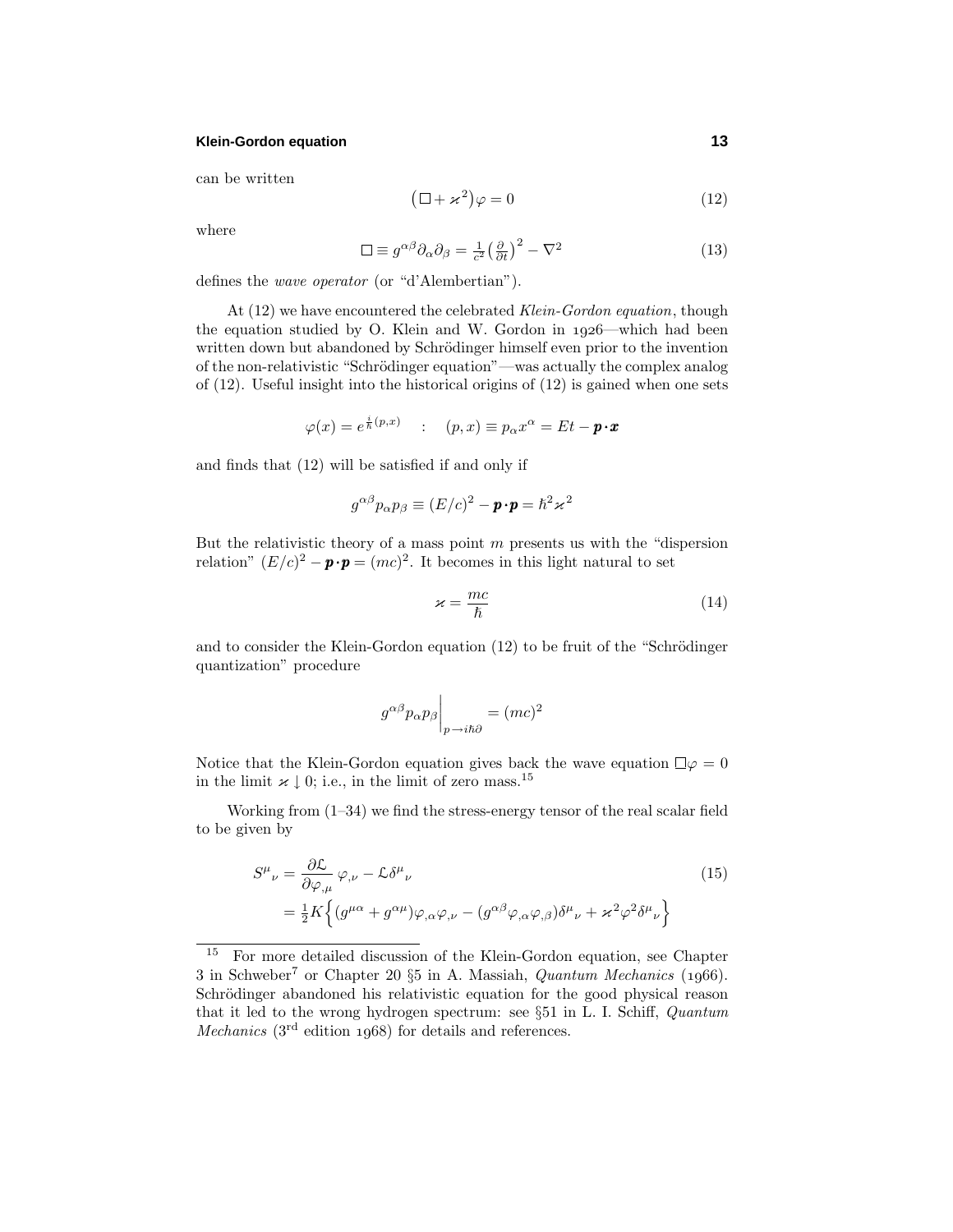from which we learn (see again  $(1-41)$ ) that the *energy density* of such a field can be described

$$
\mathcal{E} = S^0{}_0 = \frac{1}{2} K \left\{ 2(\varphi_{,0})^2 - \left[ (\varphi_{,0})^2 - (\varphi_{,1})^2 - (\varphi_{,2})^2 - (\varphi_{,3})^2 \right] + \varkappa^2 \varphi^2 \right\}
$$
  
= 
$$
\frac{1}{2} K \left\{ (\varphi_{,0})^2 + (\varphi_{,1})^2 + (\varphi_{,2})^2 + (\varphi_{,3})^2 + \varkappa^2 \varphi^2 \right\}
$$
(16.1)

It was in anticipation of this result—i.e., to ensure the non-negativity of energy density—that we gave the name  $\varkappa^2$  to the coefficient of the  $\varphi^2$ -term in (11). The three components of momentum density are given by

$$
c\mathcal{P}_i = S^0{}_i = \frac{\partial \mathcal{L}}{\partial \varphi_{,0}} \varphi_{,\nu} = K\varphi_{,0}\varphi_{,i} \quad : \quad (i = 1, 2, 3) \tag{16.2}
$$

**Complex scalar field**. Suppose S affords only a single *complex*-valued scalar field

$$
\psi(x) = \varphi_1(x) + i\varphi_2(x) = A(x)e^{+i\phi(x)}
$$
  

$$
\psi^*(x) = \varphi_1(x) - i\varphi_2(x) = A(x)e^{-i\phi(x)}
$$

The quadratic invariants which can be assembled from  $\psi$ ,  $\psi^*$ ,  $\partial_\mu \psi$  and  $\partial_\mu \psi^*$ are quickly listed, and lead one to contemplate Lagrange densities of the form

$$
\mathcal{L} = \frac{1}{2} g^{\alpha\beta} \left\{ a \psi_{,\alpha} \psi_{,\beta} + 2 a_0 \psi_{,\alpha}^* \psi_{,\beta} + a^* \psi_{,\alpha}^* \psi_{,\beta}^* \right\} + \frac{1}{2} \left\{ b \psi \psi + 2 b_0 \psi^* \psi + b^* \psi^* \psi^* \right\}
$$

where the postulated reality condition  $\mathcal{L} = \mathcal{L}^*$  requires that  $a_2$  and  $b_2$  be real. If we allow ourselves to write

$$
\boldsymbol{\psi} \equiv \begin{pmatrix} \psi \\ \psi^* \end{pmatrix} \quad \text{and} \quad \boldsymbol{\psi}^{\dagger} \equiv \begin{pmatrix} \psi^* \\ \psi \end{pmatrix}^{\mathsf{T}} = \begin{pmatrix} \psi^* & \psi \end{pmatrix}
$$

and to drop the commas which signify differentiation (writing  $\psi_{\mu} \equiv \partial_{\mu} \psi$ ) then the preceding  $\mathcal L$  can be displayed in the following somewhat more orderly manner:

$$
\mathcal{L} = \frac{1}{2} g^{\alpha \beta} \boldsymbol{\psi}_{\alpha}^{\dagger} \begin{pmatrix} a_0 & a^* \\ a & a_0 \end{pmatrix} \boldsymbol{\psi}_{\beta} + \frac{1}{2} \boldsymbol{\psi}^{\dagger} \begin{pmatrix} b_0 & b^* \\ b & b_0 \end{pmatrix} \boldsymbol{\psi}
$$

The reality condition can be said in this notation to result from the *hermiticity* of the  $2 \times 2$  matrices. Reality would be retained even if we were to relax the requirement that the diagonal elements be equal, but when we do so—writing

$$
\mathcal{L} = \frac{1}{2} g^{\alpha \beta} \boldsymbol{\psi}_{\alpha}^{\dagger} \mathbb{A} \boldsymbol{\psi}_{\beta} + \frac{1}{2} \boldsymbol{\psi}^{\dagger} \mathbb{B} \boldsymbol{\psi}
$$
(17)

with

$$
\mathbb{A}=\begin{pmatrix} a_0+a_3&a_1-ia_2\\ a_1+ia_2&a_0-a_3\end{pmatrix}\quad\text{and}\quad \mathbb{B}=\begin{pmatrix} b_0+b_3&b_1-ib_2\\ b_1+ib_2&b_0-b_3\end{pmatrix}
$$

—it becomes apparent that the new parameters  $a_3$  and  $b_3$  actually make no net contribution to  $\mathcal{L}$ , therefore none to the field equations, none to the physics. In (17) we have, therefore, what is in effect a 6-parameter population of theories.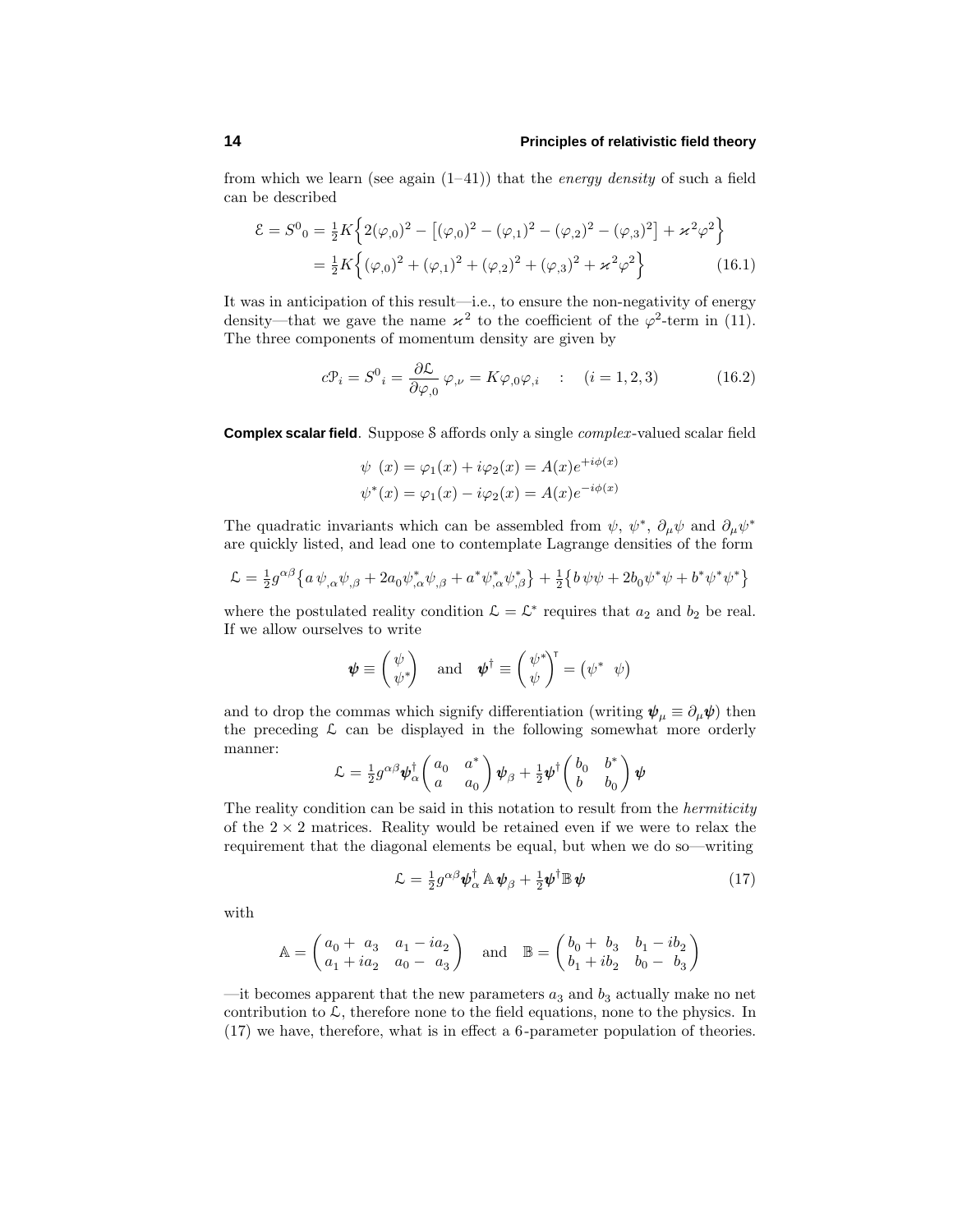#### **Complex scalar field 15**

In an effort to sharpen the problem before us (and to prepare the ground for some future work), we—drawing inspiration from quantum mechanics—agree to look only to those theories which possess

$$
\begin{array}{c}\n\psi \to e^{+i\omega}\psi \\
\psi^* \to e^{-i\omega}\psi^*\n\end{array}\n\bigg\} \quad : \quad \text{equivalently} \quad \psi \to \begin{pmatrix} e^{+i\omega} & 0 \\
0 & e^{-i\omega}\n\end{pmatrix}\n\psi \tag{18}
$$

as an internal symmetry. Immediately  $a = b = 0$  (A and B must, in other words, be diagonal—effectively multiples of the identity), and we a Langrangian which, after notational adjustments, can be expressed

$$
\mathcal{L} = \frac{1}{2} K \left\{ g^{\alpha \beta} \psi_{,\alpha}^* \psi_{,\beta} - \varkappa^2 \psi^* \psi \right\} \tag{19}
$$

This, significantly, is the most general instance of our original Lagrangian which manifests the property that it is *bilinear* in starred and unstarred field variables.

The resulting field equations read

$$
\left\{\partial_{\mu}\frac{\partial}{\partial\psi_{,\mu}} - \frac{\partial}{\partial\psi}\right\}\mathcal{L} = \partial_{\mu}(g^{\mu\alpha}\psi_{,\alpha}^{*}) + \varkappa^{2}\psi^{*} = (\Box + \varkappa^{2})\psi^{*} = 0
$$
\n
$$
\left\{\partial_{\mu}\frac{\partial}{\partial\psi_{,\mu}^{*}} - \frac{\partial}{\partial\psi^{*}}\right\}\mathcal{L} = \partial_{\mu}(g^{\mu\alpha}\psi_{,\alpha}) + \varkappa^{2}\psi = (\Box + \varkappa^{2})\psi = 0
$$
\n(20)

Bilinearity has had the consequence that

- $\psi$  -variation yields a field equation involving only  $\psi^*$ ;
- *ψ*<sup>∗</sup> -variation yields a field equation involving only *ψ* :

the equations are uncoupled; each is the complex conjugate of the other.

The stress-energy tensor of any  $(\psi, \psi^*)$ -field system can be described

$$
S^{\mu}{}_{\nu} = \frac{\partial \mathcal{L}}{\partial \psi_{,\mu}} \psi_{,\nu} + \frac{\partial \mathcal{L}}{\partial \psi_{,\mu}^*} \psi_{,\nu}^* - \mathcal{L} \delta^{\mu}{}_{\nu}
$$

which for systems of type (19) becomes

$$
S^{\mu}_{\ \nu} = \frac{1}{2} K \Big\{ g^{\mu\alpha} \big( \psi^*_{,\alpha} \psi_{,\nu} + \psi_{,\alpha} \psi^*_{,\nu} \big) - \big( g^{\alpha\beta} \psi^*_{,\alpha} \psi_{,\beta} \big) \delta^{\mu}_{\ \nu} + \varkappa^2 \psi^* \psi \delta^{\mu}_{\ \nu} \Big\}
$$

That—in consequence ultimately of the field equations—the components of the stress-energy tensor enter into a quartet of conservation laws

$$
\partial_{\mu}S^{\mu}{}_{\nu}=0
$$

we know already on quite general grounds; those statements follow<sup>16</sup> from the circumstance that *x* does not enter explicitly into the design of  $\mathcal{L}$ :  $\partial_{\mu} \mathcal{L} = 0$ . Energy density, for systems of type (19), can be described

$$
\mathcal{E} = S^0{}_0 = \frac{1}{2} K \left\{ \psi_{,0}^* \psi_{,0} + \psi_{,1}^* \psi_{,1} + \psi_{,2}^* \psi_{,2} + \psi_{,3}^* \psi_{,3} + \varkappa^2 \psi^* \psi \right\} \geq 0
$$

<sup>&</sup>lt;sup>16</sup> See again the discussion subsequent to  $(1-34)$ .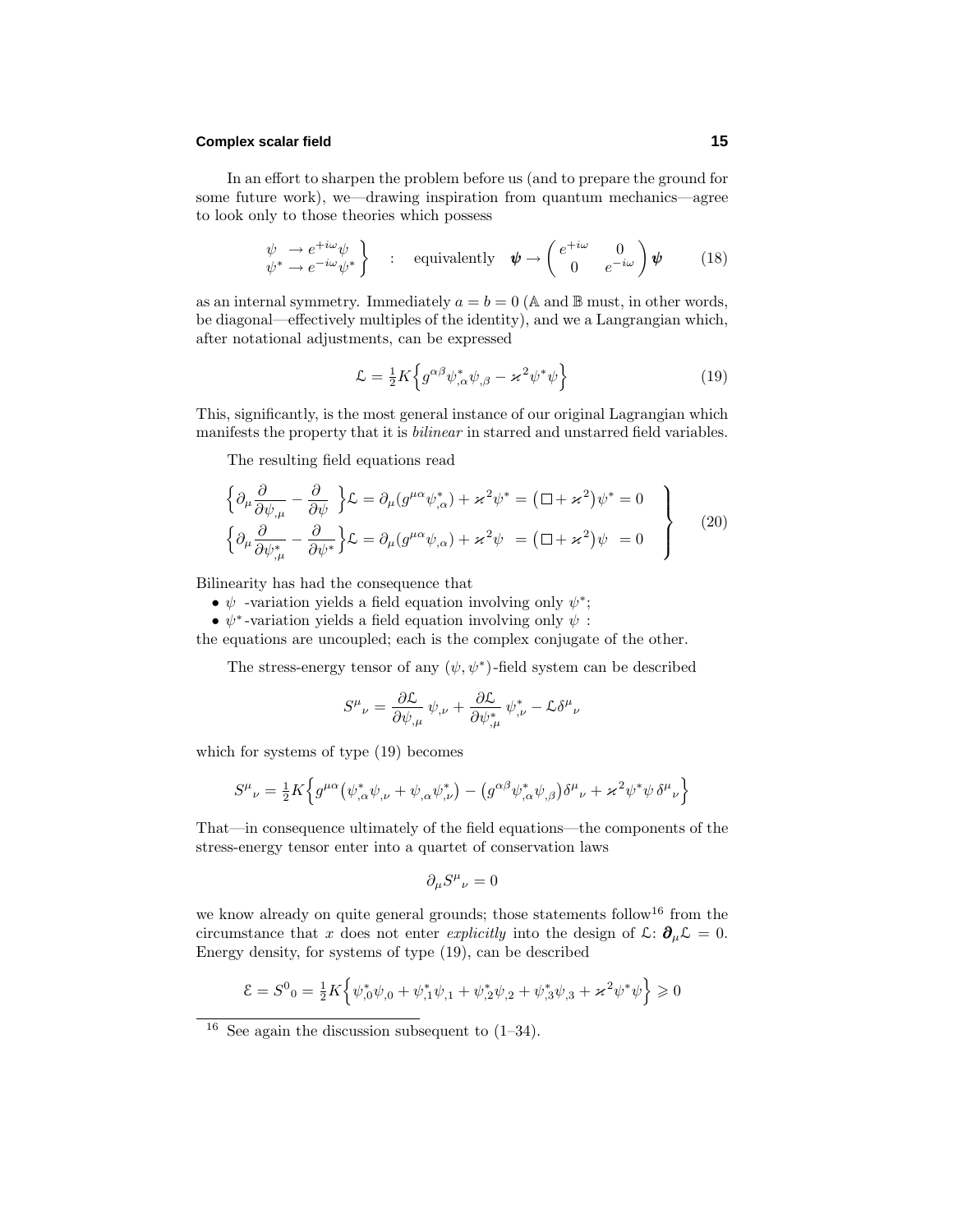The results just summarized derive from the translational map. For more general maps, Noether's theorem—adapted to systems of type (19)—supplies

$$
J_r^{\mu} = \frac{1}{2} K \Big\{ g^{\mu \alpha} \psi_{,\alpha}^* \big[ \Phi_r - \psi_{,\beta} \mathfrak{X}_r^{\beta} \big] + g^{\mu \alpha} \psi_{,\alpha} \big[ \Phi_r^* - \psi_{,\beta}^* \mathfrak{X}_r^{\beta} \big] + \big[ g^{\alpha \beta} \psi_{,\alpha}^* \psi_{,\beta} - \varkappa^2 \psi^* \psi \big] \mathfrak{X}_r^{\mu} \Big\}
$$

For the one-parameter internal symmetry map (18) the *r*-subscript can be abandoned, and we have

$$
\Phi = i\psi \quad \text{and} \quad \mathfrak{X}^{\mu} = 0
$$

 $giving<sup>17</sup>$ 

$$
Q^{\mu} = i \frac{1}{2} K g^{\mu \alpha} \left\{ \psi_{,\alpha}^* \psi - \psi^* \psi_{,\alpha} \right\} \tag{21}
$$

We expect to have  $\partial_{\mu}Q^{\mu} = 0$ , and by calculation

$$
\partial_{\mu}Q^{\mu} = i \frac{1}{2} K g^{\mu\alpha} \Big\{ \psi_{,\mu\alpha}^{*} \psi + \psi_{,\alpha}^{*} \psi_{,\mu} - \psi_{,\mu}^{*} \psi_{,\alpha} - \psi^{*} \psi_{,\mu\alpha} \Big\}
$$
  
=  $i \frac{1}{2} K \Big\{ \psi \Box \psi^{*} - \psi^{*} \Box \psi \Big\}$  after a cancellation  
=  $-i \frac{1}{2} K \Big\{ \psi \varkappa^{2} \psi^{*} - \psi^{*} \varkappa^{2} \psi \Big\}$  by the field equations  
= 0

find this to be in fact the case by implication of the equations of motion.

**Real vector field: Procca's equations**. Suppose system S affords only a solitary real-valued vector field  $U_{\mu}(x)$ . The quadratic invariants which can be assembled from *U* and  $\partial_{\mu}U$  are (see again the list on p. 10) five in number, and lead one to contemplate Lagrangians<sup>18</sup> of the form

$$
\mathcal{L} = \frac{1}{2}c_0 U^{\alpha} U_{\alpha} + \frac{1}{2} \left\{ c_1 g^{\alpha \rho} g^{\sigma \beta} + c_2 g^{\alpha \sigma} g^{\beta \rho} + c_3 g^{\alpha \beta} g^{\rho \sigma} + c_4 \epsilon^{\alpha \beta \rho \sigma} \right\} U_{\alpha, \beta} U_{\rho, \sigma}
$$

The associated field equations can be written

$$
\partial_{\nu} \left\{ c_1 U^{\mu,\nu} + c_2 U^{\nu,\mu} + c_3 g^{\mu\nu} U^{\alpha}{}_{,\alpha} \right\} - c_0 U^{\mu} = 0
$$

giving

$$
c_1 \Box U_\mu + (c_2+c_3) U^\alpha{}_{,\alpha\mu} - c_0 U_\mu = 0
$$

<sup>&</sup>lt;sup>17</sup> The notation  $J_r^{\mu}$  is generic; typically one adopts a non-generic notation to reflect the fact that one has been led from a specialized map to an object to which one intends to give a name more specific than "Noetherean current." Here my  $Q^{\mu}$  is intended to as an allusion to "charge."

<sup>18</sup> I will hereafter allow myself—in the company of the rest of the world, and except when confusion might result (which is seldom)—to say "Lagrangian" when I mean "Lagrange density."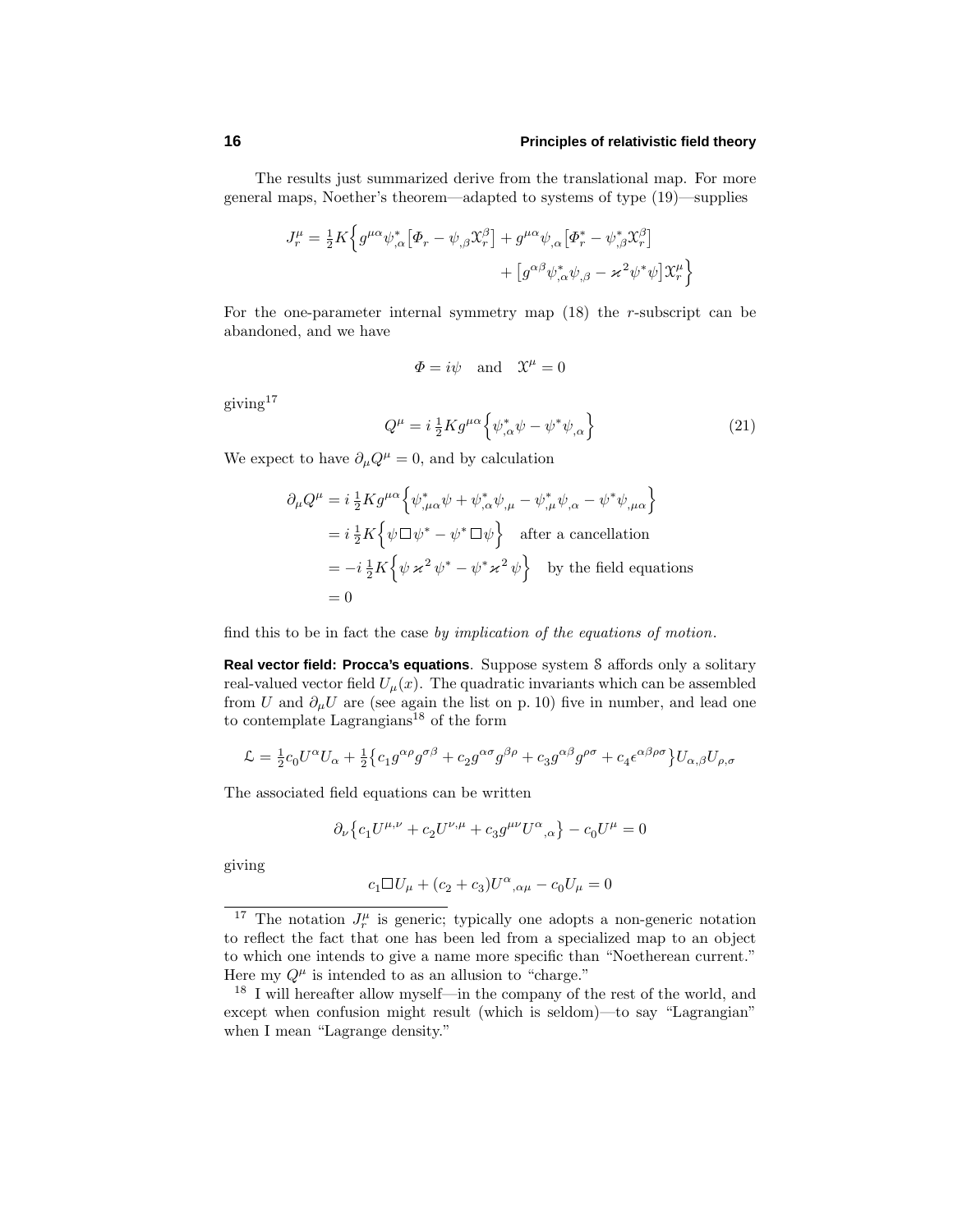### **Procca's equations 17**

The surprising absence of  $c_4$  from the preceding equation can be understood as follows: define  $\mathcal{G}^{\sigma} \equiv \epsilon^{\alpha\beta\rho\sigma} U_{\alpha,\beta} U_{\rho}$  and observe that

$$
\partial_{\sigma} \mathcal{G}^{\sigma} = \epsilon^{\alpha \beta \rho \sigma} U_{\alpha,\beta} U_{\rho,\sigma} + \underbrace{\epsilon^{\alpha \beta \rho \sigma} U_{\alpha,\beta \sigma} U_{\rho}}_{0 \text{ by the } \beta \sigma\text{-symmetry of } U_{\alpha,\beta \sigma}}
$$

The *c*4-term is absent from the equations of motion because it is a gauge term (can be "gauged away"). Evidently we lose nothing if we write

$$
\mathcal{L} = \frac{1}{2} \left\{ c_1 g^{\alpha \rho} g^{\sigma \beta} + c_2 g^{\alpha \sigma} g^{\beta \rho} + c_3 g^{\alpha \beta} g^{\rho \sigma} \right\} U_{\alpha, \beta} U_{\rho, \sigma} - \frac{1}{2} \varkappa^2 U^{\alpha} U_{\alpha} \tag{22}
$$

which gives

$$
c_1 \Box U_{\mu} + (c_2 + c_3) \partial_{\mu} (\partial_{\alpha} U^{\alpha}) + \varkappa^2 U_{\mu} = 0 \tag{23}
$$

We have now in hand a 4-parameter population of vector field theories. How are we to isolate the most interesting specimens? Classical electrodynamics provides the vector field with which we have greatest familiarity, and it is to electrodynamics we will look for guidance. The effort will serve to lend deepened comprehension to what kind of a thing it is that Maxwell gave to the world.

The vector field of electrodynamical interest is the so-called "4-potential"  $A^{\mu}(x)$ , introduced via

$$
F^{\mu\nu} = \partial^{\mu}A^{\nu} - \partial^{\nu}A^{\mu} \tag{24.1}
$$

in order to render the sourceless half

$$
\partial^{\lambda} F^{\mu\nu} + \partial^{\mu} F^{\nu\lambda} + \partial^{\nu} F^{\lambda\mu} = 0 \tag{24.2}
$$

of Maxwell's equations automatic. The sourcey other half

$$
\partial_{\mu}F^{\mu\nu} = J^{\nu} \tag{24.3}
$$

then become

$$
\Box A^{\nu} - \partial^{\nu}(\partial_{\mu}A^{\mu}) = J^{\nu}
$$
 (24.4)

from which charge conservation

$$
\partial_{\nu}J^{\nu} = 0 \tag{24.5}
$$

follows as an immediate corollary. Potentials  $A_\mu$  and  $A'_\mu = A_\mu + \partial_\mu \chi$  (with *χ* arbitrary) are "gauge equivalent" in the sense that both, when introducted into the right side of (24.1), yield the same  $F^{\mu\nu}$ . That is why the  $A^{\mu}$ -field is called a "potential," and denied any direct claim to physicality;<sup>19</sup> "physicality" might be attributed to the set  $\{A^{\mu}\}\$  of gauge-equivalent 4-potentials, or to any

<sup>&</sup>lt;sup>19</sup> The story is a familiar one; it is for an identical reason that "direct" physicality" cannot be attributed to the Lagrangian  $\mathcal{L}$ . The spooks appear to be in control!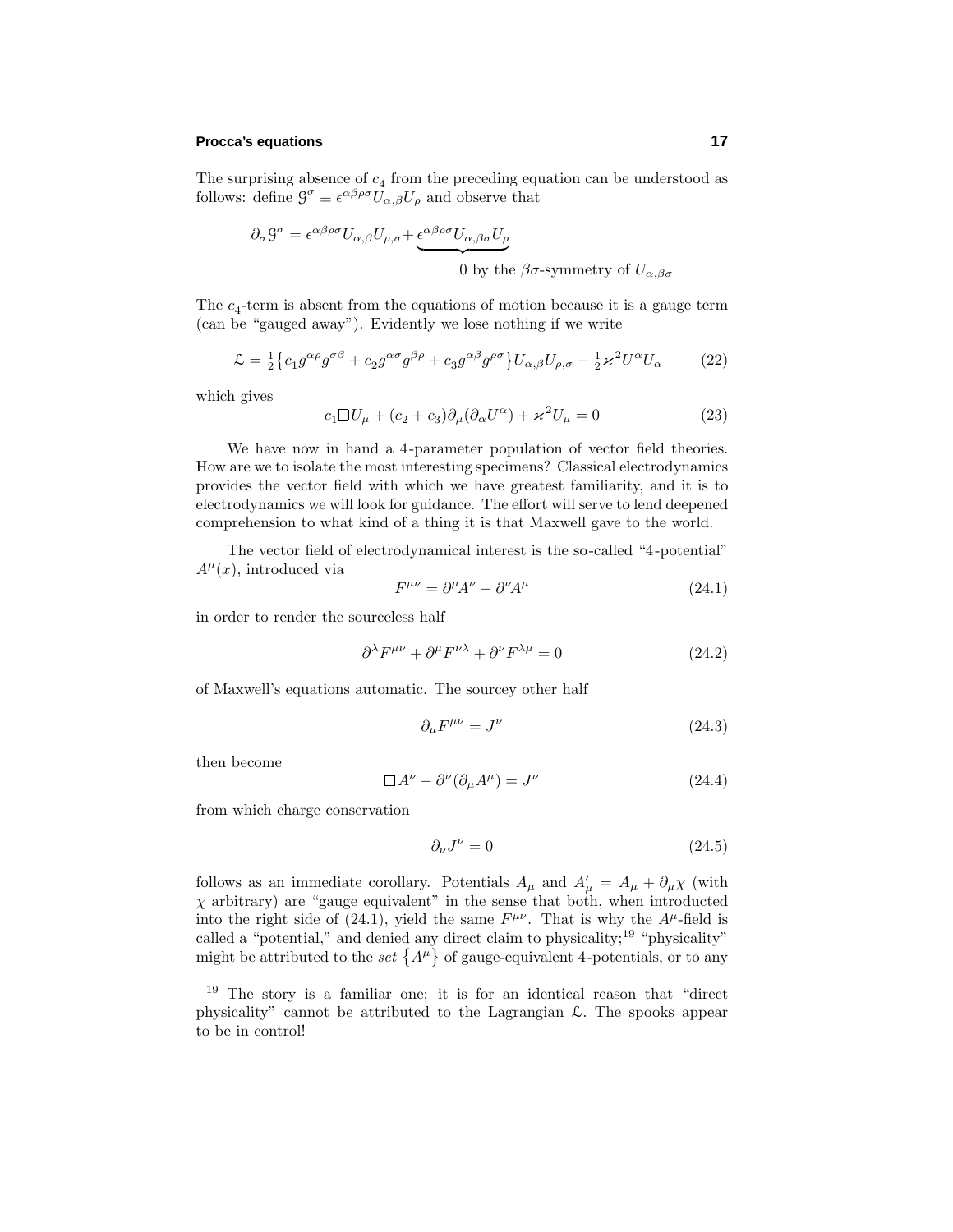gauge-invariant attribute of that set, but not to its individual elements. Pick an arbitrary element  $A'_\mu$  of the set, write  $A_\mu = A'_\mu - \partial_\mu \chi$  and select  $\chi$  to be any solution of  $\Box \chi = \partial^{\mu} A^{\prime}_{\mu}$ ; one has then achieved

$$
\partial_{\mu}A^{\mu} = 0 \tag{24.6}
$$

This is the "Lorentz gauge condition," which can without loss of generality always be assumed to pertain. When that assumption is in force one can, in place of (24.4), write the simpler equation

$$
\Box A^{\nu} = J^{\nu} \tag{24.7}
$$

In the absence of sources (i.e., for free electromagnetic fields) the right sides of (24.3/4/7) vanish, and all else remains unchanged. In particular, (23.4) becomes

$$
\Box A^{\nu} - \partial^{\nu} (\partial_{\mu} A^{\mu}) = 0 \qquad (24.8)
$$

Note that we have been brought thus far by Maxwell, without any reference to the resources of Lagrangian field theory.

The field equations (23) would assume the electromagnetic form (24.8) were we to set  $\varkappa = 0$  and  $c_2 + c_3 = -c_1$ ; were we, in other words, to set

$$
c_1 + c_2 + c_3 = 0 \quad \text{and} \quad \varkappa = 0
$$

Look now to the class of theories which results when one retains the former of those conditions but drops the latter:

$$
c_1 + c_2 + c_3 = 0 \quad \text{and} \quad \varkappa \neq 0
$$

The field equations (23) then read

$$
c_1 \left\{ \Box U_{\mu} - \partial_{\mu} (\partial_{\alpha} U^{\alpha}) \right\} + \varkappa^2 U_{\mu} = 0 \tag{25}
$$

which when hit with  $\partial^{\mu}$  yield the "Lorentz gauge-like" statement

$$
\partial_{\mu}U^{\mu} = 0 \tag{26}
$$

not as an arbitrarily imposed side condition but as an enforced corollary of the equations of motion. Returning with this information to (25) we obtain

$$
(\Box + \varkappa^2)U^{\mu} = 0 \tag{27}
$$

The solutions of  $c_1 + c_2 + c_3 = 0$  can, for given  $c_1$ , be parameterized

$$
\begin{aligned}\nc_2 &= +\lambda c_1 - c_1 \\
c_3 &= -\lambda c_1\n\end{aligned}\n\bigg\} \quad : \quad \lambda \text{ arbitrary}
$$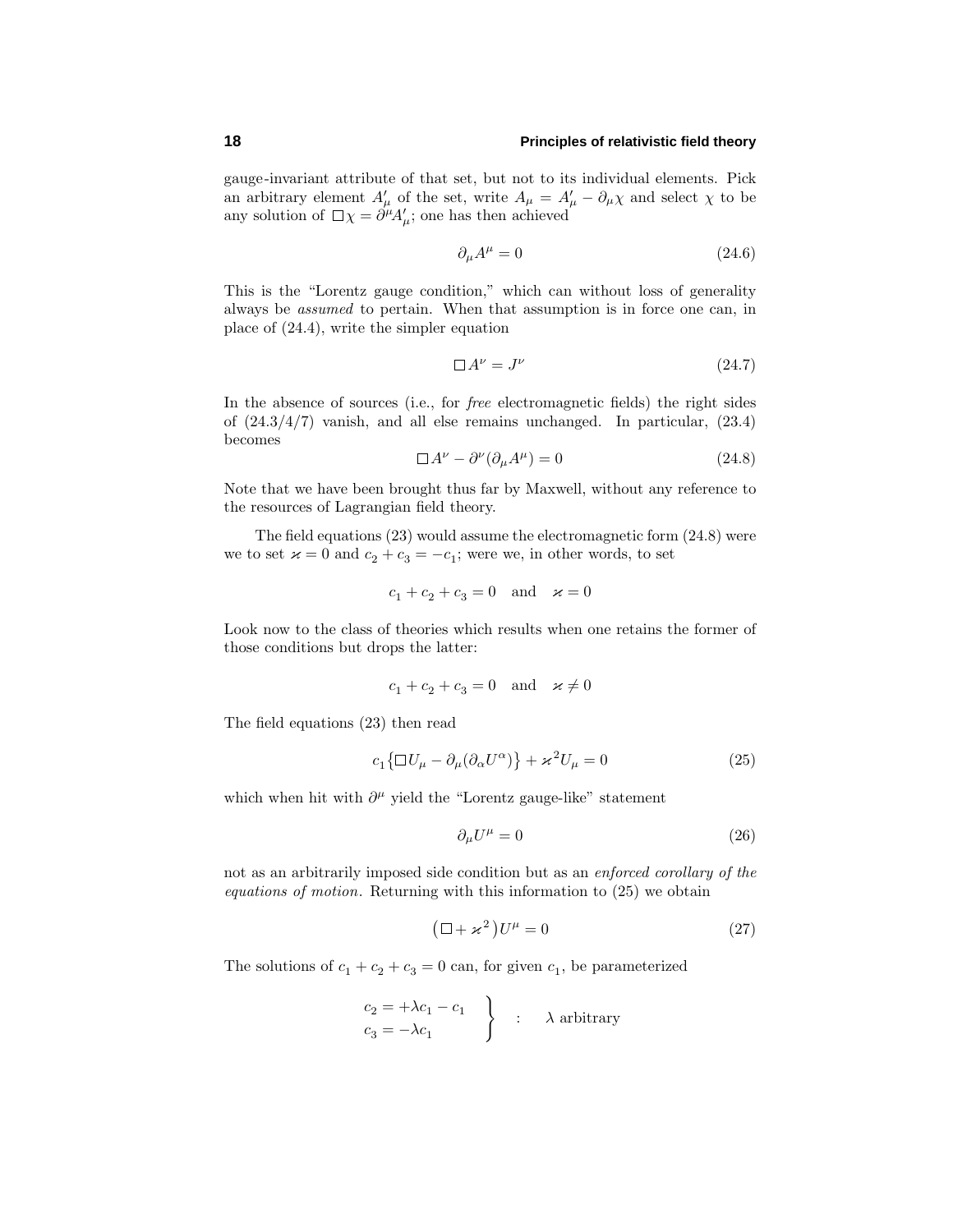#### **Procca's equations 19**

and the Lagrangian  $(22)$  in this notation becomes<sup>20</sup>

$$
\mathcal{L} = \frac{1}{2} \{ g^{\alpha \rho} g^{\sigma \beta} - (1 - \lambda) g^{\alpha \sigma} g^{\beta \rho} - \lambda g^{\alpha \beta} g^{\rho \sigma} \} U_{\alpha, \beta} U_{\rho, \sigma} - \frac{1}{2} \varkappa^2 U^{\alpha} U_{\alpha}
$$
  
\n
$$
= \frac{1}{2} U^{\alpha, \beta} (U_{\alpha, \beta} - U_{\beta, \alpha}) - \frac{1}{2} \varkappa^2 U^{\alpha} U_{\alpha}
$$
  
\n
$$
+ \lambda \underbrace{\{ U^{\alpha}, g U^{\beta}, \alpha - U^{\alpha}, a U^{\beta}, g \}}_{\alpha \beta \sigma} = \partial_{\alpha} \{ U^{\alpha}, g U^{\beta} - U^{\alpha} U^{\beta}, g \}
$$

We might as well discard the *λ*-term, since it can (as indicated) always be gauged away; this done, we have

$$
\mathcal{L} = \frac{1}{2} U^{\alpha,\beta} (U_{\alpha,\beta} - U_{\beta,\alpha}) - \frac{1}{2} \varkappa^2 U^{\alpha} U_{\alpha} \tag{28.1}
$$

 $\mathrm{But} U^{\alpha,\beta} = \frac{1}{2} (U^{\alpha,\beta} + U^{\beta,\alpha}) + \frac{1}{2} (U^{\alpha,\beta} - U^{\beta,\alpha}) = U^{\alpha,\beta}_{\mathrm{symmetric}} + U^{\alpha,\beta}_{\mathrm{antisymmetric}}$ and only the latter term survives the double summation process; it becomes therefore possible to write

$$
\mathcal{L} = \frac{1}{4} (U^{\alpha,\beta} - U^{\beta,\alpha}) (U_{\alpha,\beta} - U_{\beta,\alpha}) - \frac{1}{2} \varkappa^2 U^{\alpha} U_{\alpha} \tag{28.2}
$$

Proceeding in imitation of our electrodynamical experience, we introduce

$$
G^{\mu\nu} \equiv \partial^{\mu} U^{\nu} - \partial^{\nu} U^{\mu} = -\left(U^{\mu,\nu} - U^{\nu,\mu}\right) \tag{29}
$$

from which

$$
\partial^{\lambda} G^{\mu\nu} + \partial^{\mu} G^{\nu\lambda} + \partial^{\nu} G^{\lambda\mu} = 0 \tag{30}
$$

follows as a corollary. Notice that if (30) were—as in electrodynamics *postulated*, then the possibility of writing (29) would be implied,<sup>21</sup> but  $U^{\mu}$ would be determined *only up to gauge*, and the "Lorentz gauge-like" condition (26) would not be automatically in force. Recall also that it is in force only because we have assumed  $\varkappa \neq 0$ .

The road just travelled was first travelled by A. Procca, $22$  who sought to create what was in effect a "theory of massive photons." In the following figure

<sup>&</sup>lt;sup>20</sup> To simplify ensuing discussion we at this point set  $c_1 = 1$ ; i.e., we absorb  $c_1$  into the definitions of  $U^{\mu}$  and  $\varkappa$ .

<sup>&</sup>lt;sup>21</sup> Analogously: if it is known of *F* that  $\nabla \times F = 0$ , then  $F = -\nabla U$  is implied, but *U* is determined only up to gauge:  $U \rightarrow U' = U + constant$ , and must therefore be considered "unphysical." But if we take *U*—considered "physical" (no gauge)—to be our point of departure and introduce  $\mathbf{F} \equiv -\nabla U$ as a *definition*, then  $\nabla \times \vec{F} = 0$  acquires the status of an "interesting corollary."

<sup>&</sup>lt;sup>22</sup> "Sur la Théorie Ondulatoire des Electrons Positifs et Négatifs," Jour. Phys. Rad. **7**, 347 (1936). Procca, pursuing a fundamental idea injected into physics the previous year by H. Yukawa, sought to create a "theory of vector mesons" which adhered as closely as possible to the electromagnetic model. The subject is explored in much greated detail in my RELATIVISTIC CLASSICAL FIELDS (1973), pp. 85–97. My principal sources were W. Pauli, "Relativistic field theories of elementary particles," Rev. Mod. Phys. **13**, 203 (1941) Part II §2; E. M. Corson, Introduction to Tensors, Spinors, and Relativistic Wave  $Equations$  (1953), pp. 99–103; G. Wentzel, Quantum Theory of Fields (1949), Chapter 3.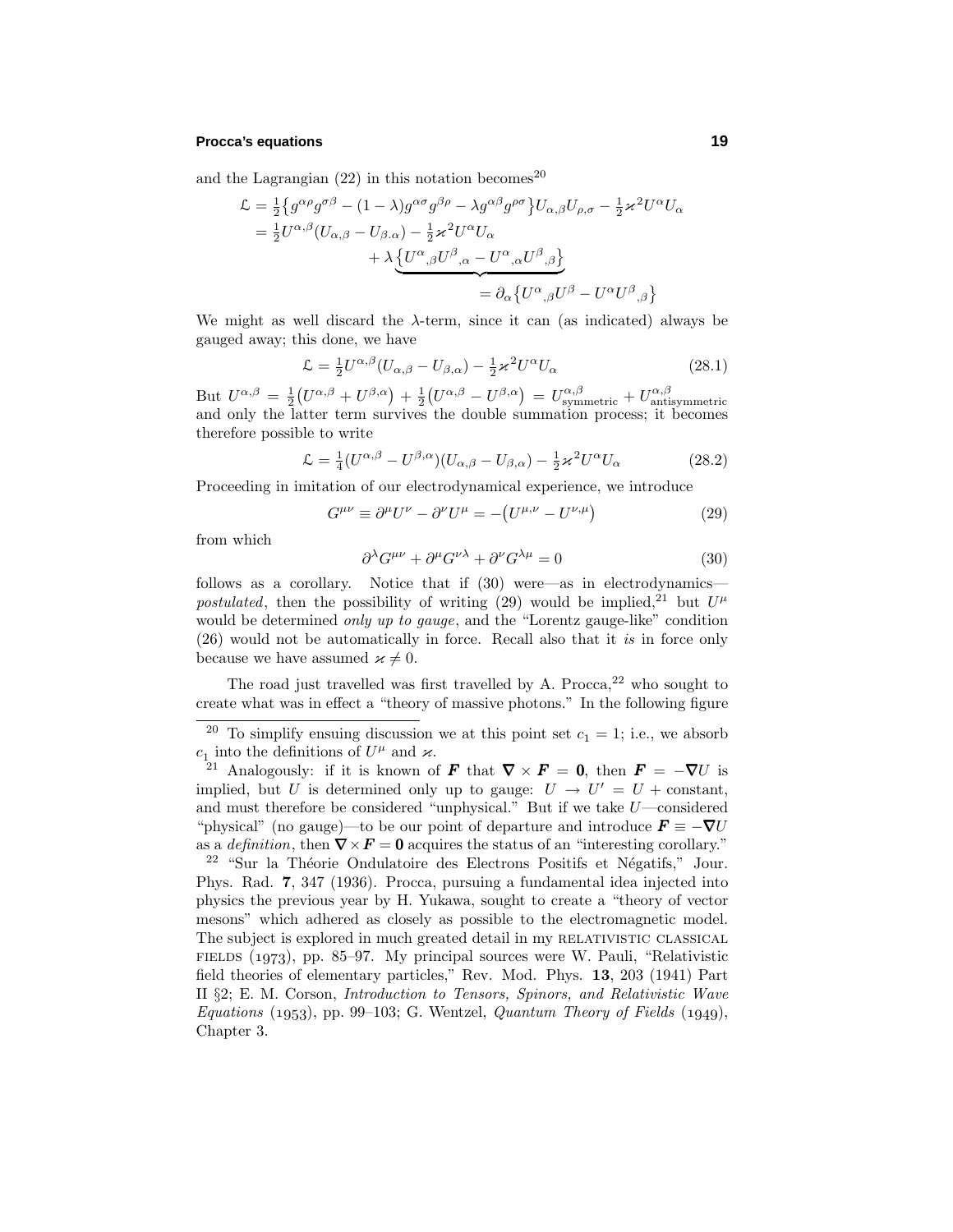FREE PROCCA FIELD

FREE MAXWELL FIELD

• 
$$
\partial^{\lambda} F^{\mu\nu} + \partial^{\mu} F^{\nu\lambda} + \partial^{\nu} F^{\lambda\mu} = 0
$$
  
\n
$$
F^{\mu\nu} = \partial^{\mu} A^{\nu} - \partial^{\nu} A^{\mu}
$$
\n•  $\partial_{\mu} F^{\mu\nu} = 0$   
\n
$$
\downarrow \qquad \qquad \partial_{\mu} G^{\mu\nu} + \partial^{\mu} G^{\nu\lambda} + \partial^{\nu} G^{\lambda\mu} = 0
$$
\n  
\n•  $\partial_{\mu} F^{\mu\nu} = 0$   
\n
$$
\downarrow \qquad \qquad \qquad \qquad \uparrow
$$
\n
$$
G^{\mu\nu} \equiv \partial^{\mu} U^{\nu} - \partial^{\nu} U^{\mu}
$$
\n  
\n•  $(\Box + \varkappa^2) U^{\nu} = 0$   
\n•  $(\Box + \varkappa^2) U^{\nu} = 0$   
\n•  $\partial_{\mu} U^{\mu} = 0$ 

I have attempted to display/contrast the logical pattern of the two theories in question. I have used • to mark the postulated free field equations, and arrows to indicate the flow of subsequent argument. Note that while in Maxwellean theory  $F^{\mu\nu}$  is physical/fundamental, and  $A^{\mu}$  an auxiliary construct, in Procca's theory it is the vector field  $U^{\mu}$  which is fundamental, and the tensor field which plays the auxiliary role. Comparison of the two theories puts one in position to assert that gauge transformations

$$
A_{\mu} \to A'_{\mu} = A + \partial_{\mu} \chi
$$

enter into electromagnetic discourse in consequence of the "masslessness of the photon:"  $\varkappa = 0$ . In the contrary case  $(\varkappa \neq 0)$  the Lorentz gauge becomes not an option, but a mandate.

Procca has given us an good, unexceptionable-in-every-way example of a Lagrangian field theory. Actually a class of such examples*...* which have some surprising things to teach us. Notice first that if (28.2) is renotated

$$
\mathcal{L} = \frac{1}{2} \Big\{ G^{\sigma\rho} (U_{\rho,\sigma} - U_{\sigma,\rho}) - \frac{1}{2} G^{\rho\sigma} G_{\rho\sigma} \Big\} - \frac{1}{2} \varkappa^2 U^{\rho} U_{\rho} \tag{31}
$$

and if  $U^{\mu}$  and  $G^{\mu\nu} = -G^{\nu\mu}$  are construed to be *independent* fields (i.e., if we suppose ourselves to be considering the interaction of a vector field with an antisymmetric tensor field), then construction of the field equations

⇓

$$
\left\{\partial_{\mu}\frac{\partial}{\partial G_{\alpha\beta,\mu}} - \frac{\partial}{\partial G_{\alpha\beta}}\right\}\mathcal{L} = -\frac{1}{2}\left\{ \left(U^{\beta,\alpha} - U^{\alpha,\beta}\right) - G^{\alpha\beta} \right\} = 0
$$
  

$$
G^{\mu\nu} = \partial^{\mu}U^{\nu} - \partial^{\nu}U^{\mu}
$$
 (32.1)

$$
\therefore \quad \partial^{\lambda} G^{\mu\nu} + \partial^{\mu} G^{\nu\lambda} + \partial^{\nu} G^{\lambda\mu} = 0 \tag{32.2}
$$

$$
\left\{\partial_{\mu}\frac{\partial}{\partial U_{\alpha,\mu}} - \frac{\partial}{\partial U_{\alpha}}\right\}\mathcal{L} = \partial_{\mu}\frac{1}{2}(G^{\mu\alpha} - G^{\alpha\mu}) + \varkappa^{2}U^{\alpha} = 0
$$
  

$$
\partial_{\mu}G^{\mu\nu} + \varkappa^{2}U^{\nu} = 0 \text{ by } G^{\mu\nu}\text{-antisymmetry}
$$
 (32.3)

$$
\therefore \quad \partial_{\nu}U^{\nu} = 0 \tag{32.4}
$$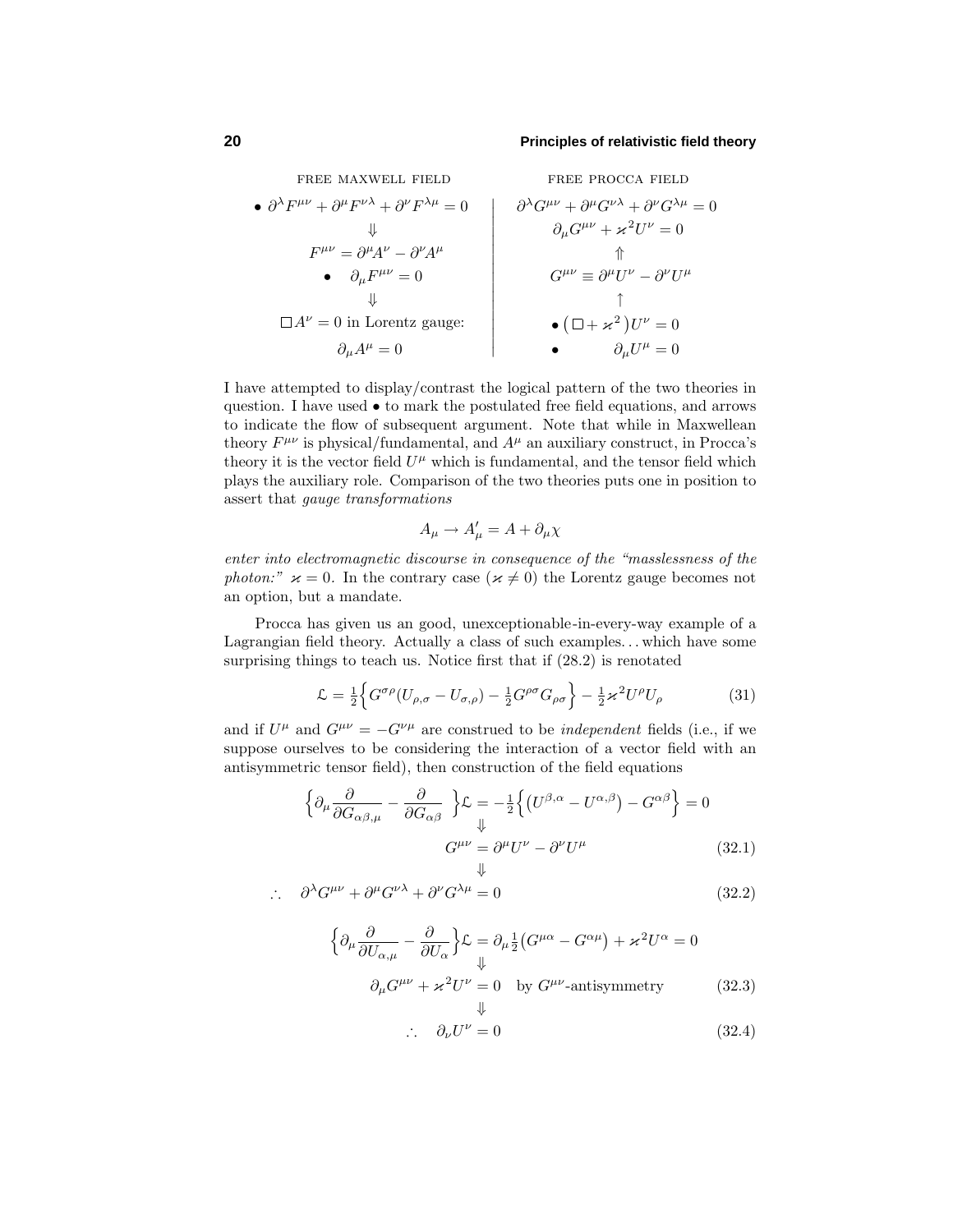#### **"Canonical formulation" of the theory of a complex scalar K-G field 21**

is found to yield the entire set of Procca equations (including the equation  $(32.1)$  which previously served to *define*  $G^{\mu\nu}$ ).

We touch here on a formal problem which causes electrodynamics—historic mother of classical field theory though she is—to stand somewhat apart from the main line of field-theoretic development*...* as an "exceptional case." If in (32) we set  $\varkappa \to 0$  then we obtain equations which differ only notationally<sup>23</sup> from the free-field equations of Maxwellian theory (in Lorentz gauge). But if in the *Lagrangian* (31) we set  $\varkappa = 0$  then we lose the leverage which gave us (32.4); we obtain the equations of free-field electrodynamics except for the Lorentz gauge condition, in the absence of which the remaining equations are incorrect, but which must be brought into the theory as an unmotivated import. A. O. Barut, on p. 102 of his Electrodynamics and Classical Theory of Fields & Particles  $(1964)$ , tabulates four different "electromagnetic free-field Lagrangians"—one advocated by Fermi, another by Schwinger, but all of which suffer from the formal defect just described.<sup>24</sup> One can temper the problem by adopting Procca theory (i.e., by pretending that "the photon has mass") for the purposes of calculation, and then "turning off  $x$ " at the end of the day.

One final remark, intended to clarify the "theoretical placement" of the preceding discussion, the distinction between what we have accomplished and what we have not: In physical applications of 3-dimensional vector analysis (whether to electrodynamics, to fluid dynamics, *...*) one frequently gains very useful analytical leverage from *Helmholtz' theorem*, according to which every vector field  $V(x)$  can be expressed as the superposition

$$
\mathbf{V}(x) = \mathbf{S}(x) + \mathbf{I}(x)
$$

of a *solenoidal* field  $S(x)$  and an *irrotational* field  $I(x)$ , where

$$
\nabla \cdot \mathbf{S} = 0 \Rightarrow \text{there exists an } \Omega \text{ field such that } \mathbf{S} = \nabla \times \Omega
$$

$$
\nabla \times \mathbf{I} = \mathbf{0} \Rightarrow \text{there exists an } \omega \text{ field such that } \mathbf{I} = \nabla \omega
$$

Helmholtz' theorem<sup>25</sup> speaks of a particular instance of the vastly more general Hodge decomposition theorem,<sup>26</sup> which—as it refers to vector fields on spacetime —asserts that every such field can be represented

$$
V_{\mu}=S_{\mu}+I_{\mu}+V_{\mu}^0
$$

where  $\partial^{\mu}S_{\mu} = 0$ ,  $\partial_{\mu}I_{\nu} - \partial_{\nu}I_{\mu} = 0$  and  $\Box V_{\mu}^{0} = 0$ , and that the representation is unique. In the preceding discussion we have been lead from these basic assumptions

$$
c_1 + c_2 + c_3 = 0 \quad \text{and} \quad \varkappa \neq 0
$$

<sup>&</sup>lt;sup>23</sup> Change  $U^{\mu} \rightarrow A^{\mu}$ ,  $G^{\mu\nu} \rightarrow F^{\mu\nu}$ .<br><sup>24</sup> See also §4–9 in F. Rohrlich, *Classical Charged Particles* (1965).

 $25$  See R. B. McQuistan, *Scalar and Vector Fields: A Physical Interpretation*  $(1965)$  §11.5 for a detailed proof.

<sup>26</sup> See H. Flanders, Differential Forms, with Applications to the Physical Sciences  $(1963)$ , p. 138.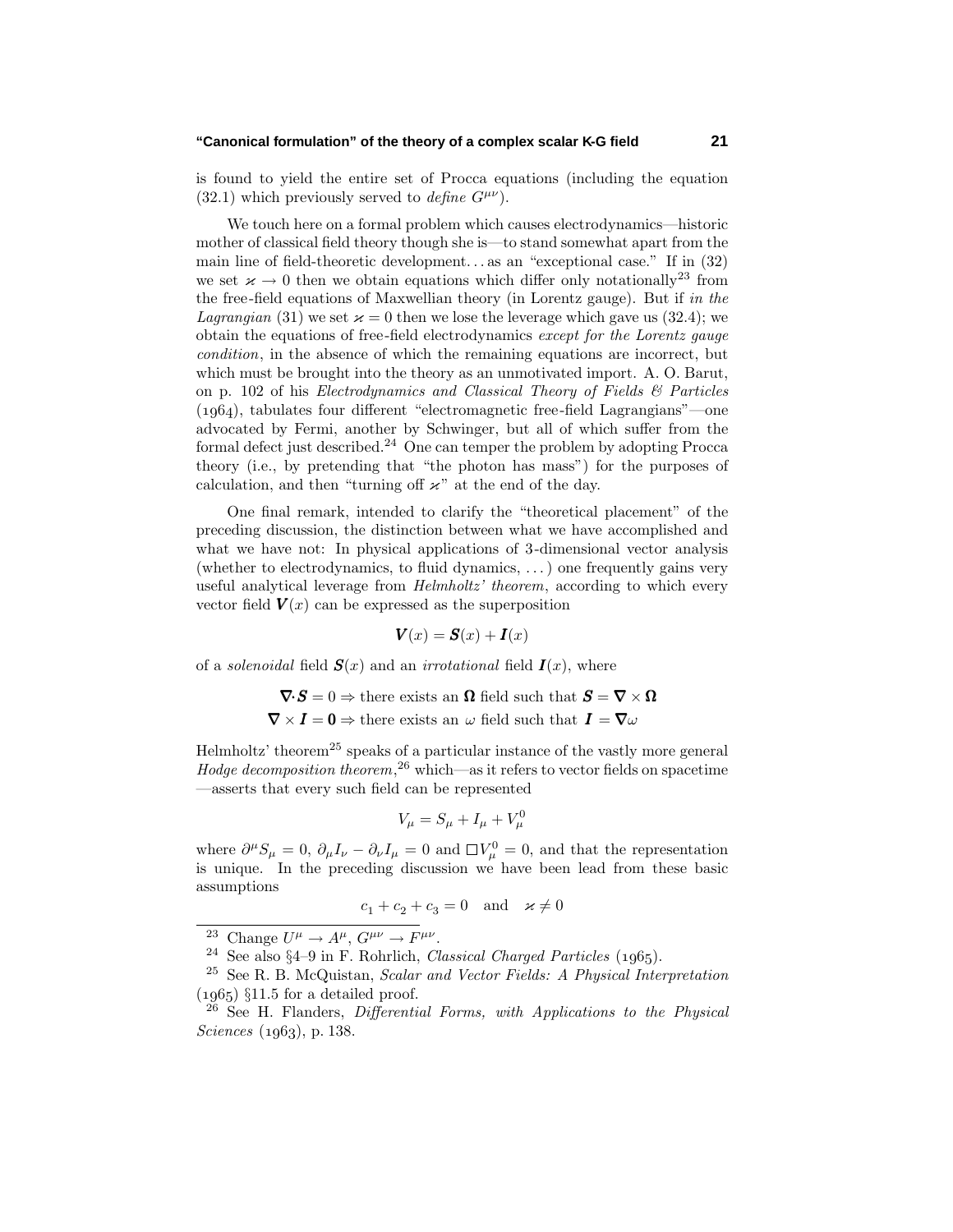to Procca fields  $U_{\mu}$  from which the "irrotational" and "harmonic" terms are absent. We would expect such terms to be called into play if our assumptions were relaxed.<sup>27</sup>

**Introduction to the "canonical formulation" of relativistic free-field theory**. The following remarks are intended to place in useful perspective—and in that sense to be preparatory for—discussion of the Dirac equation. But they are of some independent interest, and will serve to indicate one of the portals through which algebra and group representation theory enter into field-theoretic discourse.

Let  $m\ddot{x} = -U'(x)$  speak for the vast population of second-order differential equations which Nature dumps upon us in such variety. Through each initial point  $x(0)$  pass continuously many solution curves  $x(t)$ , distinguished one from another by the values assigned to the initial velocity  $\dot{x}(0)$ . Write

$$
\begin{aligned}\n\dot{x} &\equiv y\\ \n\dot{y} &=-\frac{1}{m}V'(x)\n\end{aligned}
$$

The original *single*  $2^{nd}$ -order equation has been displayed as a pair of  $1^{st}$ -order equations; the advantages thus gained have to do with the circumstances that

- it is often easier to solve  $1^{st}$ -order systems (even coupled systems of them);
- it is easier to comprehend the geometry of the solution space, since through

each initial point  $\{x(0), y(0)\}$  passes but a *single* solution  $\{x(t), y(t)\}$ . It is just such a procedure (cunningly implemented) which sends

Lagrangian formalism  $\longrightarrow$  Hamiltonian formalism

Processes of the type

$$
G(\ddot{x}, \ddot{x}, \dot{x}, x) = 0
$$
  
\n
$$
\ddot{x} = g(\ddot{x}, \dot{x}, x) \longrightarrow \begin{cases} \dot{x} = y \\ \dot{y} = z \\ \dot{z} = g(z, y, x) \end{cases}
$$

are called "reduction to canonical form," and are the frequently-encountered first step in work involving differential equations, whether ordinary or partial.

Look back again, in this light, to the Klein-Gordon equations

$$
(\Box + \varkappa^2)\psi = 0 \text{ and its complex conjugate}
$$
 (20)

Define

$$
\varkappa \psi_{\mu} \equiv \partial_{\mu} \psi \tag{33.1}
$$

where the *κ*-factor has been introduced in the presumption that  $\kappa \neq 0$ , and in order to insure dimensional homogeneity:  $[\psi_{\mu}] = [\psi]$ . Then (20) becomes

$$
\partial_{\mu}\psi^{\mu} + \varkappa \psi = 0 \tag{33.2}
$$

 $27$  See, in this connection, the discussion on p. 91 in RELATIVISTIC CLASSICAL FIELDS  $(1973)$ .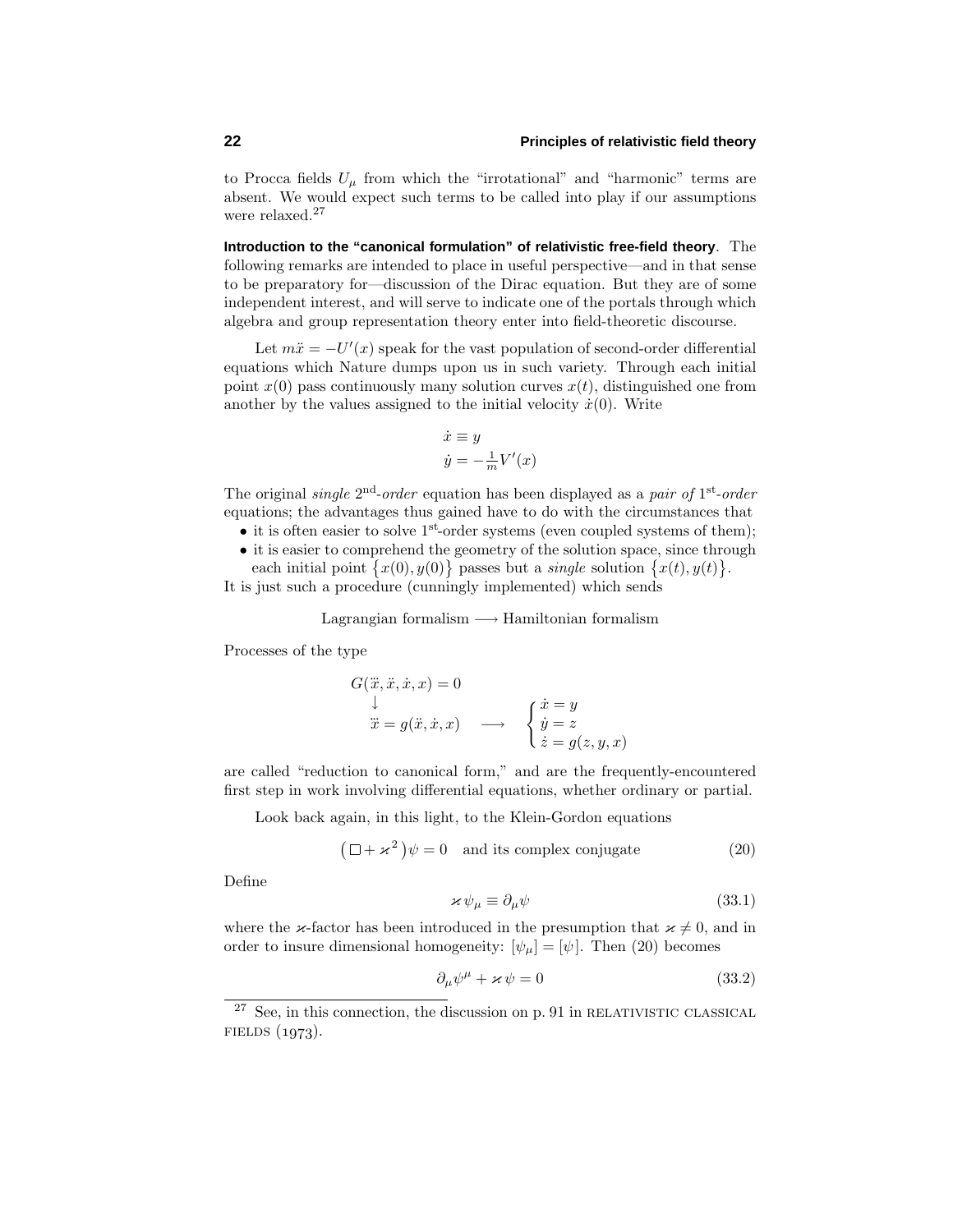Equations (33) can be notated

$$
\begin{aligned}\n \varkappa \ \psi + \partial_{\mu} \psi^{\mu} &= 0 \\
 \partial_{\mu} \psi - \varkappa \, g_{\mu\nu} \psi^{\nu} &= 0\n \end{aligned} \tag{34}
$$

or again

$$
\begin{pmatrix}\n\varkappa & \partial_0 & \partial_1 & \partial_2 & \partial_3 \\
\partial_0 & -\varkappa & 0 & 0 & 0 \\
\partial_1 & 0 & +\varkappa & 0 & 0 \\
\partial_2 & 0 & 0 & +\varkappa & 0 \\
\partial_3 & 0 & 0 & 0 & +\varkappa\n\end{pmatrix}\n\begin{pmatrix}\n\psi \\
\psi^0 \\
\psi^1 \\
\psi^2 \\
\psi^3\n\end{pmatrix} = \begin{pmatrix}\n0 \\
0 \\
0 \\
0 \\
0\n\end{pmatrix}
$$
\n(35)

We began with a single partial differential equation of  $2<sup>nd</sup>$ -order, and ended up with a quintet of partial differential equations of  $1<sup>st</sup>$ -order.

Changing the sign of entries on the second (the  $0<sup>th</sup>$ ) row, we find ourselves in position to write

$$
(\mathbf{G}^{\mu}\partial_{\mu} + \varkappa \mathbf{I})\Psi = 0 \tag{36}
$$

where  $\Psi$  is the obvious 5-element column vector, and where the matrices  $G^{\mu}$ are defined

$$
\mathbf{G}^{0} \equiv \begin{pmatrix} 0 & 1 & 0 & 0 & 0 \\ -1 & 0 & 0 & 0 & 0 \\ 0 & 0 & 0 & 0 & 0 \\ 0 & 0 & 0 & 0 & 0 \\ 0 & 0 & 0 & 0 & 0 \end{pmatrix} \qquad \mathbf{G}^{1} \equiv \begin{pmatrix} 0 & 0 & 1 & 0 & 0 \\ 0 & 0 & 0 & 0 & 0 \\ +1 & 0 & 0 & 0 & 0 \\ 0 & 0 & 0 & 0 & 0 \\ 0 & 0 & 0 & 0 & 0 \end{pmatrix}
$$

$$
\mathbf{G}^{2} \equiv \begin{pmatrix} 0 & 0 & 0 & 1 & 0 \\ 0 & 0 & 0 & 0 & 0 \\ 0 & 0 & 0 & 0 & 0 \\ 0 & 0 & 0 & 0 & 0 \\ 0 & 0 & 0 & 0 & 0 \end{pmatrix} \qquad \mathbf{G}^{3} \equiv \begin{pmatrix} 0 & 0 & 0 & 0 & 1 \\ 0 & 0 & 0 & 0 & 0 \\ 0 & 0 & 0 & 0 & 0 \\ 0 & 0 & 0 & 0 & 0 \\ 0 & 0 & 0 & 0 & 0 \end{pmatrix} \qquad (37)
$$

If we multiply *i* into (36) and define

$$
\boldsymbol{\varGamma}^{\mu} \equiv i \, \boldsymbol{G}^{\mu} \tag{38}
$$

then we obtain an equation

$$
\left(\mathbf{\Gamma}^{\mu}\partial_{\mu} + i\mathbf{x}\mathbf{I}\right)\Psi = 0\tag{39}
$$

which anticipates the structural design of the celebrated Dirac equation.

We will look in a moment to some of the important (and very beautiful) algebraic ramifications of the preceding formal development. But first we consider this question: Under what conditions can multi-component equations of the form

$$
\left( \boldsymbol{\varGamma}^{\mu} \partial_{\mu} + i \varkappa \, \boldsymbol{I} \right) \Psi = 0 \quad : \quad \text{no special properties now ascribed to $\boldsymbol{\varGamma}^{\mu}$}
$$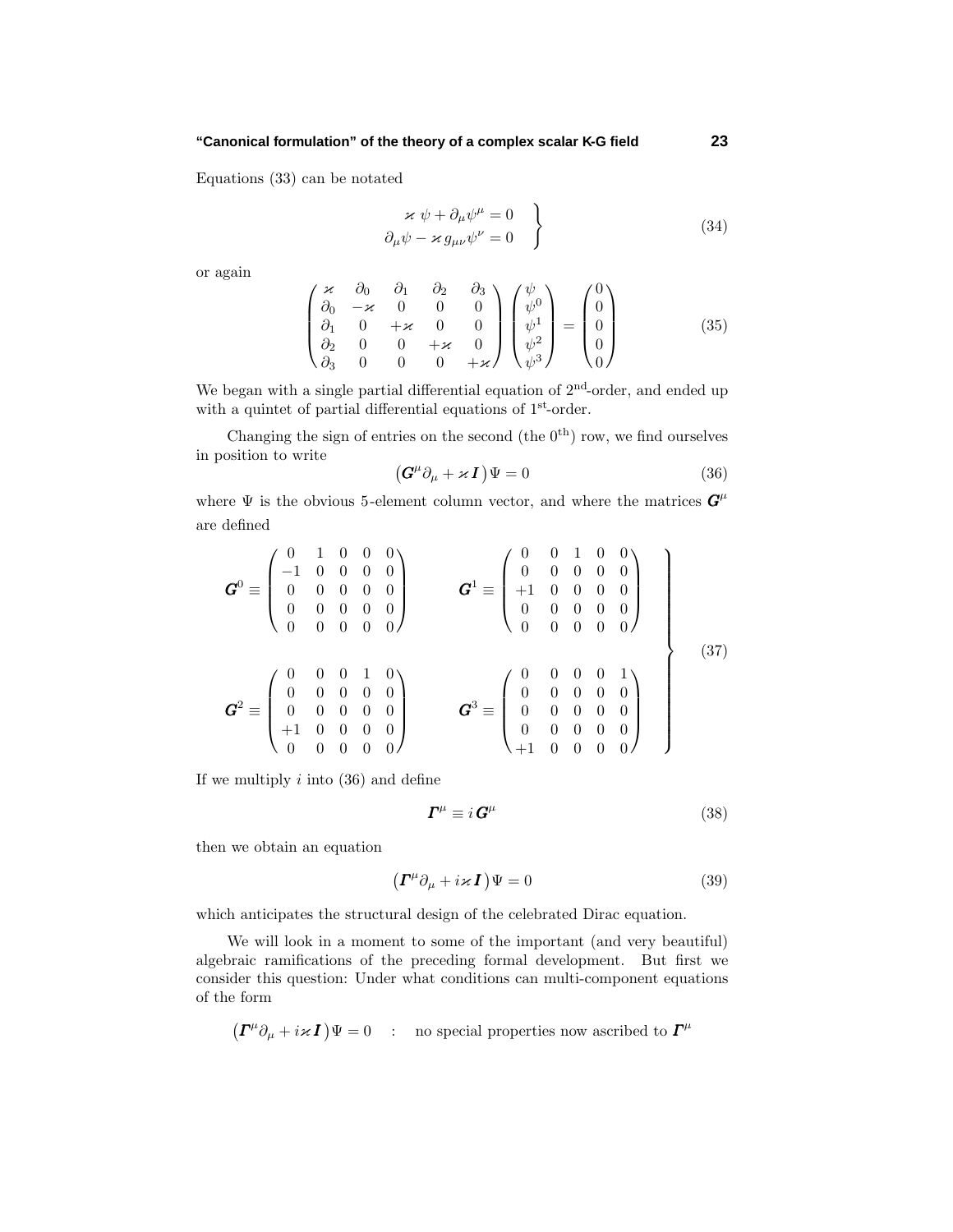be brought within the compass of Lagrangian field theory? We expect the Lagrangian—if it exists—to be bilinear in starred and unstarred field variables, and look therefore to systems of the general type

$$
\begin{aligned} \mathcal{L} &= \Psi_\mu^{*a} P^\mu_{ab} \Psi^b + \Psi^a Q^\mu_{ab} \Psi^b_\mu + \varkappa \Psi^a G_{ab} \Psi^b \\ &= \Psi_\mu^\dagger \pmb{P}^\mu \Psi + \Psi^\dagger \pmb{Q}^\mu \Psi_\mu + \varkappa \Psi^\dagger \pmb{G} \Psi \end{aligned}
$$

where the dagger  $\dagger$  signifies hermitian conjugation, where I have once again found it convenient to omit the commas which signify partial differentiation (writing  $\Psi_{\mu}$  in place of  $\Psi_{,\mu}$ ), and where the introduction of  $\varkappa$  entails no loss of generality, but simplifies the endgame. The reality of  $\mathcal L$  entails that

$$
\boldsymbol{G}^{\dagger}=\boldsymbol{G} \quad \text{and} \quad (\boldsymbol{G}^{\mu})^{\dagger}=\boldsymbol{Q}
$$

Resolving  $P^{\mu}$  into its hermitian and antihermitian parts, we have

$$
P^{\mu} = R^{\mu} + i \frac{1}{2} S^{\mu}
$$

$$
Q^{\mu} = R^{\mu} - i \frac{1}{2} S^{\mu}
$$

where  $\mathbf{R}^{\mu}$  and  $\mathbf{S}^{\mu}$  are both hermitian, and where the purpose of the  $\frac{1}{2}$  will become clear almost immediately. The Lagrangian has now become

$$
\mathcal{L} = \underbrace{\left\{\Psi^{\dagger}_{\mu}\pmb{R}^{\mu}\Psi + \Psi^{\dagger}\pmb{R}^{\mu}\Psi_{\mu}\right\}}_{\text{gauge term: abandon}} + i \tfrac{1}{2}\left\{\Psi^{\dagger}_{\mu}\pmb{S}^{\mu}\Psi - \Psi^{\dagger}\pmb{S}^{\mu}\Psi_{\mu}\right\} + \varkappa\,\Psi^{\dagger}\pmb{G}\Psi
$$

The resulting field equations read

$$
\mathbf{S}^{\mu}\Psi_{\mu} + i\,\mathbf{G}\Psi = 0 \quad \text{and hermitian conjugate}
$$

We are brought to the conclusion that  $(\mathbf{\Gamma}^{\mu} \partial_{\mu} + i \kappa \mathbf{I}) \Psi = 0$  can be obtained from a Lagrangian if and only if there exists a non-singular hermitian matrix *G* such that  $S^{\mu} \equiv G\Gamma^{\mu}$  is hermitian. The Lagrangian can, in that case, be described

$$
\mathcal{L} = i \tfrac{1}{2} \big\{ \Psi^\dagger_\mu \bm G \bm \Gamma^\mu \Psi - \Psi^\dagger \bm G \bm \Gamma^\mu \Psi_\mu \big\} + \varkappa \Psi^\dagger \bm G \Psi
$$

and if we agree to write

$$
\tilde{\Psi} \equiv \Psi^{\dagger} \mathbf{G} \tag{40}
$$

becomes

$$
\mathcal{L} = i\frac{1}{2} \left\{ \tilde{\Psi}_{\mu} \boldsymbol{\varGamma}^{\mu} \Psi - \tilde{\Psi} \boldsymbol{\varGamma}^{\mu} \Psi_{\mu} \right\} + \varkappa \tilde{\Psi} \Psi \tag{41}
$$

At (39) we had

$$
\boldsymbol{\varGamma}^{0} \equiv \begin{pmatrix} 0 & i & 0 & 0 & 0 \\ -i & 0 & 0 & 0 & 0 \\ 0 & 0 & 0 & 0 & 0 \\ 0 & 0 & 0 & 0 & 0 \\ 0 & 0 & 0 & 0 & 0 \end{pmatrix} \qquad \boldsymbol{\varGamma}^{1} \equiv \begin{pmatrix} 0 & 0 & i & 0 & 0 \\ 0 & 0 & 0 & 0 & 0 \\ +i & 0 & 0 & 0 & 0 \\ 0 & 0 & 0 & 0 & 0 \\ 0 & 0 & 0 & 0 & 0 \end{pmatrix}
$$

$$
\boldsymbol{\varGamma}^{2} \equiv \begin{pmatrix} 0 & 0 & 0 & i & 0 \\ 0 & 0 & 0 & 0 & 0 \\ 0 & 0 & 0 & 0 & 0 \\ +i & 0 & 0 & 0 & 0 \\ 0 & 0 & 0 & 0 & 0 \end{pmatrix} \qquad \boldsymbol{\varGamma}^{3} \equiv \begin{pmatrix} 0 & 0 & 0 & 0 & i \\ 0 & 0 & 0 & 0 & 0 \\ 0 & 0 & 0 & 0 & 0 \\ 0 & 0 & 0 & 0 & 0 \\ +i & 0 & 0 & 0 & 0 \end{pmatrix}
$$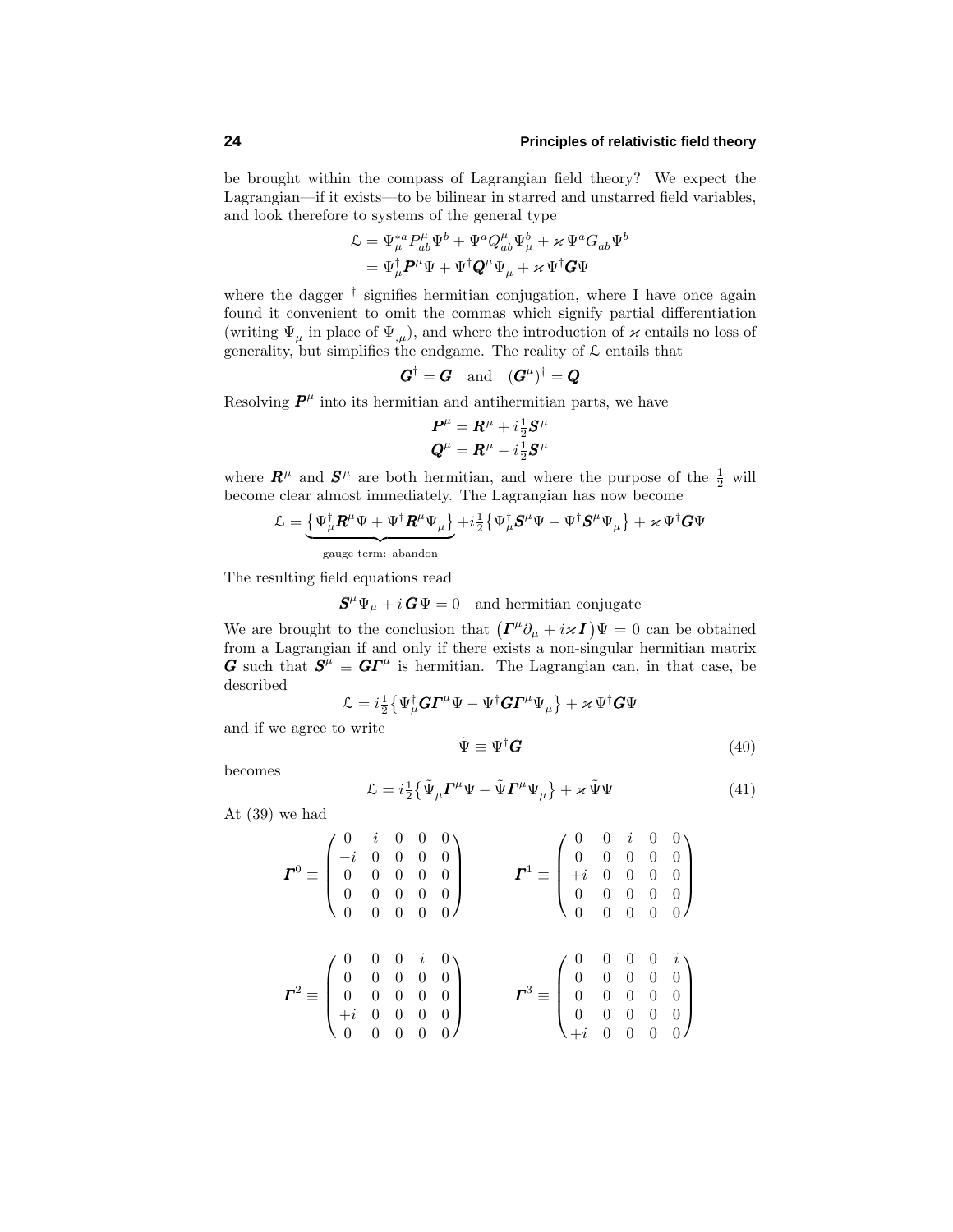#### **"Canonical formulation" of the theory of a complex scalar K-G field 25**

and see now by inspection that a "hermitianizer" which works is

$$
\mathbf{G} \equiv \begin{pmatrix} 1 & 0 & 0 & 0 & 0 \\ 0 & 1 & 0 & 0 & 0 \\ 0 & 0 & -1 & 0 & 0 \\ 0 & 0 & 0 & -1 & 0 \\ 0 & 0 & 0 & 0 & -1 \end{pmatrix}
$$
(42)

I turn now to algebraic aspects of Klein-Gordon theory. Let (36) be notated

$$
\mathbf{M}(\partial)\Psi = 0\tag{43}
$$

where

$$
\mathbf{M}(\partial) \equiv \mathbf{G}^{\mu}\partial_{\mu} + \varkappa \mathbf{I} = \begin{pmatrix} \varkappa & \partial_{0} & \partial_{1} & \partial_{2} & \partial_{3} \\ -\partial_{0} & \varkappa & 0 & 0 & 0 \\ \partial_{1} & 0 & \varkappa & 0 & 0 \\ \partial_{2} & 0 & 0 & \varkappa & 0 \\ \partial_{3} & 0 & 0 & 0 & \varkappa \end{pmatrix}
$$
(44)

and where my notation is intended to emphasize that  $M(\partial)$  has the character of a matrix-valued differential operator. Calculation gives

$$
\det \mathbf{M}(\partial) = \varkappa^3 (\Box + \varkappa^2)
$$

while matrix theory supplies the general proposition that

$$
\boldsymbol{M}^{\scriptscriptstyle -1} = \frac{(\text{matrix of cofactors})^{\scriptscriptstyle \sf T}}{\det \boldsymbol{M}}
$$

We conclude in the case at hand that

$$
\boldsymbol{W}(\partial) \equiv \frac{(\text{matrix of cofactors})^{\text{T}}}{\varkappa^3}
$$

has the property that

$$
\mathbf{W}(\partial) \cdot (\mathbf{G}^{\mu} \partial_{\mu} + \varkappa \mathbf{I}) = (\Box + \varkappa^2) \mathbf{I}
$$
 (45)

From (45)—i.e., from the mere *existence* of such a  $W(\partial)$ —it follows that if  $\Psi$ satisfies (43) then the components of  $\Psi$  *individually* satisfy the Klein-Gordon equation:  $(\Box + \varkappa^2)\psi^a = 0^{28}$  In the context immediately at hand this is not

$$
\partial_{\mu}F^{\mu\nu} = 0
$$
 and  $\partial^{\lambda}F^{\mu\nu} + \partial^{\mu}F^{\nu\lambda} + \partial^{\nu}F^{\lambda\mu} = 0$ 

to the conclusion that

$$
\Box F^{\mu\nu} = 0 \quad : \quad \text{all } \mu \text{ and } \nu
$$

<sup>&</sup>lt;sup>28</sup> Recall from electrodynamics the fairly tricky little argument which leads from the free-field equations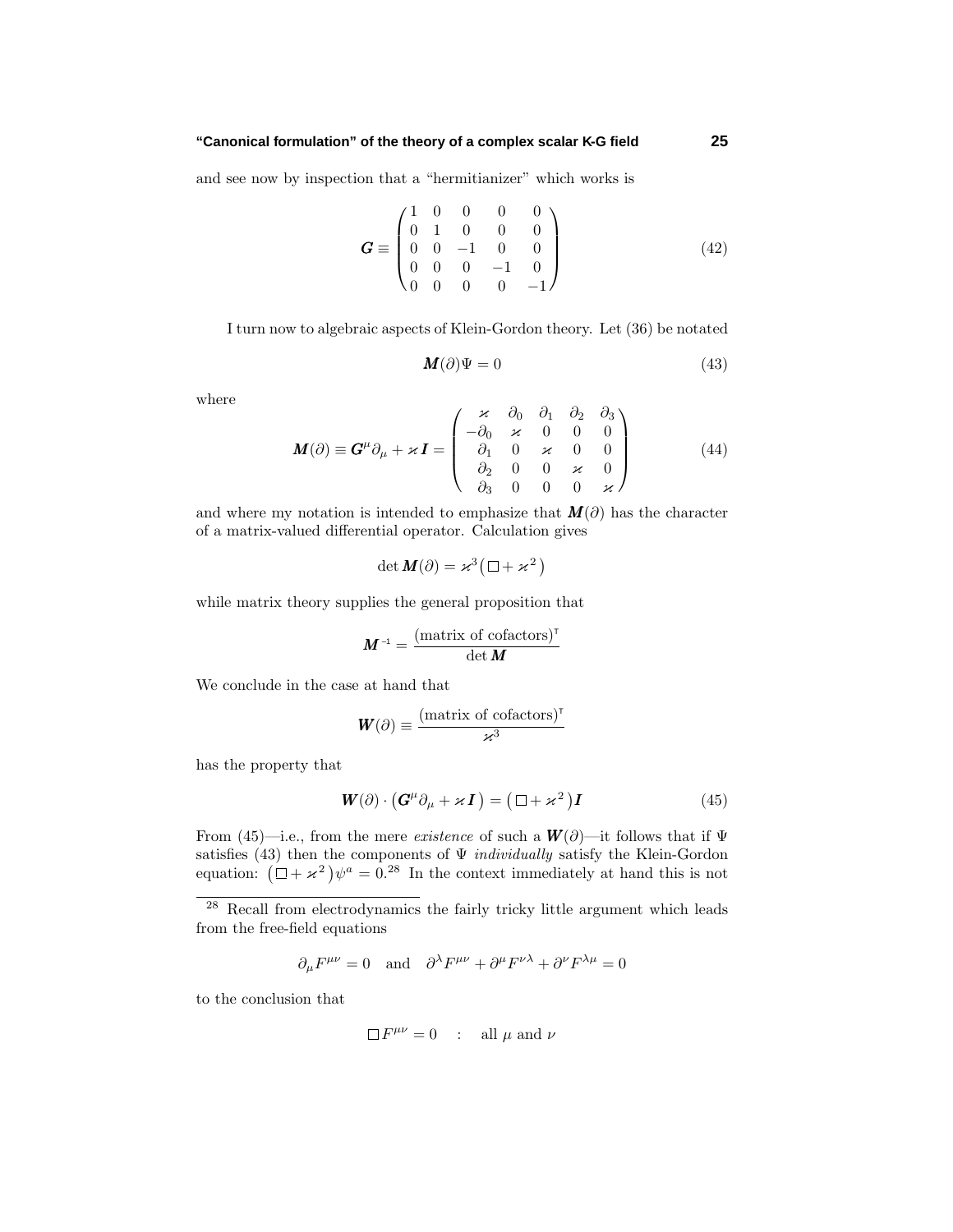startling news,<sup>29</sup> but it becomes powerfully informative when (as below) one undertakes to enlarge upon the present context.

One can proceed computationally from (45) to an explicit description of *W*( $\partial$ )—*Mathematica* 4.0, running on my PowerMac G3 took .0166667 seconds to do the job; by hand it takes a bit longer—but the result is so complicated, and (seemingly) so obscurely patterned, that it would serve no useful purpose to write it out; to do so would, however, make obvious this fact:

The elements of  $W(\partial)$  present constants,  $\partial$  and  $\partial \partial$  operators, but no derivative operators of higher than second order.  $(46)$ 

Let us now look in general to coupled first-order field equations of the design

$$
\left(\mathbf{G}^{\mu}\partial_{\mu} + \varkappa \mathbf{I}\right)\Psi = 0 \tag{36 \equiv 47}
$$

—abandoning all special assumptions concerning

- the number of the field components  $\psi^a$
- structural particulars of the matrices  $G^{\mu}$

but insisting that it remain possible to write (45); we look, in other words, to those instances of (47) for which it can be argued that if  $\Psi$  satisfies (47) then the individual components of  $\Psi$  satisfy the

"Klein-Gordon condition" : 
$$
(\Box + \varkappa^2)\psi^a = 0
$$
 (all *a*) (48)

To that end: write

$$
\mathbf{W}(\partial) = \mathbf{A} + \mathbf{A}^{\mu} \partial_{\mu} + \mathbf{A}^{\mu \nu} \partial_{\mu} \partial_{\nu} + \dots + \mathbf{A}^{\mu \nu \dots \sigma} \partial_{\mu} \partial_{\nu} \dots \partial_{\sigma}
$$
(49)

Then<sup>30</sup>

$$
W(\partial) \cdot (G^{\mu}\partial_{\mu} + \varkappa I) = \varkappa A + (\varkappa A^{\mu} + AG^{\mu})\partial_{\mu}
$$
  
+ 
$$
(2\varkappa A^{\mu\nu} + [A^{\mu}G^{\nu} + A^{\nu}G^{\mu}])\partial_{\mu}\partial_{\nu}
$$
  
+ 
$$
(3\varkappa A^{\mu\nu\rho} + [A^{\mu\nu}G^{\rho} + A^{\nu\rho}G^{\mu} + A^{\rho\mu}G^{\nu}])\partial_{\mu}\partial_{\nu}\partial_{\rho}
$$
  
+ 
$$
\cdots
$$
  
= 
$$
\varkappa^{2}I + 2g^{\mu\nu}I\partial_{\mu}\partial_{\nu} \quad : \quad \text{regulred}
$$

<sup>29</sup> Recall from (35) how the  $\psi^a$  were defined, and observe that if  $\psi$  satisfies the K-G equation then certainly the functions  $\partial^{\mu}\psi$  do.

<sup>30</sup> We intend term-wise comparison of the coefficients of  $\partial_{\mu}\partial_{\nu}\cdots\partial_{\sigma}$ , and therefore (to avoid implications of the circumstance that such expressions, by their total symmetry, wear multiple aliases) understand it to be the case that

$$
\sum_{\text{Greek indices}} \text{ are subject to the constraint that } \mu \leqslant \nu \leqslant \cdots \leqslant \sigma
$$

Additionally, we recognize the symmetry of  $g^{\mu\nu}$  and the total symmetry of  $A^{\mu\nu...\sigma}$ . This accounts for the intrusive integers and some otherwise inexplicable features of the following equations.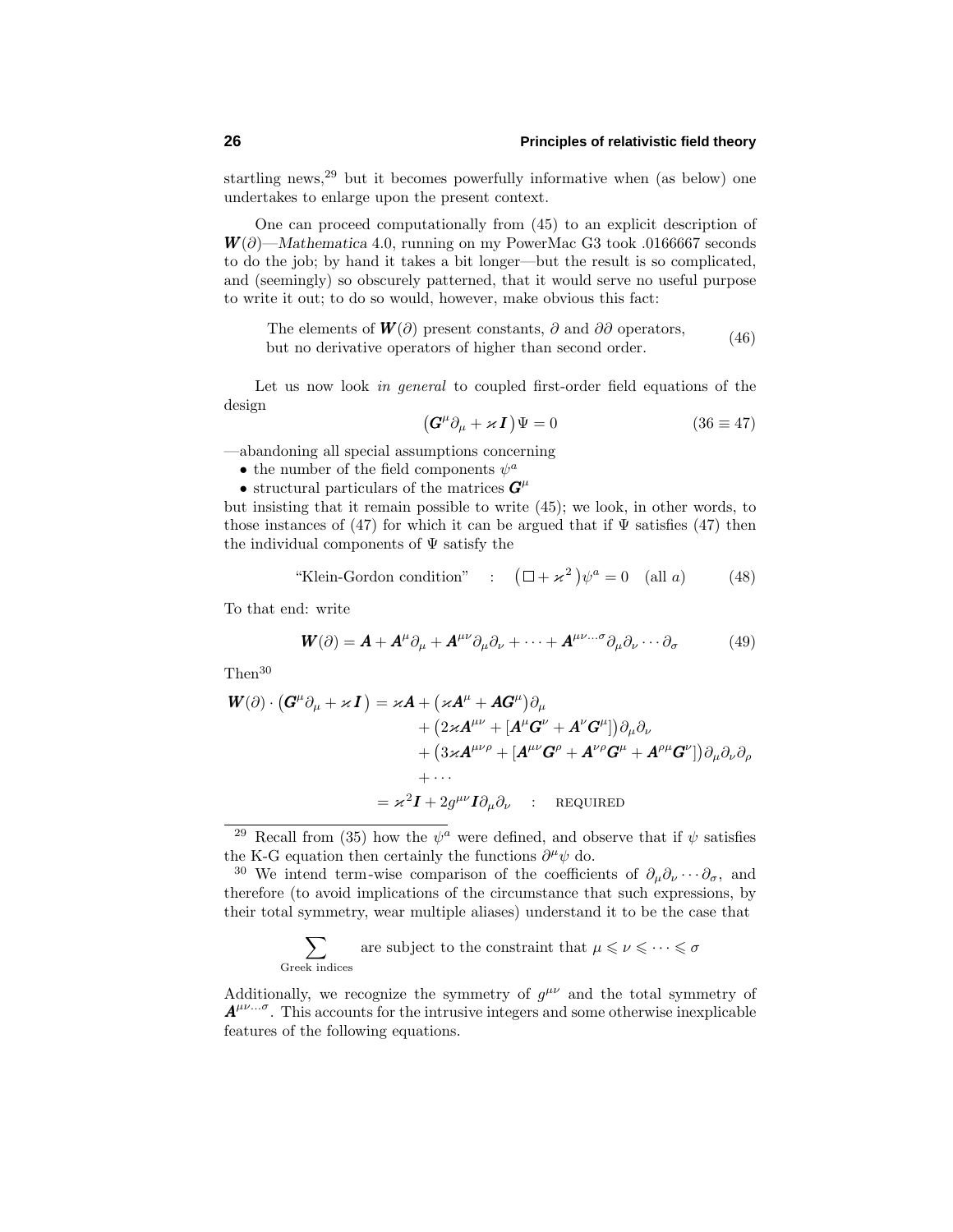gives

$$
\varkappa A = \varkappa^2 I
$$

$$
\varkappa A^{\mu} + A G^{\mu} = 0
$$

$$
2\varkappa A^{\mu\nu} + [A^{\mu}G^{\nu} + A^{\nu}G^{\mu}] = 2g^{\mu\nu}I
$$

$$
3\varkappa A^{\mu\nu\rho} + [A^{\mu\nu}G^{\rho} + A^{\nu\rho}G^{\mu} + A^{\rho\mu}G^{\nu}] = 0
$$

$$
\vdots
$$

which can be solved serially, to give

$$
\mathbf{A} = \varkappa \mathbf{I} \tag{50.0}
$$

$$
\mathbf{A}^{\mu} = -\mathbf{G}^{\mu} \tag{50.1}
$$
\n
$$
\mathbf{A}^{\mu\nu} = \frac{1}{\varkappa} \left\{ g^{\mu\nu} \mathbf{I} + \frac{1}{2} \left[ \mathbf{G}^{\mu} \mathbf{G}^{\nu} + \mathbf{G}^{\nu} \mathbf{G}^{\mu} \right] \right\} \tag{50.2}
$$

$$
\boldsymbol{A}^{\mu\nu\rho} = -\frac{1}{3\varkappa^2} \sum_{\text{cyclic permutations}} \left\{ g^{\mu\nu} \boldsymbol{G}^{\rho} + \frac{1}{2} \left[ \boldsymbol{G}^{\mu} \boldsymbol{G}^{\nu} + \boldsymbol{G}^{\nu} \boldsymbol{G}^{\mu} \right] \boldsymbol{G}^{\rho} \right\} \quad (50.3)
$$

It is clear from the argument that gave (50) that if all *A*-matrices of order *m* vanish, then so also do all **A**-matrices of order  $n > m$ . The series (49) then truncates at order  $m-1$ .

Suppose, for example, that the matrices  $G^{\mu}$  have the property that

$$
\sum_{\text{cyclic permutations}} \left\{ g^{\mu\nu} \mathbf{G}^{\rho} + \frac{1}{2} \left[ \mathbf{G}^{\mu} \mathbf{G}^{\nu} + \mathbf{G}^{\nu} \mathbf{G}^{\mu} \right] \mathbf{G}^{\rho} \right\} = \mathbf{0} \quad : \quad \text{all } \mu, \nu, \rho \quad (51)
$$

Then introduction of (50) into (49) gives

$$
\mathbf{W}(\partial) = \frac{1}{\varkappa} \left( \Box + \varkappa^2 \right) \mathbf{I} - \mathbf{G}^\mu \partial_\mu + \frac{1}{2\varkappa} \left[ \mathbf{G}^\mu \mathbf{G}^\nu + \mathbf{G}^\nu \mathbf{G}^\mu \right] \partial_\mu \partial_\nu \tag{52}
$$

One can with labor show that the  $5 \times 5$  matrices  $G^{\mu}$  introduced at (37) do in fact satisfy (51). And that (52) provides a structured account of precisely the "obscurely patterned" matrix calculated by *Mathematica*!

Conditions  $(51)$  can be shown<sup>31</sup> to be expressible

$$
\boldsymbol{\varGamma}^\mu \boldsymbol{\varGamma}^\nu \boldsymbol{\varGamma}^\rho + \boldsymbol{\varGamma}^\rho \boldsymbol{\varGamma}^\nu \boldsymbol{\varGamma}^\mu = g^{\mu\nu} \boldsymbol{\varGamma}^\rho + g^{\rho\nu} \boldsymbol{\varGamma}^\mu
$$

where the *Γ*-matrices are those introduced at (38). The latter relations give rise to what is called "Kemmer-Duffin algebra," which was first studied in the late  $1930's$ .<sup>32</sup> In higher order one encounters algebraic structures of increasing complexity, about which progressively less is known.

 $31$  See pp. 133–136 in RELATIVISTIC CLASSICAL FIELDS (1973).

 $32$  R. J. Duffin, "On the characteristic matrices of covariant systems," Phys. Rev. **54**, 1114 (1938); N. Kemmer, "The particle aspect of meson theory," Proc. Roy. Soc. (London) **173A**, 91 (1939). The topic had been explored already by G. Petiau in  $1936$ .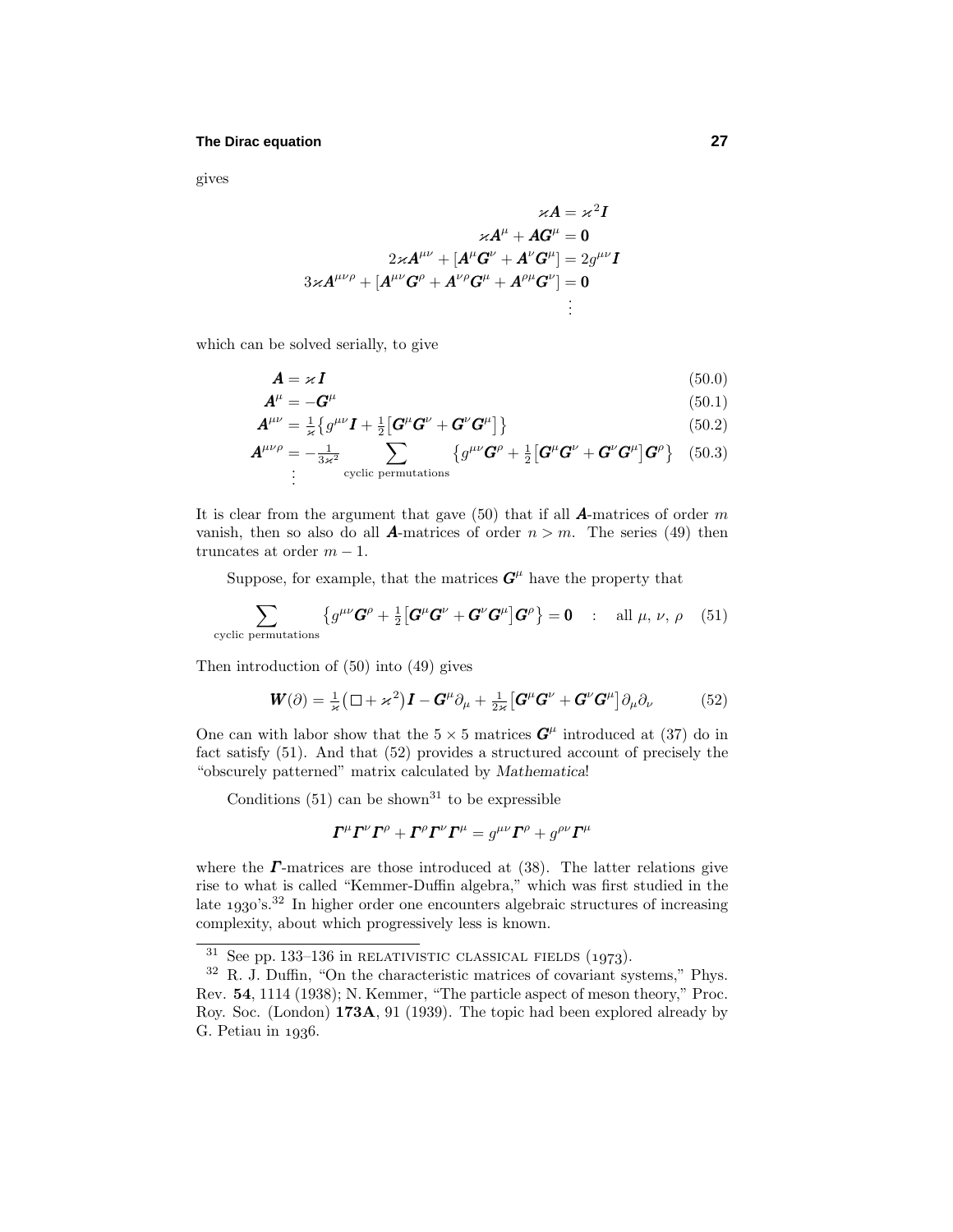**Simplest case: the Dirac equation**. The theory of a scalar Klein-Gordon field, when expressed in canonical form, was seen to lead to a 5-component Ψ-field, and to an instance of (49) which truncates in second order. More complicated covariant field theories result when we demand truncation in third, fourth or higher order. But what happens if we insist upon truncation in second (the lowest possible) order?

To do so is to impose upon the *G*-matrices the requirement that

$$
g^{\mu\nu}\mathbf{I} + \frac{1}{2} \big[ \mathbf{G}^{\mu} \mathbf{G}^{\nu} + \mathbf{G}^{\nu} \mathbf{G}^{\mu} \big] = \mathbf{0} \quad : \quad \text{all } \mu \text{ and } \nu
$$

which in terms of the  $\Gamma$ -matrices are those introduced at (38) becomes<sup>33</sup>

$$
\gamma^{\mu}\gamma^{\nu} + \gamma^{\nu}\gamma^{\mu} = 2g^{\mu\nu}\mathbf{I} \quad : \quad \text{all } \mu \text{ and } \nu \tag{53.1}
$$

The generic field equation  $(36)$  reads<sup>34</sup>

$$
\left(\bm{G}^{\mu}\partial_{\mu}+\varkappa\,\bm{I}\,\right)\psi=0
$$

and introduction of (50) into (49) now gives  $\mathbf{W}(\partial) = \varkappa \mathbf{I} - \mathbf{G}^{\mu} \partial_{\mu}$  whence

$$
(-\mathbf{G}^{\mu}\partial_{\mu}+\kappa\mathbf{I})(\mathbf{G}^{\nu}\partial_{\nu}+\kappa\mathbf{I})\psi=(\Box+\kappa^{2})\psi
$$

In *γ*-notation the preceding equations read

$$
\left(\pmb{\gamma}^{\mu}\partial_{\mu} + i\mathbf{x}\mathbf{I}\right)\psi = 0\tag{53.2}
$$

$$
(\pmb{\gamma}^{\mu}\partial_{\mu} - i\kappa \mathbf{I})(\pmb{\gamma}^{\nu}\partial_{\nu} + i\kappa \mathbf{I})\psi = (\Box + \kappa^2)\psi \tag{53.3}
$$

Equation (53.2) is precisely the *Dirac equation*, put forward in  $(1927)$  by P. A. M. Dirac on the basis of quite a different set of considerations.<sup>35</sup> Dirac was able and content simply to pluck out of thin air a quartet of complex  $4 \times 4$ 

<sup>35</sup> "The quantum theory of the electron," Proc. Roy. Soc. (London) **117A**, 610 (1928) and **118A**, 351 (1928); Chapter 11, The Principles of Quantum *Mechanics* ( $4<sup>th</sup>$  edition 1958). Dirac noted that, while for a non-relativistic free particle  $E = \frac{1}{2m}(p_1^2 + p_2^2 + p_3^2)$  goes over by Schrödinger quantization into a perfectly acceptable Schrödinger equation, in relativity one has

$$
g^{\mu\nu}p_{\mu}p_{\nu} = (E/c)^2 - (p_1^2 + p_2^2 + p_3^2) = (mc)^2
$$

which by the same procedure yields a quantum mechanically unacceptable second time derivative. Writing  $E = \pm \sqrt{(mc)^2 + p_1^2 + p_2^2 + p_3^2}$  does not help,

<sup>&</sup>lt;sup>33</sup> I will, in fact, write  $\gamma^{\mu}$  in place of  $\Gamma^{\mu}$ —partly to underscore the fact that we have particularized a generic situation, but mainly to come into agreement with long-established notational convention.

<sup>&</sup>lt;sup>34</sup> Since  $\psi$  is, in the generic case, not a preempted symbol (no scalar field is a presumed player) I will henceforth write  $\psi$  where formerly we wrote  $\Psi$ ; the latter symbol will see service again when we turn to the transformational aspects of the theory.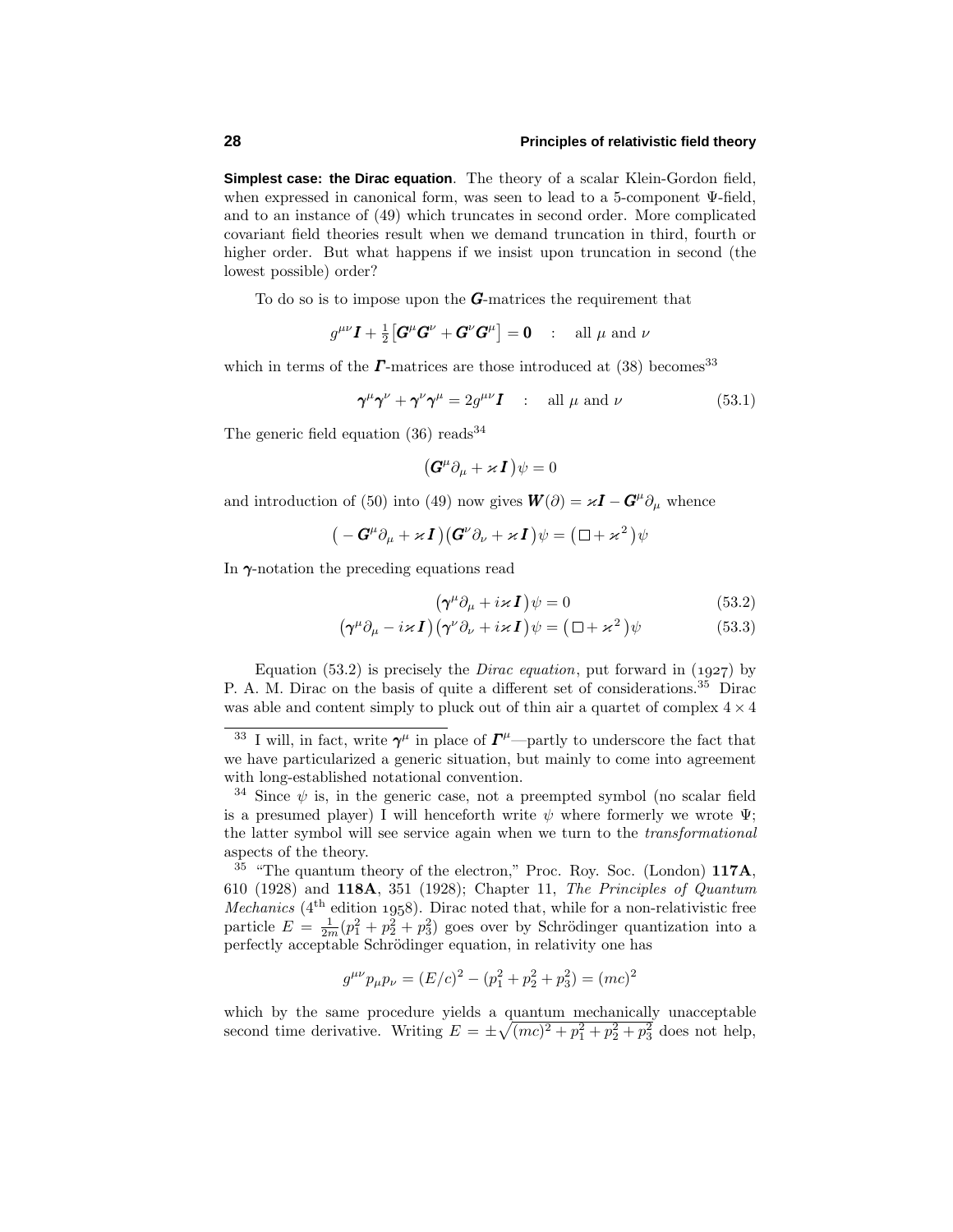#### **The Dirac equation 29**

matrices which satisfy (53.1), but soon it was shown (by Pauli) that

- the complex matrices of *least* dimension which satisfy (53.1) are  $4 \times 4$ ;
- if  $4 \times 4$  quartets  $\tilde{\gamma}^{\mu}$  and  $\gamma^{\mu}$  both satisfy (53.1) then necessarily there exists a *S* such that  $\tilde{\boldsymbol{\gamma}}^{\mu} = \boldsymbol{S} \boldsymbol{\gamma}^{\mu} \boldsymbol{S}^{-1}$ .

The latter fact ensures that we do not have "disjoint realizations" to contend with, and accounts for the fact that one encounters diverse realizations in the literature. The following "Bjorken & Drell" realization

$$
\boldsymbol{\gamma}^{0} = \begin{pmatrix} 1 & 0 & 0 & 0 \\ 0 & 1 & 0 & 0 \\ 0 & 0 & -1 & 0 \\ 0 & 0 & 0 & -1 \end{pmatrix}, \quad \boldsymbol{\gamma}^{1} = \begin{pmatrix} 0 & 0 & 0 & -1 \\ 0 & 0 & -1 & 0 \\ 0 & 1 & 0 & 0 \\ 1 & 0 & 0 & 0 \end{pmatrix}
$$

$$
\boldsymbol{\gamma}^{2} = \begin{pmatrix} 0 & 0 & 0 & i \\ 0 & 0 & -i & 0 \\ 0 & -i & 0 & 0 \\ i & 0 & 0 & 0 \end{pmatrix}, \quad \boldsymbol{\gamma}^{3} = \begin{pmatrix} 0 & 0 & -1 & 0 \\ 0 & 0 & 0 & 1 \\ 1 & 0 & 0 & 0 \\ 0 & -1 & 0 & 0 \end{pmatrix}
$$
(54)

can in terms of the Pauli matrices

$$
\boldsymbol{I} \equiv \begin{pmatrix} 1 & 0 \\ 0 & 1 \end{pmatrix}, \quad \boldsymbol{\sigma}_1 \equiv \begin{pmatrix} 0 & 1 \\ 1 & 0 \end{pmatrix}, \quad \boldsymbol{\sigma}_2 \equiv \begin{pmatrix} 0 & -i \\ i & 0 \end{pmatrix}, \quad \boldsymbol{\sigma}_3 \equiv \begin{pmatrix} 1 & 0 \\ 0 & -1 \end{pmatrix}
$$

be notated

$$
\gamma^0 = \begin{pmatrix} I & 0 \\ 0 & -I \end{pmatrix}, \qquad \gamma^1 = \begin{pmatrix} 0 & -\sigma_1 \\ \sigma_1 & 0 \end{pmatrix}
$$

$$
\gamma^2 = \begin{pmatrix} 0 & -\sigma_2 \\ \sigma_2 & 0 \end{pmatrix}, \qquad \gamma^3 = \begin{pmatrix} 0 & -\sigma_3 \\ \sigma_3 & 0 \end{pmatrix}
$$

and enjoy fairly wide usage. $36$  Note that while the Pauli matrices are hermitian, the matrices  $\gamma^m$  (*m* = 1,2,3) are antihermitian. They can, however, be

for to do so introduces a sign ambiguity, and fractures the energy-momentum symmetry upon which relativity insists. Dirac's idea was to achieve a symmetrypreserving first-order expression by *factoring*  $g^{\mu\nu}p_{\mu}p_{\nu}$ , writing

$$
g^{\mu\nu}p_{\mu}p_{\nu}=(\gamma^{\mu}p_{\mu})(\gamma^{\nu}p_{\nu})
$$

even though this entails that the  $\gamma^{\mu}$  be "hypernumbers" (matrices) constrained to satisfy

$$
\gamma^{\mu}\gamma^{\nu} + \gamma^{\nu}\gamma^{\mu} = 2g^{\mu\nu}
$$

Dirac appears to have been unaware that "formal factorization of quadratic forms" is a topic which had been explored by W. K. Clifford  $(1845-1879)$  already in  $1876$ , and that  $\gamma$ -algebra ("Dirac algebra") provides a special instance of a Clifford algebra.

<sup>36</sup> They are, in particular, employed by David Griffiths; see p. 216 of his Introduction to Elementary Particles  $(1987)$ .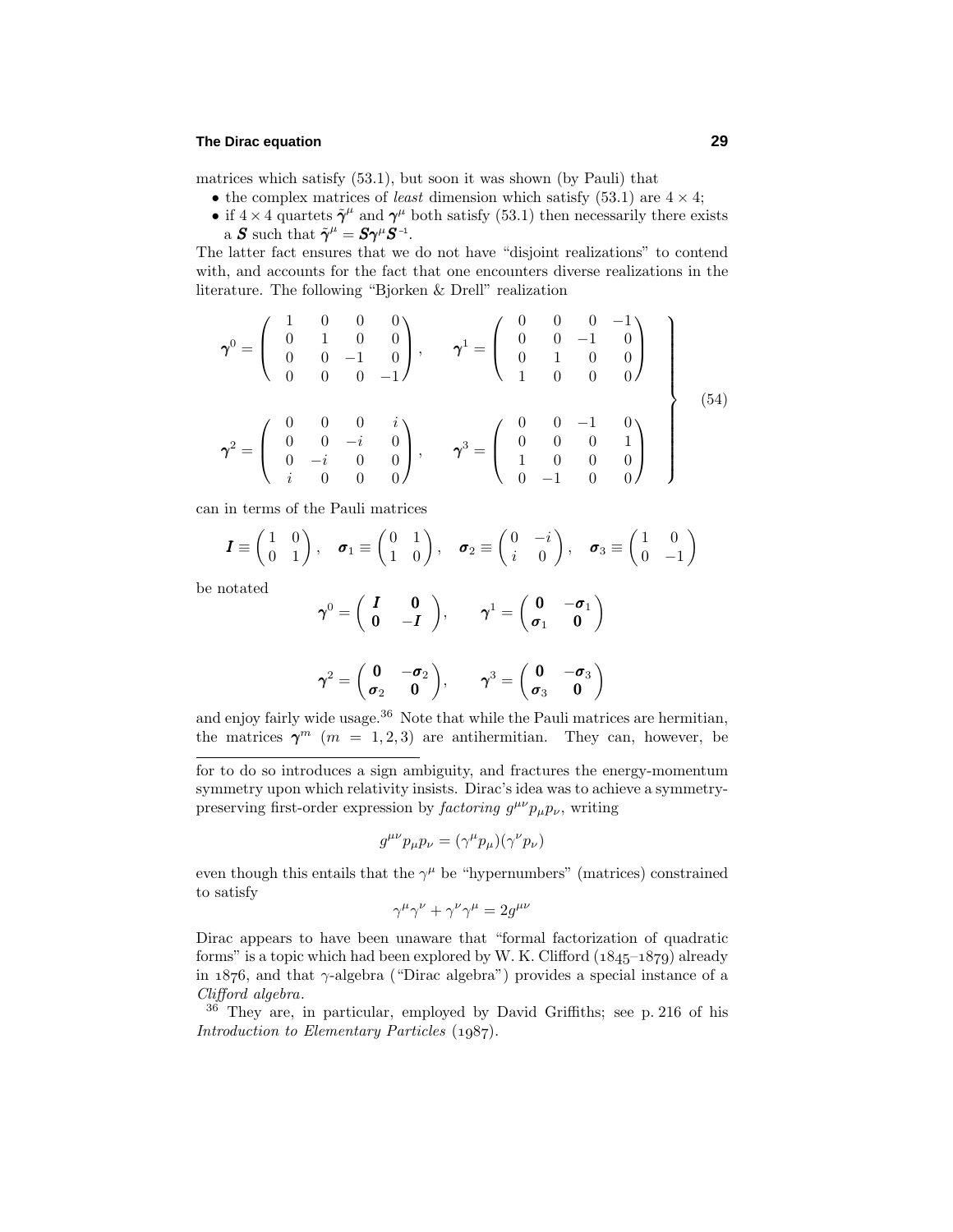"hermitianized," which is to say: there exists a non-singular hermitian  $\boldsymbol{G}$  with the property that  $G\gamma^{\mu}$  is hermitian (all  $\mu$ ). The *G* which transparently does the trick is

$$
\mathbf{G} \equiv \begin{pmatrix} \mathbf{I} & \mathbf{0} \\ \mathbf{0} & -\mathbf{I} \end{pmatrix} \text{ which, as it happens, is just } \boldsymbol{\gamma}^0 \tag{55}
$$

We are in position now to state (see again  $(40/41)$ ) that the Dirac theory admits of Lagrangian formulation, and that the Lagrangian in question can be written

$$
\mathcal{L} = -\hbar c \left\{ i \frac{1}{2} \left\{ \tilde{\psi}_{\mu} \gamma^{\mu} \psi - \tilde{\psi} \gamma^{\mu} \psi_{\mu} \right\} + \varkappa \tilde{\psi} \psi \right\} \n= \hbar c \left\{ \frac{\tilde{\psi}_{\mu} \gamma^{\mu} \psi - \tilde{\psi} \gamma^{\mu} \psi_{\mu}}{2i} - \varkappa \tilde{\psi} \psi \right\}
$$
\n(56)

with  $\tilde{\psi} \equiv \psi^{\dagger} G$ . The *fic*-factor has been introduced in order to ensure that  $[\mathcal{L}] = \text{energy}/(\text{length})^3$ , and in the presumption that  $[\tilde{\psi}\psi] = 1/(\text{length})^4$ , and the minus sign is physically inconsequential/cosmetic.

Drawing upon (1–41) we find that the energy density implicit in (56) might be described

$$
\mathcal{E} = \tilde{\psi}_0 \frac{\partial \mathcal{L}}{\partial \tilde{\psi}_0} + \frac{\partial \mathcal{L}}{\partial \psi_0} \psi_0 - \mathcal{L}
$$
  
=  $\hbar c \left\{ \frac{\tilde{\psi}_0 \gamma^0 \psi - \tilde{\psi} \gamma^0 \psi_0}{2i} \right\} - \mathcal{L}$  (57)

but

 $\perp$ can be dropped: see below.

The generic canonical Lagrangian (41) yields field equations

 $i\mathbf{I}^{\mu}\Psi_{\mu} = +\varkappa\Psi$  and  $i\tilde{\Psi}_{\mu}\mathbf{I}^{\mu} = -\varkappa\tilde{\Psi}$ 

which when inserted back into (41) give

$$
\mathcal{L} = \frac{1}{2} \left\{ - \tilde{\Psi} \varkappa \Psi - \tilde{\Psi} \varkappa \Psi \right\} + \varkappa \tilde{\Psi} \Psi
$$
  
= 0 in numerical value (58)

This result is not as strange as it might at first appear, for it is the functional form—not the numerical value—of  $\mathcal L$  which is of dynamical consequence. Besides, such a result is familiar already from mechanics: Hamilton's canonical equations

$$
\dot{q} = +\frac{\partial}{\partial p}H
$$

$$
\dot{p} = -\frac{\partial}{\partial q}H
$$

can be obtained as "Lagrange equations" from the "meta-Lagrangian"

$$
L(\dot{q}, \dot{p}, q, p) \equiv \frac{1}{2} \{ \dot{q}p - q\dot{p} \} - H(p, q)
$$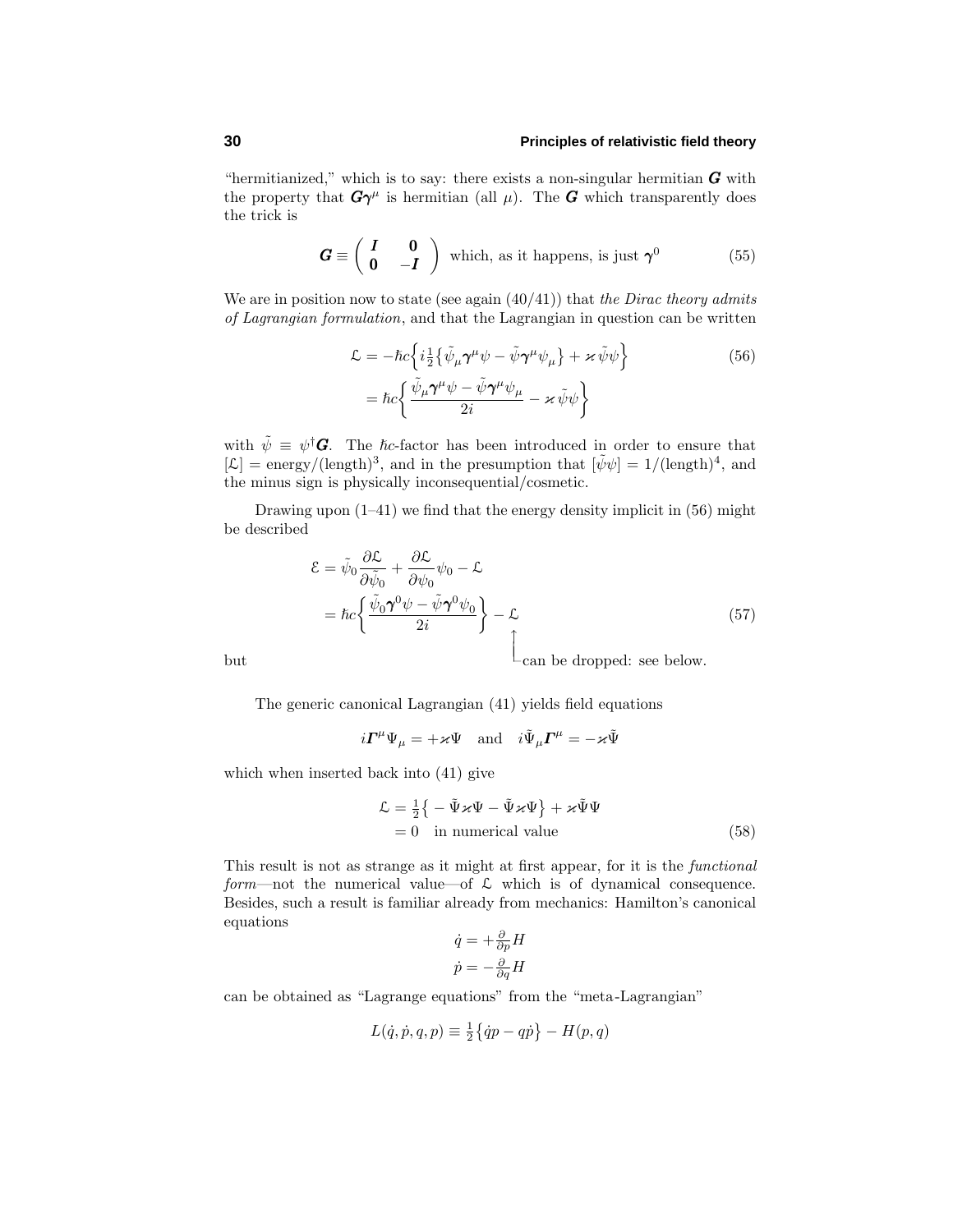#### **The Dirac equation 31**

and when inserted back into the meta-Lagrangian give

$$
L = \frac{1}{2} \left\{ q \frac{\partial}{\partial q} + p \frac{\partial}{\partial p} \right\} H - H
$$

But if *H* is homogeneous of degree two then  $\{q\frac{\partial}{\partial q}+p\frac{\partial}{\partial p}\}H=2H$  (by Euler's theorem), and we have

 $L = 0$  in numerical value

And homogeneity of degree two  $(H = ap^2 + bpq + cq^2)$  is precisely the condition required to ensure *linearity* of the canonical equations. Notice that because  $\dot{q}$  and  $\dot{p}$  enter linearly into the design of  $L$ , it is not possible to construct an associated "meta-Hamiltonian." Similar remarks pertain whenever derivatives enter linearly into the design of a Lagrangian (or Lagrange density)*...* as in canonical theories they invariably and characteristically do.

Noether's theorem supplies this satisfying account of the energy of the meta-Lagrangian system just mentioned:

$$
E = \left\{ \dot{q} \frac{\partial}{\partial \dot{q}} + \dot{p} \frac{\partial}{\partial \dot{p}} \right\} L - L
$$
  
=  $\frac{1}{2} \left\{ \dot{q}p - \dot{p}q \right\} - \left\{ \frac{1}{2} \left\{ \dot{q}p - q\dot{p} \right\} - H(p, q) \right\}$   
=  $H(p, q)$ 

The (conserved) total energy present in a free Dirac field can be described

$$
E = \iiint \mathcal{E} dx^1 dx^2 dx^3
$$
  
=  $\frac{1}{2} \hbar c \iiint i \left\{ \tilde{\psi} \gamma^0 \psi_0 - \tilde{\psi}_0 \gamma^0 \psi \right\} dx^1 dx^2 dx^3$ 

But the field equations supply

$$
i\boldsymbol{\gamma}^{0}\psi_{0} = -i\boldsymbol{\gamma}\cdot\overrightarrow{\boldsymbol{\nabla}}\psi + \varkappa\,\psi
$$

$$
i\tilde{\psi}_{0}\boldsymbol{\gamma}^{0} = -i\tilde{\psi}\boldsymbol{\gamma}\cdot\overleftarrow{\boldsymbol{\nabla}} - \varkappa\,\psi
$$

so

$$
E = \hbar c \iiint \left\{ -i\frac{1}{2}\tilde{\psi} \left[ \mathbf{\gamma} \cdot \overrightarrow{\mathbf{\nabla}} - \mathbf{\gamma} \cdot \overleftarrow{\mathbf{\nabla}} \right] \psi + \varkappa \tilde{\psi} \psi \right\} dx^1 dx^2 dx^3
$$
  
=  $\hbar c \iiint \tilde{\psi} \left\{ -i\mathbf{\gamma} \cdot \overrightarrow{\mathbf{\nabla}} + \varkappa \right\} \psi dx^1 dx^2 dx^3 + i\frac{1}{2}\hbar c \iiint \overrightarrow{\mathbf{\nabla}} \cdot (\tilde{\psi} \mathbf{\gamma} \psi) dx^1 dx^2 dx^3$ 

Integration by parts has yielded a second term which can (by the divergence theorem) be expressed  $\iint (\tilde{\psi}\gamma \psi) \cdot d\sigma$  and abandoned. The resulting expression

$$
E = \hbar c \iiint \tilde{\psi} \left\{ -i\boldsymbol{\gamma} \cdot \boldsymbol{\nabla} + \varkappa \right\} \psi \, dx^1 dx^2 dx^3 \tag{59}
$$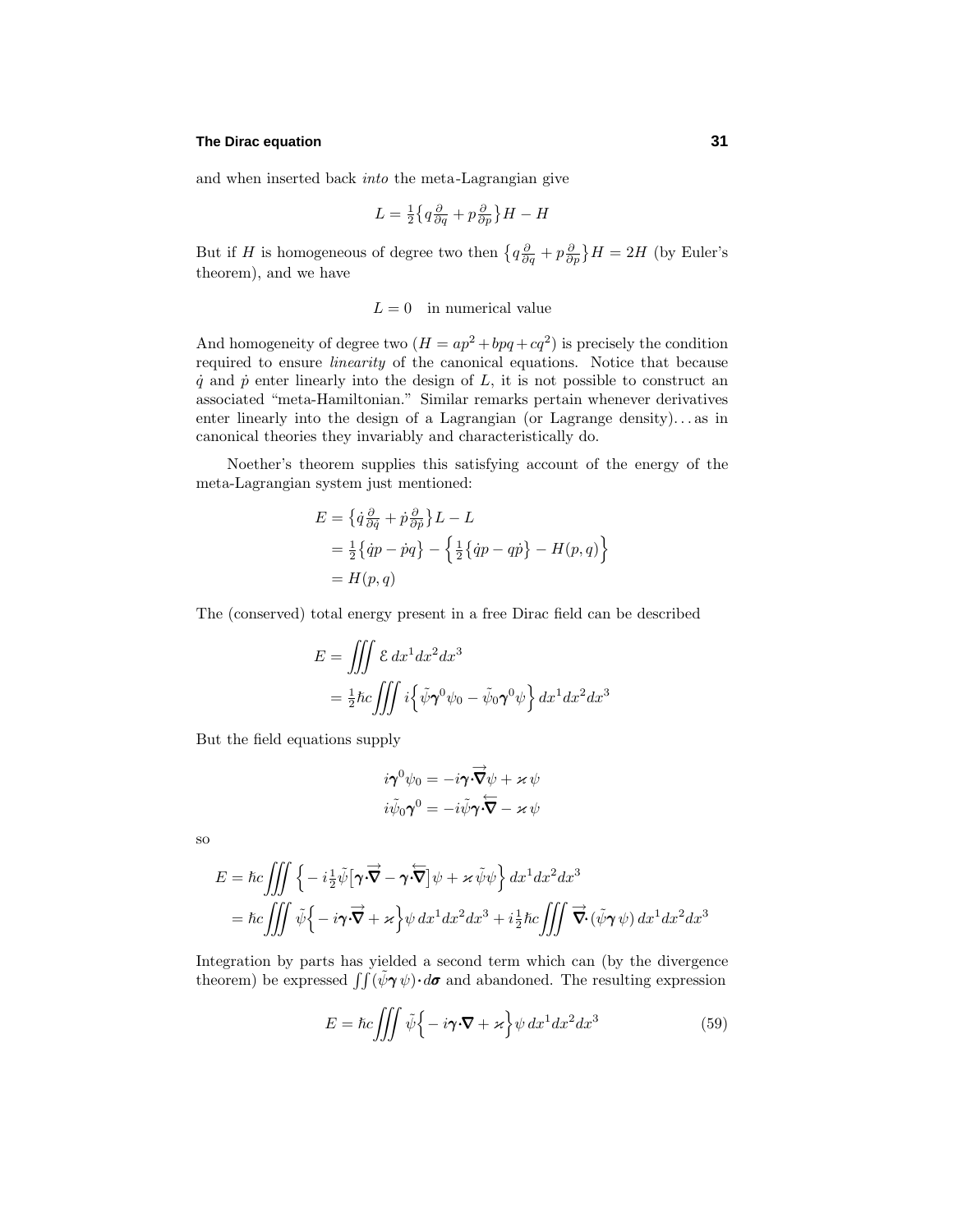is assigned the role of a "Hamiltonian" in some approaches<sup>37</sup> to *quantization* of the classical Dirac field.

The argument which gave (59) is not special to the Dirac field; it pertains to all canonically formulated Lagrangian field theories. It pertains in particular to the 5-component canonical formulation of the theory of a scalar Klein-Gordon field, and could be used to cast interesting new light upon (16.1). I shall, however, not pursue the detailed implications of this remark.

Dirac's theory, when looked upon as relativistic quantum mechanics of a particle ("quantum theory of the electron" in Dirac's phrase) proved to be a theory the explanatory power of which is surpassed only by its elegance. But my subject is classical field theory, so I must be content to leave all of that to Dirac's Chapters 11 & 12—to the advanced quantum textbooks.

**Lorentz transform properties of multi-component fields**. Revert again to the generic case (41):

$$
\mathcal{L}=i\tfrac{1}{2}\big\{\tilde{\psi}_\mu\pmb{\Gamma}^\mu\psi-\tilde{\psi}\pmb{\Gamma}^\mu\psi_\mu\big\}+\varkappa\,\tilde{\psi}\,\psi
$$

with  $\tilde{\psi} \equiv \psi^{\dagger} \mathbf{G}$ . More explicitly (and for present purposes more conveniently)

$$
\mathcal{L} = i \frac{1}{2} \{ \psi_{\mu}^{\dagger} \mathbf{G} \mathbf{\Gamma}^{\mu} \psi - \psi^{\dagger} \mathbf{G} \mathbf{\Gamma}^{\mu} \psi_{\mu} \} + \varkappa \psi^{\dagger} \mathbf{G} \psi \tag{60}
$$

Lorentz covariance of the resulting field equations requires that each of the terms which enter into the construction of  $\mathcal{L}$  be Lorentz invariant. Enlarging upon our experience with tensor fields, we postulate it to be the case that

$$
\Lambda: \quad x \to X = \Lambda x \tag{61.0}
$$

causes the components of  $\psi$  to fold linearly among themselves:

$$
\Lambda: \quad \psi^a(x) \to \Psi^a(X) = U^a{}_b(\Lambda)\psi^b(x(X)) \tag{61.1}
$$

which we abbreviate

$$
\Lambda: \quad \psi \to \Psi = \boldsymbol{U}(\Lambda)\psi
$$

Specific instances of such field-transformation laws have been encountered already at  $(5/6/7)$ . It follows from  $(61.1)$  that first partials of the multicomponent field necessarily transform

$$
\Lambda: \quad \psi^a_{,\mu}(x) \to \Psi^a_{,\mu}(X) = U^a{}_b(\Lambda) \frac{\partial x^{\nu}}{\partial X^{\mu}} \psi^b_{,\nu}(x(X))
$$

$$
= U^a{}_b(\Lambda) \Lambda^{\nu}{}_{\mu} \psi^b_{,\nu}(x(X)) \tag{61.2}
$$

which we abbreviate

$$
\Lambda: \quad \psi_{\mu} \to \Psi_{\mu} = \mathbf{U}(\Lambda) \Lambda^{\nu}{}_{\mu} \psi_{\nu}
$$

 $^{37}$  Recall (1–81) and see Schweber,  $7$  p. 220.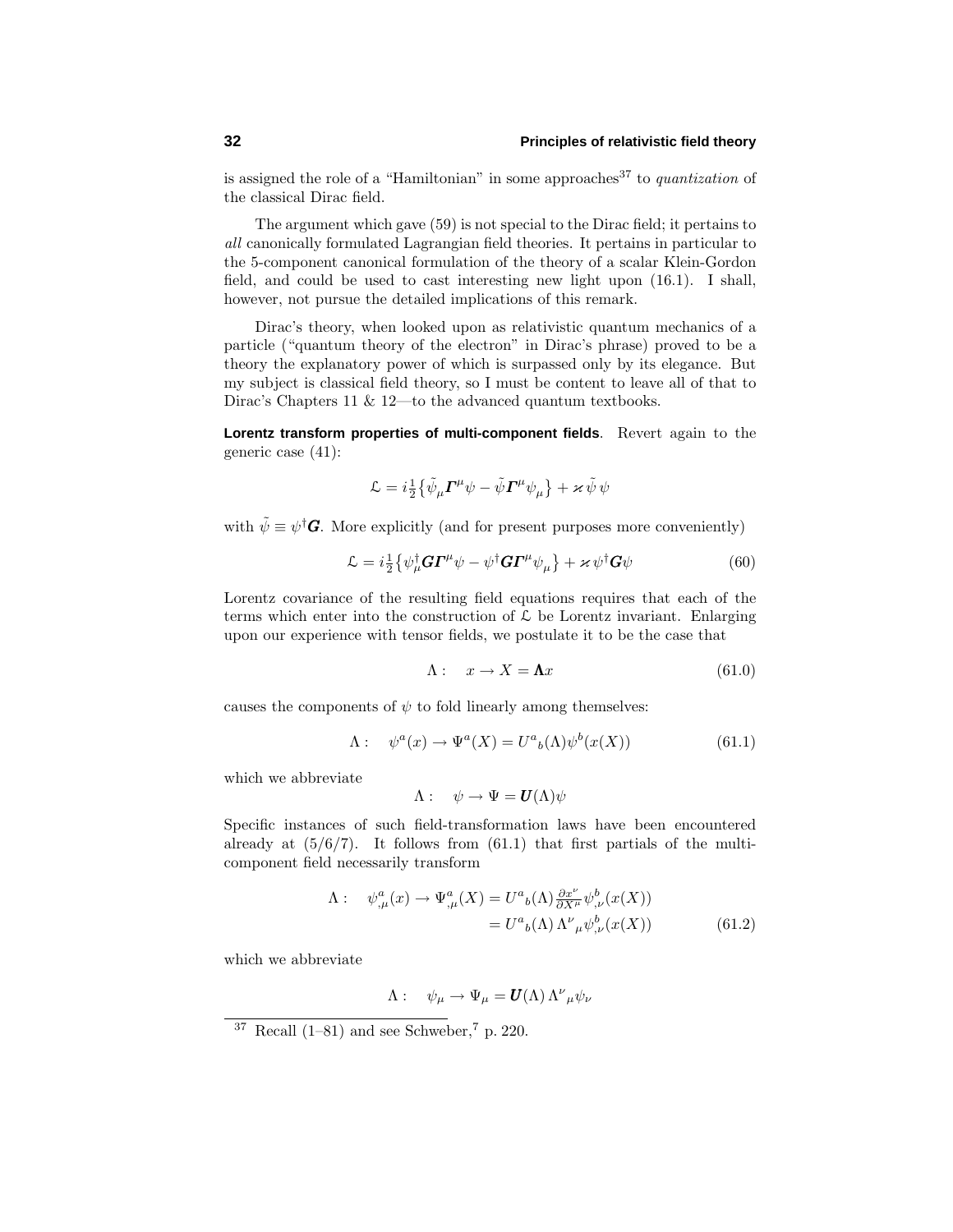#### **How do multi-component fields transform? 33**

Looking back now to  $(60)$ : we have

$$
\mathcal{L} = i\frac{1}{2} \left\{ \Psi_{\mu}^{\dagger} \mathbf{G} \mathbf{\Gamma}^{\mu} \Psi - \Psi^{\dagger} \mathbf{G} \mathbf{\Gamma}^{\mu} \Psi_{\mu} \right\} + \varkappa \Psi^{\dagger} \mathbf{G} \Psi
$$
  
=  $i\frac{1}{2} \left\{ \psi_{\nu}^{\dagger} \Lambda^{\nu}{}_{\mu} \mathbf{U}^{\dagger} \mathbf{G} \mathbf{\Gamma}^{\mu} \mathbf{U} \psi - \psi^{\dagger} \mathbf{U}^{\dagger} \mathbf{G} \mathbf{\Gamma}^{\mu} \mathbf{U} \Lambda^{\nu}{}_{\mu} \psi_{\nu} \right\} + \varkappa \psi^{\dagger} \mathbf{U}^{\dagger} \mathbf{G} \mathbf{U} \psi$ 

and insist upon

$$
=i\tfrac{1}{2}\big\{\psi^\dagger_\nu\bm{G}\bm{\varGamma}^\nu\psi-\psi^\dagger\bm{G}\bm{\varGamma}^\nu\psi_\nu\big\}+\varkappa\,\psi^\dagger\bm{G}\psi
$$

We are led thus to the requirements

$$
\bm{U}^\dagger \bm{G} \bm{U} = \bm{G} \\ {\Lambda^\nu}_\mu \bm{U}^\dagger \bm{G} \bm{\Gamma}^\mu \bm{U} = \bm{G} \bm{\Gamma}^\nu
$$

The former requirement can be written

$$
\boldsymbol{U}^{-1} = \boldsymbol{G}^{-1} \boldsymbol{U}^{\dagger} \boldsymbol{G} \tag{62.1}
$$

which is reminiscent of the Lorentz condition  $\mathbf{\Lambda}^{-1} = \mathbf{g}^{-1} \mathbf{\Lambda}^{\mathsf{T}} \mathbf{g}$  encountered at (3), and can be used to bring the second set of required relations to the form

$$
\mathbf{U}^{-1}\mathbf{\Gamma}^{\mu}\mathbf{U} = \Lambda^{\mu}{}_{\nu}\mathbf{\Gamma}^{\nu} \tag{62.2}
$$

How do (62) check out as they relate to the canonical formulation of a scalar Klein-Gordon field  $\varphi$ ? In that case

$$
\psi = \begin{pmatrix} \psi^1 \\ \psi^2 \\ \psi^3 \\ \psi^4 \\ \psi^5 \end{pmatrix} = \begin{pmatrix} \varphi \\ \partial^0 \varphi \\ \partial^1 \varphi \\ \partial^2 \varphi \\ \partial^3 \varphi \end{pmatrix}
$$
(63)

The top component transforms as a scalar, the bottom four as components of a contravariant 4-vector*...*so we have

$$
\boldsymbol{U}(\Lambda) = \begin{pmatrix} 1 & \mathbf{0} \\ \mathbf{0} & \begin{pmatrix} \Lambda^0{}_0 & \Lambda^0{}_1 & \Lambda^0{}_2 & \Lambda^0{}_3 \\ \Lambda^1{}_0 & \Lambda^1{}_1 & \Lambda^1{}_2 & \Lambda^1{}_3 \\ \Lambda^2{}_0 & \Lambda^2{}_1 & \Lambda^2{}_2 & \Lambda^2{}_3 \\ \Lambda^3{}_0 & \Lambda^3{}_1 & \Lambda^3{}_2 & \Lambda^3{}_3 \end{pmatrix} \end{pmatrix}
$$
(64)

The matrix is in this case real so  $\boldsymbol{U}^{\dagger} = \boldsymbol{U}^{\dagger}$ , and (62.1) can be notated

$$
\begin{pmatrix} 1 & \mathbf{0} \\ \mathbf{0} & \mathbf{\Lambda}^{\mathsf{T}} \end{pmatrix} \mathbf{G} \begin{pmatrix} 1 & \mathbf{0} \\ \mathbf{0} & \mathbf{\Lambda} \end{pmatrix} = \mathbf{G} \tag{65}
$$

But we found at (42) that the hermitianizer can in that case be described

$$
\boldsymbol{G} = \begin{pmatrix} 1 & \mathbf{0} \\ \mathbf{0} & \boldsymbol{g} \end{pmatrix} \tag{66}
$$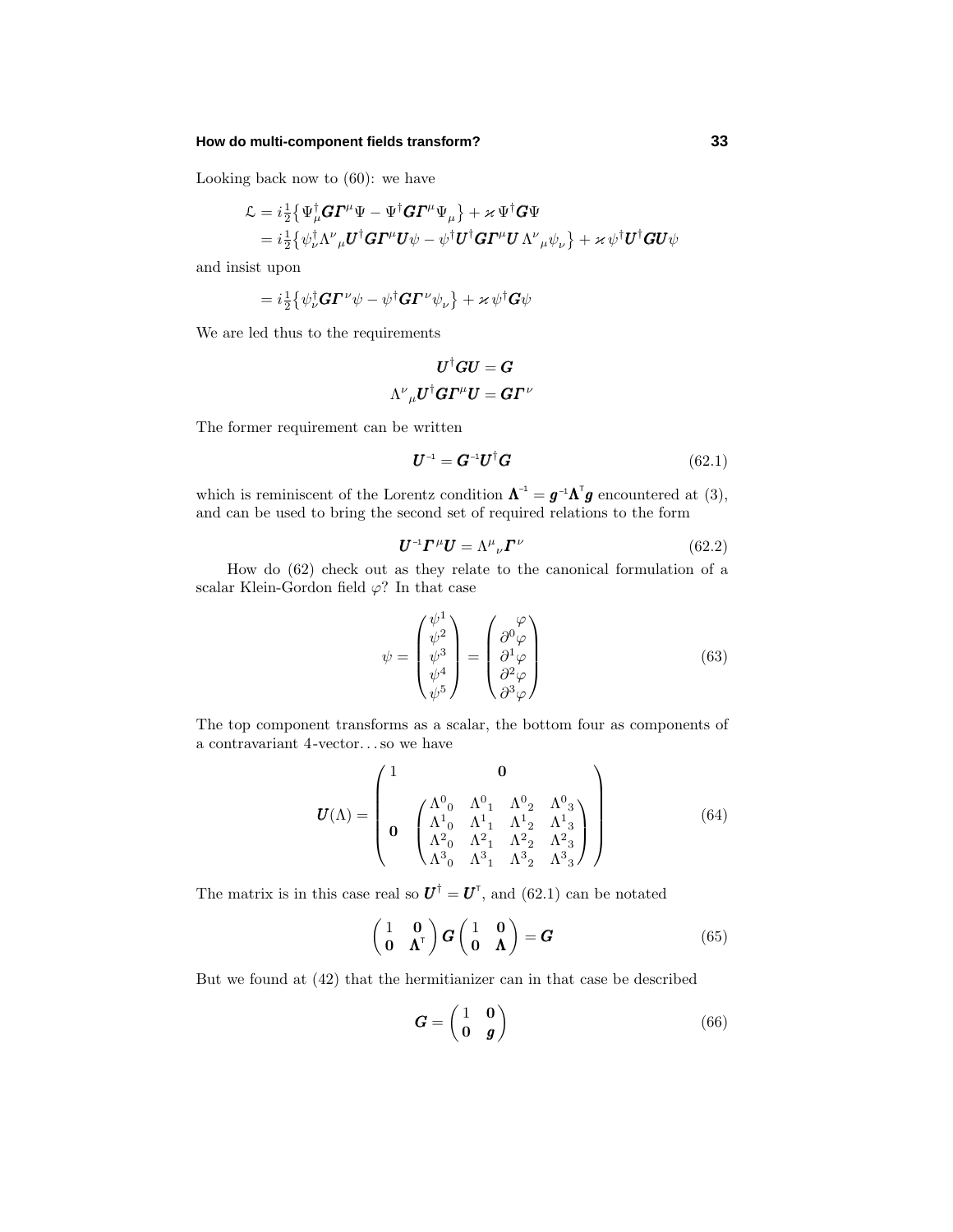so (62.1) is an immediate consequence of (3). To establish (62.2)—and at the same time to avoid the complexities latent in  $U^{-1}$ —it is sufficient to show that for all 4-vectors  $a_\mu$ 

$$
a_{\mu} \mathbf{\Gamma}^{\mu} \mathbf{U} = a_{\mu} \Lambda^{\mu}{}_{\nu} \mathbf{U} \mathbf{\Gamma}^{\nu} \tag{67}
$$

which is an inelegantly straightforward computational assignment; recalling from  $(37/38)$  the definitions of the *Γ*-matrices, we look to the left side of  $(67)$ and compute

$$
\begin{pmatrix}\n0 & a_0 & a_1 & a_2 & a_3 \\
-a_0 & 0 & 0 & 0 & 0 \\
+a_1 & 0 & 0 & 0 & 0 \\
+a_2 & 0 & 0 & 0 & 0 \\
+a_3 & 0 & 0 & 0 & 0\n\end{pmatrix}\n\boldsymbol{U} = \begin{pmatrix}\n0 & a_\mu \Lambda^\mu{}_0 & a_\mu \Lambda^\mu{}_1 & a_\mu \Lambda^\mu{}_2 & a_\mu \Lambda^\mu{}_3 \\
-a_0^0 & 0 & 0 & 0 & 0 \\
-a_1^1 & 0 & 0 & 0 & 0 \\
-a_2^2 & 0 & 0 & 0 & 0 \\
-a_3^3 & 0 & 0 & 0 & 0\n\end{pmatrix}
$$

while the expression on the right side of (67) yields

$$
a_{\mu}\Lambda^{\mu}{}_{0}\left(\begin{array}{cccccc} 0 & 1 & 0 & 0 & 0 \\ -\Lambda^{0}{}_{0} & 0 & 0 & 0 & 0 \\ -\Lambda^{1}{}_{0} & 0 & 0 & 0 & 0 \\ -\Lambda^{2}{}_{0} & 0 & 0 & 0 & 0 \\ -\Lambda^{3}{}_{0} & 0 & 0 & 0 & 0 \end{array}\right) + a_{\mu}\Lambda^{\mu}{}_{1}\left(\begin{array}{cccccc} 0 & 0 & 1 & 0 & 0 \\ +\Lambda^{0}{}_{1} & 0 & 0 & 0 & 0 \\ +\Lambda^{1}{}_{1} & 0 & 0 & 0 & 0 \\ +\Lambda^{2}{}_{1} & 0 & 0 & 0 & 0 \\ +\Lambda^{3}{}_{1} & 0 & 0 & 0 & 0 \end{array}\right) + \cdots
$$

The top row has precisely the desired structure, and all the 0's are correctly placed. Looking finally to the elements of the first column, the design of the Lorentz metric entails

$$
- a_{\mu} \Lambda^{\mu}{}_{0} \Lambda^{\nu}{}_{0} + a_{\mu} \Lambda^{\mu}{}_{1} \Lambda^{\nu}{}_{1} + a_{\mu} \Lambda^{\mu}{}_{2} \Lambda^{\nu}{}_{2} + a_{\mu} \Lambda^{\mu}{}_{3} \Lambda^{\nu}{}_{3}
$$
  
=  $- a_{\mu} \Lambda^{\mu}{}_{0} \Lambda^{\nu}{}_{0} - a_{\mu} \Lambda^{\mu}{}_{1} \Lambda^{\nu}{}_{1} - a_{\mu} \Lambda^{\mu}{}_{2} \Lambda^{\nu}{}_{2} - a_{\mu} \Lambda^{\mu}{}_{3} \Lambda^{\nu}{}_{3}$   
=  $- a_{\mu} g^{\mu \nu}$   
=  $- a^{\nu}$ 

which completes the demonstration.

Matrices  $U(\Lambda)$  which have (or by similarity transformation can be made to have) the block design

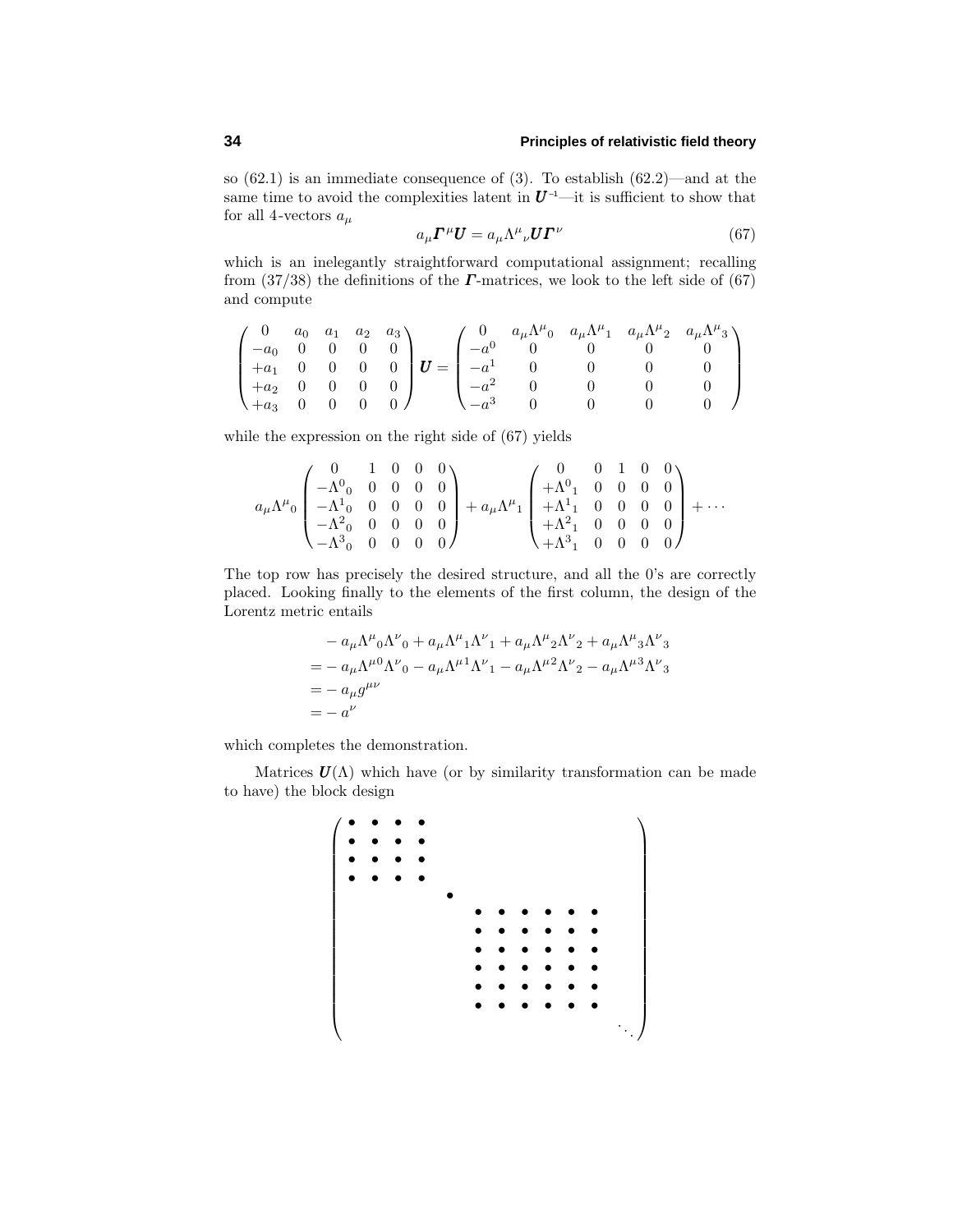#### **How do multi-component fields transform? 35**

(as exemplified by (64)) provide "reducible" representations of the group in question—here: the Lorentz group. Matrices which do not admit of such reduction (such as the sub-matrices found on the diagonal) are said to be "irreducible." It is with the enumeration/description of the irreducible representations that group representation theory is principally concerned.<sup>38</sup>

We turn now from Klein-Gordon theory to the more interesting problems presented by the Dirac theory. The Dirac field

$$
\psi = \begin{pmatrix} \psi^1 \\ \psi^2 \\ \psi^3 \\ \psi^4 \end{pmatrix}
$$

came to be a 4-component complex field because (it was reported without proof) the least-dimensional representation of

$$
\gamma^{\mu}\gamma^{\nu} + \gamma^{\nu}\gamma^{\mu} = 2g^{\mu\nu}\mathbf{I} \quad : \quad \text{all } \mu \text{ and } \nu \tag{53.1}
$$

is complex  $4 \times 4$ . It is tempting to suppose that the components of  $\psi$  transform

$$
\psi \to \Psi = \mathbf{U}(\Lambda)\psi \tag{68}
$$

as components of a 4-vector, but this cannot be the case:  $U$  was constrained at (62.1) to satisfy

$$
\boldsymbol{U}^{\scriptscriptstyle -1}=\boldsymbol{G}^{\scriptscriptstyle -1}\boldsymbol{U}^{\dagger}\boldsymbol{G}
$$

and (see again (55))

$$
\mathbf{G} \equiv \begin{pmatrix} 1 & 0 & 0 & 0 \\ 0 & 1 & 0 & 0 \\ 0 & 0 & -1 & 0 \\ 0 & 0 & 0 & -1 \end{pmatrix} \text{ is non-Lorentzian } (\neq \mathbf{g})
$$

Evidently the Dirac field  $\psi$  transforms, according to (68), as a new kind of object—a "4-spinor," and the "4-ness" of the matter has nothing (or at least nothing obvious) to do with the 4-dimensionality of spacetime.

Complex representations of the Lorentz group are recommended to our attention by the simplest of considerations: set up the association

$$
x = \begin{pmatrix} x^0 \\ x^1 \\ x^2 \\ x^3 \end{pmatrix} \quad \longleftrightarrow \quad \pmb{x} = \begin{pmatrix} x^0 + x^3 & x^1 - ix^2 \\ x^1 + ix^2 & x^0 - x^3 \end{pmatrix} \; : \; \text{hermitian}
$$

 $38$  See (for example) F. D. Murnaghan, The Theory of Group Representations  $(1938)$ , Chapter 2.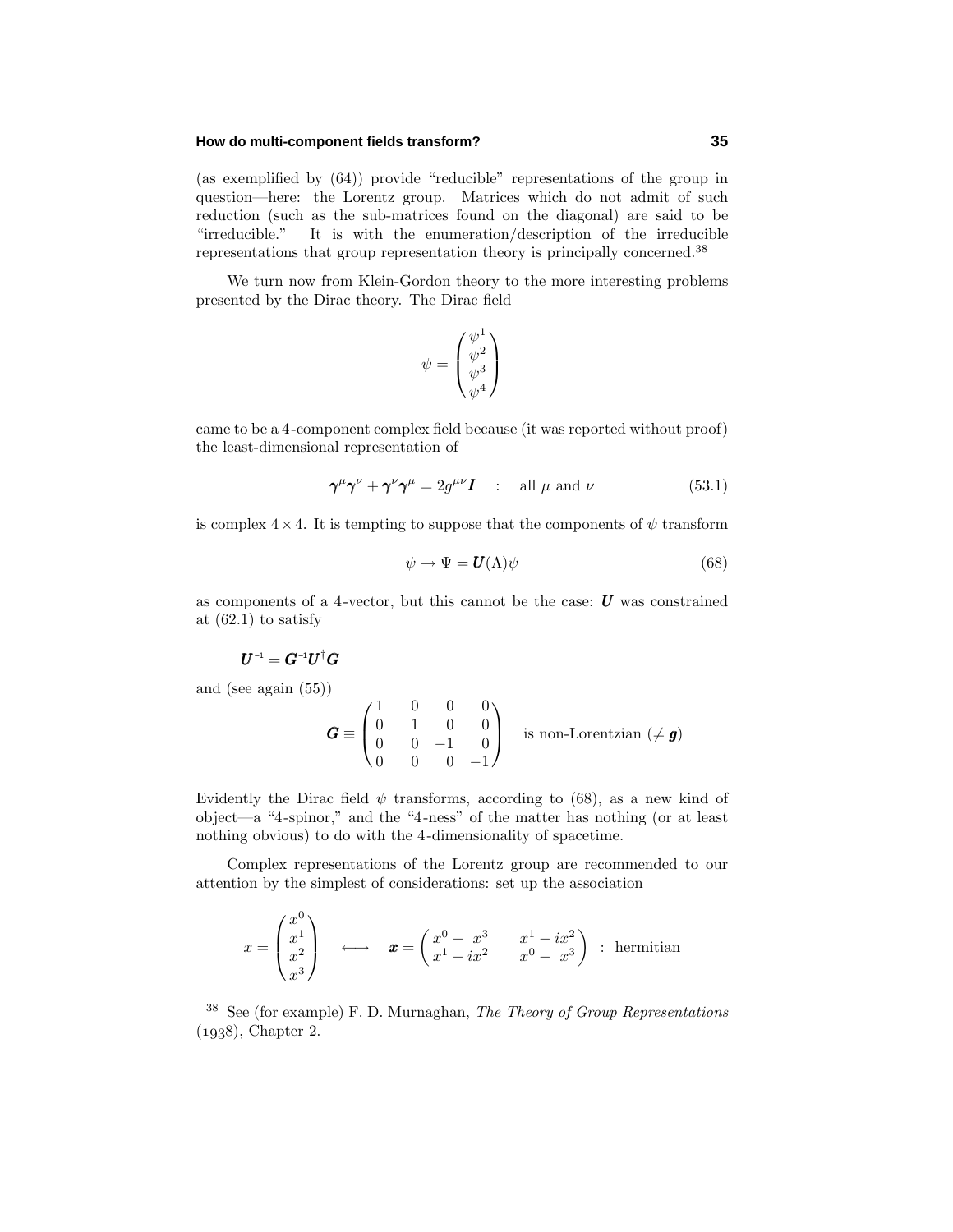and notice that

$$
\det \boldsymbol{x} = (x^0)^2 - (x^1)^2 - (x^2)^2 - (x^3)^2 = g_{\mu\nu} x^{\mu} x^{\nu} = (x, x)
$$

is invariant under

$$
\boldsymbol{x} \to \boldsymbol{X} = \boldsymbol{U}^{-1} \boldsymbol{x} \boldsymbol{U} \; : \; \boldsymbol{U} \; \text{is complex} \; 2 \times 2
$$

The complex matrix  $\boldsymbol{U}$  contains eight assignable constants, but if we impose the "unimodularity" condition det  $U = 1 + i0$  that number is reduced to six. We may expect to set up an association between elements  $\Lambda$  of the 6-parameter Lorentz group and elements  $S$  of the 6-parameter group  $SU(2)$  of unimodular complex  $2 \times 2$  matrices (all of which are, as it happens, automatically unitary):

$$
\Lambda \quad \longleftrightarrow \quad \mathbf{S}(\Lambda) \; : \; \text{element of } SU(2)
$$

Then

$$
\boldsymbol{x} \to \boldsymbol{X} = \boldsymbol{S}^{-1} \boldsymbol{x} \boldsymbol{S} \quad \text{provides a representation of} \quad \boldsymbol{x} \to \boldsymbol{X} = \boldsymbol{\Lambda} \boldsymbol{x} \tag{69.1}
$$

Two-component complex objects  $\psi = \begin{pmatrix} \psi^1 \\ \psi^2 \end{pmatrix}$  $\psi^2$ which participate by transforming

$$
\psi \to \Psi = \mathbf{S} \,\psi \tag{69.2}
$$

are said to transform as "2-spinors." In it important to notice that the association  $\Lambda \leftrightarrow S(\Lambda)$  cannot be unique (is "biunique"), for  $S(\Lambda)$  enters quadratically into the equation which describes  $x \to X$ : the matrices  $\pm S$  both achieve the same effect, though the same cannot be said of (69.2).

At (68) we are presented with occasion to develop a grander variant of that same general kind of mathematics—a variant in which the design of  $U(\Lambda)$  is controlled by the statements

$$
\boldsymbol{U}^{-1} = \boldsymbol{G}^{-1} \boldsymbol{U}^{\dagger} \boldsymbol{G} \tag{70.1}
$$

$$
\boldsymbol{U}^{-1}\boldsymbol{\gamma}^{\mu}\boldsymbol{U} = \Lambda^{\mu}{}_{\nu}\boldsymbol{\gamma}^{\nu} \tag{70.2}
$$

Both equations are invariant under  $U \rightarrow -U$ , so we expect the association  $\Lambda \leftrightarrow U(\Lambda)$  to be once again biunique. Note also that the metric structure *g* of spacetime enters (70.2) once through the relations  $\gamma^{\mu}\gamma^{\nu} + \gamma^{\nu}\gamma^{\mu} = 2g^{\mu\nu}I$  that control the design of the  $\gamma$ -matrices, and once through the equation  $\mathbf{\Lambda}^{-1} = \boldsymbol{g}^{-1} \mathbf{\Lambda}^{\text{T}} \boldsymbol{g}$ that controls the design of the numbers  $\Lambda^{\mu}{}_{\nu}$ . If the *G*-factors were absent from  $(70.1)$  then that equation would assert the *unitarity* of  $U$ ; noting that if we define

$$
(\varphi, \psi) \equiv \varphi^{\dagger} \mathbf{G} \psi = \tilde{\varphi} \psi
$$

and write  $\psi \to \Psi = \mathbf{U}\psi$  then (70.1), written  $\mathbf{G} = \mathbf{U}^{\dagger} \mathbf{G} \mathbf{U}$ , entails

$$
(\varphi, \psi) = (\varPhi, \Psi)
$$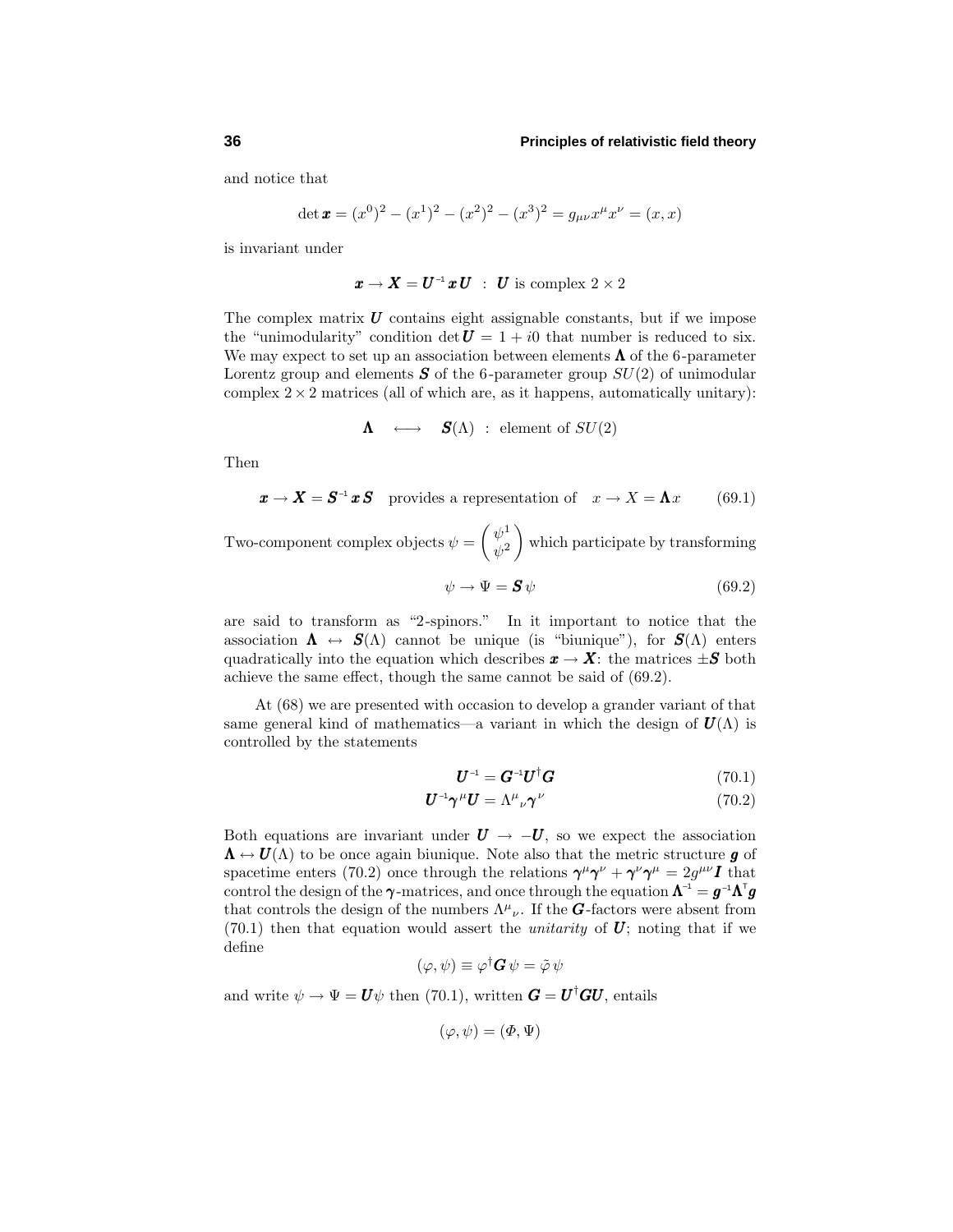#### **How do multi-component fields transform? 37**

We shall, on this account, say of matrices  $\boldsymbol{U}$  with property (70.1) that they are "*G*-unitary." We recover ordinary unitarity by sending  $G \to I$ . By an easy argument,  $\boldsymbol{U} = e^{\boldsymbol{B}}$  will be  $\boldsymbol{G}$ -unitary if and only if  $\boldsymbol{B} \equiv ||B^a{}_b||$  is

"G-antihermitian" : 
$$
G^{-1}B^{\dagger}G = -B
$$

Which (by the hermiticity of  $\mathbf{G} = ||G_{ab}||$ ) entails that  $\mathbf{G}\mathbf{B}$  be antihermitian in the ordinary sense:  $(\mathbf{G}\mathbf{B})^{\dagger} = -\mathbf{G}\mathbf{B}$ .

A similar (but more familiar) argument establishes that  $\Lambda = e^{\mathbf{A}}$  will be a Lorentz matrix (i.e., that it will satisfy  $g = \Lambda^T g \Lambda$ ) if and only if  $A \equiv ||A^{\mu}{}_{\nu}||$  is

"
$$
\boldsymbol{g}
$$
-antisymmetric" :  $\boldsymbol{g}^{-1}\boldsymbol{A}^{\mathsf{T}}\boldsymbol{g} = -\boldsymbol{A}$ 

Which (by the real symmetry of  $g = ||g_{\mu\nu}||$ ) entails that  $gA$  be antisymmetric in the ordinary sense:  $(gA)^{\dagger} = -gA$ .

Now write

$$
U = I + B + \frac{1}{2}B^2 + \cdots
$$
  
\n
$$
U^{-1} = I - B + \frac{1}{2}B^2 - \cdots
$$
  
\n
$$
\Lambda = I + A + \frac{1}{2}A^2 + \cdots
$$

stick those series into (70.2), abandon all but leading order terms, and obtain

$$
\gamma^{\mu}B - B \gamma^{\mu} = A^{\mu}{}_{\nu}\gamma^{\nu} \tag{71}
$$

One could, by further cultivation of the algebra, deduce  $39$ —alternatively: one can, by direct computation, simply confirm—that the solution of (71) can be described

$$
\boldsymbol{B} = \frac{1}{8} A^{\alpha\beta} (\boldsymbol{\gamma}_{\alpha} \boldsymbol{\gamma}_{\beta} - \boldsymbol{\gamma}_{\beta} \boldsymbol{\gamma}_{\alpha})
$$
(72)

Little of the compact elegance of this result (the neat structure of which might almost have been guessed) survives when it is written out explicitly

$$
B = \frac{1}{2} \begin{pmatrix} 0 & A_{13} & -A_{03} & -A_{01} \\ -A_{13} & 0 & -A_{01} & A_{03} \\ -A_{03} & -A_{01} & 0 & A_{13} \\ -A_{01} & A_{03} & -A_{13} & 0 \end{pmatrix} + i\frac{1}{2} \begin{pmatrix} -A_{12} & -A_{23} & 0 & A_{02} \\ -A_{23} & A_{12} & -A_{02} & 0 \\ 0 & A_{02} & -A_{12} & -A_{23} \\ -A_{02} & 0 & -A_{23} & A_{12} \end{pmatrix}
$$

but the explicit description is not without it uses.<sup>40</sup> For example: Suppose  $\boldsymbol{A}$ generates rotation about the *x*<sup>3</sup>-axis. We set

$$
\mathbf{A} = \begin{pmatrix} 0 & 0 & 0 & 0 \\ 0 & 0 & \vartheta & 0 \\ 0 & -\vartheta & 0 & 0 \\ 0 & 0 & 0 & 0 \end{pmatrix}
$$

 $GB = (real antisymmetric) + i(real symmetric)$ 

is in fact antihermitian (as required). Writing  $\bm{B}$  and the explicit descriptions

 $\frac{39}{38}$  See, for example, Schweber, p. 77.

<sup>&</sup>lt;sup>40</sup> Note that I have used  $A_{\mu\nu} = -A_{\nu\mu}$  to arrange that only the independently specifiable parameters  $\{A_{01}, A_{02}, A_{03}, A_{12}, A_{13}, A_{23}\}$  appear in the matrix. It is gratifying to observe that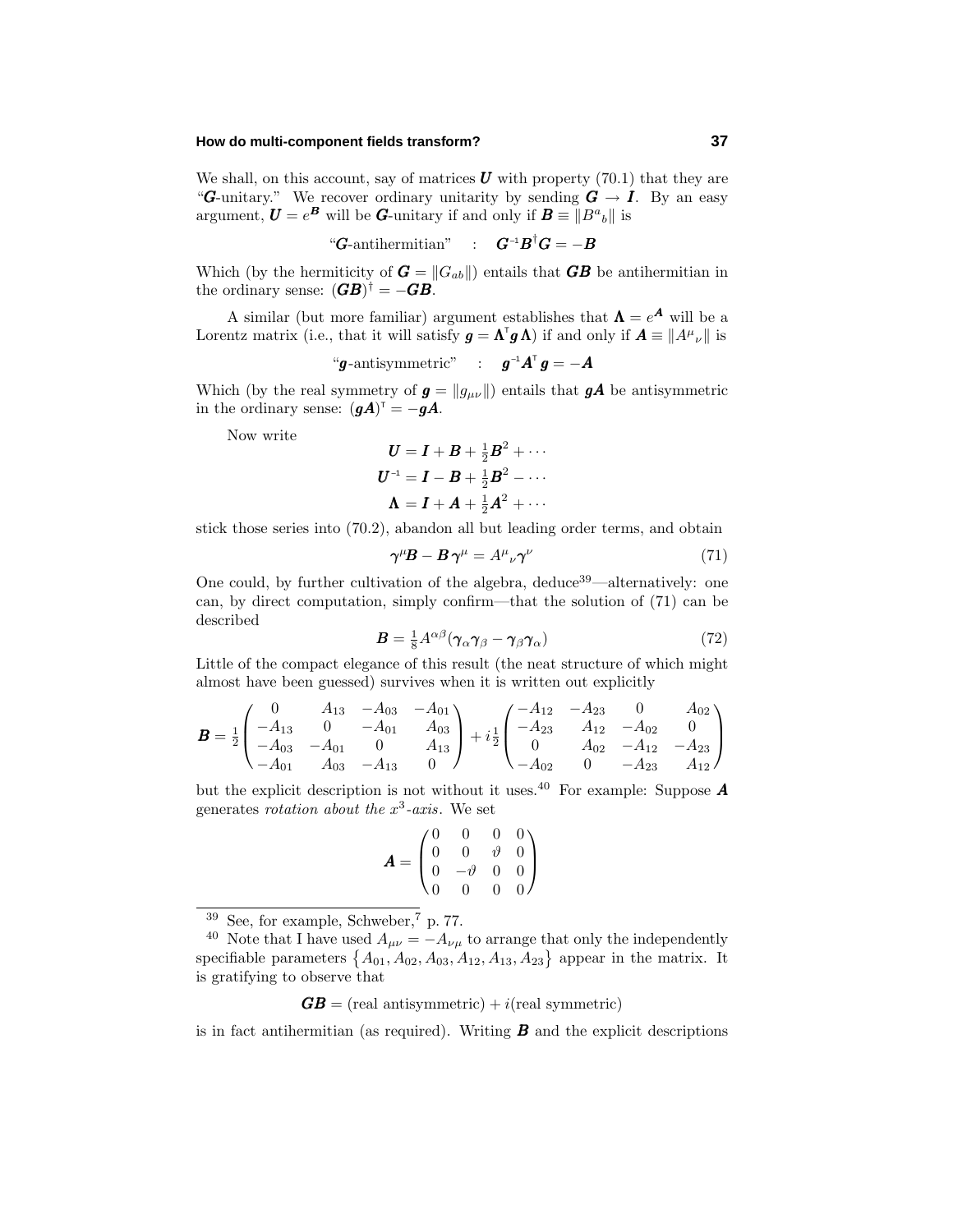and (ask  $Mathematica$  to compute  $\sum_{0}^{6}\frac{1}{n!}\texttt{MatrixPower}\texttt{[A,n]}/\texttt{MatrixForm)}$  are brought to the (anticipated) conclusion that

$$
\mathbf{\Lambda} = e^{\mathbf{A}} = \begin{pmatrix} 1 & 0 & 0 & 0 \\ 0 & \cos \vartheta & \sin \vartheta & 0 \\ 0 & -\sin \vartheta & \cos \vartheta & 0 \\ 0 & 0 & 0 & 1 \end{pmatrix}
$$

The generator of the associated spin transformation is

$$
B = i\frac{1}{2} \begin{pmatrix} -\vartheta & 0 & 0 & 0 \\ 0 & +\vartheta & 0 & 0 \\ 0 & 0 & -\vartheta & 0 \\ 0 & 0 & 0 & +\vartheta \end{pmatrix}
$$

which gives

$$
\mathbf{U} = e^{\mathbf{B}} = \begin{pmatrix} e^{-i\frac{1}{2}\vartheta} & 0 & 0 & 0 \\ 0 & e^{+i\frac{1}{2}\vartheta} & 0 & 0 \\ 0 & 0 & e^{-i\frac{1}{2}\vartheta} & 0 \\ 0 & 0 & 0 & e^{+i\frac{1}{2}\vartheta} \end{pmatrix}
$$

This result exposes the striking (and deeply consequential) fact that one must rotate 720◦ in physical space to achieve a 360◦ rotation in spin space. To describe a boost in the *x*<sup>1</sup>-direction we would set

$$
\mathbf{A} = \begin{pmatrix} 0 & \psi & 0 & 0 \\ \psi & 0 & 0 & 0 \\ 0 & 0 & 0 & 0 \\ 0 & 0 & 0 & 0 \end{pmatrix}
$$

and obtain

$$
\mathbf{\Lambda} = e^{\mathbf{A}} = \begin{pmatrix} \cosh \psi & \sinh \psi & 0 & 0 \\ \sinh \psi & \cosh \psi & 0 & 0 \\ 0 & 0 & 1 & 0 \\ 0 & 0 & 0 & 1 \end{pmatrix}
$$

(continued from the preceding page)  $\overline{(54)}$  of  $\overline{I}^{\mu}$  into *Mathematica*, it takes only typing time to confirm that

$$
\mathbf{F}_0 \mathbf{B} - \mathbf{B} \mathbf{\Gamma}_0 - (A_{01} \mathbf{\Gamma}^1 + A_{02} \mathbf{\Gamma}^2 + A_{03} \mathbf{\Gamma}^3)
$$
  
=  $\mathbf{\Gamma}_0 \mathbf{B} - \mathbf{B} \mathbf{\Gamma}_0 - (-A_{01} \mathbf{\Gamma}_1 - A_{02} \mathbf{\Gamma}_2 - A_{03} \mathbf{\Gamma}_3) = \mathbf{0}$   
 $\mathbf{\Gamma}_1 \mathbf{B} - \mathbf{B} \mathbf{\Gamma}_1 - (A_{10} \mathbf{\Gamma}^0 + A_{12} \mathbf{\Gamma}^2 + A_{13} \mathbf{\Gamma}^3)$   
=  $\mathbf{\Gamma}_1 \mathbf{B} - \mathbf{B} \mathbf{\Gamma}_1 - (-A_{01} \mathbf{\Gamma}_0 - A_{12} \mathbf{\Gamma}_2 - A_{13} \mathbf{\Gamma}_3) = \mathbf{0}$   
 $\mathbf{\Gamma}_2 \mathbf{B} - \mathbf{B} \mathbf{\Gamma}_2 - (A_{20} \mathbf{\Gamma}^0 + A_{21} \mathbf{\Gamma}^1 + A_{23} \mathbf{\Gamma}^3)$   
=  $\mathbf{\Gamma}_2 \mathbf{B} - \mathbf{B} \mathbf{\Gamma}_2 - (-A_{02} \mathbf{\Gamma}_0 + A_{12} \mathbf{\Gamma}_1 - A_{23} \mathbf{\Gamma}_3) = \mathbf{0}$   
 $\mathbf{\Gamma}_3 \mathbf{B} - \mathbf{B} \mathbf{\Gamma}_3 - (A_{30} \mathbf{\Gamma}^0 + A_{31} \mathbf{\Gamma}^1 + A_{32} \mathbf{\Gamma}^2)$   
=  $\mathbf{\Gamma}_3 \mathbf{B} - \mathbf{B} \mathbf{\Gamma}_3 - (-A_{03} \mathbf{\Gamma}_0 + A_{13} \mathbf{\Gamma}_1 + A_{23} \mathbf{\Gamma}_2) = \mathbf{0}$ 

which is the upshot of the assertion that (72) satisfies (71).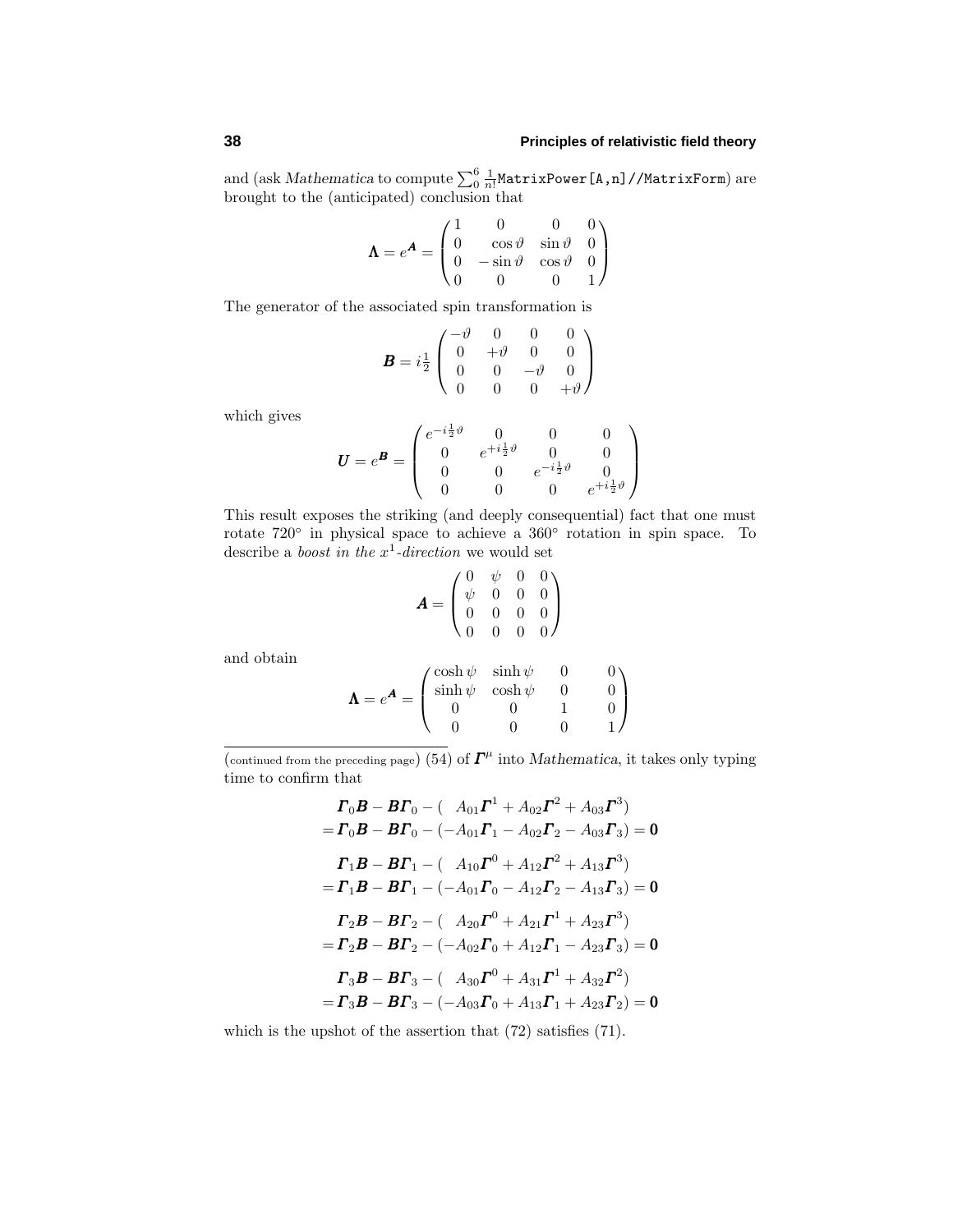#### **Conservation laws implied by Lorentz covariance 39**

The generator of the associated spin transformation is

$$
\boldsymbol{B} = \frac{1}{2} \begin{pmatrix} 0 & 0 & 0 & -\psi \\ 0 & 0 & -\psi & 0 \\ 0 & -\psi & 0 & 0 \\ -\psi & 0 & 0 & 0 \end{pmatrix}
$$

which gives

$$
\mathbf{U} = e^{\mathbf{B}} = \begin{pmatrix} \cosh \frac{1}{2} \psi & 0 & 0 & -\sinh \frac{1}{2} \psi \\ 0 & \cosh \frac{1}{2} \psi & -\sinh \frac{1}{2} \psi & 0 \\ 0 & -\sinh \frac{1}{2} \psi & \cosh \frac{1}{2} \psi & 0 \\ -\sinh \frac{1}{2} \psi & 0 & 0 & \cosh \frac{1}{2} \psi \end{pmatrix}
$$

Contact with the more familiar kinematic parameters  $\beta$  and  $\gamma = 1/\sqrt{1 - \beta^2}$  is made by means of

$$
\cosh \psi = \gamma
$$
  
\n
$$
\sinh \psi = \gamma \beta
$$
  
\n
$$
\cosh \frac{1}{2} \psi = \sqrt{\frac{1}{2}(\gamma + 1)}
$$
  
\n
$$
\sinh \frac{1}{2} \psi = \sqrt{\frac{1}{2}(\gamma - 1)}
$$

**Noether meets Einstein**. Noether has given us a deep-seated mechanism for associating "current vectors"  $J_r^{\mu}(\varphi, \partial \varphi)$  with parameterized maps (one for each parameter). And for associating conservation laws  $\partial_{\mu}J^{\mu}_{r} = 0$  with maps which refer to symmetries of the dynamical action. In specific applications the maps in question are typically contingent—recommended to our attention by features of the dynamical system in hand.

Einstein has directed our attention to a transformation group (the Lorentz group—more generally, the Poincar´e group) which the Principle of Relativity asserts to be universal, a symmetry shared by all admissible dynamical systems, and (in the absence of gravitational effects) explicitly/implicitly present in all well-designed dynamical theories. The stress-energy tensor  $S^{\mu}{}_{\nu}$  refers to the *ν*-indexed quartet of conservation laws which arise from the translational part of the Poincar´e group. We look now to the design and properties of the sextet of Noetherean currents which arise from the postulated Lorentz covariance of relativistic systems.

Our first assignment is to obtain descriptions of the structure functions characteristic of the homogeneous Lorentz group. For infinitesimal *A* we have

$$
\mathbf{\Lambda} = e^{\mathbf{A}} = \mathbf{I} + \mathbf{A} + \cdots
$$

$$
\mathbf{A} = \begin{pmatrix} 0 & \delta \Omega^1 & \delta \Omega^2 & \delta \Omega^3 \\ \delta \Omega^1 & 0 & +\delta \omega^3 & -\delta \omega^2 \\ \delta \Omega^2 & -\delta \omega^3 & 0 & +\delta \omega^1 \\ \delta \Omega^3 & +\delta \omega^2 & -\delta \omega^1 & 0 \end{pmatrix} \equiv \mathbf{B}_k \delta \Omega^k + \mathbf{R}_k \delta \omega^k
$$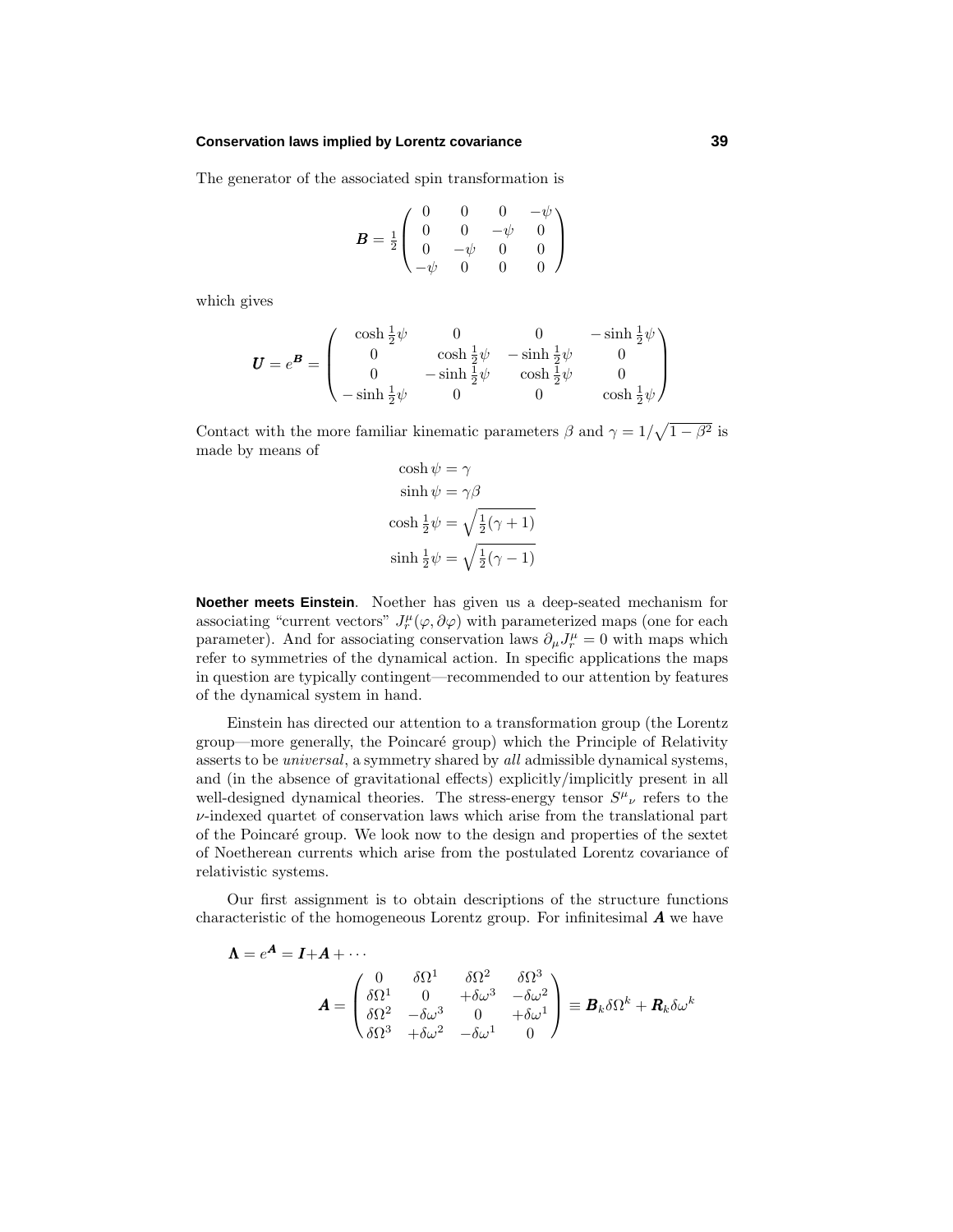where the  $\{B_1, B_2, B_3\}$  generate boosts, and  $\{R_1, R_2, R_3\}$  generate spatial rotations. But it is, for the purposes at hand, advantageous to proceed a bit more circumspectly, writing

$$
\mathbf{A} = \begin{pmatrix} 0 & \delta\Omega_{01} & \delta\Omega_{02} & \delta\Omega_{03} \\ \delta\Omega_{01} & 0 & -\delta\Omega_{12} & +\delta\Omega_{31} \\ \delta\Omega_{02} & +\delta\Omega_{12} & 0 & -\delta\Omega_{23} \\ \delta\Omega_{03} & -\delta\Omega_{31} & +\delta\Omega_{23} & 0 \end{pmatrix}
$$
  
\n
$$
\equiv \mathbf{N}^{01} \delta\Omega_{01} + \mathbf{N}^{02} \delta\Omega_{02} + \mathbf{N}^{03} \delta\Omega_{03} + \mathbf{N}^{12} \delta\Omega_{12} + \mathbf{N}^{23} \delta\Omega_{23} + \mathbf{N}^{31} \delta\Omega_{31}
$$
  
\n
$$
= \frac{1}{2} \mathbf{N}^{\alpha\beta} \delta\Omega_{\alpha\beta}
$$
 (73)

subject to the understanding that  $\mathbf{N}^{\alpha\beta} = -\mathbf{N}^{\beta\alpha}$ ,  $\delta\Omega_{\alpha\beta} = -\delta\Omega_{\beta\alpha}$ ; the generic superscript  $r$  which entered the discussion immediately prior to  $(1-26)$  has now become an antisymmetrized *pair* of indices, while the generic  $\sum_{r}$  has become a double sum, managed by the Einstein summation convention. One verifies by inspection that

$$
\mathbf{N}^{\alpha\beta} = \|N^{\alpha\beta\mu}{}_{\nu}\| = \|(g^{\mu\alpha}\delta^{\beta}{}_{\nu} - g^{\mu\beta}\delta^{\alpha}{}_{\nu})\| \tag{74}
$$

We conclude from  $(74)$  that the effect, within spacetime, of an infinitesimal Lorentz transformation can be described (see again  $(1-26.1)$ )

$$
x^{\mu} \longrightarrow x^{\mu} + \delta_{\Omega} x^{\mu}
$$
  
\n
$$
\delta_{\Omega} x^{\mu} = \frac{1}{2} \mathfrak{X}^{\mu \alpha \beta}(x) \delta \Omega_{\alpha \beta}
$$
  
\n
$$
\mathfrak{X}^{\mu \alpha \beta}(x) = (g^{\mu \alpha} \delta^{\beta}{}_{\nu} - g^{\mu \beta} \delta^{\alpha}{}_{\nu}) x^{\nu}
$$
  
\n
$$
= (g^{\mu \alpha} x^{\beta} - g^{\mu \beta} x^{\alpha})
$$
(75.1)

But at the same time (see again (11–26.2)) the field components  $\varphi^a(x)$  fold among themselves in infinitesimal representation of the infinitesimal Lorentz transformation; the details are case-specific (depend upon the representation selected by the system in question), but have the generic form

$$
\varphi^{a}(x) \longrightarrow \varphi^{a}(x) + \delta_{\Omega} \varphi^{a}(x)
$$

$$
\delta_{\Omega} \varphi^{a}(x) = \frac{1}{2} \Phi^{a\alpha\beta}(\varphi) \delta \Omega_{\alpha\beta}
$$

$$
\Phi^{a\alpha\beta}(\varphi) = B^{a}{}_{b}{}^{\alpha\beta} \varphi^{b} \tag{75.2}
$$

If, for example, the physical system involved only a scalar field we would omit the component-identifier (i.e., we would write  $\varphi$  in place of  $\varphi^a$ ) and would have  $\Phi^{\alpha\beta} = 0$ . If the system presented only a single vector field we would in place of  $\varphi^a$  write  $\varphi^{\mu}$ , and would obtain  $\Phi^{\mu\alpha\beta}(\varphi)=(g^{\mu\alpha}\varphi^{\beta}-g^{\mu\beta}\varphi^{\alpha})$ . We will look later to the relatively more interesting case of the Dirac spinor field, but for the moment proceed generically—armed only with the knowledge that  $\Phi^{a\alpha\beta}(\varphi)$  is, like  $\mathcal{X}^{\mu\alpha\beta}(x)$ ,  $\alpha\beta$ -antisymmetric.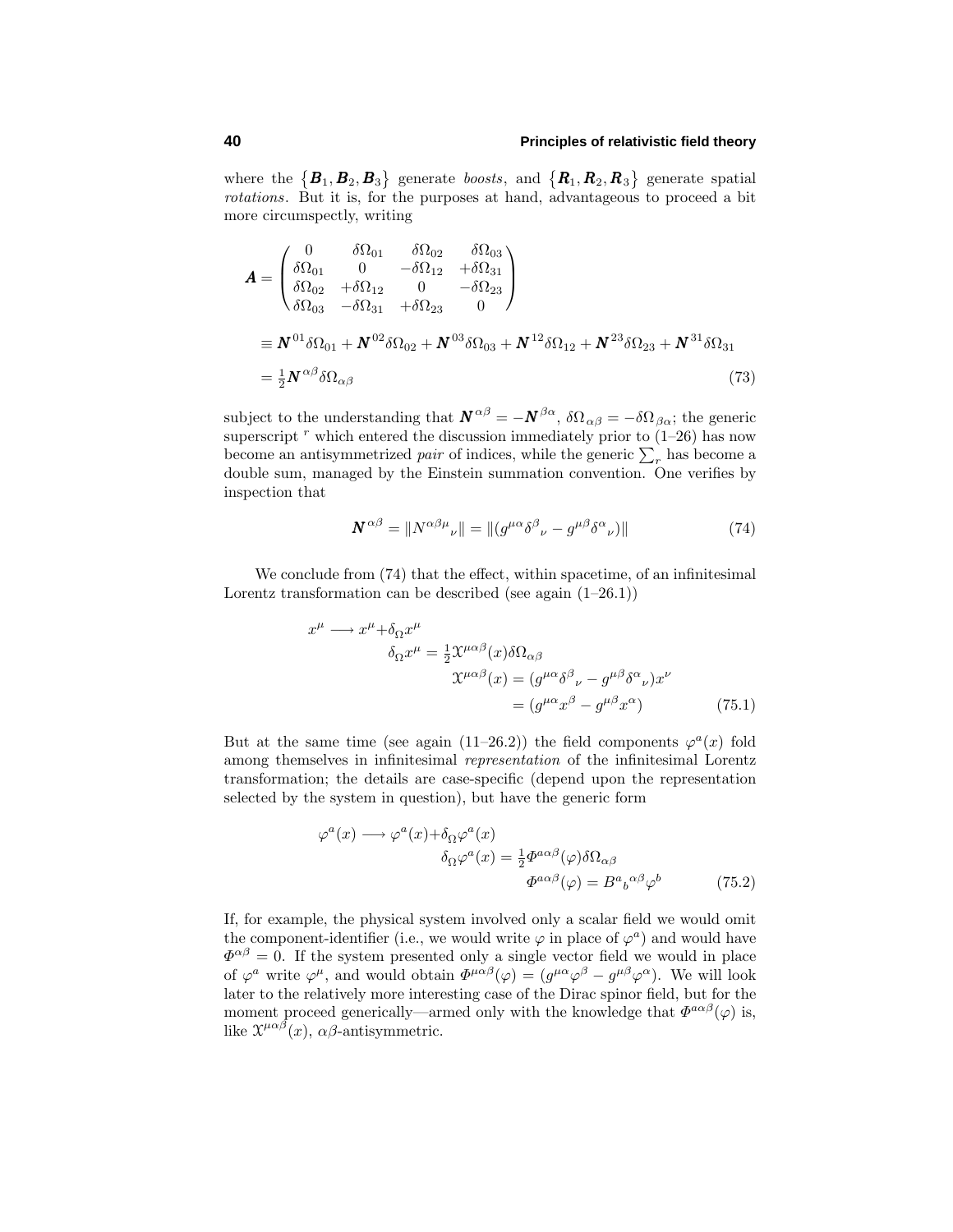#### **Conservation laws implied by Lorentz covariance 41**

Returning with the structure functions (75) to Noether's equation (1–29), we are led to the  $\alpha\beta$ -indexed antisymmetric array of currents

$$
J^{\mu\alpha\beta} = \frac{\partial \mathcal{L}}{\partial \varphi_{,\mu}^{a}} \left\{ \varPhi^{\alpha\alpha\beta} - \varphi_{,\sigma}^{a} \chi^{\sigma\alpha\beta} \right\} + \mathcal{L} \chi^{\mu\alpha\beta}
$$

$$
= -\left\{ \frac{\partial \mathcal{L}}{\partial \varphi_{,\mu}^{a}} \varphi_{,\sigma}^{a} - \mathcal{L} \delta^{\mu}{}_{\sigma} \right\} \chi^{\sigma\alpha\beta} + \frac{\partial \mathcal{L}}{\partial \varphi_{,\mu}^{a}} \varPhi^{a\alpha\beta}
$$

Recalling from  $(1-34)$  the construction of the stress-energy tensor,  $41$  and drawing upon the specific information established at (75.1), we have

$$
\mathcal{J}^{\mu\alpha\beta} \equiv \frac{1}{c} J^{\mu\alpha\beta} = -\frac{1}{c} \mathcal{J}^{\mu}{}_{\sigma} (g^{\sigma\alpha} x^{\beta} - g^{\sigma\beta} x^{\alpha}) + \frac{1}{c} \frac{\partial \mathcal{L}}{\partial \varphi^{a}_{,\mu}} \Phi^{a\alpha\beta}
$$

$$
= \frac{1}{c} (x^{\alpha} \mathcal{J}^{\mu\beta} - x^{\beta} \mathcal{J}^{\mu\alpha}) + \frac{1}{c} \frac{\partial \mathcal{L}}{\partial \varphi^{a}_{,\mu}} B^{a}{}_{b}{}^{\alpha\beta} \varphi^{b}
$$

$$
= \mathcal{M}^{\mu\alpha\beta} + S^{\mu\alpha\beta} \tag{76}
$$

where, in terminology which it will be incumbent upon us to justify,

$$
\mathcal{M}^{\mu\alpha\beta} \equiv \frac{1}{c} (x^{\alpha} \mathcal{T}^{\mu\beta} - x^{\beta} \mathcal{T}^{\mu\alpha}) \; : \; \begin{cases} \text{defines the "orbital angular momentum" } \\ \text{of the relativistic field system} \end{cases}
$$

$$
S^{\mu\alpha\beta} \equiv \frac{1}{c} \frac{\partial \mathcal{L}}{\partial \varphi_{,\mu}^a} B^a{}_b{}^{\alpha\beta} \varphi^b \qquad : \; \begin{cases} \text{defines the "intrinsic angular momentum" } \\ \text{or "spin" of the system} \end{cases}
$$

The  $\frac{1}{c}$ -factors have been introduced to render such terminology *dimensionally* tenable:

$$
[\mathcal{J}^{\mu\alpha\beta}] = [\mathcal{M}^{\mu\alpha\beta}] = [S^{\mu\alpha\beta}] = \frac{(\text{length})(\text{energy density})}{\text{velocity}}
$$

$$
= \text{angular momentum density}
$$

The expressions  $\partial^{\mu\alpha\beta}(\varphi,\partial\varphi,x)$  (ditto  $\mathcal{M}^{\mu\alpha\beta}(\varphi,\partial\varphi,x)$ ,  $S^{\mu\alpha\beta}(\varphi)$ ) transform as components of an *αβ*-antisymmetric third-rank tensor. The components of J*µαβ* (ditto M*µαβ*, *Sµαβ*) are intermixed by Lorentz transformation, but the resolution of  $\partial^{\mu\alpha\beta}(\varphi,\partial\varphi,x)$  into an "orbital" part and an "intrinsic" part ("spin") maintains its integrity (i.e., is something all inertial observers agree upon).

From the Lorentz invariance which was built into the Lagrangian (whence into the action functional) we know it to be an implication of the (Lorentz covariant) field equations that

$$
\partial_{\mu} \mathcal{J}^{\mu \alpha \beta} = 0 \tag{77}
$$

<sup>41</sup> For the purpose of this discussion (in order to release the letter S to spin-like assignments) we use  $\mathcal{T}^{\mu\nu}$  to denote the stress-energy tensor (which many authors call the "energy-momentum tensor.")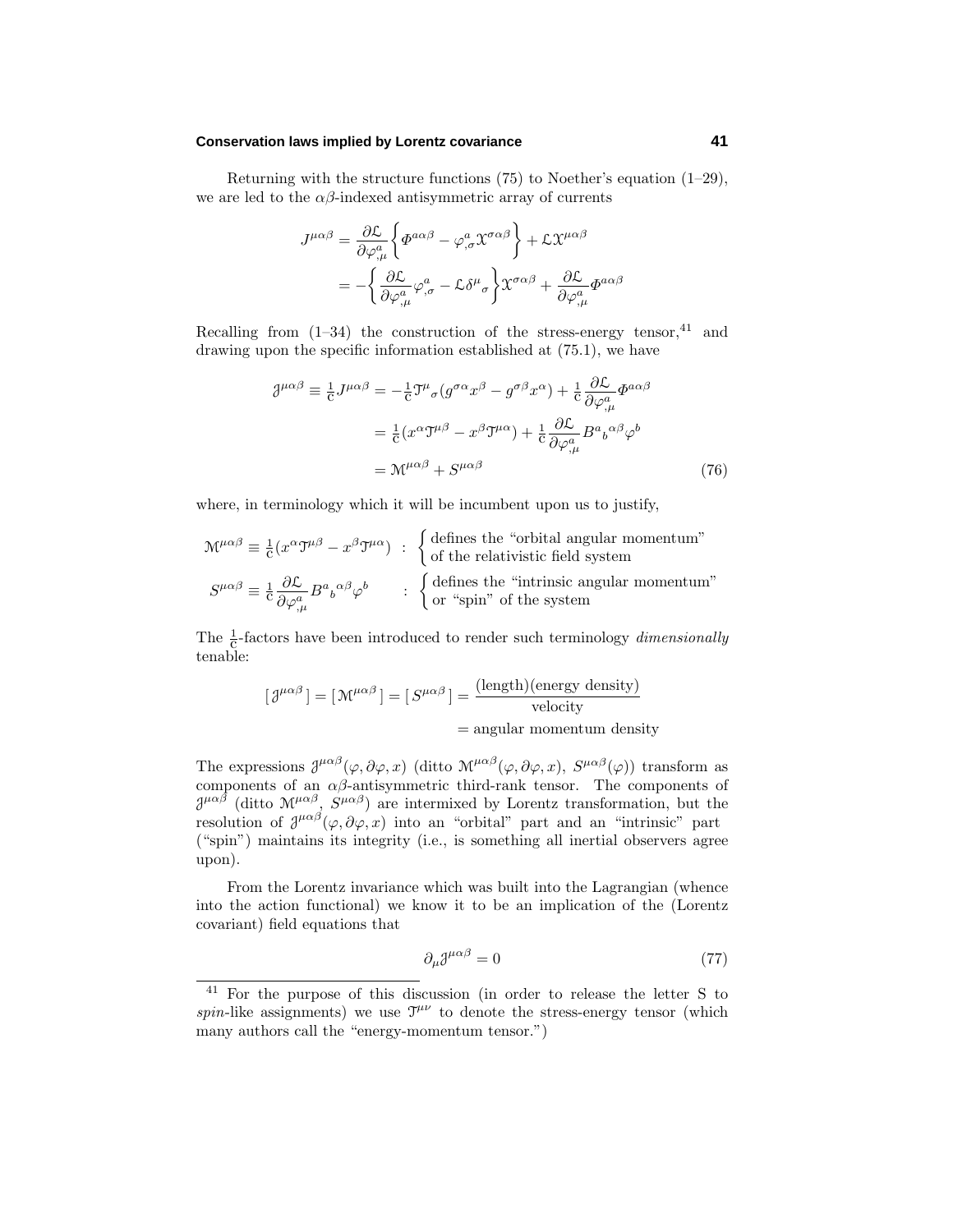This is a sextet of conservation laws, which pertain with certainty to every relativistic field theory. Drawing motivation from this result and from the additive structure of (76), we observe that

$$
\partial_{\mu} \mathcal{M}^{\mu\alpha\beta} = \frac{1}{c} \left\{ \delta^{\alpha}{}_{\mu} \mathcal{T}^{\mu\beta} + x^{\alpha} \partial_{\mu} \mathcal{T}^{\mu\beta} - \delta^{\beta}{}_{\mu} \mathcal{T}^{\mu\alpha} + x^{\beta} \partial_{\mu} \mathcal{T}^{\mu\alpha} \right\}
$$
  
=  $\frac{1}{c} \left\{ \mathcal{T}^{\alpha\beta} - \mathcal{T}^{\beta\alpha} \right\}$  by  $\partial_{\mu} \mathcal{T}^{\mu\nu} = 0$   
= 0 if and only if the stress-energy tensor  $\mathcal{T}^{\mu\nu}$  is *symmetric*

Evidently (77) is, in non-symmetric cases, achieved by a kind of "trade-off" between the orbital and intrinsic parts of  $\mathcal{J}^{\mu\alpha\beta}$ . Such "spin-orbit coupling" is, of course, commonplace in the classical mechanics of many-body systems (tops, planetary systems), as it is also in atomic physics.

Look now to the expressions

$$
\mathcal{M}^{\alpha\beta} \equiv \iiint \mathcal{M}^{0\alpha\beta} dx^1 dx^2 dx^3
$$

$$
= \frac{1}{c} \iiint (x^{\alpha} \mathcal{J}^{0\beta} - x^{\beta} \mathcal{J}^{0\alpha}) dx^1 dx^2 dx^3
$$

which evidently refer to *first moment properties* of the expressions

 $\mathcal{T}^{0\nu} \equiv c \mathcal{P}^{\nu}$  :  $\begin{cases} c \mathcal{P}^{0} = \mathcal{E} \\ \mathcal{P}^{1} \quad \mathcal{P}^{2} \quad \mathcal{P}^{3} \end{cases}$  : energy density  $\mathcal{P}^1, \mathcal{P}^2, \mathcal{P}^3$  : components of momentum density

and which in symmetric cases  $\mathcal{T}^{\mu\nu} = \mathcal{T}^{\nu\mu}$  will describe global *constants of the* field motion (they will in other cases remain "interesting," even though not conserved). It is an option available to each individual inertial observer to resolve those expressions into two classes:

$$
K_1 \equiv \mathcal{M}^{01} \qquad L_1 \equiv \mathcal{M}^{23}
$$
  
\n
$$
K_2 \equiv \mathcal{M}^{02} \qquad L_2 \equiv \mathcal{M}^{31}
$$
  
\n
$$
K_3 \equiv \mathcal{M}^{03} \qquad L_3 \equiv \mathcal{M}^{12}
$$

Looking first to the latter, we have

$$
L_1 = \iiint (x^2 \mathcal{P}^3 - x^3 \mathcal{P}^2) dx^1 dx^2 dx^3
$$

$$
L_2 = \iiint (x^3 \mathcal{P}^1 - x^1 \mathcal{P}^3) dx^1 dx^2 dx^3
$$

$$
L_3 = \iiint (x^1 \mathcal{P}^2 - x^2 \mathcal{P}^1) dx^1 dx^2 dx^3
$$

which lend a clear and natural meaning to the *orbital angular momentum* density  $\mathcal{L} \equiv x \times \mathcal{P}$  of a relativistic field system. An identical train of thought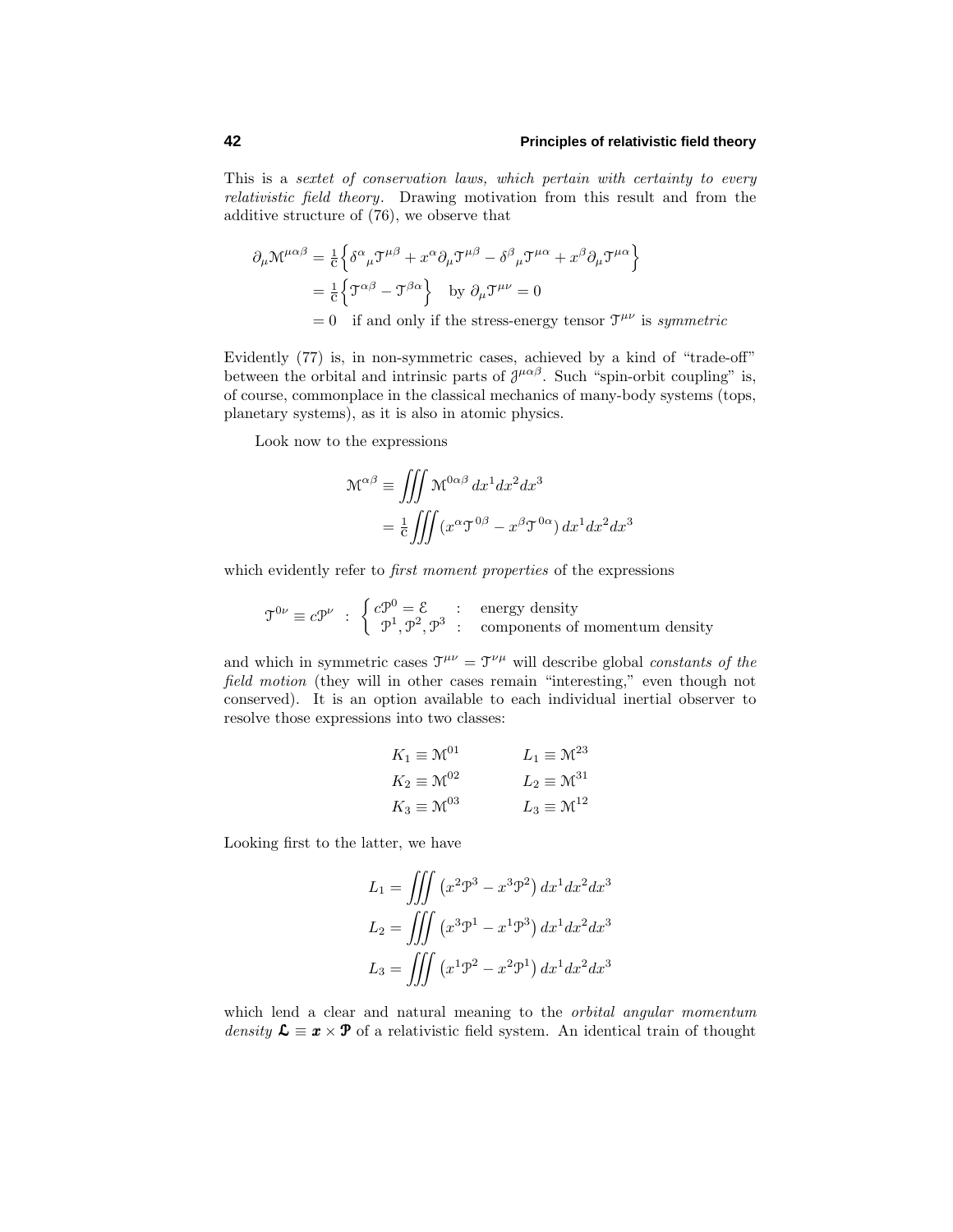#### **Symmetrization of the stress-energy tensor 43**

leads one to write

$$
K_1 = c \iiint (t\mathfrak{P}^1 - x^1 \mathfrak{M}) dx^1 dx^2 dx^3
$$

$$
K_2 = c \iiint (t\mathfrak{P}^2 - x^2 \mathfrak{M}) dx^1 dx^2 dx^3
$$

$$
K_3 = c \iiint (t\mathfrak{P}^3 - x^3 \mathfrak{M}) dx^1 dx^2 dx^3
$$

where we have used  $x^0 = ct$  and introduced

$$
\mathcal{M} \equiv \mathcal{E}/c^2 \; : \; \text{equivalent \text{``mass density''}}
$$

Write

$$
M \equiv \iiint \mathcal{M} dx^1 dx^2 dx^3 = \text{conserved "total mass" of the field system}
$$

$$
= (\text{conserved total energy})/c^2
$$

$$
\mathbf{X} \equiv \frac{1}{M} \iiint \mathbf{x} \, \mathbf{M} \, dx^1 dx^2 dx^3 = \text{``center of mass'' of the field system}
$$

$$
\mathbf{P} \equiv \iiint \mathbf{P} \, dx^1 dx^2 dx^3 = \text{conserved total momentum}
$$

and obtain the conservation of  $\mathbf{K} = t\mathbf{P} - M\mathbf{X}$ , which can be expressed

$$
\boldsymbol{X}(t) = \frac{1}{M}\boldsymbol{P}\,t - \boldsymbol{K}
$$

We are brought thus to the conclusion that if the stress-energy tensor  $\mathcal{T}^{\mu\nu}$  is symmetric (!) then

- orbital angular momentum  $\mathbf{L} \equiv \iiint \mathbf{L} \, dx^1 dx^2 dx^3$  is conserved;
- the center of mass  $\mathbf{X}(t)$  of the field system moves uniformly/rectilinearly;
- six conservation laws  $\partial_{\mu}S^{\mu\alpha\beta} = 0$  refer to the "conservation of spin."

**Belinfante's fandango**. The pretty results obtained in discussion subsequent to (77) are, as I have several times stressed, contingent upon the symmetry of the stress-energy tensor. But introduction of (76) into (77) gives

$$
\mathfrak{T}^{\alpha\beta} - \mathfrak{T}^{\beta\alpha} + c \,\partial_{\mu} S^{\mu\alpha\beta} = 0 \tag{78}
$$

so in point of fact we have  $\mathfrak{T}^{\alpha\beta} = \mathfrak{T}^{\beta\alpha}$  only with respect to field components  $\varphi^a$  and  $\varphi^b$  which transform as *scalars*.<sup>42</sup> However...

Noetherian currents generally (and the stress-energy tensor in particular) respond non-trivially to unphysical gauge transformations:<sup>43</sup>

$$
\mathcal{L} \longrightarrow L = \mathcal{L} + \partial_{\sigma} \mathcal{G}^{\sigma}(\varphi) \tag{79.1}
$$

<sup>42</sup> Such fields are too simple to respond to Lorentz transformation by "folding among themselves," and  $B^a{}_b{}^{\alpha\beta} = 0$  forces  $S^{\mu\alpha\beta} = 0$ .

<sup>&</sup>lt;sup>43</sup> Here I simply adapt to the language of *relativistic* field theory (and extend) the remarks which accompanied (1–36).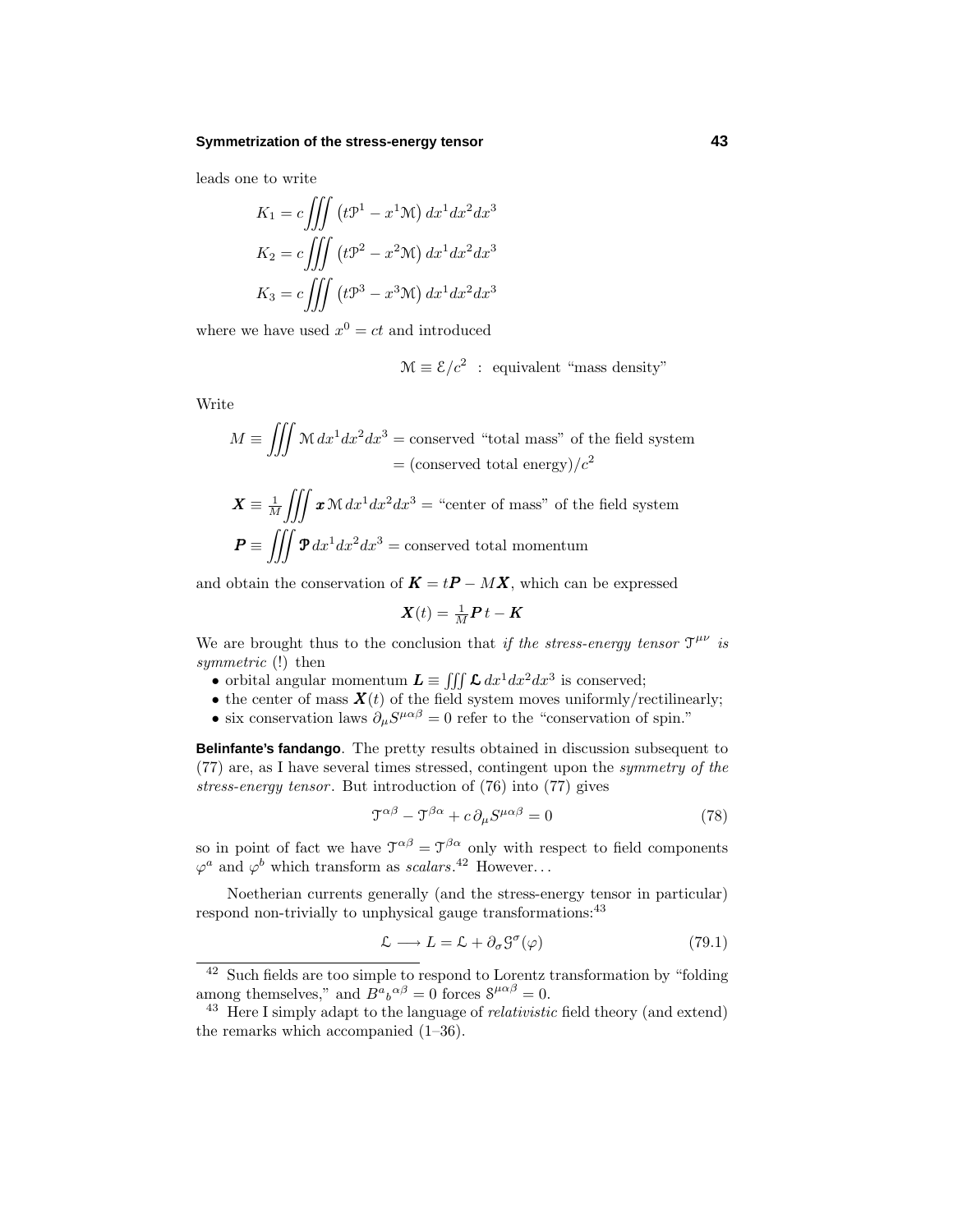induces

$$
\mathcal{J}_r^{\mu} \longrightarrow J_r^{\mu} = \mathcal{J}_r^{\mu} + G_r^{\mu}(\varphi, \partial \varphi)
$$
\n
$$
G_r^{\mu}(\varphi, \partial \varphi) = \left\{ \left[ \varPhi_{ar} - \varphi_{a,\rho} \mathcal{X}_r^{\rho} \right] \frac{\partial}{\partial \varphi_{a,\mu}} + \mathcal{X}_r^{\mu} \right\} (\partial_{\sigma} \mathcal{G}^{\sigma})
$$
\n(79.2)

so one must be circumspect when ascribing "direct physical significance" to properties of such currents. In relativistic field theory it is natural to require of  $\mathcal{L} \longrightarrow L$  that it respect the "principle of Lagrangian Lorentz-invariance," which is automatic if one admits only expressions  $\mathcal{G}^{\sigma}(\varphi)$  which transform as 4-vectors. The gauge transformation will "preserve conservation laws"

 $\partial_{\mu} \mathcal{J}_{r}^{\mu} = 0 \implies \partial_{\mu} J_{r}^{\mu} = 0$  if and only if  $\partial_{\mu} G_{r}^{\mu} = 0$  (80*.*1)

and the latter condition becomes automatic in cases where  $G_r^{\nu}$  can be described

$$
G_r^{\nu}(\varphi, \partial \varphi) = \partial_{\mu} H_r^{\mu \nu}(\varphi) \quad \text{with} \quad H_r^{\mu \nu} = -H_r^{\nu \mu} \tag{80.2}
$$

From

$$
\mathcal{J}_r = \iiint_{\mathcal{R}} \mathcal{J}_r^0 dx^1 dx^2 dx^3
$$
  
\n
$$
= \iiint_{\mathcal{R}} J_r^0 dx^1 dx^2 dx^3 + \iiint_{\mathcal{R}} \nabla \cdot \mathbf{H}_r dx^1 dx^2 dx^3 \quad : \quad \text{here } \mathbf{H}_r \equiv \begin{pmatrix} H_r^{10} \\ H_r^{20} \\ H_r^{30} \end{pmatrix}
$$
  
\n
$$
= \iiint_{\mathcal{R}} J_r^0 dx^1 dx^2 dx^3 + \iint_{\partial \mathcal{R}} \mathbf{H}_r \cdot d\sigma
$$
  
\n
$$
= I_r \quad \text{on the maximumity that the surface integral vanishes as } \partial \mathcal{R} \to 0
$$

 $= J_r$  on the presumption that the surface integral vanishes as  $\partial \mathcal{R} \to \infty$ 

we see that  $\partial_{\mu}J^{\mu}_{r} = 0$  and  $\partial_{\mu}J^{\mu}_{r} = 0$  will then refer in distinct local dialects to the global conservation of the same net things*...*to which, however, they ascribe distinct densities  $\mathcal{J}_r^0 \neq \mathcal{J}_r^0$  and correspondingly distinct fluxes  $\mathcal{J}_r \neq \mathcal{J}_r$ .

Look now, within the framework of those remarks, to the stress-energy (which arises from the translational part of the Poincaré group; the generic  $r$ becomes now the Greek index  $\nu$ ). We have

$$
\mathfrak{T}^{\mu}{}_{\nu} \longrightarrow T^{\mu}{}_{\nu} = \mathfrak{T}^{\mu}{}_{\nu} + \partial_{\sigma} H^{\sigma}{}^{\mu}{}_{\nu} \tag{81}
$$

If  $\mathcal{L} \longrightarrow L$  preserves translational invariance then it will assuredly be the case that both  $\partial_{\mu} \mathcal{T}^{\mu}{}_{\nu} = 0$  and  $\partial_{\mu} T^{\mu}{}_{\nu} = 0$ ; in the preceding equation the latter statement is presented as a corollary of the former, attributable to the *σu*-antisymmetry of  $H^{\sigma\mu}$ <sub>v</sub>.

The idea now—original to F. J. Belinfante<sup>44</sup>—is to use gauge freedom to achieve the symmetry of  $T^{\mu\nu}$ . We proceed from the observation that

$$
T^{\mu\nu} - T^{\nu\mu} = 0 \quad \text{entails} \quad \mathfrak{I}^{\mu\nu} - \mathfrak{I}^{\nu\mu} + \partial_{\sigma} (H^{\sigma\mu\nu} - H^{\sigma\nu\mu}) = 0
$$

<sup>44</sup> "On the spin angular momentum of mesons," Physica **7**, 882 (1939).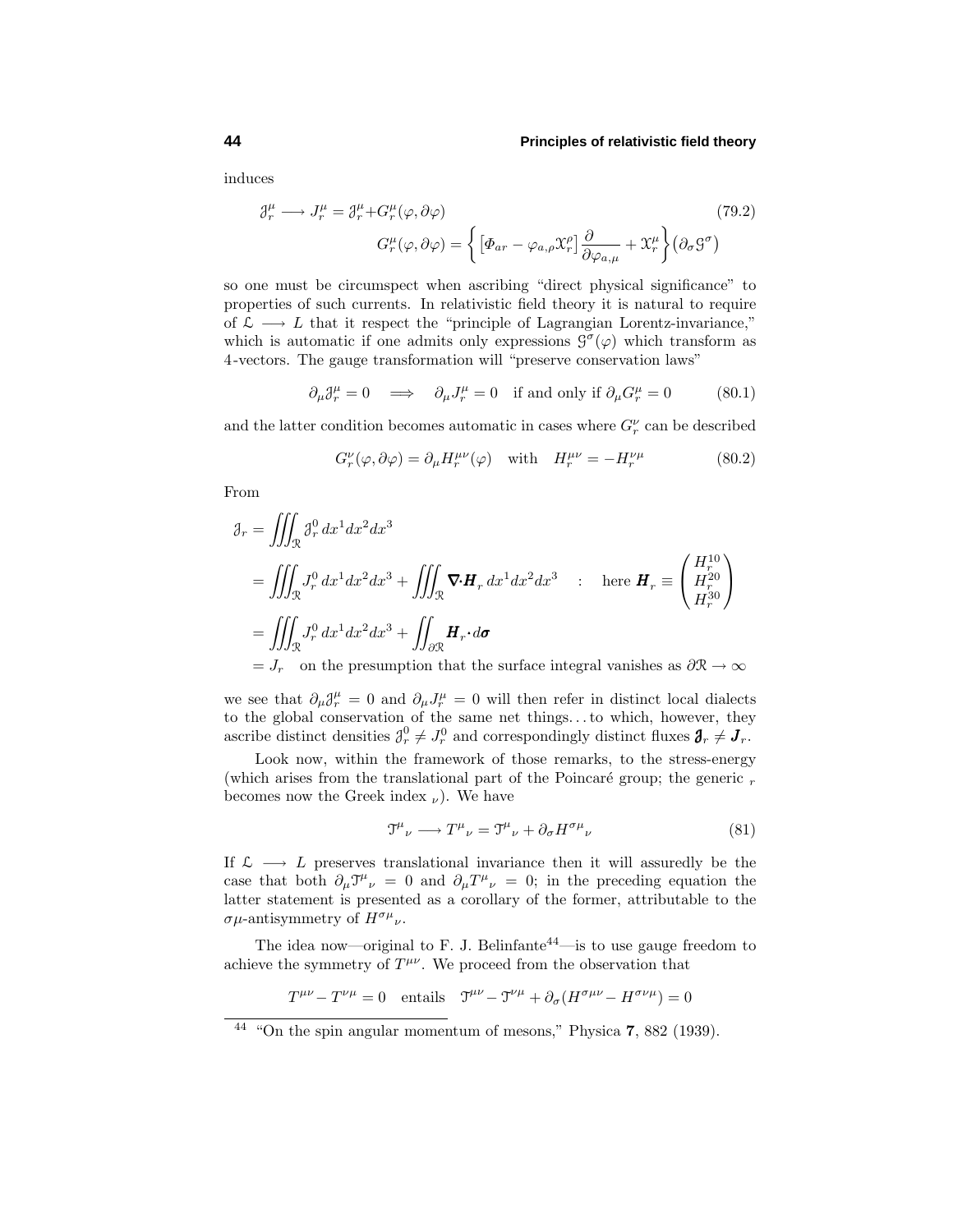#### **Symmetrization of the stress-energy tensor 45**

which by (78) becomes

$$
\partial_{\sigma} (H^{\sigma\mu\nu} - H^{\sigma\nu\mu}) = c \,\partial_{\sigma} S^{\sigma\mu\nu}
$$

These derivative conditions would certainly be satisfied if  $H^{\sigma\mu\nu}$  satisfied the algebraic conditions

$$
H^{\sigma\mu\nu} - H^{\sigma\nu\mu} = c \, S^{\sigma\mu\nu} \tag{82}
$$

But  $H^{\sigma\nu\mu} = -H^{\nu\sigma\mu}$  so we have the first of the following equations (the other two equations—redundant with the first—are got by cyclic permutation of indices):

$$
\begin{pmatrix} 0 & 1 & 1 \ 1 & 0 & 1 \ 1 & 1 & 0 \end{pmatrix} \begin{pmatrix} H^{\mu\nu\sigma} \\ H^{\sigma\mu\nu} \\ H^{\nu\sigma\mu} \end{pmatrix} = c \begin{pmatrix} S^{\sigma\mu\nu} \\ S^{\nu\sigma\mu} \\ S^{\mu\nu\sigma} \end{pmatrix}
$$

By matrix inversion we obtain

$$
\begin{pmatrix} H^{\mu\nu\sigma} \\ H^{\sigma\mu\nu} \\ H^{\nu\sigma\mu} \end{pmatrix} = \frac{1}{2}c \begin{pmatrix} -1 & 1 & 1 \\ 1 & -1 & 1 \\ 1 & 1 & -1 \end{pmatrix} \begin{pmatrix} S^{\sigma\mu\nu} \\ S^{\nu\sigma\mu} \\ S^{\mu\nu\sigma} \end{pmatrix}
$$

Thus by a little trickery (the "permutation trick," which we will have occasion to use again in quite another connection) do we obtain

$$
H^{\sigma\mu\nu} = \frac{1}{2}c\left\{S^{\sigma\mu\nu} + S^{\mu\nu\sigma} - S^{\nu\sigma\mu}\right\} \tag{83}
$$

Since  $S^{\mu\alpha\beta} \equiv \frac{1}{c} \pi^{\mu}_{a} B^{a}{}_{b}{}^{\alpha\beta} \varphi^{b}$  (here  $\pi^{\mu}_{a} \equiv \partial \mathcal{L}/\partial \varphi^{a}_{,\mu}$ ) is antisymmetric in the last pair of superscripts, the expression on the right can be written (and in the literature is written) in a variety of alternative ways; from  $S^{\sigma\mu\nu} = -S^{\sigma\nu\mu}$  it follows in particular that  $H^{\sigma\mu\nu} = -H^{\mu\sigma\nu}$ , as was stipulated at (80.2).

Returning with (83) to (81) we have Belinfante's

$$
\mathcal{T}^{\mu\nu} \longrightarrow T^{\mu\nu} = \mathcal{T}^{\mu\nu} + \vartheta^{\mu\nu}
$$

$$
\vartheta^{\mu\nu} \equiv \partial_{\sigma} H^{\sigma\mu\nu}
$$
(84)

and look now to what that adjustment does to the angular momentum tensor: we have

$$
\mathcal{J}^{\mu\alpha\beta} = \frac{1}{c} (x^{\alpha} \mathcal{J}^{\mu\beta} - x^{\beta} \mathcal{J}^{\mu\alpha}) + S^{\mu\alpha\beta}
$$
  
\n
$$
= \frac{1}{c} (x^{\alpha} T^{\mu\beta} - x^{\beta} T^{\mu\alpha}) - \frac{1}{c} \underbrace{(x^{\alpha} \vartheta^{\mu\beta} - x^{\beta} \vartheta^{\mu\alpha})}_{= x^{\alpha} \partial_{\sigma} H^{\sigma\mu\beta} - x^{\beta} \partial_{\sigma} H^{\sigma\mu\alpha}} + S^{\mu\alpha\beta}
$$
  
\n
$$
= x^{\alpha} \partial_{\sigma} H^{\sigma\mu\beta} - x^{\beta} \partial_{\sigma} H^{\sigma\mu\alpha}
$$
  
\n
$$
= \partial_{\sigma} (x^{\alpha} H^{\sigma\mu\beta} - x^{\beta} H^{\sigma\mu\alpha}) - \underbrace{(H^{\alpha\mu\beta} - H^{\beta\mu\alpha})}_{= - (H^{\mu\alpha\beta} - H^{\mu\beta\alpha})}
$$
  
\n
$$
= -c S^{\mu\alpha\beta} \text{ by (82)}
$$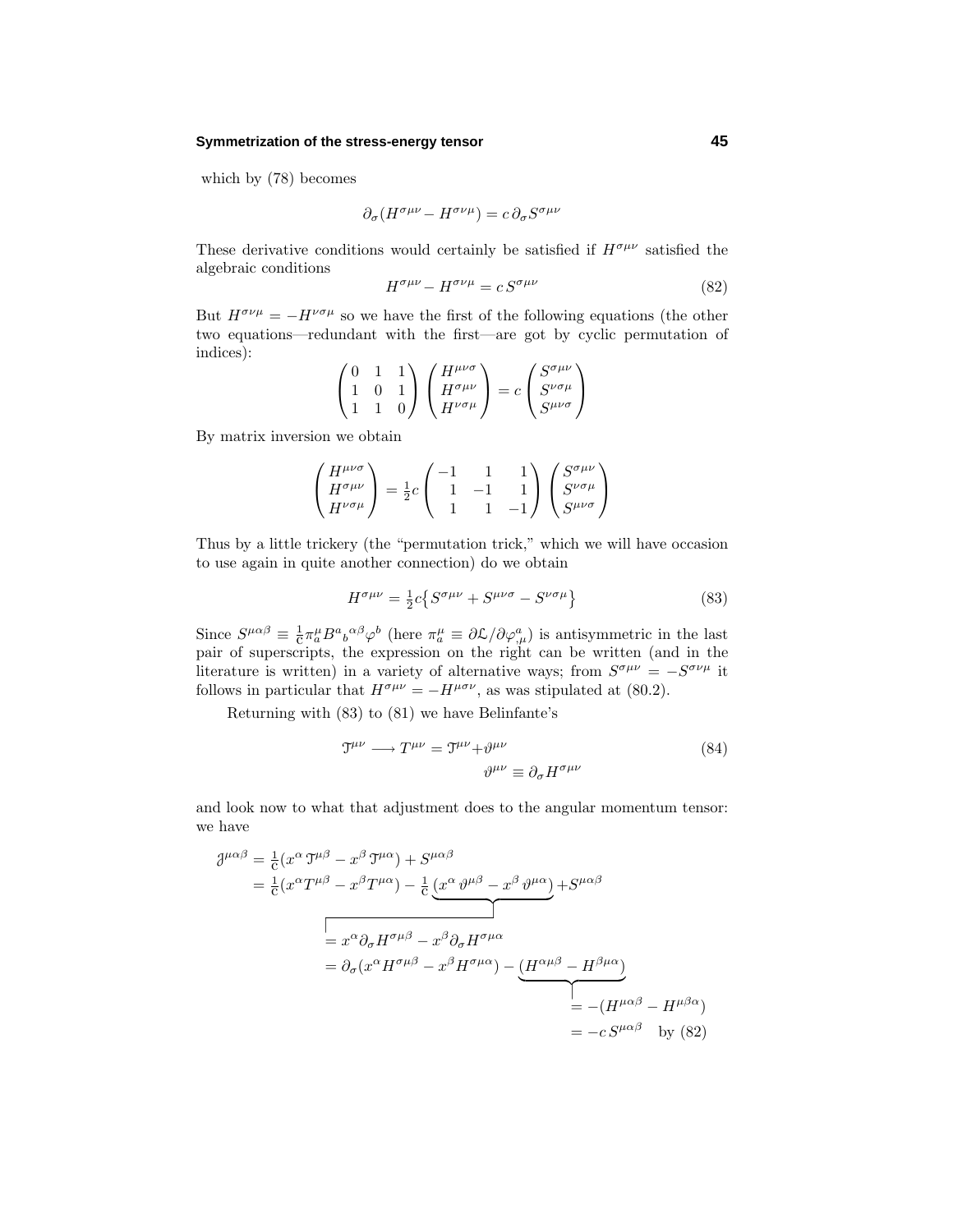which (notice that the  $S^{\mu\alpha\beta}$ -term drops away) can be expressed

$$
\mathcal{J}^{\mu\alpha\beta} \longrightarrow J^{\mu\alpha\beta} = \mathcal{J}^{\mu\alpha\beta} + \partial_{\sigma} (x^{\alpha} H^{\sigma\mu\beta} - x^{\beta} H^{\sigma\mu\alpha}) \tag{85}
$$

The statements  $\partial_{\mu} \mathcal{J}^{\mu\alpha\beta} = 0$  and  $\partial_{\mu} J^{\mu\alpha\beta} = 0$  are now clearly equivalent, and the latter can be looked upon as a corollary (by  $T^{\mu\nu} = T^{\nu\mu}$ ) of

$$
J^{\mu\alpha\beta} \equiv \frac{1}{C} (x^{\alpha} T^{\mu\beta} - x^{\beta} T^{\mu\alpha}) \tag{86}
$$

Evidently  $\partial_{\mu} \mathcal{J}^{\mu\alpha\beta} = 0$  and  $\partial_{\mu} J^{\mu\alpha\beta} = 0$  speak in distinct local dialects about the global conservation of the same six things

$$
\iiint \mathcal{J}^{0\alpha\beta} dx^1 dx^2 dx^3 = \iiint J^{0\alpha\beta} dx^1 dx^2 dx^3 \tag{87.1}
$$

as do  $\partial_\mu \mathcal{J}^{\mu\alpha} = 0$  and  $\partial_\mu T^{\mu\alpha\beta} = 0$  speak in distinct local dialects about the global conservation of the same four things

$$
\iiint \mathcal{T}^{0\alpha} dx^1 dx^2 dx^3 = \iiint T^{0\alpha} dx^1 dx^2 dx^3 \tag{87.2}
$$

Notice that the previous definition  $\mathcal{M}^{\mu\alpha\beta} \equiv \frac{1}{c} (x^{\alpha} \mathcal{J}^{\mu\beta} - x^{\beta} \mathcal{J}^{\mu\alpha})$  of "orbital" angular momentum" displayed momental structure, but contained no reference to the internal transformation (or spin) properties of the field system. Spin structure (see again (84)) was, however, folded into the design of  $T^{\mu\nu}$ , and at (86) was incorporated also into the momental design of  $J^{\mu\alpha\beta}$ . Introduction of (84) into (86) gives

$$
J^{\mu\alpha\beta} = M^{\mu\alpha\beta} + S^{\mu\alpha\beta}
$$
  
\n
$$
M^{\mu\alpha\beta} \equiv \mathcal{M}^{\mu\alpha\beta} + \frac{1}{c} \partial_{\sigma} (x^{\alpha} H^{\sigma\mu\beta} - x^{\beta} H^{\sigma\mu\alpha})
$$
\n(88)

Belinfante's procedure<sup>45</sup> leaves the spin tensor  $S^{\mu\alpha\beta}$  unchanged, but at the cost

$$
\mathcal{M}^{\mu\alpha\beta} \longrightarrow M^{\mu\alpha\beta} = \mathcal{M}^{\mu\alpha\beta} + \frac{1}{c} \partial_{\sigma} (x^{\alpha} H^{\sigma\mu\beta} - x^{\beta} H^{\sigma\mu\alpha}) \tag{89}
$$

of mixing some spin structure into the orbital angular momentum tensor; this, however, has been accomplished in such a way as to leave the (generally not conserved) global expressions

$$
\iiint \mathcal{M}^{0\alpha\beta} dx^1 dx^2 dx^3
$$

<sup>45</sup> The procedure is known in some circles as "symmetrization," in others as "regularization," and is frequently employed without attribution to Belinfante. The symmetrized (or regularized) stress energy tensor  $T^{\mu\nu}$  is, by some fastidious authors who wish to underscore the fact that it incorporates spin structure, occasionally called the "spin-stress-energy tensor."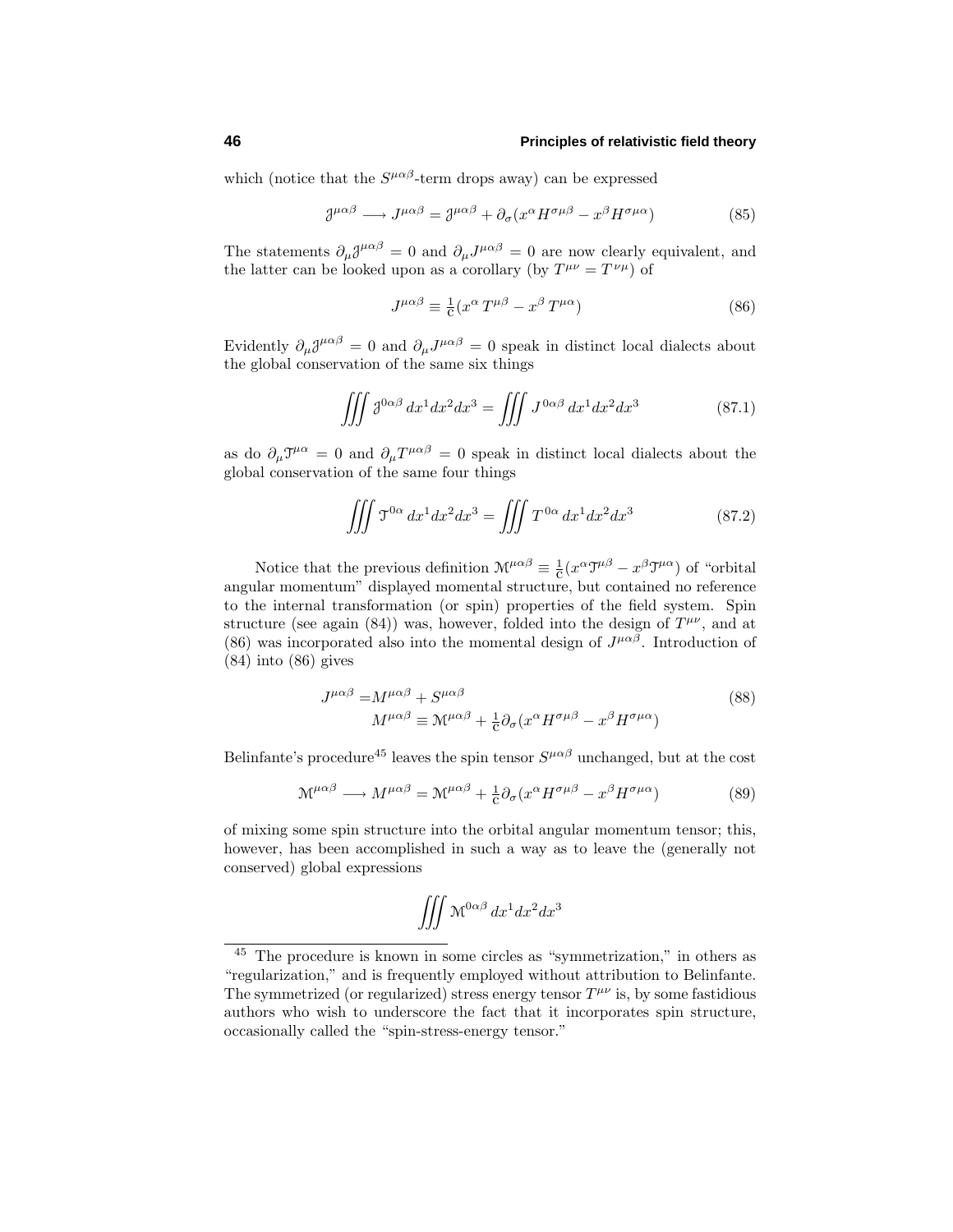#### **Symmetrization of the stress-energy tensor 47**

unaltered.

It might seem fair to ask—though the question remains unasked in the literature known to me<sup>46</sup>—for the  $\mathcal{G}^{\sigma}(\varphi)$  which when introduced into (79.1) would set Belinfante's train of argument into prefigured motion. I do not know the answer, or even whether such a  $\mathcal{G}^{\sigma}(\varphi)$  exists, but do not pursue the matter because I think deeper insight into the essence of Belinfante's procedure is, in fact, to be found elsewhere. Heretofore we have presumed that

$$
x^{\mu} \longrightarrow x^{\mu} + \delta \omega^{\mu}
$$

$$
\varphi_a \longrightarrow \varphi_a
$$

serves to describe the translation map in spacetime, and have by Noether's theorem been led from this presumption to the familiar stress-energy tensor<sup>47</sup>

$$
\mathfrak{T}^{\mu}{}_{\nu}=\frac{\partial\mathcal{L}}{\partial\varphi_{a,\mu}}\varphi_{a,\nu}-\mathcal{L}\delta^{\mu}{}_{\nu}
$$

Suppose, however, we were—in the spirit of  $(1-37)$ —to adopt this expanded conception of "translation:"

$$
\begin{aligned}\nx^{\mu} &\longrightarrow x^{\mu} + g^{\mu\rho} \cdot \delta \omega_{\rho} \\
\varphi_{a} &\longrightarrow \varphi_{a} \\
\mathcal{L} &\longrightarrow \mathcal{L} - \partial_{\sigma} \mathcal{G}^{\sigma\rho}(\varphi) \cdot \delta \omega_{\rho}\n\end{aligned}
$$
\n(90)

Noether's theorem, correspondingly expanded, would then according to (1–38) supply

$$
T^{\mu\nu} = \mathfrak{T}^{\mu\nu} + \mathfrak{G}^{\mu\nu}
$$

which would reproduce (84) if we were to set

$$
\mathcal{G}^{\mu\nu} = \vartheta^{\mu\nu} \equiv \partial_{\tau} H^{\tau\mu\nu}
$$

We are led thus from the generic (90) to what might be called "Belinfante's translation map"

$$
\begin{aligned}\nx^{\mu} &\longrightarrow x^{\mu} + g^{\mu\rho} \cdot \delta\omega_{\rho} \\
\varphi_{a} &\longrightarrow \varphi_{a} \\
\mathcal{L} &\longrightarrow \mathcal{L} + \partial_{\sigma}\partial_{\tau}H^{\sigma\tau\rho} \cdot \delta\omega_{\rho}\n\end{aligned}
$$
\n(91)

<sup>46</sup> My sources have been W. Pauli, "Relativistic field theories of elementary particles," Rev. Mod. Phys. **13**, 203 (1941), §2; E. M. Corson, Introduction to Tensors, Spinors, and Relativistic Wave Equations  $(1953)$ ,  $$19$ –Corson, by the way, combined careers in theoretical/mathematical physics and psychiatry! —and J. M. Jauch's appendix to G. Wentzel, Quantum Theory of Fields  $(1949)$ . More recently the subject has been treated with expository freshness by D. E. Soper, *Classical Field Theory*  $(1976)$ , pp. 116–123.

 $47$  See again  $(1-34)$ .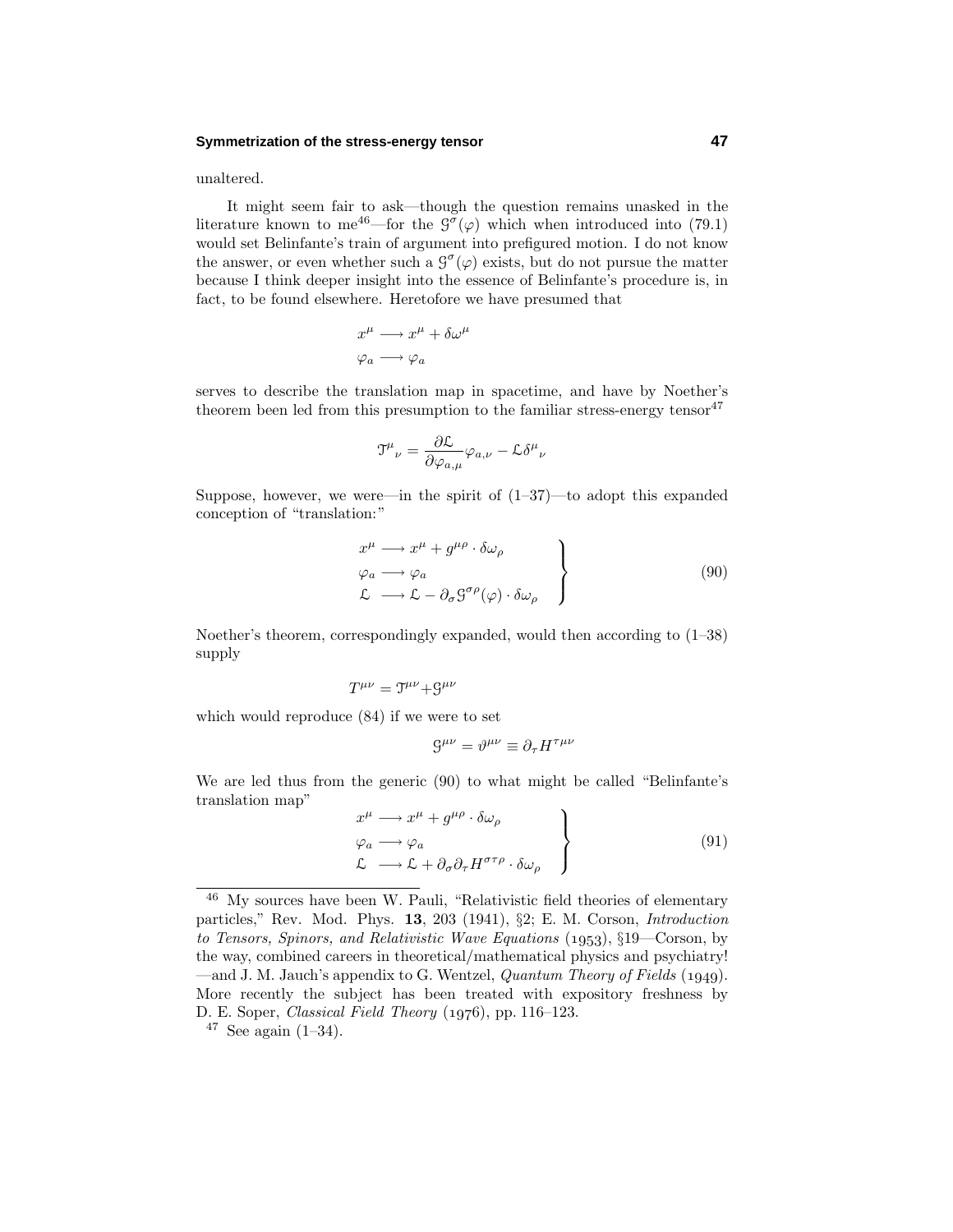which can be looked upon as the seed from which Belinfante's symmetrization procedure—in its entirety—spontaneously springs. Here *Hστρ* is understood to have the specific meaning indicated at (83), which can be written

$$
H^{\sigma\tau\rho} = \frac{1}{2} \{ \pi_a^{\sigma} B^a{}_b{}^{\tau\rho} + \pi_a^{\tau} B^a{}_b{}^{\rho\sigma} - \pi_a^{\rho} B^a{}_b{}^{\sigma\tau} \} \varphi^b
$$
(92)

We note in passing that the gauge terms

$$
\partial_{\sigma} \partial_{\tau} H^{\sigma \tau \rho} = 0 \quad \text{numerically}
$$

and that  $(92)$  is in one (slight?) respect problematic.<sup>48</sup>

The intrusion of a gauge component into the definition of a map is certainly not unprecedented,  $49$  but the occurance of an allusion to *spin structure* in the definition of an infinitesimal translation is a bit of a surprise; the translational and Lorentzian parts of the Poincaré group have in  $(91)$  become fused.

Belinfante's procedure works for any relativistic Lagrangian field theory. It owes its success, however, not so much to relativity per se as to the spin structure which relativity brings to the physics. Davison  $Soper^{46}$  has described a non-relativistic analog of Belinfante's procedure which again draws upon spin structure, but presumes only rotational invariance of the Lagrangian.

What—if any—*physical* significance are we to associate with the distinction between

$$
\mathfrak{T}^{\mu\alpha} \quad \text{and} \quad T^{\mu\alpha} = \mathfrak{T}^{\mu\alpha} + \left(\text{divergences gauge term}\right)^{\mu\alpha} \tag{93}
$$

It is sometimes argued in electrodynamics that the field  $F^{\mu\nu}$  announces itself never directly, but always indirectly—through the associated stress-energy tensor, which mediates the interaction of field with charged matter. But when one looks to the equation which describes that interaction<sup>50</sup> one observes that it is of a form

 $\partial_{\mu}$ (stress-energy of field)<sup> $\mu\nu$ </sup> +  $\partial_{\mu}$ (stress-energy of matter)<sup> $\mu\nu$ </sup> = 0

<sup>&</sup>lt;sup>48</sup> Looking into the abbreviation  $\pi_a^{\mu} \equiv \partial \mathcal{L}/\partial \varphi_{,\mu}^a = \pi_a^{\mu}(\varphi, \partial \varphi)$ , we note that *∂ϕ*-dependence is unwelcome in a gauge term. The problem does not arise, however, in *canonically* formulated theories (for the same reason that they do not admit of Hamiltonian formulation), and I must on this occasion be content to let it drop. But look to the footnote on p. 121 of Soper.<sup>46</sup>

<sup>49</sup> Construction of a Lagrangian account of the Galilean-covariant systems of particles is found to entail incorporation of a gauge transformation into the definition of a Galilean transformation, and in the case  $L = \frac{1}{2}m\dot{x}^2$  leads to a conservation law formally identical to the previously encountered conservation of  $K = tP - MX$ ; see CLASSICAL MECHANICS (1983), p. 169. A similar detail intrudes into the quantum theory of such systems.

 $50$  See CLASSICAL ELECTRODYNAMICS  $(1080)$ , p. 312.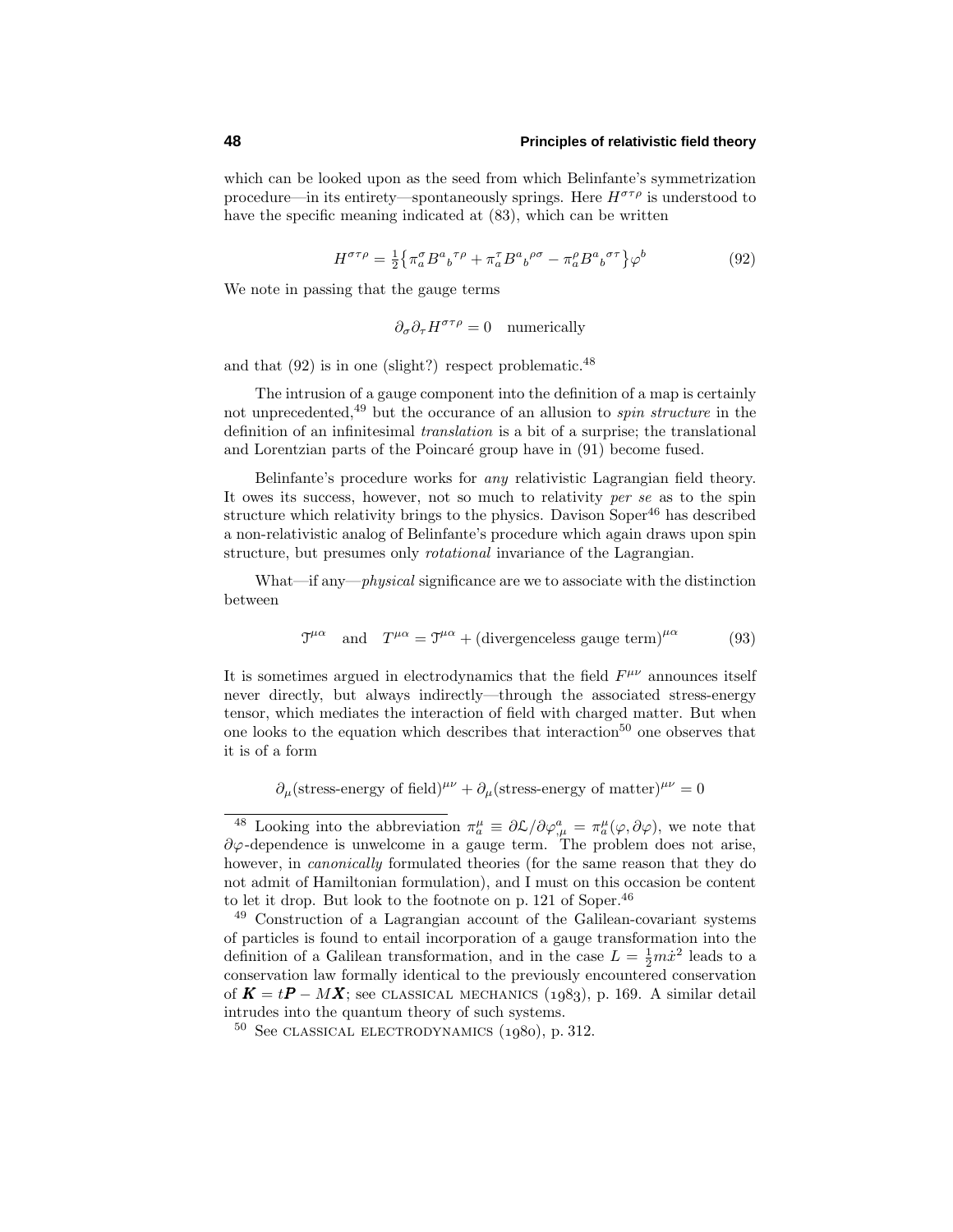#### **Symmetrization of the stress-energy tensor 49**

into which the stress-energy tensor enters not nakedly, but differentiated. In such contexts the distinction (93) is without consequence. We conclude that transformations of the form

$$
\mathcal{J}^\mu_r\longrightarrow J^\mu_r=\mathcal{J}^\mu_r
$$
 + (divergencelss gauge term)  
  $_{r}^\mu$ 

can be considered "physical"—and thus to present a selection problem—only in contexts (should any present themselves) into which the Noetherean current in question enters "nakedly." General relativity presents a context into which the stress-energy tensor does just that, for it is via its stress-energy tensor—the repository of information concerning the *distribution* of field-energy/massthat a field system generates/feels gravitational fields. In that context "the dialect makes a difference." Several lines of argument indicate that it is the symmetrized stress-energy tensor  $T^{\mu\nu}$ —not  $T^{\mu\nu}$ —which speaks the preferred dialect when stripped naked by gravity.<sup>51</sup>

Belinfante's brilliant little mathematical dance is, in my opinion, classic; it uses the simplest and most general of means to achieve a far-reaching and conceptually challenging—result of great practical importance. Because he had a local history, I allow myself this sentimental digression: Frederic Jozef Belinfante was born in 1913 in The Hague. He took his doctorate in 1939 from the University of Leiden, where his research was directed by H. A. Kramers, and it is (I infer) in his dissertation that the symmetrization procedure—the work of a -year-old—was first described; the thesis itself presented "the germ of the connection between the 'spin-statistics theorem' and the yet undiscovered TCP theorem,"<sup>52</sup> and is for that reason still highly regarded. Belinfante was professionally inactive during the war years (which he spent in Holland), but in  $1946$  accepted a faculty appointment to the University of British Columbia, and in  $1948$  went to Purdue, from which he retired in 1979. Belinfante had wide-ranging interests outside of physics; he was, like many of his countrymen, a linguist (wrote scientific papers in Esperanto, and introduced—in addition to a great many failed neologisms—the word "nucleon" into the vocabulary of physics), and found endless fascination in maps, railway schedules, meteorological charts. It was study of the latter which led him in his retirement to Portland, which by his calculation presented the best American approximation to the climate of Holland. When in the early 1980's Jean Delord brought to my notice a letter to the editors of Physics Today signed by one "F. J. Belinfante, Gresham, Oregon" I immediately looked the man up in the phone book, and gave him a call. Soon I was able to arrange for him to be named Adjunct Professor (Reed's first) and provided with an office, a computer (his

<sup>&</sup>lt;sup>51</sup> See Léon Rosenfeld, "Sur le tenseur d'impulse-energie," Memoires de l'Academie Roy. Belgique **6**, 30 (1940). Also C. W. Misner, K. S. Thorne & J. A. Wheeler, *Gravitation*  $(1973)$ ,  $\S21.3$ .

 $52$  I quote from I. Duck & E. C. G. Sudarshan, *Pauli and the Spin-Statistics* Theorem  $(1997)$ , p. 301. Chapter 13 of that monograph treats "Belinfante's Proof of the Spin-Statistics Theorem." Belinfante's work led first to a dispute but later to a collaborative paper  $(1940)$ —with Pauli.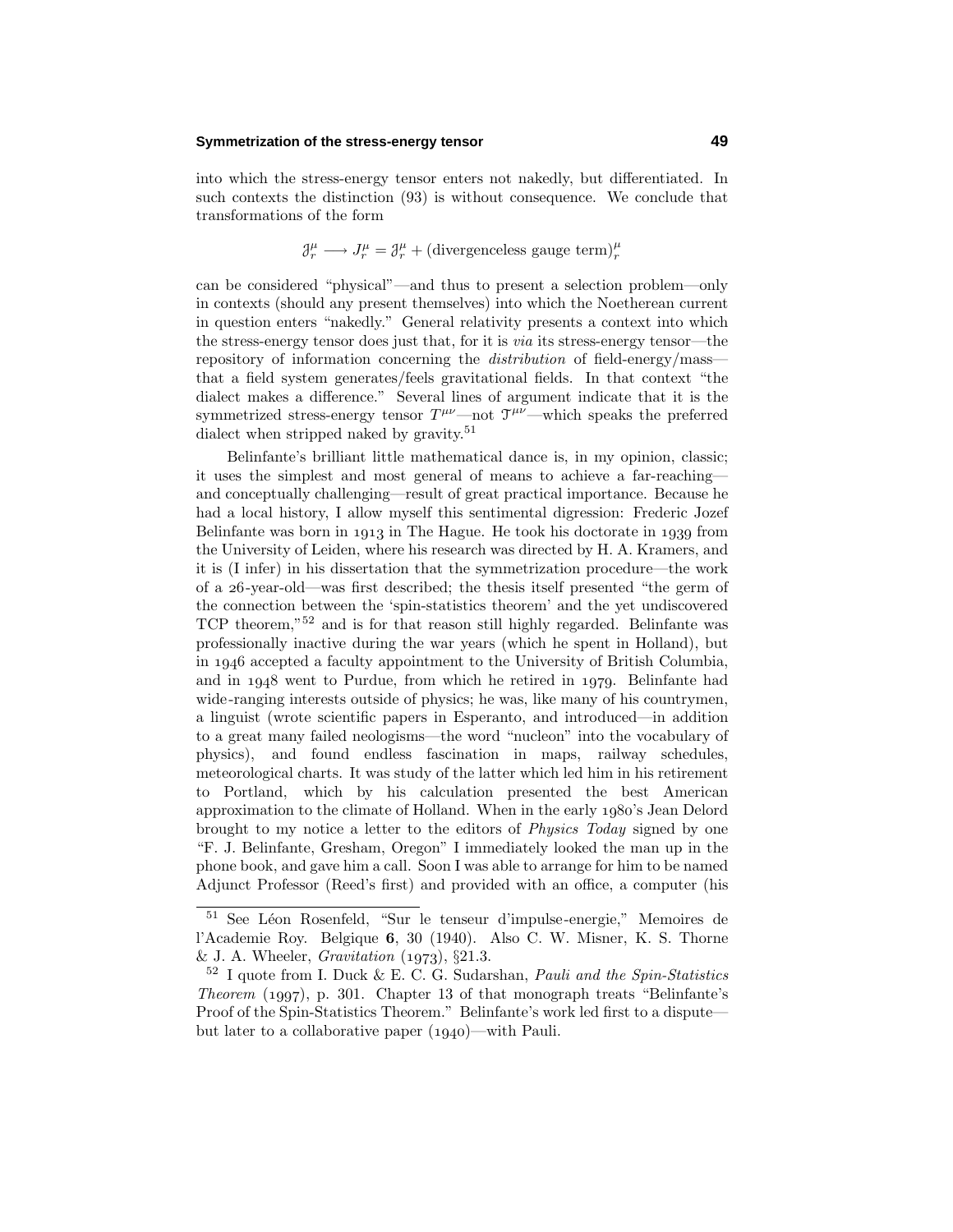first, though when he arrived in Portland he had wasted no time in joining the local HP–45 Club), and people to talk to. Throughout the  $1980$ 's he was seena slight, grandfatherly man in a large coat, trailing his briefcase on a little cart (a tradition now carried forward by me)—as he made his way from the East Parking Lot to the Physics Building. He gave us some seminars, consumed many of David Griffiths' afternoons discussing computational problems at the blackboard (he loved to talk, had lots of complicated stuff on his mind, and was oblivious of the possibility that David might have other things to do), and busied himself with the simultaneous preparation of two projected books in the tradition of his A Survey of Hidden-Variable Theories  $(1973)$ ; one of those was to treat quantum field theory, the other general relativity, and both remained unfinished at the time of his death, in the early summer of 1991. He left his personal library to Reed College. We talked of many things on many occasions. I regret that I never talked with him about the circumstances which led to the invention of his symmetrization procedure.<sup>53</sup>

**Conservation laws for some illustrative field systems**. My objective here will be to show how the general results developed in the preceding two sections look when brought to ground in particular cases. The conservation laws we will be looking at all derive from the postulated *Poincaré covariance* of the field systems in question.

## real scalar field

Here some of the main results lie already at hand;<sup>54</sup> I write them out again to place them in their larger context, to establish some notation, and to set the pattern to which I will adhere when discussing more complicated systems. The Lagrangian reads

$$
\mathcal{L} = \frac{1}{2} \left\{ g^{\rho \sigma} \varphi_{,\rho} \varphi_{,\sigma} - \varkappa^2 \varphi^2 \right\} \tag{11 \equiv 94.0}
$$

The stress-energy tensor derives from the translational component of the Poincaré group; infinitesimally

$$
x^{\mu} \longrightarrow x^{\mu} + \mathfrak{X}^{\mu\alpha} \cdot \delta\omega_{\alpha} \quad \text{with} \quad \mathfrak{X}^{\mu\alpha} = g^{\mu\alpha} \}
$$
  

$$
\varphi \longrightarrow \varphi + \Phi^{\alpha} \cdot \delta\omega_{\alpha} \quad \text{with} \quad \Phi^{\alpha} = 0
$$
 (94.1)

which when fed into the generic

$$
J^{\mu\alpha} = \pi^{\mu} \{ \Phi^{\alpha} - \varphi_{,\sigma} \mathcal{X}^{\sigma\alpha} \} + \mathcal{L} \mathcal{X}^{\mu\alpha}
$$
  
\n
$$
\pi^{\mu} \equiv \partial \mathcal{L} / \partial \varphi_{,\mu}
$$
\n(94.2)

<sup>&</sup>lt;sup>53</sup> For further information see the obituary printed on p. 82 of the July 1992 issue of Physics Today. Related material can also be found in M. Dresden, H. A. Kramers: Between Tradition and Revolution (1987).

 $54$  See again the material subsequent to (11). Also (1–41). The funny equation numbers are synchronized to those encountered in subsequent examples.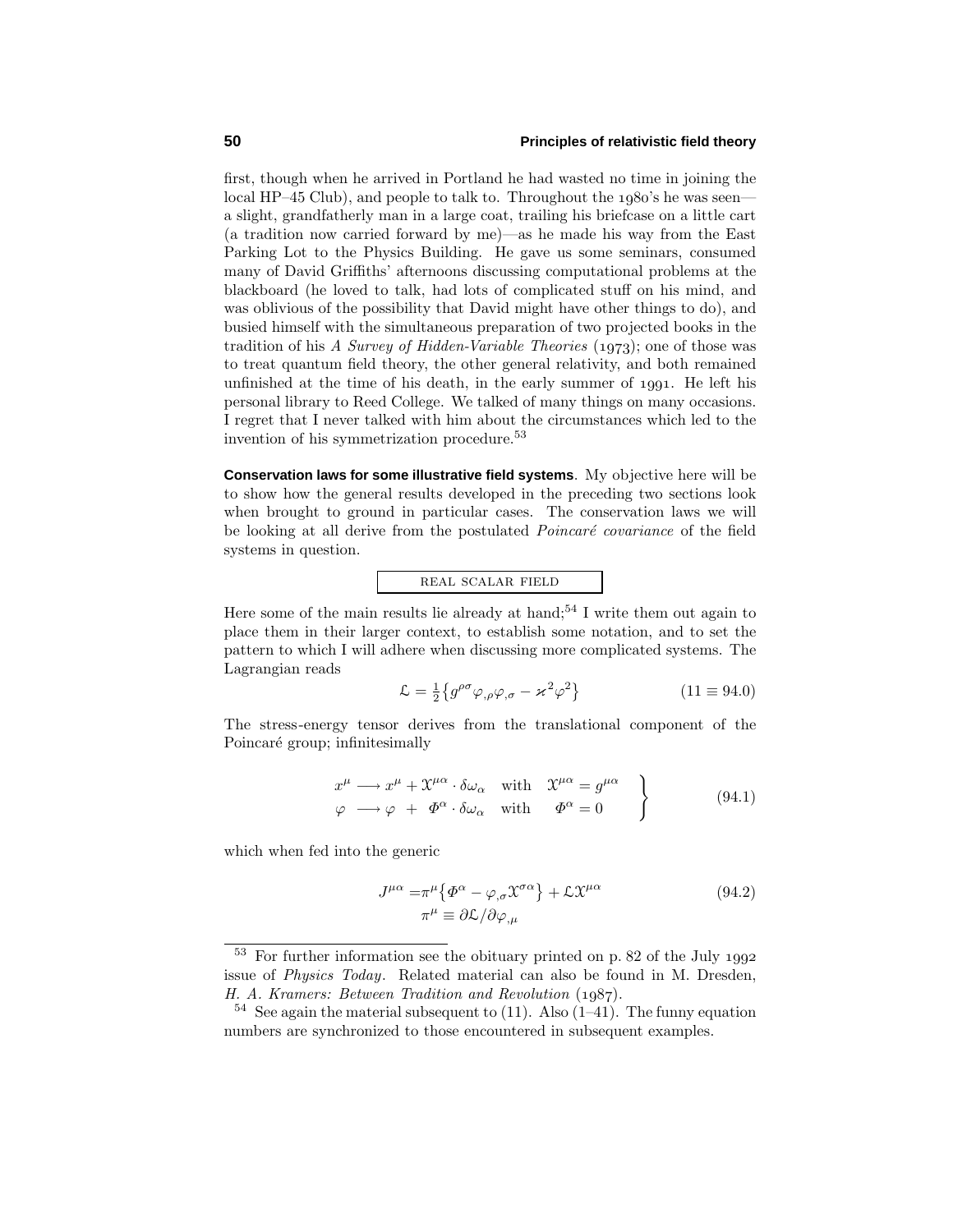#### **Conservation laws for some illustrative field systems 51**

gives (after the conventional sign reversal)

$$
\mathcal{T}^{\mu\alpha} = -\left[g^{\mu\rho}\varphi_{,\rho}\left\{0 - \varphi_{,\sigma}g^{\sigma\alpha}\right\} + \mathcal{L}g^{\mu\alpha}\right]
$$

$$
= \pi^{\mu}\pi^{\alpha} - \frac{1}{2}\left(g_{\rho\sigma}\pi^{\rho}\pi^{\sigma} - \varkappa^{2}\varphi^{2}\right)g^{\mu\alpha}
$$
(94.10)

where  $\pi^{\mu} = \partial^{\mu} \varphi$  in the case at hand. The stress-energy tensor is already symmetric

$$
\mathfrak{T}^{\mu\alpha} = \mathfrak{T}^{\alpha\mu} \tag{94.11}
$$

and the energy density is given by

$$
\mathcal{E} = \mathcal{T}^{00} = \frac{1}{2} \left\{ \pi^0 \pi^0 + \pi^1 \pi^1 + \pi^2 \pi^2 + \pi^3 \pi^3 + \varkappa^2 \varphi^2 \right\} \geq 0 \tag{94.12}
$$

The (proper) Lorentz component of the Poincaré group gives $55$ 

$$
x^{\mu} \longrightarrow x^{\mu} + \frac{1}{2} \mathfrak{X}^{\mu \alpha \beta} \cdot \delta \Omega_{\alpha \beta} \quad \text{with} \quad \mathfrak{X}^{\mu \alpha \beta} = (g^{\mu \alpha} x^{\beta} - g^{\mu \beta} x^{\alpha})
$$
  

$$
\varphi \longrightarrow \varphi + \frac{1}{2} \Phi^{\alpha \beta} \cdot \delta \Omega_{\alpha \beta} \quad \text{with} \quad \Phi^{\alpha \beta} = 0
$$
 (94.4)

which when fed into the generic

$$
J^{\mu\alpha\beta} = \pi^{\mu} \{ \Phi^{\alpha\beta} - \varphi_{,\sigma} \mathcal{X}^{\sigma\alpha\beta} \} + \mathcal{L} \mathcal{X}^{\mu\alpha\beta} \tag{94.5}
$$

give (compare (76))

$$
\mathcal{J}^{\mu\alpha\beta} = \frac{1}{c} \left[ \left( -\pi^{\mu} \pi^{\alpha} + \mathcal{L} g^{\mu\alpha} \right) x^{\beta} - \left( -\pi^{\mu} \pi^{\beta} + \mathcal{L} g^{\mu\beta} \right) x^{\alpha} \right]
$$
  
=  $\frac{1}{c} \left( x^{\alpha} \mathcal{J}^{\mu\beta} - x^{\beta} \mathcal{J}^{\mu\alpha} \right) + \text{no spin component}$  (94.16)

In the absence of a spin component Belinfante's procedure has nothing to work with, but on the other hand it has nothing to do: stress-energy symmetry ensures

$$
\partial_{\mu} \mathcal{J}^{\mu \alpha \beta} = 0
$$

Similar results are obtain in the case

$$
\mathcal{L} = \frac{1}{2} \{ g^{\rho \sigma} \psi_{,\rho}^* \psi_{,\sigma} - \varkappa^2 \psi^* \psi \} \tag{19}
$$

of a complex scalar field.

# proca theory

I refer under that heading to the real vector field system

$$
\mathcal{L} = \underbrace{\frac{1}{4}(U^{\rho,\sigma} - U^{\sigma,\rho})(U_{\rho,\sigma} - U_{\sigma,\rho})}_{\text{}} - \frac{1}{2} \varkappa^2 U^{\sigma} U_{\sigma} \qquad (28.2 \equiv 95.0)
$$
\n
$$
= \frac{1}{2}(U^{\rho,\sigma} U_{\rho,\sigma} - U^{\rho,\sigma} U_{\sigma,\rho})
$$

 $\overline{55}$  See again (75).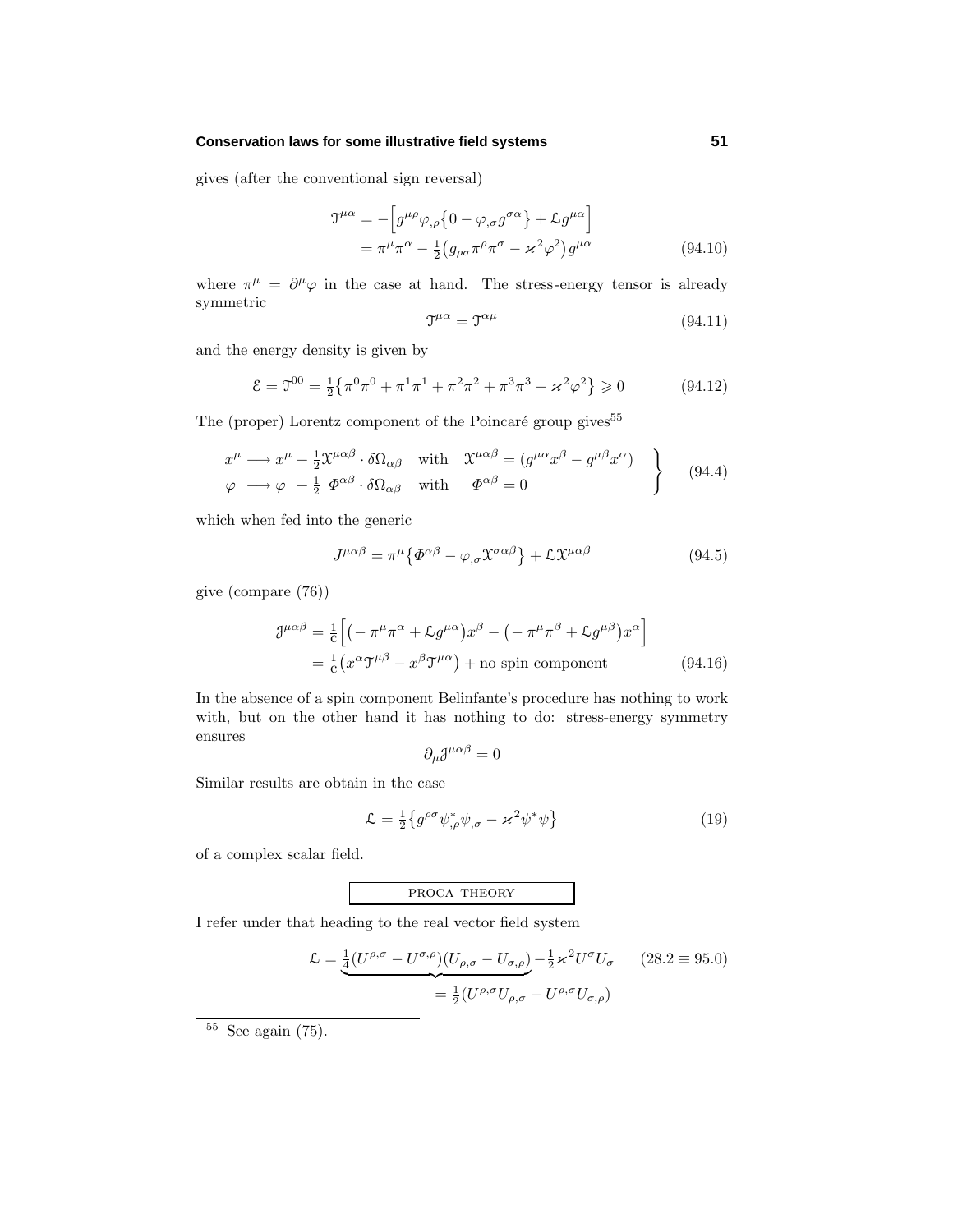into the theory of which the antisymmetric tensor field  $G^{\mu\nu} \equiv \partial^{\mu}U^{\nu} - \partial^{\nu}U^{\mu}$ enters simply as a notational device. Introducing

$$
x^{\mu} \longrightarrow x^{\mu} + \mathcal{X}^{\mu\alpha} \cdot \delta\omega_{\alpha} \quad \text{with} \quad \mathcal{X}^{\mu\alpha} = g^{\mu\alpha} \}
$$
  

$$
U^{\mu} \longrightarrow U^{\mu} + \Phi^{\mu\alpha} \cdot \delta\omega_{\alpha} \quad \text{with} \quad \Phi^{\mu\alpha} = 0
$$
 (95.1)

into the generic

$$
J^{\mu\alpha} = \pi^{\mu\nu} \{ \Phi_{\nu}{}^{\alpha} - U_{\nu,\sigma} \mathfrak{X}^{\sigma\alpha} \} + \mathcal{L} \mathfrak{X}^{\mu\alpha} \tag{95.2}
$$

$$
\pi^{\mu\nu} \equiv \partial \mathcal{L} / \partial U_{\nu,\mu}
$$

we notice that  $\pi^{\mu\nu} = U^{\nu,\mu} - U^{\mu,\nu} \equiv G^{\mu\nu}$  in the present instance, and that the Lagrangian can be notated  $\mathcal{L} = \frac{1}{4} \pi^{\rho \sigma} \pi_{\rho \sigma} - \frac{1}{2} \varkappa^2 U^{\sigma} U_{\sigma}$ , and so obtain

$$
\mathcal{T}^{\mu\alpha} = \pi^{\mu}{}_{\nu}U^{\nu,\alpha} - \mathcal{L}g^{\mu\alpha} \tag{95.3}
$$

$$
\neq \mathcal{T}^{\alpha\mu}
$$

The infinitesimal Lorentz map reads

$$
x^{\mu} \longrightarrow x^{\mu} + \frac{1}{2} \mathfrak{X}^{\mu\alpha\beta} \cdot \delta \Omega_{\alpha\beta} \quad \text{with} \quad \mathfrak{X}^{\mu\alpha\beta} = (g^{\mu\alpha} x^{\beta} - g^{\mu\beta} x^{\alpha})
$$
  

$$
U^{\mu} \longrightarrow U^{\mu} + \frac{1}{2} \Phi^{\mu\alpha\beta} \cdot \delta \Omega_{\alpha\beta} \quad \text{with} \quad \Phi^{\mu\alpha\beta} = (g^{\mu\alpha} U^{\beta} - g^{\mu\beta} U^{\alpha})
$$
 (95.4)

which when introduced into the generic

$$
J^{\mu\alpha\beta} = \pi^{\mu\nu} \{ \Phi_{\nu}{}^{\alpha\beta} - U_{\nu,\sigma} \mathfrak{X}^{\sigma\alpha\beta} \} + \mathcal{L} \mathfrak{X}^{\mu\alpha\beta} \tag{95.5}
$$

give

$$
\mathcal{J}^{\mu\alpha\beta} = \frac{1}{c} \Big[ \Big( -\pi^{\mu}{}_{\nu}U^{\nu,\alpha} + \mathcal{L}g^{\mu\alpha} \Big) x^{\beta} - \Big( -\pi^{\mu}{}_{\nu}U^{\nu,\beta} + \mathcal{L}g^{\mu\beta} \Big) x^{\alpha} \Big] \n+ \frac{1}{c} \Big[ \pi^{\mu\alpha}U^{\beta} - \pi^{\mu\beta}U^{\alpha} \Big] \n= \frac{1}{c} \Big( x^{\alpha} \mathcal{T}^{\mu\beta} - x^{\beta} \mathcal{T}^{\mu\alpha} \Big) + S^{\mu\alpha\beta} \qquad (95.6)
$$
\n
$$
\mathcal{J}^{\mu\alpha\beta} = \mathcal{J}^{\mu\beta} \mathcal{J}^{\mu\alpha} \Big( \mathcal{J}^{\mu\beta} - \mathcal{J}^{\mu\beta} \mathcal{J}^{\mu\alpha} \Big) + \mathcal{J}^{\mu\alpha\beta} \qquad (95.7)
$$

$$
S^{\mu\alpha\beta} = \frac{1}{c} \left( G^{\mu\alpha} U^{\beta} - G^{\mu\beta} U^{\alpha} \right) \tag{95.7}
$$

We have now in hand all we need to accomplish the *symmetrization* of  $\mathfrak{T}^{\mu\alpha}$ . The generic equation (83) becomes in the present instance

$$
H^{\sigma\mu\nu} = \frac{1}{2}c\{8^{\sigma\mu\nu} + 8^{\mu\nu\sigma} - 8^{\nu\sigma\mu}\}
$$
  
=  $\frac{1}{2}\{G^{\sigma\mu}U^{\nu} - G^{\sigma\nu}U^{\mu} + G^{\mu\nu}U^{\sigma} - G^{\mu\sigma}U^{\nu} - G^{\nu\sigma}U^{\mu} + G^{\nu\mu}U^{\sigma}\}$   
=  $G^{\sigma\mu}U^{\nu}$  after cancellations resulting from  $G^{\mu\nu} = -G^{\nu\mu}$  (95.8)

Belinfante's (84) now gives

$$
\mathcal{T}^{\mu\alpha} \longrightarrow T^{\mu\alpha} = \mathcal{T}^{\mu\alpha} + \partial_{\sigma} H^{\sigma\mu\alpha} \qquad (95.9)
$$

$$
\partial_{\sigma} H^{\sigma\mu\alpha} = U^{\alpha} \partial_{\sigma} G^{\sigma\mu} + G^{\sigma\mu} \partial_{\sigma} U^{\alpha}
$$

Drawing upon the field equations and (once again) upon  $G^{\sigma\mu} = -G^{\mu\sigma}$ , we have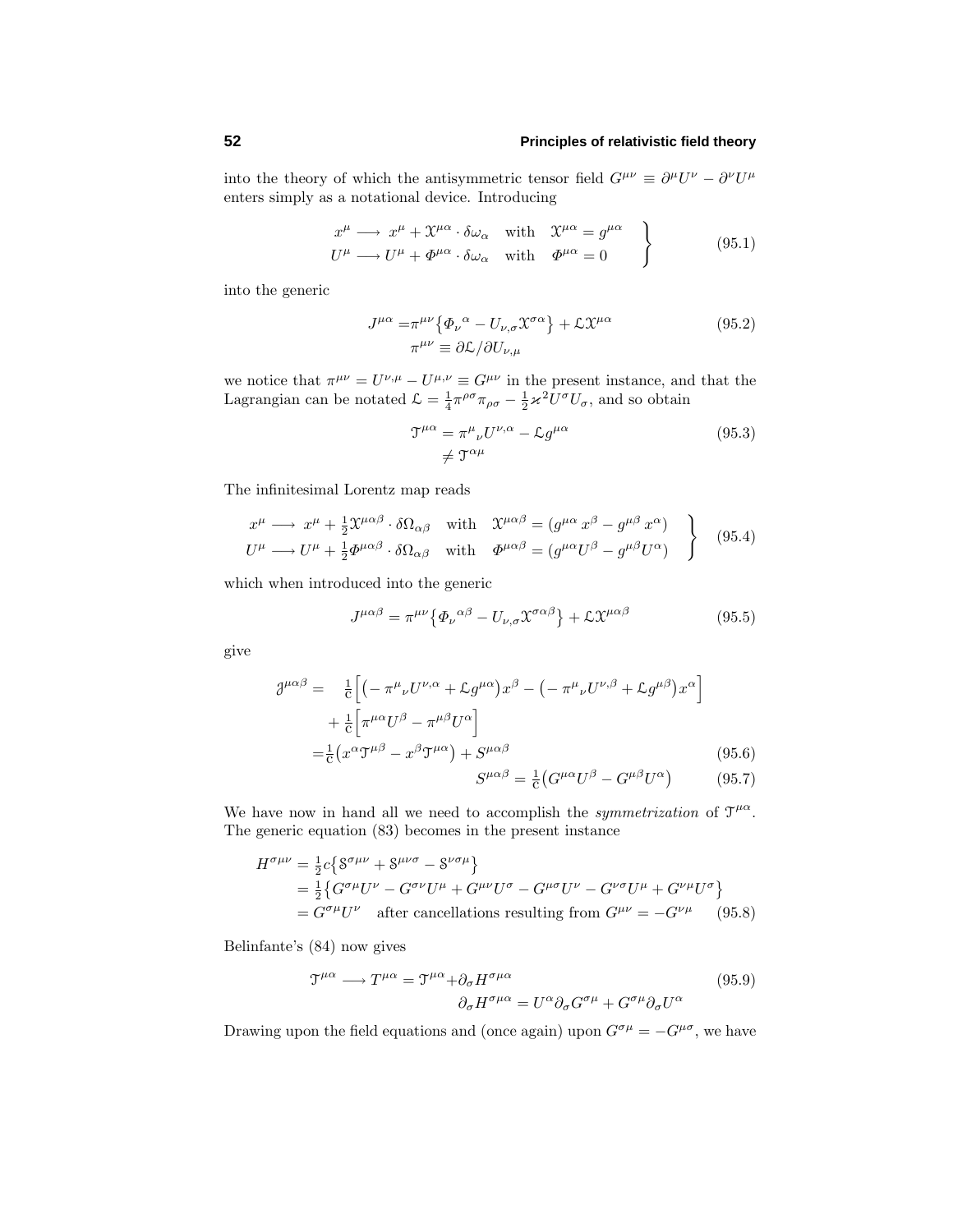#### **Conservation laws for some illustrative field systems 53**

$$
= -\varkappa^2 U^{\alpha} U^{\mu} - G^{\mu}{}_{\sigma} U^{\alpha,\sigma}
$$

giving

$$
=G^{\mu}{}_{\sigma}U^{\sigma,\alpha}-\mathcal{L}g^{\mu\alpha}-\varkappa^2U^{\mu}U^{\alpha}-G^{\mu}{}_{\sigma}U^{\alpha,\sigma}
$$

whence

$$
T^{\mu\alpha} = G^{\mu}{}_{\sigma} G^{\alpha\sigma} - \mathcal{L} g^{\mu\alpha} - \varkappa^2 U^{\mu} U^{\alpha} \tag{95.10}
$$

which is manifestly symmetric:

$$
T^{\mu\alpha} = T^{\alpha\mu} \tag{95.11}
$$

The implied energy density function is

$$
\mathcal{E} = T^{00} = G^0{}_{\sigma} G^{0\sigma} - \left(\frac{1}{4} G^{\sigma \rho} G_{\sigma \rho} - \frac{1}{2} \varkappa^2 U^{\sigma} U_{\sigma}\right) - \varkappa^2 U^0 U^0
$$
  
\n
$$
= \left(-G_{01}^2 - G_{02}^2 - G_{03}^2\right)
$$
  
\n
$$
+ \frac{1}{2} \left(G_{01}^2 + G_{02}^2 + G_{03}^2 - G_{12}^2 - G_{23}^2 - G_{31}^2\right)
$$
  
\n
$$
+ \frac{1}{2} \varkappa^2 \left(U_0^2 - U_1^2 - U_2^2 - U_3^2\right) - \varkappa^2 U_0^2
$$
  
\n
$$
= -\frac{1}{2} \left[\left(G_{01}^2 + G_{02}^2 + G_{03}^2 + G_{12}^2 + G_{23}^2 + G_{31}^2\right) + \varkappa^2 \left(U_0^2 + U_1^2 + U_2^2 + U_3^2\right)\right] \leq 0
$$
 (95.12)

Evidently the

*Procca theory requires a final sign-reversal to*  
\n*bring the regularization process to completion:*  
\n
$$
T^{\mu\alpha} \longrightarrow \mathring{T}^{\mu\alpha} \equiv -T^{\mu\alpha}
$$
\n
$$
= G^{\mu}{}_{\sigma}G^{\sigma\alpha} + \mathcal{L}g^{\mu\alpha} + \varkappa^2 U^{\mu}U^{\alpha}
$$
\n(95.13)

This step could be averted if we backed up to (95.0) and flipped the sign of the Lagrangian, but such a step might seem unmotivated; the moral is: The sign of the Lagrangian makes a difference—not to the equations of motion, but to some of their deeper formal ramifications. Note also that while  $T^{00}$  and  $T^{00}$ assign identical values to the total energy, they differ by a term

$$
\partial_{\sigma} H^{\sigma 00} = -\varkappa^2 U^0 U^0 - G^0{}_{\sigma} U^{0,\sigma}
$$
  
\n
$$
= -\varkappa^2 U_0^2 + (G_{01}U_{0,1} + G_{02}U_{0,2} + G_{03}U_{0,3})
$$
  
\n
$$
= -\varkappa^2 U_0^2 - (U_{0,1}^2 + U_{0,2}^2 + U_{0,3}^2) + (U_{1,0}U_{0,1} + U_{2,0}U_{0,2} + U_{3,0}U_{0,3})
$$
  
\n
$$
= -\varkappa^2 U_0^2 - \frac{1}{2} (U_{0,1}^2 + U_{0,2}^2 + U_{0,3}^2) - \frac{1}{2} (G_{01}^2 + G_{02}^2 + G_{03}^2)
$$
  
\n
$$
+ \frac{1}{2} (U_{1,0}^2 + U_{2,0}^2 + U_{3,0}^2)
$$

which is not only non-zero but  $sign\text{-}indefinite:$ <sup>56</sup> prior to regularization we stood at risk of violating the principle that energy density must be non-negative. Spin

$$
G_{\mu\nu}^2 = (U_{\nu,\mu} - U_{\mu,\nu})^2 = U_{\mu,\nu}^2 + U_{\nu,\mu}^2 - 2U_{\mu,\nu}U_{\nu,\mu} \ge 0
$$

<sup>56</sup> In the preceding argument I have used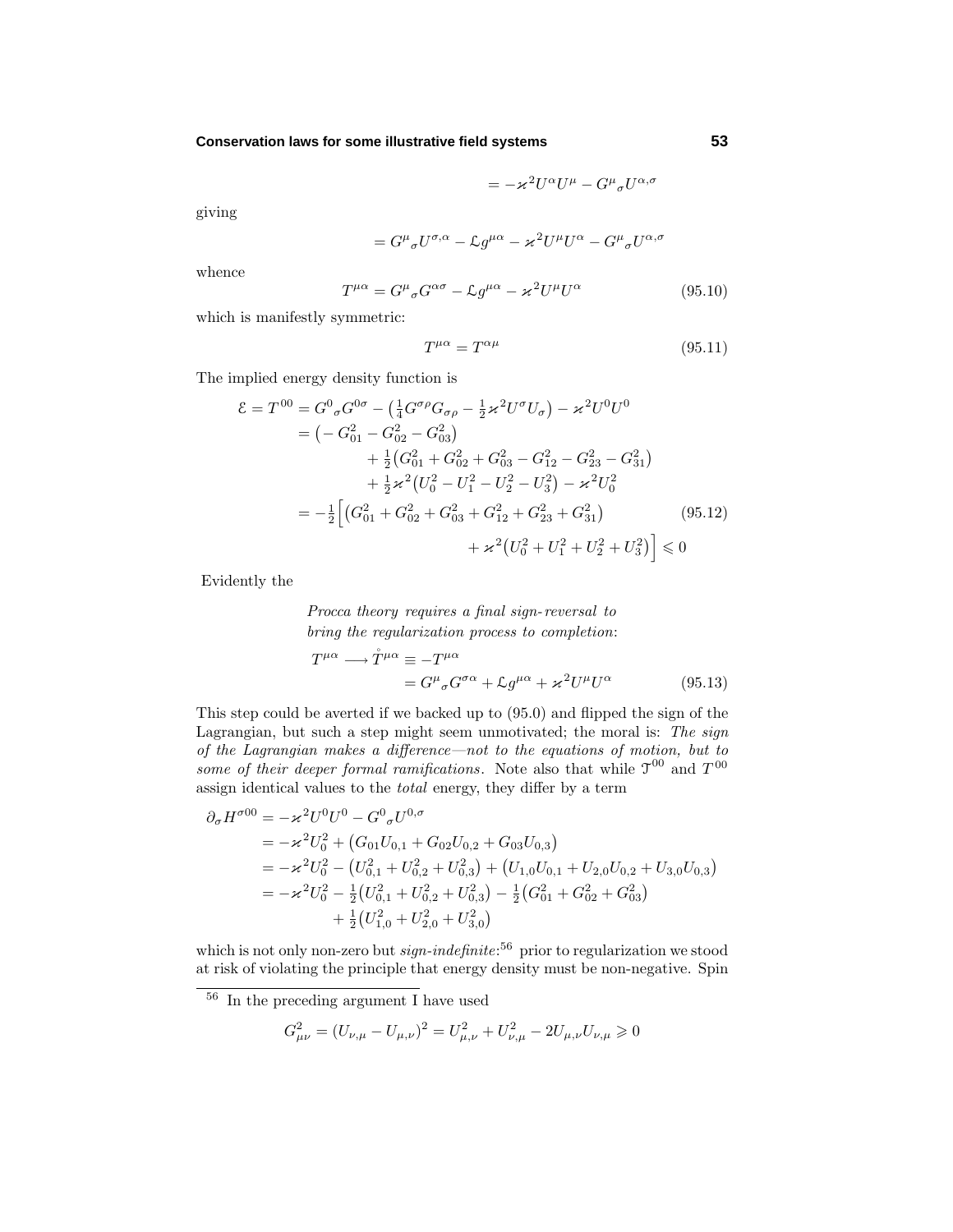structure was incorporated into the design of  $\mathring{T}^{\mu\alpha}$ , and is therefore incorporated also into the momental design of

$$
\mathring{J}^{\mu\alpha\beta} \equiv \frac{1}{c} (x^{\alpha} \mathring{T}^{\mu\beta} - x^{\beta} \mathring{T}^{\mu\alpha}) \tag{95.14}
$$

Working from the generic equation (82) we are led back again to the spin tensor

$$
\dot{S}^{\mu\alpha\beta} = -S^{\mu\alpha\beta} = \frac{1}{c} \left( H^{\alpha\mu\beta} - H^{\beta\mu\alpha} \right)
$$

$$
= \frac{1}{c} \left( G^{\alpha\mu} U^{\beta} - G^{\beta\mu} U^{\alpha} \right)
$$
(95.15)

previously encountered at (95.7). The definition of the orbital angular momentum tensor is implicit in the relation

$$
\mathring{J}^{\mu\alpha\beta} = \mathring{M}^{\mu\alpha\beta} + \mathring{S}^{\mu\alpha\beta} \tag{95.16}
$$

 $\partial_{\mu} \mathring{M}^{\mu\alpha\beta}$  and  $\partial_{\mu} \mathring{S}^{\mu\alpha\beta}$  both fail to vanish, but in such a concerted way as to achieve  $\partial_{\mu} \mathring{J}^{\mu\alpha\beta} = 0.$ 

## electrodynamics

We look upon Maxwellian electrodynamics as "Procca theory in the zero-mass limit  $x \downarrow 0$ ." By way of notational preparation, let us agree to write<sup>57</sup>

$$
\begin{pmatrix} U^0 \\ U^1 \\ U^2 \\ U^3 \end{pmatrix} = \begin{pmatrix} \phi \\ \mathbf{\mathfrak{A}} \end{pmatrix} \text{ and } ||G^{\mu\nu}|| = \begin{pmatrix} 0 & -\mathfrak{E}_1 & -\mathfrak{E}_2 & -\mathfrak{E}_3 \\ \mathfrak{E}_1 & 0 & -\mathfrak{B}_3 & \mathfrak{B}_2 \\ \mathfrak{E}_2 & \mathfrak{B}_3 & 0 & -\mathfrak{B}_1 \\ \mathfrak{E}_3 & -\mathfrak{B}_2 & \mathfrak{B}_1 & 0 \end{pmatrix}
$$
(96)

The Procca field equations (32)

$$
G^{\mu\nu} = \partial^{\mu}U^{\nu} - \partial^{\nu}U^{\mu}
$$

$$
\partial^{\lambda}G^{\mu\nu} + \partial^{\mu}G^{\nu\lambda} + \partial^{\nu}G^{\lambda\mu} = 0
$$

$$
\partial_{\mu}G^{\mu\nu} + \varkappa^{2}U^{\nu} = 0
$$

$$
\partial_{\nu}U^{\nu} = 0
$$

can in this notation be expressed

$$
\mathbf{\mathfrak{E}} = -\nabla\phi - \frac{1}{c}\frac{\partial}{\partial t}\mathbf{\mathfrak{A}} \quad \text{and} \quad \mathbf{\mathfrak{B}} = \nabla \times \mathbf{\mathfrak{A}} \n\nabla \times \mathbf{\mathfrak{E}} + \frac{1}{c}\frac{\partial}{\partial t}\mathbf{\mathfrak{B}} = \mathbf{0} \quad \text{and} \quad \nabla \cdot \mathbf{\mathfrak{B}} = 0 \n\nabla \cdot \mathbf{\mathfrak{E}} = -\varkappa^2 \phi \quad \text{and} \quad \nabla \times \mathbf{\mathfrak{B}} - \frac{1}{c}\frac{\partial}{\partial t}\mathbf{\mathfrak{E}} = -\varkappa^2 \mathbf{\mathfrak{A}} \n\frac{1}{c}\frac{\partial}{\partial t}\phi + \nabla \cdot \mathbf{\mathfrak{A}} = 0
$$

In the limit  $\varkappa \downarrow 0$  these equations assume precisely the form of the  $Maxwell's$ 

(continued from the preceding page) to obtain

$$
(U_{1,0}U_{0,1} + U_{2,0}U_{0,2} + U_{3,0}U_{0,3}) = \frac{1}{2}(U_{0,1}^2 + U_{0,2}^2 + U_{0,3}^2 + U_{1,0}^2 + U_{2,0}^2 + U_{3,0}^2)
$$
  

$$
- \frac{1}{2}(G_{01}^2 + G_{02}^2 + G_{03}^2)
$$
  

$$
\leq \frac{1}{2}(U_{0,1}^2 + U_{0,2}^2 + U_{0,3}^2 + U_{1,0}^2 + U_{2,0}^2 + U_{3,0}^2)
$$

 $57$  Compare CLASSICAL ELECTRODYNAMICS (1980), pp. 162 & 373.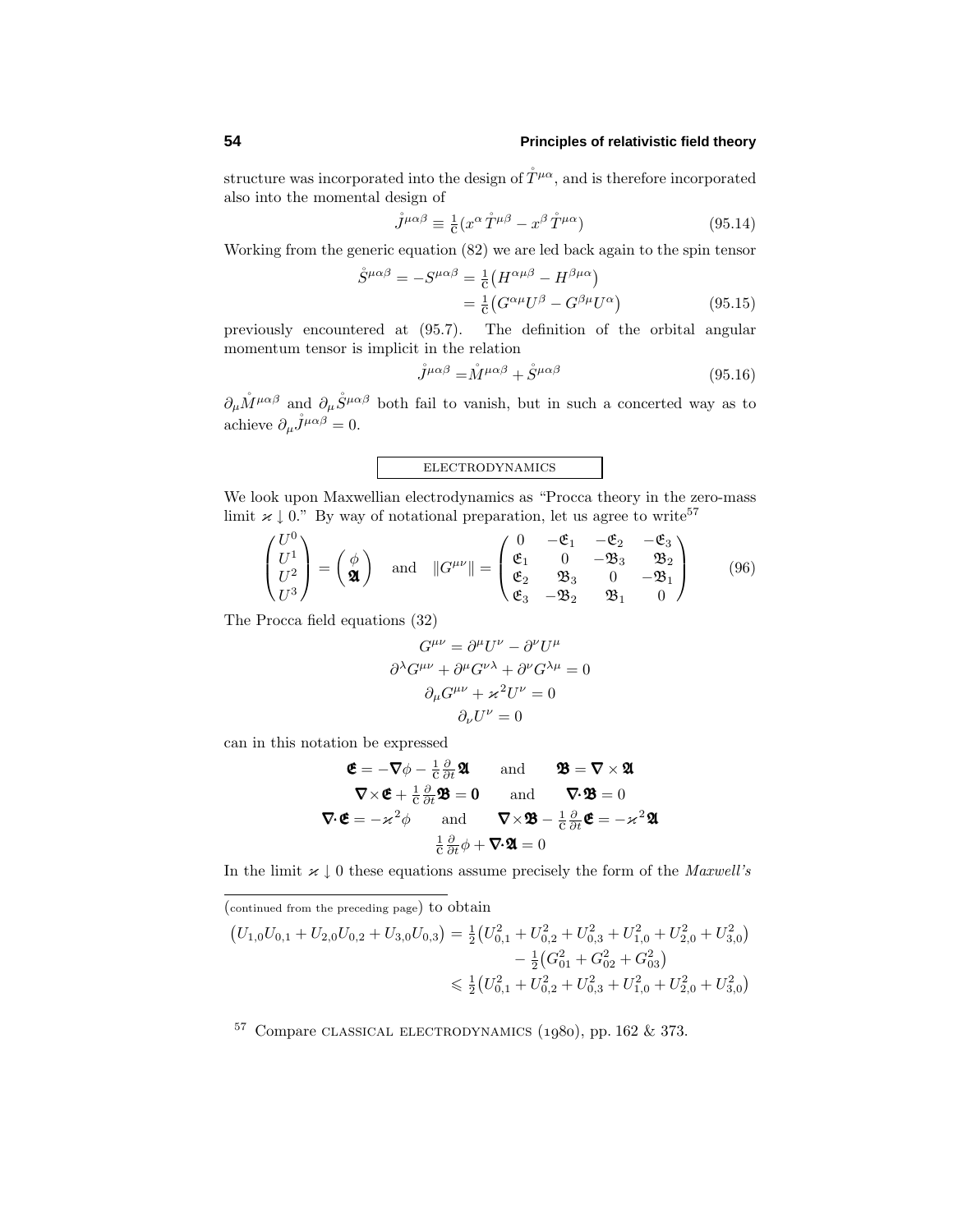#### **Conservation laws for some illustrative field systems 55**

equations in the absence of sources,<sup>58</sup> joined by the Lorentz gauge condition as an automatic tag-along. We have

$$
\tilde{T}^{00} = \text{energy density}
$$
\n
$$
= \frac{1}{2} \{ \mathfrak{E}^2 + \mathfrak{B}^2 + \varkappa^2 (\phi^2 + \mathfrak{A}^2) \}
$$
\n
$$
\frac{1}{2} \begin{pmatrix} \mathring{T}^{01} \\ \mathring{T}^{02} \\ \mathring{T}^{03} \end{pmatrix} = \text{momentum density vector } \mathbf{P}
$$
\n(97.1)

$$
= \frac{1}{C} \{ \mathbf{\mathfrak{E}} \times \mathbf{\mathfrak{B}} + \varkappa^2 \phi \mathfrak{A} \}
$$
(97.2)

which again give back familiar results in the limit  $\varkappa \downarrow 0$ . Less familiar is the construction (see again (95.15))

$$
\frac{1}{c} \begin{pmatrix} \mathring{S}^{023} \\ \mathring{S}^{031} \\ \mathring{S}^{012} \end{pmatrix} = \frac{1}{c} \begin{pmatrix} G^{20}U^3 - G^{30}U^2 \\ G^{30}U^1 - G^{10}U^3 \\ G^{10}U^2 - G^{20}U^1 \end{pmatrix} = \text{spin density vector } \mathbf{S}
$$
\n
$$
= \frac{1}{c} \mathbf{\mathfrak{E}} \times \mathbf{\mathfrak{A}} \tag{98}
$$

This result is at least dimensionally correct,<sup>59</sup> but is nonetheless puzzling in this profound respect: (98) contains no allusion to the mass parameter  $\varkappa$ , and therefore remains unchanged in the electromagnetic limit, where we expect to obtain

$$
S = \frac{1}{c} E \times A
$$
 but only in the Lorentz gauge

One would like

• to develop a manifestly gauge-invariant description of *S*, else

• to identify properties of *S* which are gauge-invariant (therefore physical). But those are assignments which I must save for another occasion.<sup>60</sup> It is a

<sup>58</sup> Curiously, if we strike the first line and make the notational/conceptual adjustments

$$
-\varkappa^2\phi \longmapsto \rho
$$
 and  $-\varkappa^2\mathfrak{A} \longmapsto \frac{1}{c}\mathfrak{j}$ 

we obtain

$$
\nabla \times \mathbf{\mathfrak{E}} + \frac{1}{c} \frac{\partial}{\partial t} \mathbf{\mathfrak{B}} = \mathbf{0} \quad \text{and} \quad \nabla \cdot \mathbf{\mathfrak{B}} = 0
$$
  

$$
\nabla \cdot \mathbf{\mathfrak{E}} = \rho \quad \text{and} \quad \nabla \times \mathbf{\mathfrak{B}} - \frac{1}{c} \frac{\partial}{\partial t} \mathbf{\mathfrak{E}} = \frac{1}{c} \mathbf{j}
$$
  

$$
\frac{\partial}{\partial t} \rho + \nabla \cdot \mathbf{j} = 0
$$

which are precisely Maxwell's equations in the presence of sources. What was formerly the Lorentz gauge condition has become the charge continuity equation. The introduction of potentials  $\phi$  and  $\mathfrak A$  acquires now the status of an unexploited option.

<sup>59</sup> Working from  $[G^2]=[\varkappa^2 U^2] = ($ energy density) and  $[\varkappa] = (\text{length})^{-1}$  we  $\lim_{\epsilon \to 0} \left[ \frac{1}{c} G U \right] = \left( \frac{1}{c} \mathfrak{E} \mathfrak{A} \right] = \left( \text{energy} \cdot \text{time} \right) / \left( \text{length} \right)^3 = \text{action density}.$ 

 $60$  In the meantime, see Soper,  $46$  p. 115; Corson,  $46$  p. 81; or Bjørn Felsager, Geometry, Particles & Fields (1997), §3.6.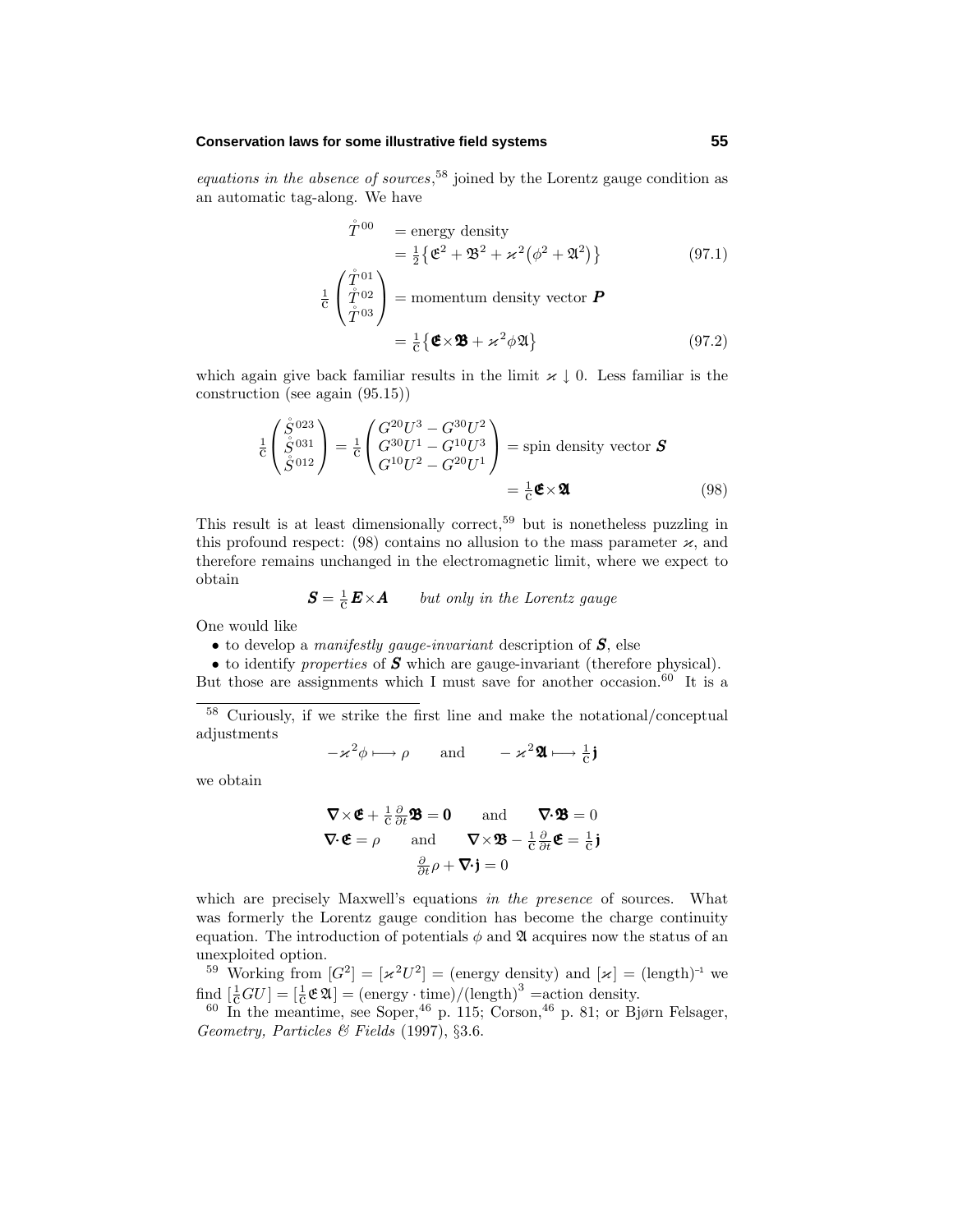lesson of experience that when *A*-potentials step nakedly onto the stage we can expect odd goings-on, and that our careful attention will be rewarded.<sup>61</sup>

dirac field

We revisit the system

$$
\mathcal{L} = -\hbar c \left\{ i \frac{1}{2} \left\{ \tilde{\psi}_{,\mu} \gamma^{\mu} \psi - \tilde{\psi} \gamma^{\mu} \psi_{,\mu} \right\} + \varkappa \tilde{\psi} \psi \right\} \tag{56 \equiv 99.0}
$$

where  $\psi$  is now a 4-component spinor field. Introducing

$$
x^{\mu} \longrightarrow x^{\mu} + \mathcal{X}^{\mu\alpha} \cdot \delta\omega_{\alpha} \quad \text{with} \quad \mathcal{X}^{\mu\alpha} = g^{\mu\alpha} \n\psi^{a} \longrightarrow \psi^{a} + \Phi^{a\alpha} \cdot \delta\omega_{\alpha} \quad \text{with} \quad \Phi^{a\alpha} = 0 \n\tilde{\psi}^{a} \longrightarrow \tilde{\psi}^{a} + \tilde{\Phi}^{a\alpha} \cdot \delta\omega_{\alpha} \quad \text{with} \quad \tilde{\Phi}^{a\alpha} = 0
$$
\n(99.1)

into the generic

$$
J^{\mu\alpha} = -\left[\pi^{\mu}{}_{a}\left\{\Phi^{a\alpha} - \psi^{a}{}_{,\sigma}\mathfrak{X}^{\sigma\alpha}\right\} + \left\{\tilde{\Phi}^{a\alpha} - \tilde{\psi}^{a}{}_{,\sigma}\mathfrak{X}^{\sigma\alpha}\right\}\tilde{\pi}^{\mu}{}_{a} + \mathcal{L}\mathfrak{X}^{\mu\alpha}\right] \tag{99.2}
$$

$$
\pi^{\mu}{}_{a} \equiv \partial\mathcal{L}/\partial\psi^{a}{}_{,\mu} \qquad \qquad \tilde{\pi}^{\mu}{}_{a} \equiv \partial\mathcal{L}/\partial\tilde{\psi}^{a}{}_{,\mu}
$$

we observe that

$$
\pi^{\mu} = +\frac{1}{2}i\hbar c\tilde{\psi}\pmb{\gamma}^{\mu} \qquad\text{and}\qquad \tilde{\pi}^{\mu} = -\frac{1}{2}i\hbar c\pmb{\gamma}^{\mu}\psi
$$

in the present instance, and that the Lagrangian can for the purposes at hand be notated

$$
\mathcal{L} = \pi^{\sigma} \psi_{,\sigma} + \tilde{\psi}_{,\sigma} \tilde{\pi}^{\sigma} - mc^2 \tilde{\psi} \psi
$$
  
= 0 numerically, as established at (58)

So (dropping the  $\mathcal{L}g^{\mu\alpha}$ -term) we have

$$
\begin{split} \mathcal{T}_{\mu\alpha} &= \pi_{\mu}\psi_{,\alpha} + \tilde{\psi}_{,\alpha}\tilde{\pi}_{\mu} \\ &= \frac{1}{2}i\hbar c\{\tilde{\psi}\gamma_{\mu}\psi_{,\alpha} - \tilde{\psi}_{,\alpha}\gamma_{\mu}\psi\} \\ &\neq \mathcal{T}_{\alpha\mu} \end{split} \tag{99.3}
$$

We are forced therefore to look to the spin structure of the Dirac field, as a first step toward Belinfante symmetrization (which in this special case Pauli<sup>62</sup> had accomplished by  $ad hoc$  methods already in 1933). The infinitesimal Lorentz map reads

$$
x^{\mu} \longrightarrow x^{\mu} + \frac{1}{2} \mathfrak{X}^{\mu\alpha\beta} \cdot \delta\Omega_{\alpha\beta} \quad \text{with} \quad \mathfrak{X}^{\mu\alpha\beta} = (g^{\mu\alpha} x^{\beta} - g^{\mu\beta} x^{\alpha})
$$
  

$$
\psi^{a} \longrightarrow \psi^{a} + \frac{1}{2} \Phi^{a\alpha\beta} \cdot \delta\Omega_{\alpha\beta} \quad \text{with} \quad \Phi^{a\alpha\beta} = B^{a}{}_{b}{}^{\alpha\beta} \psi^{b}
$$

 $61$  See, for example, the discussion of the Aharonov-Bohm effect in Griffiths' Introduction to Quantum Mechanics  $(1994), §10.2.4$ .

<sup>&</sup>lt;sup>62</sup> See p. 235 in "Die allgemeinen Prinzipien der Wellenmechanik," Handbuch der Physik  $(2<sup>nd</sup>$  edition) **24/1** (1933), which was reprinted as a separate volume in 1950.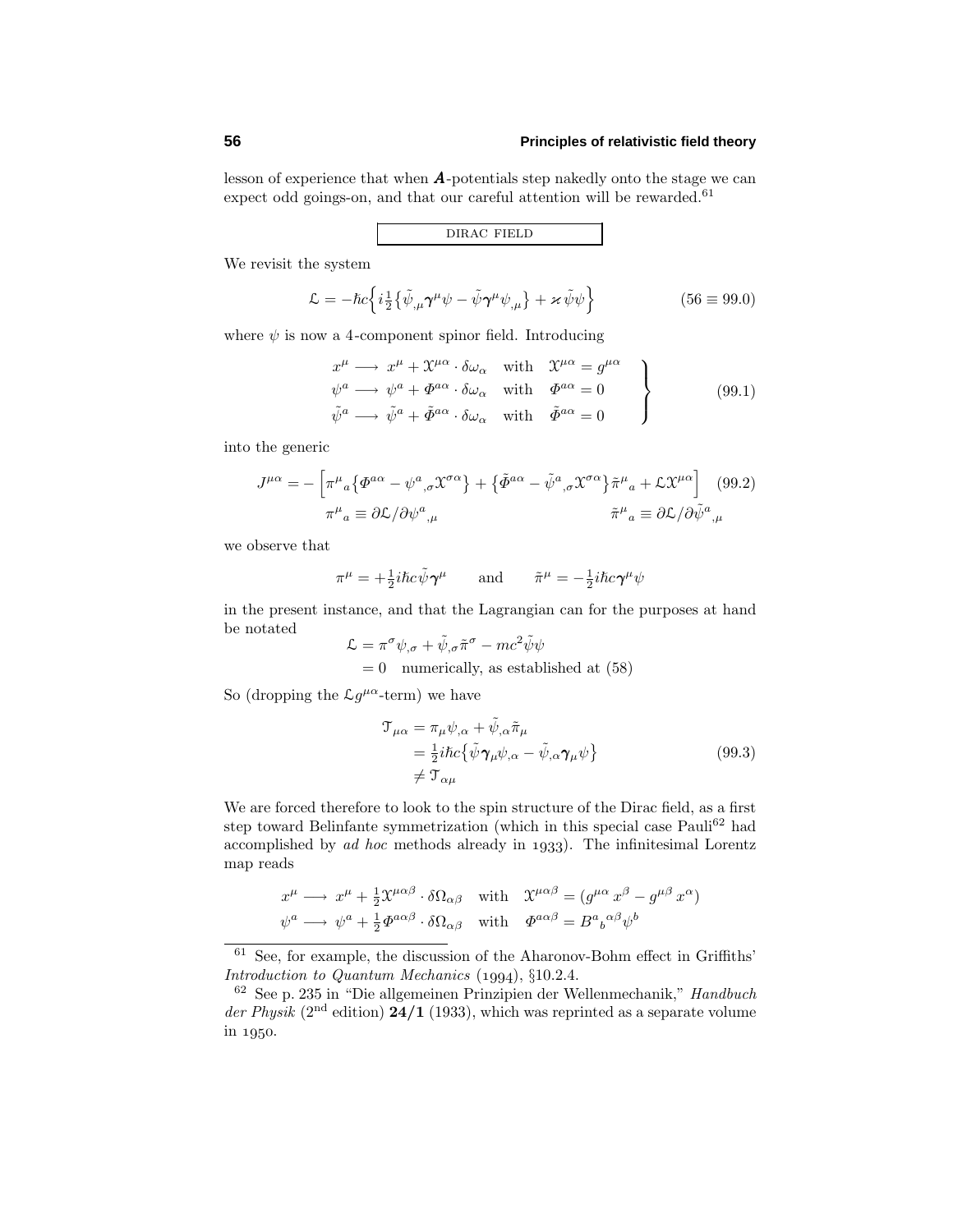#### **Conservation laws for some illustrative field systems 57**

where preliminary information relating to the structure functions  $\Phi^{a\alpha\beta}$  has been harvested from (75.2), but it remains to figure out the designs of the  $4 \times 4$ matrices  $\mathbf{B}^{\alpha\beta} \equiv \|B^a{}_b{}^{\alpha\beta}\|$ ; that, however, is easily accomplished, since the main work has already been done: returning with  $(74)$  to  $(72)$ , we have

$$
\mathbf{B} = \frac{1}{8} A^{\mu\nu} (\pmb{\gamma}_{\mu} \pmb{\gamma}_{\nu} - \pmb{\gamma}_{\nu} \pmb{\gamma}_{\mu})
$$

$$
A^{\mu\nu} = \frac{1}{2} (g^{\mu\alpha} g^{\beta\nu} - g^{\mu\beta} g^{\alpha\nu}) \delta \Omega_{\alpha\beta}
$$

giving

$$
\bm{B}=\frac{1}{2}\bm{B}^{\alpha\beta}\delta\Omega_{\alpha\beta}
$$

$$
\bm{B}^{\alpha\beta}=\frac{1}{4}(\bm{\gamma}^{\alpha}\bm{\gamma}^{\beta}-\bm{\gamma}^{\beta}\bm{\gamma}^{\alpha})
$$

From  $\tilde{\psi} \equiv \psi^{\dagger} \mathbf{G}$  it follows that if  $\delta_{\Omega} \psi = \mathbf{B} \psi$  then  $\delta_{\Omega} \tilde{\psi} = \tilde{\psi} \tilde{\mathbf{B}}$ , with  $\tilde{\mathbf{B}} \equiv \mathbf{G}^{-1} \mathbf{B}^{\dagger} \mathbf{G}$ . But the defining properties<sup>63</sup> of  $G$  entail  $\tilde{\gamma}^{\mu} = \gamma^{\mu}$ , from which it follows readily that  $\tilde{B}^{\alpha\beta} = B^{\beta\alpha} = -B^{\alpha\beta}$ . The action of the infinitesimal Lorentz map can therefore be described

$$
x^{\mu} \longrightarrow x^{\mu} + \frac{1}{2} \mathcal{X}^{\mu\alpha\beta} \cdot \delta \Omega_{\alpha\beta} \quad \text{with} \quad \mathcal{X}^{\mu\alpha\beta} = (g^{\mu\alpha} x^{\beta} - g^{\mu\beta} x^{\alpha})
$$
  
\n
$$
\psi \longrightarrow \psi + \frac{1}{2} \Phi^{\alpha\beta} \cdot \delta \Omega_{\alpha\beta} \quad \text{with} \quad \Phi^{\alpha\beta} = +\frac{1}{4} (\gamma^{\alpha} \gamma^{\beta} - \gamma^{\beta} \gamma^{\alpha}) \psi
$$
  
\n
$$
\tilde{\psi} \longrightarrow \tilde{\psi} + \frac{1}{2} \tilde{\Phi}^{\alpha\beta} \cdot \delta \Omega_{\alpha\beta} \quad \text{with} \quad \tilde{\Phi}^{\alpha\beta} = -\frac{1}{4} \tilde{\psi} (\gamma^{\alpha} \gamma^{\beta} - \gamma^{\beta} \gamma^{\alpha})
$$
\n(99.4)

We have achieved notational simplicity by surpressing the superscripts *<sup>a</sup>* that distinguish the components of the spinor field  $\psi$ , and would achieve more by introducing the  $\alpha\beta$ -antisymmeteric array of  $4 \times 4$  matrices

$$
\boldsymbol{\sigma}^{\alpha\beta} \equiv \frac{1}{2i}(\boldsymbol{\gamma}^{\alpha}\boldsymbol{\gamma}^{\beta} - \boldsymbol{\gamma}^{\beta}\boldsymbol{\gamma}^{\alpha})
$$

where the *i* has been introduced so as to achieve  $\tilde{\sigma}^{\alpha\beta} = \sigma^{\alpha\beta}$ . Returning with this information to the generic

$$
J^{\mu\alpha\beta} = -\{\pi^{\mu}\psi_{,\sigma} + \tilde{\psi}_{,\sigma}\tilde{\pi}^{\mu}\}\mathcal{X}^{\sigma\alpha\beta} + \{\pi^{\mu}\Phi^{\alpha\beta} + \tilde{\Phi}^{\alpha\beta}\tilde{\pi}^{\mu}\}\
$$
(99.5)

we obtain

$$
\mathcal{J}^{\mu\alpha\beta} = \frac{1}{c} (x^{\alpha} \mathcal{T}^{\mu\beta} - x^{\beta} \mathcal{T}^{\mu\alpha}) + S^{\mu\alpha\beta}
$$
(99.6)  

$$
S^{\mu\alpha\beta} = -\frac{1}{4} \hbar \tilde{\psi} (\gamma^{\mu} \sigma^{\alpha\beta} + \sigma^{\alpha\beta} \gamma^{\mu}) \psi
$$
(99.7)

With the Dirac spin tensor  $S^{\mu\alpha\beta}$  now in hand,<sup>64</sup> we are in position to undertake the symmetrization of  $\mathfrak{I}^{\mu\alpha}$ . The generic equation (83) becomes

$$
H^{\sigma\mu\nu} = -\frac{1}{8}\hbar c\tilde{\psi}\{\gamma^{\sigma}\sigma^{\mu\nu} + \sigma^{\mu\nu}\gamma^{\sigma} + \gamma^{\mu}\sigma^{\nu\sigma} + \sigma^{\nu\sigma}\gamma^{\mu} - \gamma^{\nu}\sigma^{\sigma\mu} - \sigma^{\sigma\mu}\gamma^{\nu}\}\psi
$$
  
=  $\frac{1}{8}i\hbar c\tilde{\psi}\{\gamma^{\mu}\gamma^{\nu}\gamma^{\sigma} - \gamma^{\sigma}\gamma^{\nu}\gamma^{\mu}\}\psi$  after algebraic simplifications (99.8)  
=  $-H^{\mu\sigma\nu}$  as required

<sup>63</sup>  $G^{\dagger} = G$  and  $(G\gamma^{\mu})^{\dagger} = (G\gamma^{\mu})$ : see again the text preceding (55).

<sup>64</sup> For unaccountable reasons, (99.7) seems seldom to make an appearance in the standard literature, but see N. N. Bogoliubov & D. V. Shirkov, Introduction to the Theory of Quantized Fields (1959), eq.  $(7.31)$ . It was from Chapter I of that volume that I learned my classical field theory, and the treatment of the classical Dirac field presented in §§6 & 7 still seems to me outstanding.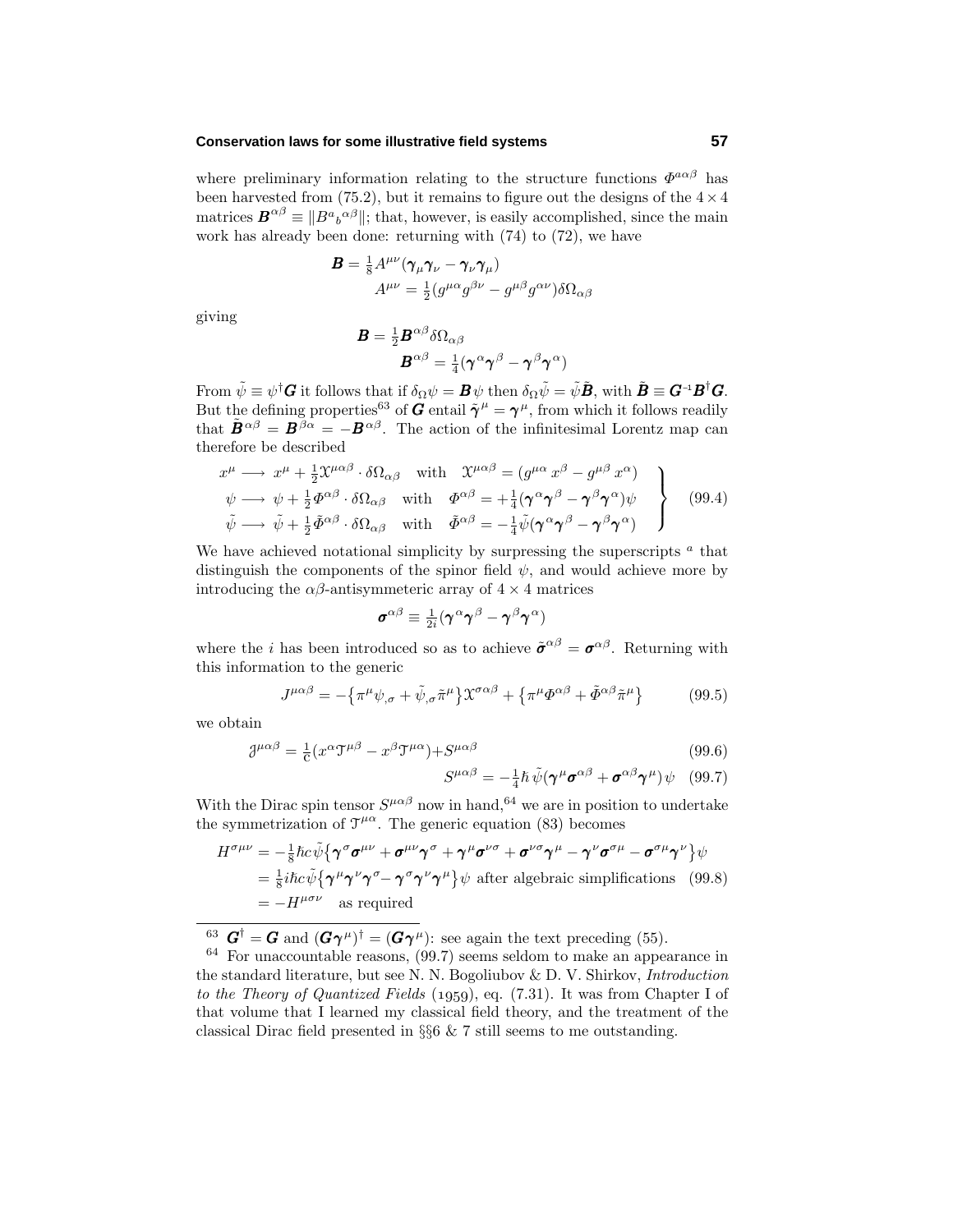Drawing upon the fundamental anticommutation relation (53.1), one can show by quick calculation that

$$
\{\gamma^{\mu}\gamma^{\nu}\gamma^{\sigma}-\gamma^{\sigma}\gamma^{\nu}\gamma^{\mu}\}=\begin{cases}2i\,\sigma^{\mu\nu}\gamma^{\sigma}+2g^{\sigma\mu}\gamma^{\nu}-2g^{\sigma\nu}\gamma^{\mu}\\2i\,\gamma^{\sigma}\sigma^{\mu\nu}-2g^{\sigma\mu}\gamma^{\nu}+2g^{\sigma\nu}\gamma^{\mu}\end{cases}
$$

So we have

$$
\vartheta_{\mu\nu} \equiv \partial_{\sigma} H^{\sigma}{}_{\mu\nu} = \frac{1}{4} i\hbar c \tilde{\psi} \{ i\sigma_{\mu\nu} \gamma^{\sigma} \psi_{,\sigma} + \gamma_{\nu} \psi_{,\mu} - \gamma_{\mu} \psi_{,\nu} \} \n+ \frac{1}{4} i\hbar c \{ i\tilde{\psi}_{,\sigma} \gamma^{\sigma} \sigma_{\mu\nu} - \tilde{\psi}_{,\mu} \gamma_{\nu} + \tilde{\psi}_{,\nu} \gamma_{\mu} \} \psi
$$

The field equations  $\gamma^{\sigma}\psi_{,\sigma} = -i\kappa\psi$  and  $\tilde{\psi}_{,\sigma}\gamma^{\sigma} = +i\kappa\tilde{\psi}$  are invoked to bring about cancellation of the *σµν*-factors, leaving

$$
\vartheta_{\mu\nu} = -\frac{1}{4}i\hbar c \left\{ (\tilde{\psi}\gamma_{\mu}\psi_{,\nu} - \tilde{\psi}_{,\nu}\gamma_{\mu}\psi) - (\tilde{\psi}\gamma_{\nu}\psi_{,\mu} - \tilde{\psi}_{,\mu}\gamma_{\nu}\psi) \right\} \tag{99.9}
$$

which is manifestly real and (in this instance) manifestly  $\mu\nu$ -antisymmetric:

$$
\vartheta_{\mu\nu} = \vartheta_{\mu\nu}^*
$$
 and  $\vartheta_{\mu\nu} = -\vartheta_{\nu\mu}$ 

We now resolve the stress-energy tensor  $\mathcal{T}_{\mu\nu}$ , as described at (99.3), into its symmetric and antisymmetric parts

$$
\mathcal{T}_{\mu\nu} = \frac{1}{2} \big( \mathcal{T}_{\mu\nu} + \mathcal{T}_{\nu\mu} \big) + \frac{1}{2} \big( \mathcal{T}_{\mu\nu} - \mathcal{T}_{\nu\mu} \big)
$$

and notice that  $\frac{1}{2}(\mathcal{T}_{\mu\nu} - \mathcal{T}_{\nu\mu})$  is precisely the negative of  $\vartheta_{\mu\nu}$ ! Therefore Belinfante's

$$
T_{\mu\nu} = \mathcal{T}_{\mu\nu} + \vartheta_{\mu\nu}
$$
  
=  $\frac{1}{2} (\mathcal{T}_{\mu\nu} + \mathcal{T}_{\nu\mu})$  is assuredly symmetric, and given by  
=  $\frac{1}{4} i\hbar c \left\{ (\tilde{\psi} \boldsymbol{\gamma}_{\mu} \psi_{,\nu} - \tilde{\psi}_{,\nu} \boldsymbol{\gamma}_{\mu} \psi) + (\tilde{\psi} \boldsymbol{\gamma}_{\nu} \psi_{,\mu} - \tilde{\psi}_{,\mu} \boldsymbol{\gamma}_{\nu} \psi) \right\}$  (99.10)

In short: Belinfanate's procedure works...but one must *work* to make it work!

The energy density of a Dirac field, by this accounting, becomes

$$
\mathcal{E} = \frac{1}{2}i\hbar c \left( \tilde{\psi}\gamma_0 \psi_{,0} - \tilde{\psi}_{,0}\gamma_0 \psi \right) \tag{99.12}
$$

This is precisely the formula (57) we obtained prior to symmetrization:

$$
T_{00}=\mathfrak{T}_{00}
$$

as implied by the atypical antisymmetry of the  $\vartheta_{\mu\nu}$  to which the Dirac theory has just lead us. The occurance of mixed signs in (99.12) casts into doubt any hope that the Dirac theory might conform to the "principle of energy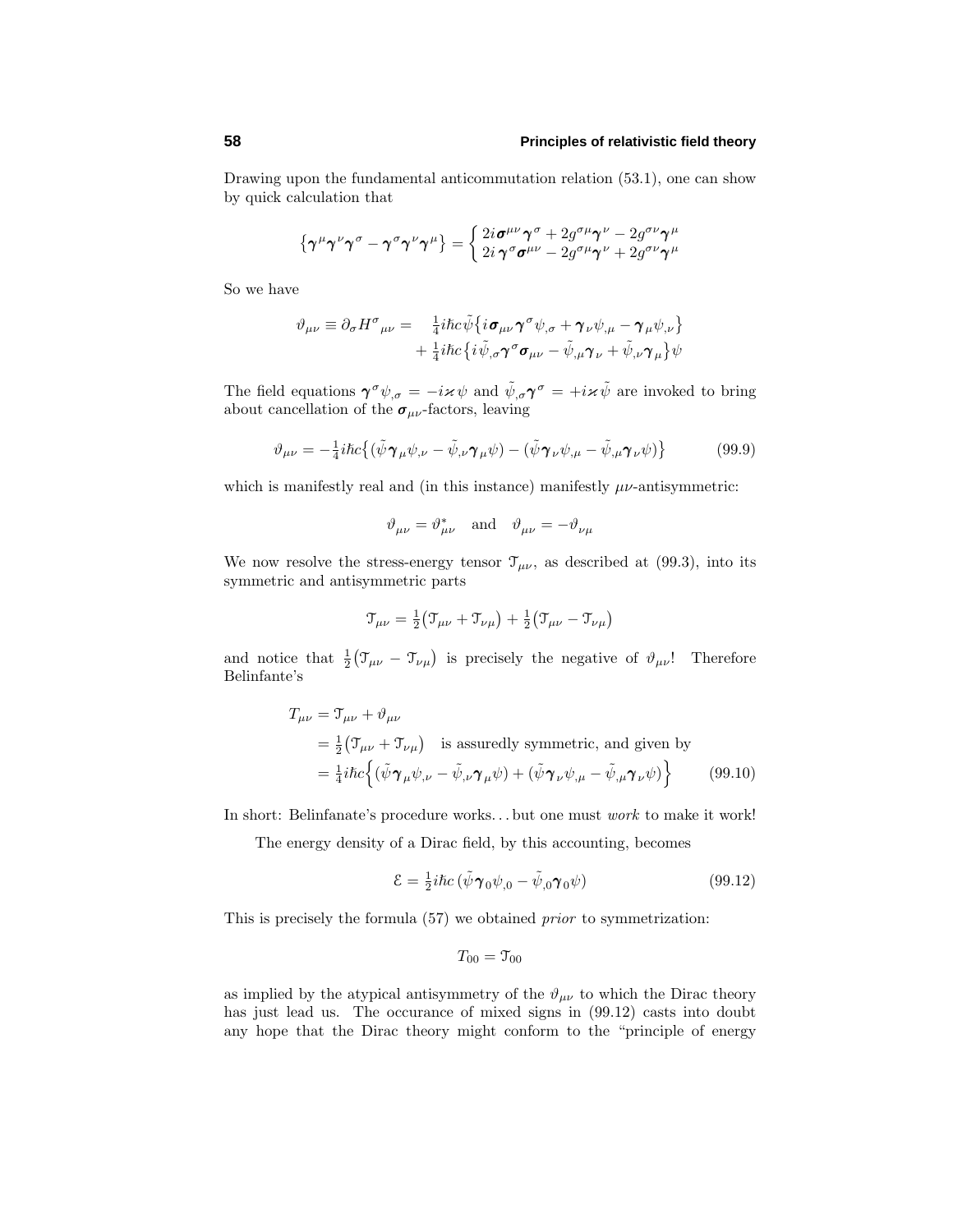#### **Conservation laws for some illustrative field systems 59**

non-negativity," and indeed, it stands in celebrated violation of that principle. This deep fact follows most readily from (99.12), according to which

time-reversal sends  $\mathcal{E} \longrightarrow -\mathcal{E}$ 

and can be attributed to the circumstance that if  $(E/c)^2 - p^2 = (mc)^2$  then

$$
E = \pm c\sqrt{p^2 + (mc)^2}
$$

It was to circumvent this seeming defect of the theory that Dirac (who imagined himself to be inventing a theory of electrons) invented the "electron sea," and invoked the exclusion principle to fill up all the negative energy states. Proper resolution of the problem had to await development of a theory of quantized Dirac fields; in that expanded setting it becomes possible to "reinterpret the problem away" (i.e., to assign the "negative energy states" to "antiparticles").

We look finally to the spin density of the classical Dirac field; i.e., to the expressions

| $R_1 \equiv S^{001}$ | $S_1 \equiv S^{023}$ |
|----------------------|----------------------|
| $R_2 \equiv S^{002}$ | $S_2 \equiv S^{031}$ |
| $R_3 \equiv S^{003}$ | $S_3 \equiv S^{012}$ |

Look first to the former: (99.7) supplies  $R_1 = \frac{1}{4} \hbar \,\tilde{\psi}(\boldsymbol{\gamma}^0 \boldsymbol{\sigma}^{01} + \boldsymbol{\sigma}^{01} \boldsymbol{\gamma}^0) \psi$ , but

$$
\pmb{\gamma}^0\pmb{\sigma}^{01}+\pmb{\sigma}^{01}\pmb{\gamma}^0=\pmb{\gamma}^0\pmb{\gamma}^0\pmb{\gamma}^1-\pmb{\gamma}^0\pmb{\gamma}^1\pmb{\gamma}^0+\pmb{\gamma}^0\pmb{\gamma}^1\pmb{\gamma}^0-\pmb{\gamma}^1\pmb{\gamma}^0\pmb{\gamma}^0=\pmb{0}
$$

Evidently

$$
R_1 = R_2 = R_3 = 0
$$

This is a remarkable fact, a fact upon which all inertial observers agree*...* but which they do not much talk about in the literature; it can be phrased this way: the spin-analogs of  ${K_1, K_2, K_3}$  —which in discussion subsequent to (77) were found to refer to the center of mass motion of a field system—are for Dirac fields trivial. Drawing upon (99.7), we have

$$
S_1 = \psi^{\dagger} \Sigma_1 \psi \quad \text{with} \quad \Sigma_1 \equiv -\frac{1}{4} \hbar G (\gamma^0 \sigma^{23} + \sigma^{23} \gamma^0)
$$
  
\n
$$
S_2 = \psi^{\dagger} \Sigma_2 \psi \quad \text{with} \quad \Sigma_2 \equiv -\frac{1}{4} \hbar G (\gamma^0 \sigma^{31} + \sigma^{31} \gamma^0)
$$
  
\n
$$
S_3 = \psi^{\dagger} \Sigma_3 \psi \quad \text{with} \quad \Sigma_3 \equiv -\frac{1}{4} \hbar G (\gamma^0 \sigma^{12} + \sigma^{12} \gamma^0)
$$

Recalling from (54) how the  $\gamma^{\mu}$  were defined, and from (55) how *G* was defined; recalling also the definitions  $\sigma^{\mu\mu}$  which were motivated by (99.4), and relying upon *Mathematica* to perform the matrix algebra, we obtain

$$
\pmb{\Sigma}_1 = \tfrac{1}{2}\hbar\begin{pmatrix} \pmb{\sigma}_1 & \pmb{0} \\ \pmb{0} & \pmb{\sigma}_1 \end{pmatrix}, \quad \pmb{\Sigma}_2 = \tfrac{1}{2}\hbar\begin{pmatrix} \pmb{\sigma}_2 & \pmb{0} \\ \pmb{0} & \pmb{\sigma}_2 \end{pmatrix}, \quad \pmb{\Sigma}_3 = \tfrac{1}{2}\hbar\begin{pmatrix} \pmb{\sigma}_3 & \pmb{0} \\ \pmb{0} & \pmb{\sigma}_3 \end{pmatrix}
$$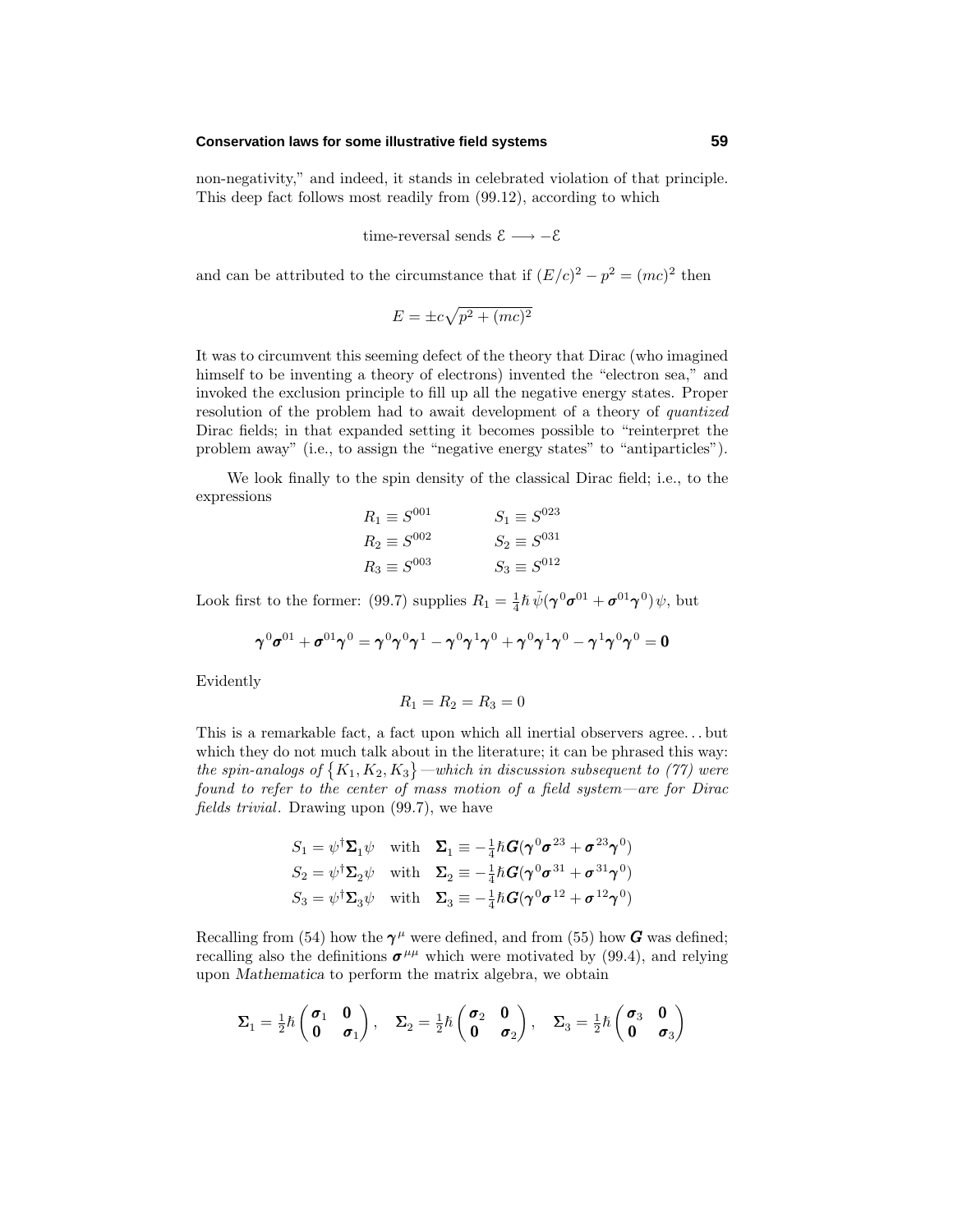The simplicity of this result is striking, and so are its implications, for it is immediately evident that  $\Sigma$ -algebra duplicates the Pauli algebra; specifically

$$
\begin{aligned} &\boldsymbol{\Sigma}_1\boldsymbol{\Sigma}_2-\boldsymbol{\Sigma}_2\boldsymbol{\Sigma}_1=i\hbar\,\boldsymbol{\Sigma}_3 \\ &\boldsymbol{\Sigma}_2\boldsymbol{\Sigma}_3-\boldsymbol{\Sigma}_3\boldsymbol{\Sigma}_2=i\hbar\,\boldsymbol{\Sigma}_1 \\ &\boldsymbol{\Sigma}_3\boldsymbol{\Sigma}_1-\boldsymbol{\Sigma}_1\boldsymbol{\Sigma}_3=i\hbar\,\boldsymbol{\Sigma}_2 \end{aligned}
$$

which inform us we are dealing with "angular momentum algebra." Moreover

$$
\Sigma_1^2 + \Sigma_2^2 + \Sigma_3^2 = \ell(\ell+1)\mathbf{I} \quad \text{with} \quad \ell = \frac{1}{2}
$$

We have touched here upon ideas standard to elementary quantum mechanics, <sup>65</sup> and it is true, moreover, that the expressions

$$
\iiint \psi^{\dagger} \mathbf{\Sigma}_1 \psi \, dx^1 dx^2 dx^3
$$
, etc.

which describe the *total* spin of the Dirac field do resemble quantum mechanical expectation values. It's all the more important, therefore, to appreciate that we are at the moment doing classical field theory—not quantum mechanics and that the  $\hbar$ 's which appear in our equations are simply abbreviations for a certain constellation

$$
\hslash \equiv mc/\varkappa
$$

of the dimensioned constants  $m$ ,  $c$  and  $\varkappa$  which enter as essential players into the classical theory of Dirac fields;  $\hbar$ , for present purposes, has not the status of a God-given constant of Nature, but might have any value.

**Concluding remarks**. All linear relativistic field theories assume a distinctly Dirac-like appearance (36) when cast into canonical form. One expects the discussion just concluded to provide, therefore, a pattern adaptable to the generality of such theories. Were one to undertake such a program, one would want in particular to identify the algebraic circumstances which the cases  $\mathcal{E} \geq 0$ from the cases  $\mathcal{E} \geqslant 0$ .

In an expanded review of relativistic field theories one would expect to encounter some discussion of "zero-mass theories." We have seen that the limit  $x \downarrow 0$  must be approached circumspectly, that massless fields display internal degrees of freedom (think of gauge freedom in the Maxwellian case) which are absent if  $x \neq 0$ . The foundations of the theory of massless fields were laid down

 $65$  See, for example, D. Griffiths, *Introduction to Quantum Mechanics* (1995), §§4.3 & 4.4.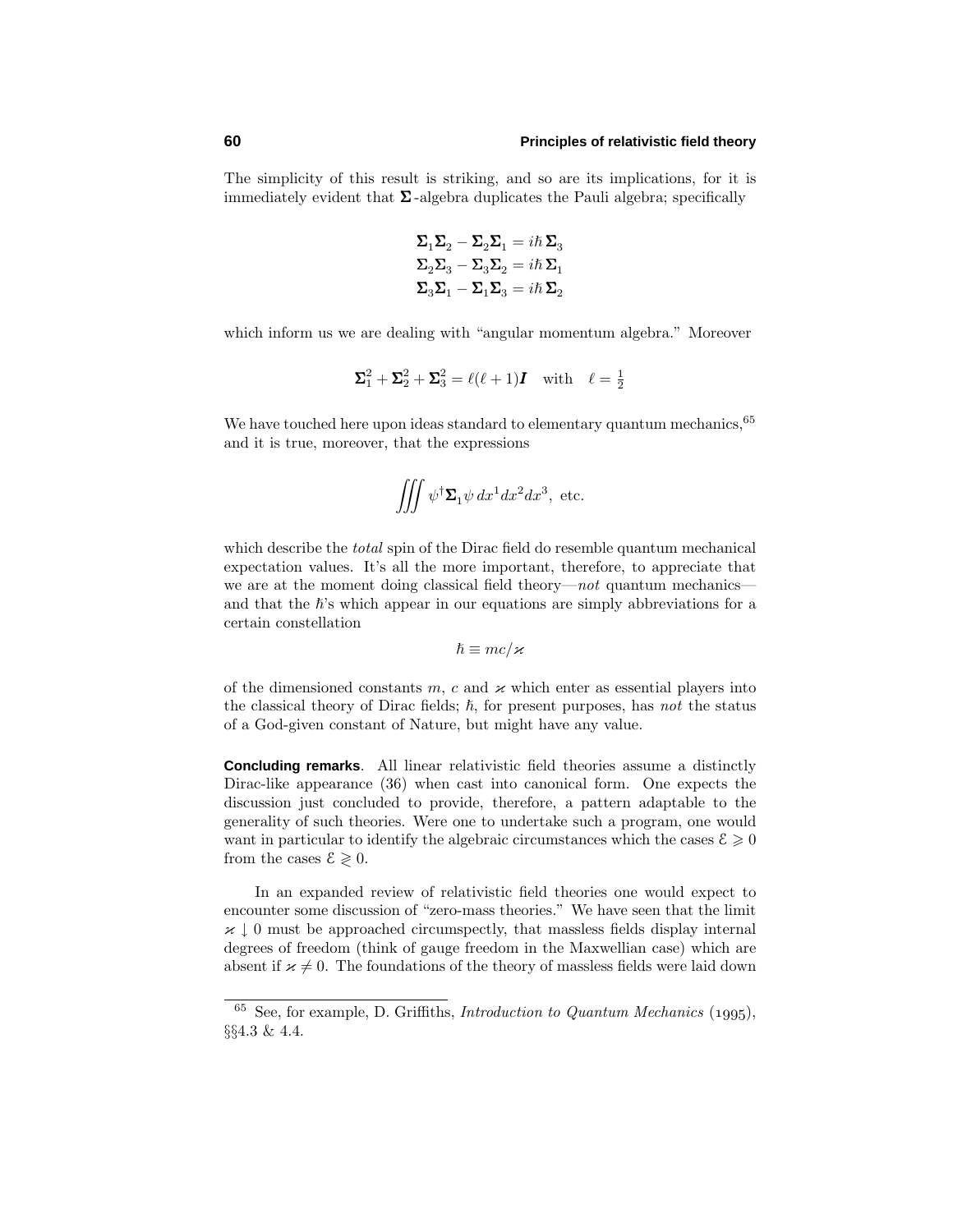#### **Concluding remarks 61**

by Hermann Weyl<sup>66</sup> and, in an alternative form, by Ettore Majorana.<sup>67</sup> Brief accounts of the subject can be found in several of the standard sources.<sup>68</sup>

It is entirely possible to retain Lorentz covariance but abandon the linearity assumption which has dominated the preceding discussion. The resulting theory is much more difficult, but for a period during the 1950's Heisenberg imagined it to be the shape of the future.<sup>69</sup> Heisenberg looked to theories of (roughly) the form  $\gamma^{\mu}\partial_{\mu}\psi + i\varkappa(\tilde{\psi}\gamma_{\mu}\psi)\gamma^{\mu}\psi = 0$ . Fairly typical of the large (but largely inconsequential) literature is a paper<sup>70</sup> by G. Rosen, who has, for his own reasons, discussed the system  $\mathcal{L} = \frac{1}{2} g^{\alpha\beta} \varphi_{,\alpha} \varphi_{,\beta} + g\varphi^6$ . Einstein's theory of gravitation provides the non-linear field theory par excellence, but there one abandons not only linearity but also special relativity. The theory of solitons presents occasional instances of non-linear relativistic fields, though that theory is for the most part studied non-relativistically, on spaces of reduced dimension.

<sup>&</sup>lt;sup>66</sup> "Elektron und Gravitation," Zeits. für Phys. **56**, 330 (1929). It was entirely characteristic of Weyl to draw his motivation from general relativity, rather than from the still embryonic physics of elementary particles; recall that Pauli's "neutrino hypothesis" (1933) lay still four years in the future. Pauli criticized Weyl's "two component theory" on grounds that it was not parity symmetric, and it was for that precise reason that the theory—in the guise now of a theory of neutrinos—was revived by T. D. Lee  $& C. N.$  Yang: "Question of parity conservation in weak interactions," Phys. Rev. **104**, 254 (1956). It was, by the way, in that same classic paper that Weyl lay the foundation for what was to become gauge field theory; see Chapter 5 in L. O'Raifeartaigh, The Dawning of Gauge Theory  $(1997)$ .

<sup>67</sup> "Teoria relativistica di particelle con momento intrinseco arbitrario," Nuovo Cimento **9**,335 (1932); "Teoria simmetrica dell' elettrone e delpositrone," Nuovo Cimento 14, 171 (1937). Majorana (1906–1938?) was a brilliant but habitually morose member of the stellar group which condensed around Fermi at the University of Rome in the late  $1920$ 's and early  $1930$ 's. The mystery of his disappearance, at age 32, has never been solved. Majorana's first paper is "pre-neutrino," but by the time of his second paper he had reason to be well-acquainted with that subject: Fermi had given the neutrino its name, and made it the central player in his "Versuch einer Theorie der *β*-Strahlen," Zeits. für Phys. **88**, 161 (1934.)

<sup>&</sup>lt;sup>68</sup> See Schweber,<sup>7</sup> Chapter 5; Corson,<sup>46</sup> §29. The subject is treated also in Section III of W. Pauli & M. Fierz, "On the relativistic wave equations for particles of arbitrary spin in an electromagnetic field," Proc. Roy. Soc. **173A**, 211 (1939) and in G. Uhlenbeck & O. Laport, "Application of spinor analysis to the Maxwell & Dirac equations," Phys. Rev. **37**, 1380 (1931), both of which are classic.

 $69$  See his Introduction to the Unified Field Theory of Elementary Particles  $(1966)$ . The theory advocated by Heisenberg was for a while embraced—but then publicly denounced—by Pauli.

 $70$  "Equations of motion in classical non-linear field theories," J. Math. Phys. **8**, 573 (1967).